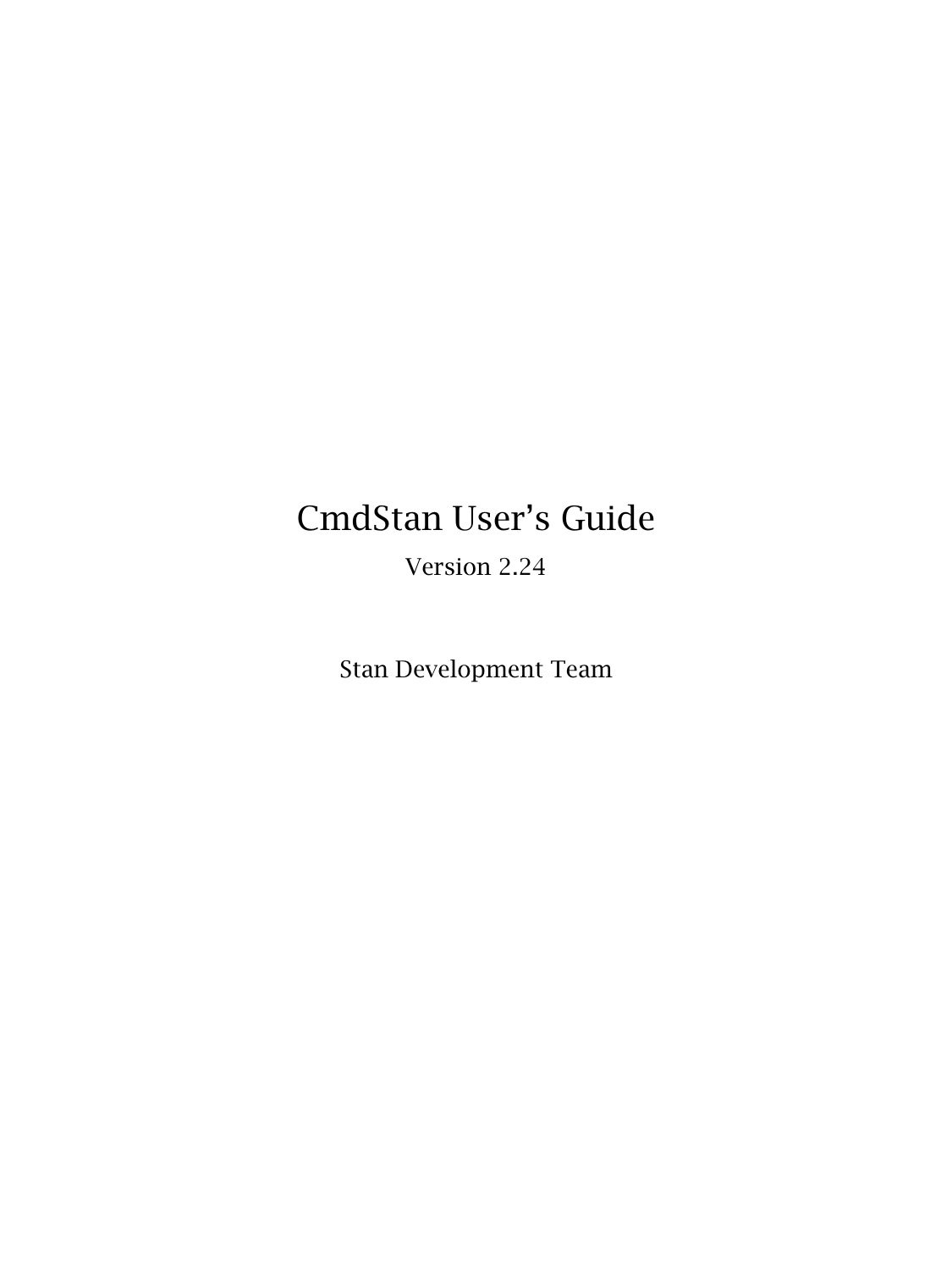## **Contents**

### [Introduction](#page-4-0) 4

### [QuickStart Guide](#page-6-0) 6

### [1. CmdStan Installation](#page-7-0) 7

- [1.1 Installing the C++ Toolchain](#page-7-1) 7
- [1.2 GNU-Make Utility](#page-9-0) 9
- [1.3 Clone the GitHub CmdStan Repository](#page-11-0) 12
- [1.4 Building CmdStan](#page-12-0) 12
- [1.5 Trouble-shooting the installation](#page-13-0) 14

### [2. Example Model and Data](#page-15-0) 15

### [3. Compiling a Stan Program](#page-16-0) 16

- [3.1 Invoking the Make Utility](#page-16-1) 16
- [3.2 Dependencies](#page-16-2) 16
- [3.3 Compiler Errors](#page-17-0) 17
- [3.4 Troubleshooting C++ Compiler or Linker Errors](#page-18-0) 18

### [4. MCMC Sampling](#page-19-0) 19

- [4.1 Running the Sampler](#page-19-1) 19
- [4.2 Running Multiple Chains](#page-20-0) 20
- [4.3 Stan CSV Output File](#page-21-0) 22
- [4.4 Summarizing Sampler Output\(s\) with](#page-23-0) stansummary 23
- [5. Optimization](#page-25-0) 25
- [6. Variational Inference](#page-28-0) 28
- [7. Generating Quantities of Interest from a Fitted Model](#page-32-0) 32

### [Reference Manual](#page-35-0) 35

### [8. Command-Line Interface Overview](#page-36-0) 36

[8.1 Input Data Argument](#page-36-1) 36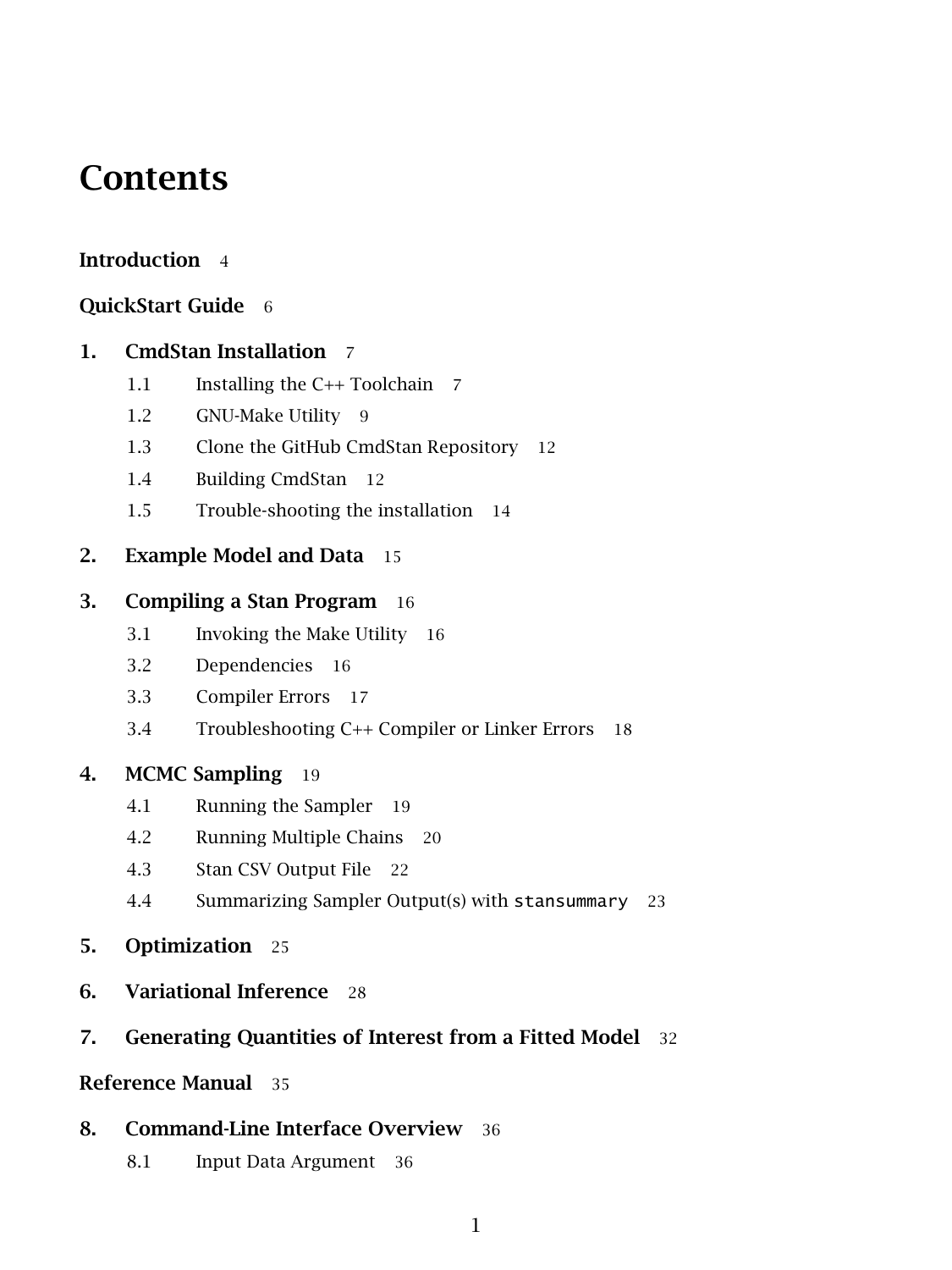- [8.2 Output Control Arguments](#page-37-0) 37
- [8.3 Initialize Model Parameters Argument](#page-37-1) 37
- [8.4 Random Number Generator Arguments](#page-38-0) 38
- [8.5 Chain Identifier Argument:](#page-38-1) id 38
- [8.6 Command Line Help](#page-39-0) 39

### [9. MCMC Sampling using Hamiltonian Monte Carlo](#page-40-0) 40

- [9.1 Iterations](#page-41-0) 41
- [9.2 Adaptation](#page-42-0) 42
- [9.3 Algorithm](#page-44-0) 44
- [9.4 Sampler Diagnostic File](#page-46-0) 46
- [9.5 Examples](#page-46-1) 46

### [10. Maximum Likelihood Estimation](#page-53-0) 53

- [10.1 Optimization Algorithms](#page-53-1) 53
- [10.2 The quasi-Newton optimizers](#page-54-0) 54
- [10.3 The Newton optimizer](#page-55-0) 55

### [11. Variational Inference Algorithm: ADVI](#page-56-0) 56

- [11.1 Variational Algorithms](#page-57-0) 57
- [11.2 Configuration](#page-57-1) 57
- [11.3 CSV Output](#page-57-2) 58
- [12. Standalone Generate Quantities](#page-60-0) 60

### [13. Diagnosing HMC by Comparison of Gradients](#page-61-0) 61

[14. Parallelization](#page-63-0) 63

#### [CmdStan Tools](#page-64-0) 64

#### 15. **stanc**[: Translating Stan to C++](#page-65-0) 65

- [15.1 Instantiating the](#page-65-1) stanc Binary 65
- [15.2 The Stan Compiler Program](#page-65-2) 65
- [15.3 Command-Line Options for stanc3](#page-66-0) 66
- [15.4 Command-Line Options for stanc2](#page-67-0) 67
- [15.5 Using External C++ Code](#page-68-0) 68

### 16. stansummary[: MCMC Output Analysis](#page-70-0) 70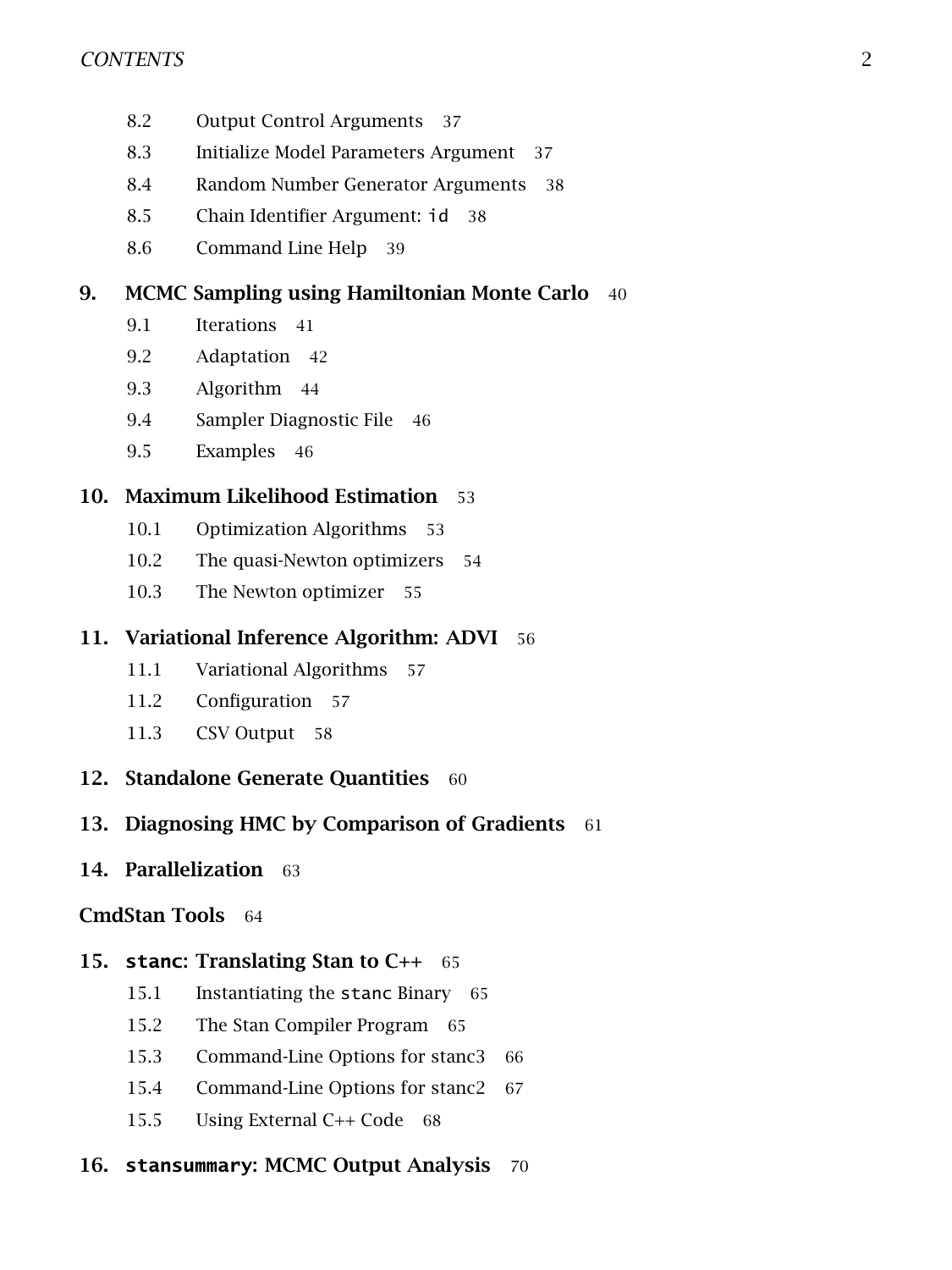- [16.1 Building the stansummary Command](#page-70-1) 70
- [16.2 Running the](#page-70-2) stansummary Program 71
- [16.3 Command-line Options](#page-73-0) 73

### 17. **diagnose**[: Diagnosing Biased Hamiltonian Monte Carlo Inferences](#page-74-0) 74

- [17.1 Building the diagnose Command](#page-74-1) 74
- [17.2 Running the diagnose Command](#page-74-2) 74
- 17.3 diagnose [Warnings and Recommendations](#page-77-0) 77

### 18. **print** [\(deprecated\): MCMC Output Analysis](#page-79-0) 79

#### [Appendices](#page-80-0) 80

### [19. Stan CSV File Format](#page-81-0) 81

- [19.1 CSV Column Names and Order](#page-81-1) 81
- [19.2 MCMC Sampler CSV Output](#page-82-0) 82
- [19.3 Optimization Output](#page-86-0) 86
- [19.4 Variational Inference Output](#page-86-1) 86
- [19.5 Generate Quantities Outputs](#page-86-2) 86
- [19.6 Diagnose Method Outputs](#page-86-3) 86

### 20. ISON Format for CmdStan 87

- [20.1 Creating JSON Files](#page-87-1) 87
- [20.2 JSON Syntax Summary](#page-87-2) 87
- [20.3 Stan Data Types in JSON Notation](#page-88-0) 88

### [21. RDump Format for CmdStan](#page-91-0) 91

- [21.1 Creating Dump Files](#page-91-1) 91
- [21.2 Scalar Variables](#page-91-2) 91
- [21.3 Sequence Variables](#page-91-3) 91
- [21.4 Array Variables](#page-92-0) 92
- [21.5 Matrix- and Vector-Valued Variables](#page-93-0) 93
- [21.6 Integer- and Real-Valued Variables](#page-94-0) 94
- 21.7 Ouoted Variable Names 95
- [21.8 Line Breaks](#page-95-1) 96
- [21.9 BNF Grammar for Dump Data](#page-96-0) 96

#### [Bibliography](#page-98-0) 98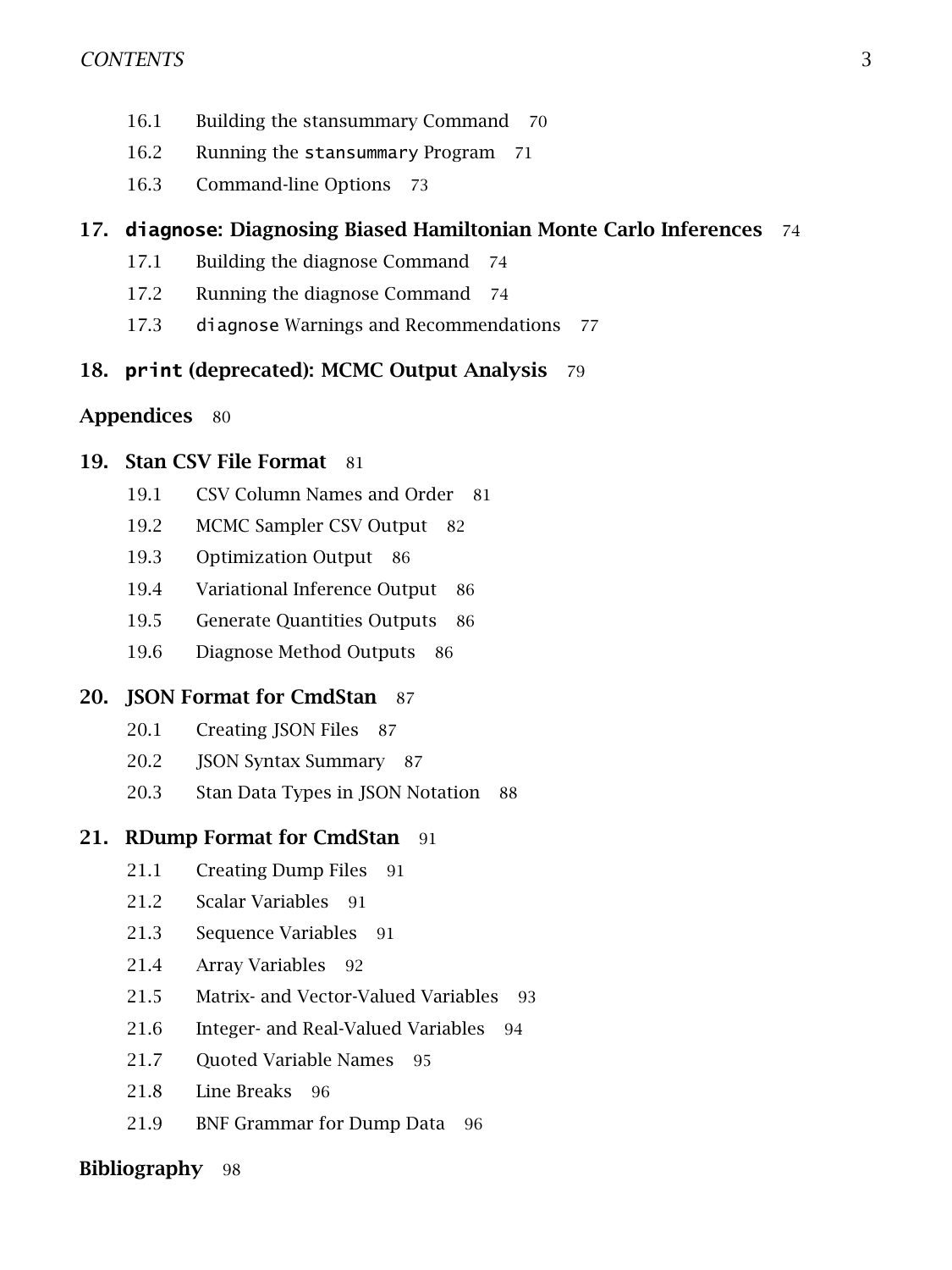## <span id="page-4-0"></span>**Introduction**

This document is a user's guide for CmdStan, the command-line interface. to the Stan statistical modeling language. CmdStan is the command-line interface for Stan. Cmd-Stan provides the tools to compile a statistical model written in the Stan probabalistic programming language into a C++ executable program which can then be run to either: do inference on data, producing an estimate of the posterior; generate new quantities of interest from an existing estimate; or generate data from the model according to a given set of parameters

CmdStan provides the programs and tools to compile Stan programs into C++ executables that can be run directly from the command line, together with a few utilities to check and summarize the resulting outputs.

The packages CmdStanR and CmdStanPy which provide interfaces to CmdStan from R and Python, respectively, similarly, JuliaStan also interfaces with CmdStan.

### Stan Home Page

For links to up-to-date code, examples, manuals, bug reports, feature requests, and everything else Stan related, see the Stan home page:

<http://mc-stan.org/>

### Licensing

CmdStan, Stan, and the Stan Math Library are licensed under the new BSD license (3-clause). See the Stan Reference Manual [Licenses section](https://mc-stan.org/docs/reference-manual/licensing-appendix.html) for licensing terms for Stan and the dependent packages Boost, Eigen, Sundials, and Intel TBB.

### Stan Documentation: User's Guide and Reference Manuals

The Stan user's guide provides example models and programming techniques for coding statistical models in Stan. It also serves as an example-driven introduction to Bayesian modeling and inference:

<http://mc-stan.org/docs/stan-users-guide>

Stan's modeling language is shared across all of its interfaces. The Stan Language Reference Manual provides a concise definition of the language syntax for all elements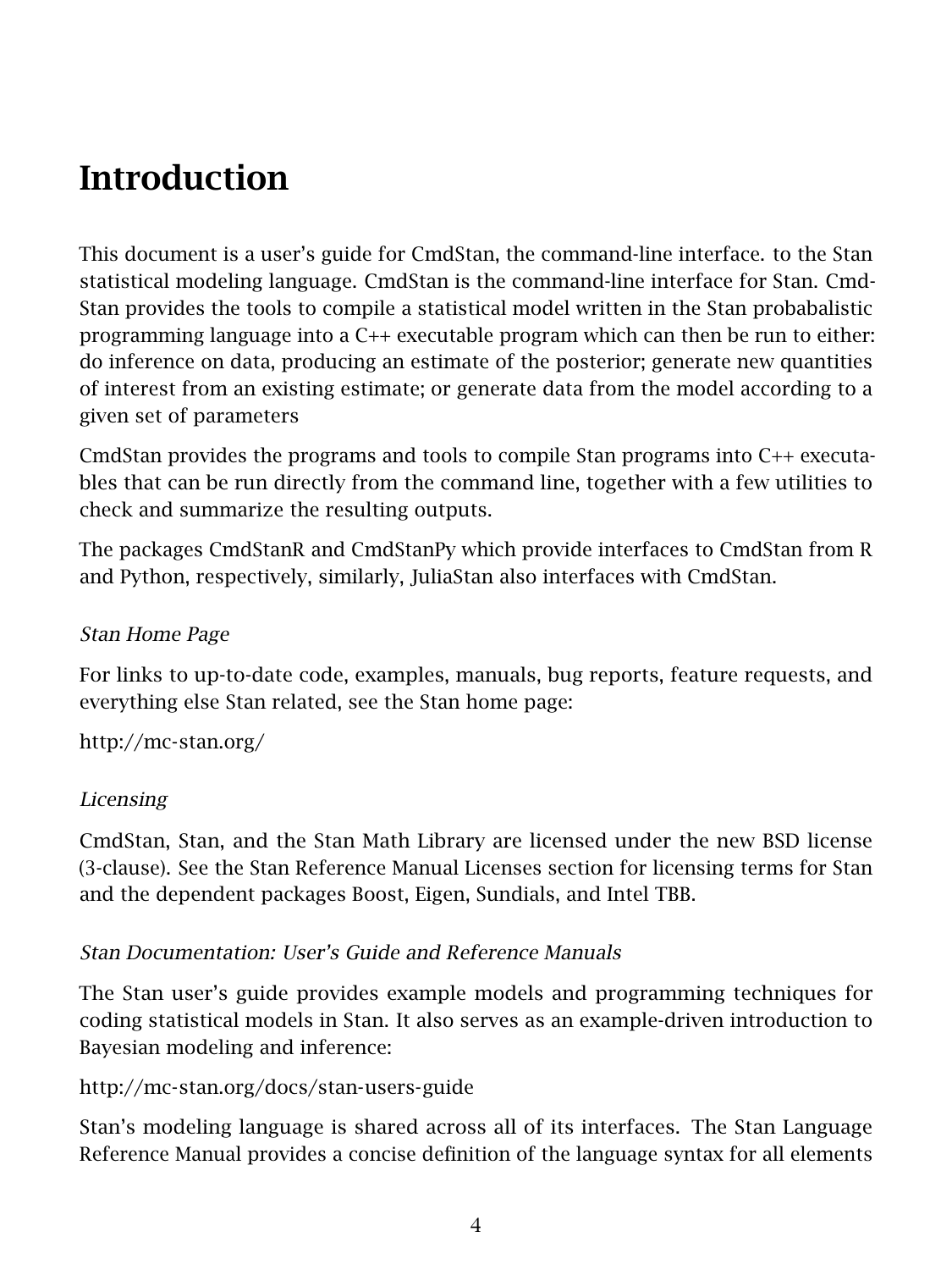### CONTENTS 5

in the language.

<http://mc-stan.org/docs/reference-manual>

The Stan Functions Reference provides definitions and examples for all the functions defined in the Stan math library and available in the Stan programming language, including all probability distributions.

[http://mc-stan.org/docs/functions-reference.](http://mc-stan.org/docs/functions-reference)

### Benefits of CmdStan

- With every new Stan release, there is a corresponding CmdStan release, therefore CmdStan provides access to the latest version of Stan, and can be used to run the development version of Stan as well.
- Of the Stan interfaces, CmdStan has the lightest memory footprint, therefore it can fit larger and more complex models. It has has the fewest dependencies, which makes it easier to run in limited environments such as clusters.
- The output generated is in CSV format and can be post-processed using other Stan interfaces or general tools.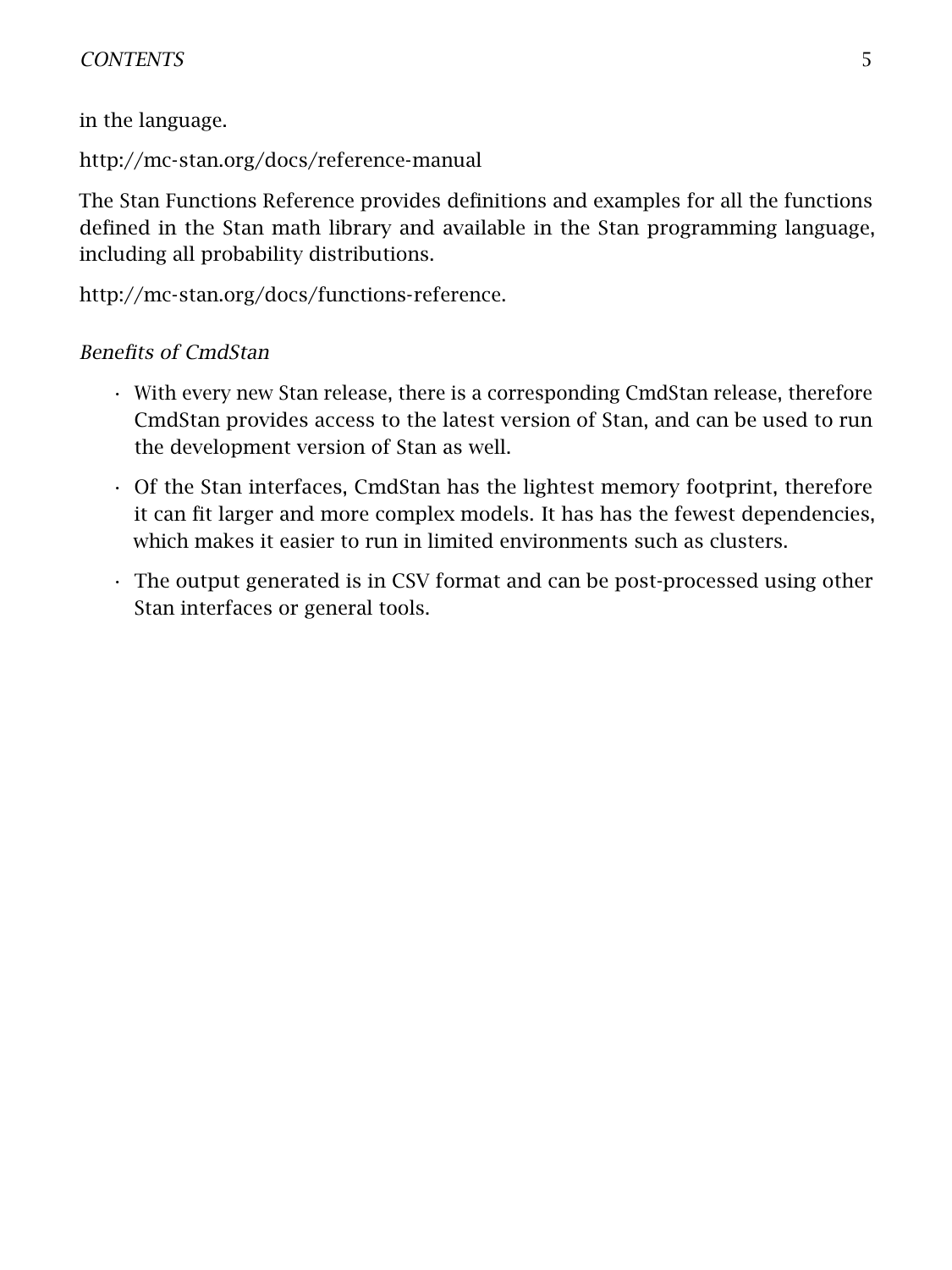# <span id="page-6-0"></span>QuickStart Guide

This section is designed to help users install CmdStan and get acquainted with the CmdStan interface.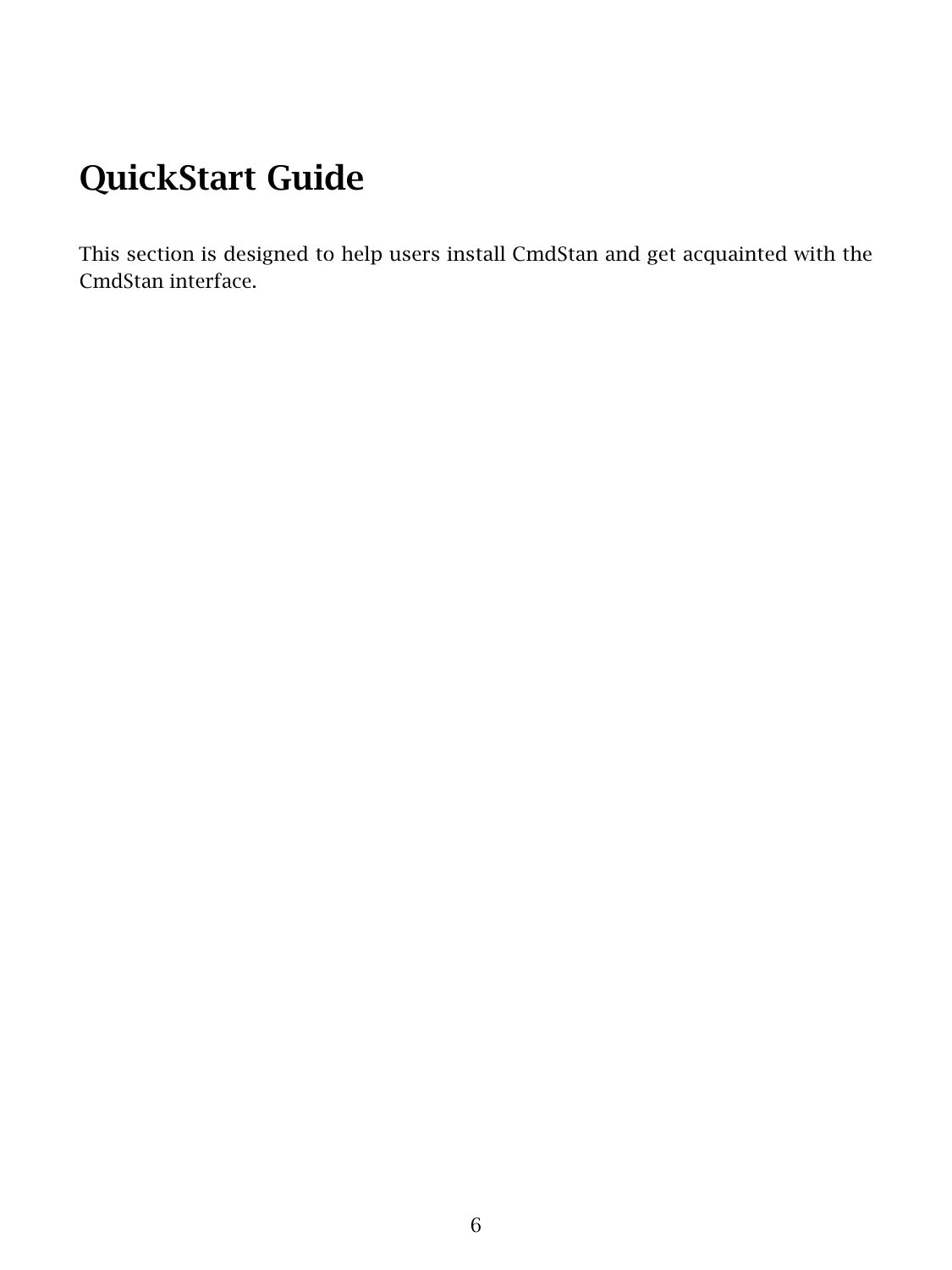## <span id="page-7-0"></span>1. CmdStan Installation

To install CmdStan you need:

- $\cdot$  A modern C++11 compiler. [Supported versions](https://github.com/stan-dev/stan/wiki/Coding-Style-and-Idioms#supported-cpp-versions-and-compilers) are  $\bullet$  Linux: g++ 4.9.3 or clang 6.0 • macOS: the XCode version of clang • Windows:  $g++8.1$  (available with RTools 4.0) is recommended; alternatively,  $g++4.9.3$  (available with RTools 3.5).
- The [GNU-Make](https://www.gnu.org/software/make/manual/make.html) utility program or the Windows equivalent mingw32-make. On macOS, this is part of the XCode command line tools installed via command xcode-select --install. On Windows, mingw32-make is installed as part of RTools: [https://cran.rstudio.com/bin/windows/Rtools/.](https://cran.rstudio.com/bin/windows/Rtools/)
- The CmdStan C++ source code and libraries. The most recent CmdStan release is available as a single compressed tarfile containing all of the CmdStan tools and the Stan and math libraries from GitHub: [https://github.com/stan-dev/cm](https://github.com/stan-dev/cmdstan/releases/latest) [dstan/releases/latest](https://github.com/stan-dev/cmdstan/releases/latest) or you can [clone the GitHub repo.](#page-11-0)

The CmdStan release unpacks into a directory called cmdstan-<version> where the version string consists of the major.minor.patch version numbers, e.g. cmdstan-2.23.0. Cloning CmdStan from GitHub creates a directory simply called cmdstan. Throughout this manual, we refer to this top-level CmdStan source directory as **<cmdstan-home>**.

### <span id="page-7-1"></span>1.1. Installing the C++ Toolchain

The C++ toolchain consists of a modern C++ compiler and the GNU-Make utility, described in greater detail in the following section.

### Linux: **g++** and **make**

On Linux, the C++ compiler command g++ and the GNU-Make command is make. These are often installed by default. To check, run commands:

g++ --version make --version

If these are at least at  $q++$  version 4.9.3 or later and make version 3.81 or later, no additional installations are necessary. It may still be desirable to update the C++ compiler g++, because later versions are faster.

To install the latest version of these tools (or upgrade an older version), use the following commands or their equivalent for your distribution, install via the commands: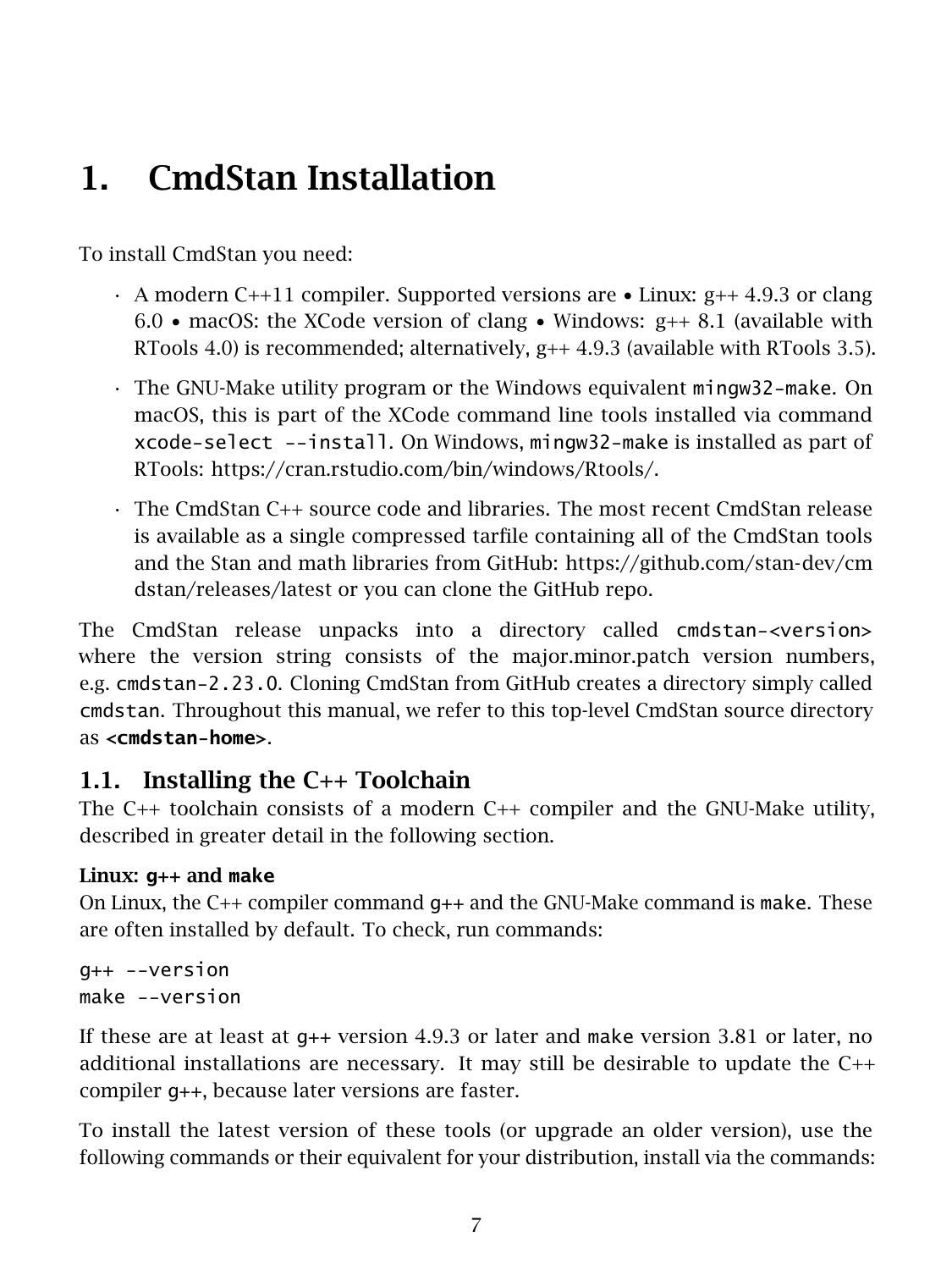sudo apt install g++ sudo apt install make

If you can't run sudo, you will need to ask your sysadmin or cluster administrator to install these tools for you.

### MacOS: **clang++** and **make**

To install a C++ development environment on a Mac, use Apple's Xcode development environment [https://developer.apple.com/xcode/.](https://developer.apple.com/xcode/)

From the [Xcode home page](https://developer.apple.com/xcode/) View in Mac App Store.

- From the App Store, click Install, enter an Apple ID, and wait for Xcode to finish installing.
- Open the Xcode application, click top-level menu Preferences, click top-row button Downloads, click button for Components, click on the Install button to the right of the Command Line Tools entry, then wait for it to finish installing.
- Click the top-level menu item Xcode, then click item Quit Xcode to quit.

To test, open the Terminal application and enter:

```
clang++ --version
make --version
```
If you have installed XCode, but don't have make, you can install the XCode commandline tools via command:

```
xcode-select --install
```
*Note* MacOS installations may include old version of the g++ compiler which is a version 4.2.1. CmdStan requires  $g++$  at 4.9.3 or later. Trying to install later versions of g++ using homebrew or macports is no longer recommended; use the XCode toolchain.

### Windows: **g++** and **mingw32-make**

The Windows toolchain consists of programs g++, the C++ compiler, and mingw32-make, the GNU-Make utility. To check if these are present, open a com-mand shell<sup>[1](#page-8-0)</sup> and type:

g++ --version mingw32-make --version

### Rtools C++ Development Environment

<span id="page-8-0"></span> $1$ To open a Windows command shell, first open the **Start Menu**, (usually in the lower left of the screen), select option All Programs, then option Accessories, then program Command Prompt. Alternatively, enter [Windows+r] (both keys together on the keyboard), and enter cmd into the text field that pops up in the Run window, then press [Return] on the keyboard to run.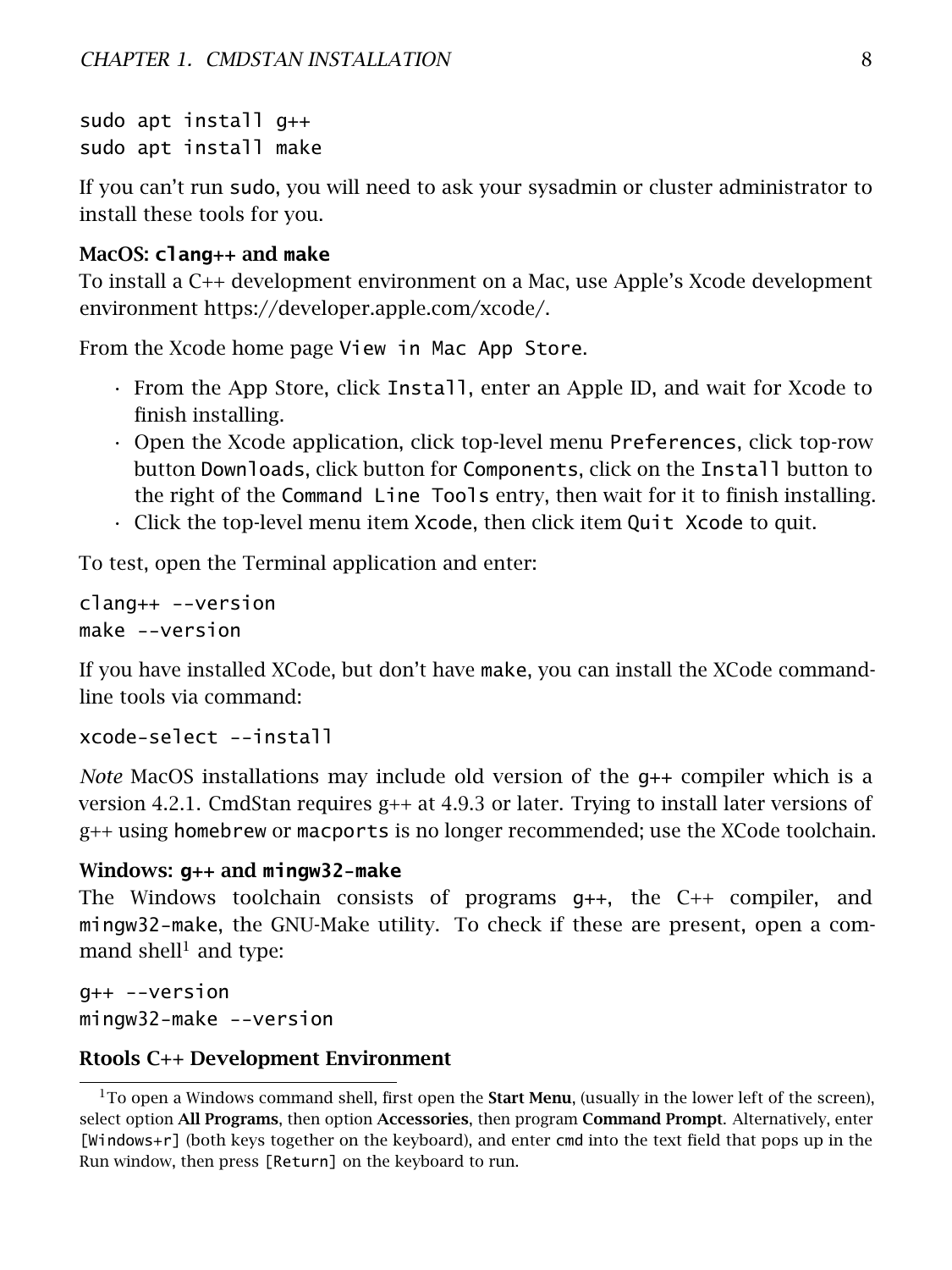The simplest way to install a full C++ build environment that will work for CmdStan is to use the Rtools package designed for R developers on Windows (even if you don't plan to use R).

If you don't have RTools, the latest version is Rtools40 (released April 2020) which can be downloaded from:

```
• https://cran.r-project.org/bin/windows/Rtools/
```
After installation is complete, you need to perform one more step: you need to add the location of the Rtools compiler and make utilities to the PATH environment variable. If you have Rtools40, these should be:

C:\RTools\RTools40\usr\bin C:\RTools\RTools40\mingw64\bin

If you have and earlier version of RTools, e.g., RTools 3.6, use RTools36 istead of RTools40 in the above paths. See [these instructions](https://helpdeskgeek.com/windows-10/add-windows-path-environment-variable/) for details on changing the PATH.

### 32-bit Builds

CmdStan defaults to a 64-bit build. On a 32-bit operating system, include BIT=32 in CmdStan make/local file described in the next section.

## <span id="page-9-0"></span>1.2. GNU-Make Utility

CmdStan relies on the GNU-make utility to build both the Stan model executables and the CmdStan tools.

GNU-Make builds executable programs and libraries from source code by reading files called Makefiles which specify how to derive the target program. A Makefile consists of a set of recursive rules where each rule specifies a target, its dependencies, and the specific operations required to build the target. Specifying dependencies for a target provides a way to control the build process so that targets which depend on other files will be updated as needed *only* when there are changes to those other files. Thus Make provides an efficient way to manage complex software.

The CmdStan Makefile is in the <cmdstan-home> directory and is named makefile. This is one of the default [GNU Makefile names,](https://www.gnu.org/software/make/manual/html_node/Makefile-Names.html) which allows you to omit the -f makefile argument to the Make command. Because the CmdStan Makefile includes several other Makefiles, Make only works properly when invoked from the **<cmdstan-home>** directory; attempts to use this Makefile from another directory by specifying the full path to the file makefile won't work. For example, trying to call Make from another directory by specifying the full path the the makefile results in the following set of error messages: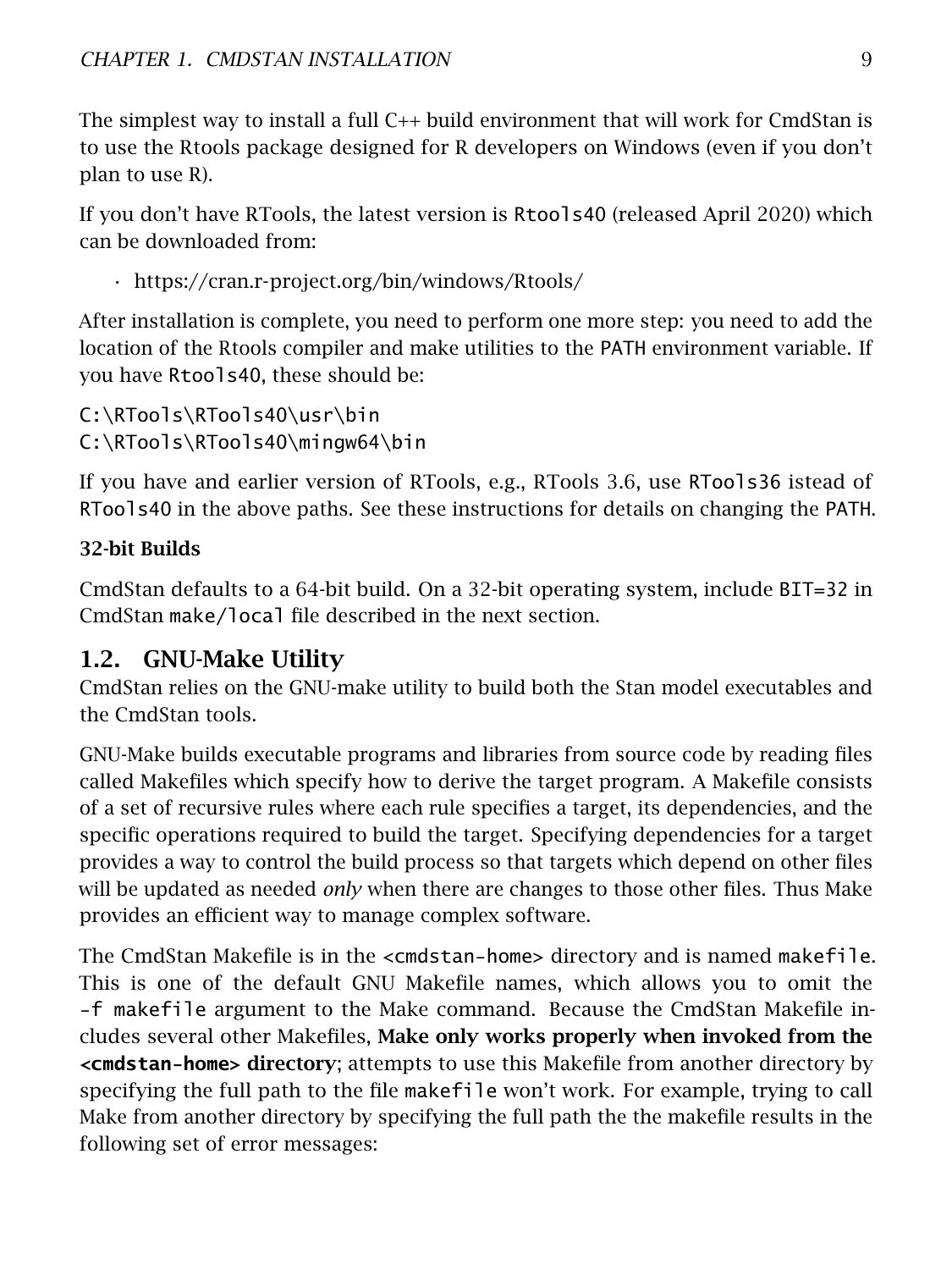make -f ~/github/stan-dev/cmdstan/makefile

/Users/mitzi/github/stan-dev/cmdstan/makefile:58: make/stanc: No such file o /Users/mitzi/github/stan-dev/cmdstan/makefile:59: make/program: No such file /Users/mitzi/github/stan-dev/cmdstan/makefile:60: make/tests: No such file o /Users/mitzi/github/stan-dev/cmdstan/makefile:61: make/command: No such file make: \*\*\* No rule to make target `make/command'. Stop.

Makefile syntax allows general pattern rules based on file suffixes. Stan programs must be stored in files with suffix .stan; the CmdStan makefile rules specify how to transform the Stan source code into a binary executable. For example, to compile the Stan program my\_program.stan in directory  $\ldots/my_d$  dir/, the make target is ../my\_dir/my\_program or ../my\_dir/my\_program.exe (on Windows).

Make is invoked with a list of target names which can be preceded by zero or more Makefile variable name=value pairs. For example to compile ../my\_dir/my\_program.stan for an OpenCL (GPU) machine, the makefile variable STAN\_OPENCL is set to TRUE:

> make STAN\_OPENCL=TRUE ../my\_dir/my\_program

Makefile variables can also be set by creating a file named local in the Cmd-Stan make subdirectory which contains a list of <VARIABLE>=<VALUE> pairs, one per line. The complete set of Makefile variables can be found in file cmdstan/stan/lib/stan\_math/make/compiler\_flags.

When invoked without any arguments at all, Make prints a help message:

```
> make
                            --------------------------------------------------------------------------------
CmdStan v2.23.0 help
  Build CmdStan utilities:
    > make build
    This target will:
    1. Install the Stan compiler bin/stanc from stanc3 binaries.
    2. Build the print utility bin/print (deprecated; will be removed in v3.0)
    3. Build the stansummary utility bin/stansummary
    4. Build the diagnose utility bin/diagnose
    5. Build all libraries and object files compile and link an executable !
```
Note: to build using multiple cores, use the -j option to make, e.g., for 4 cores: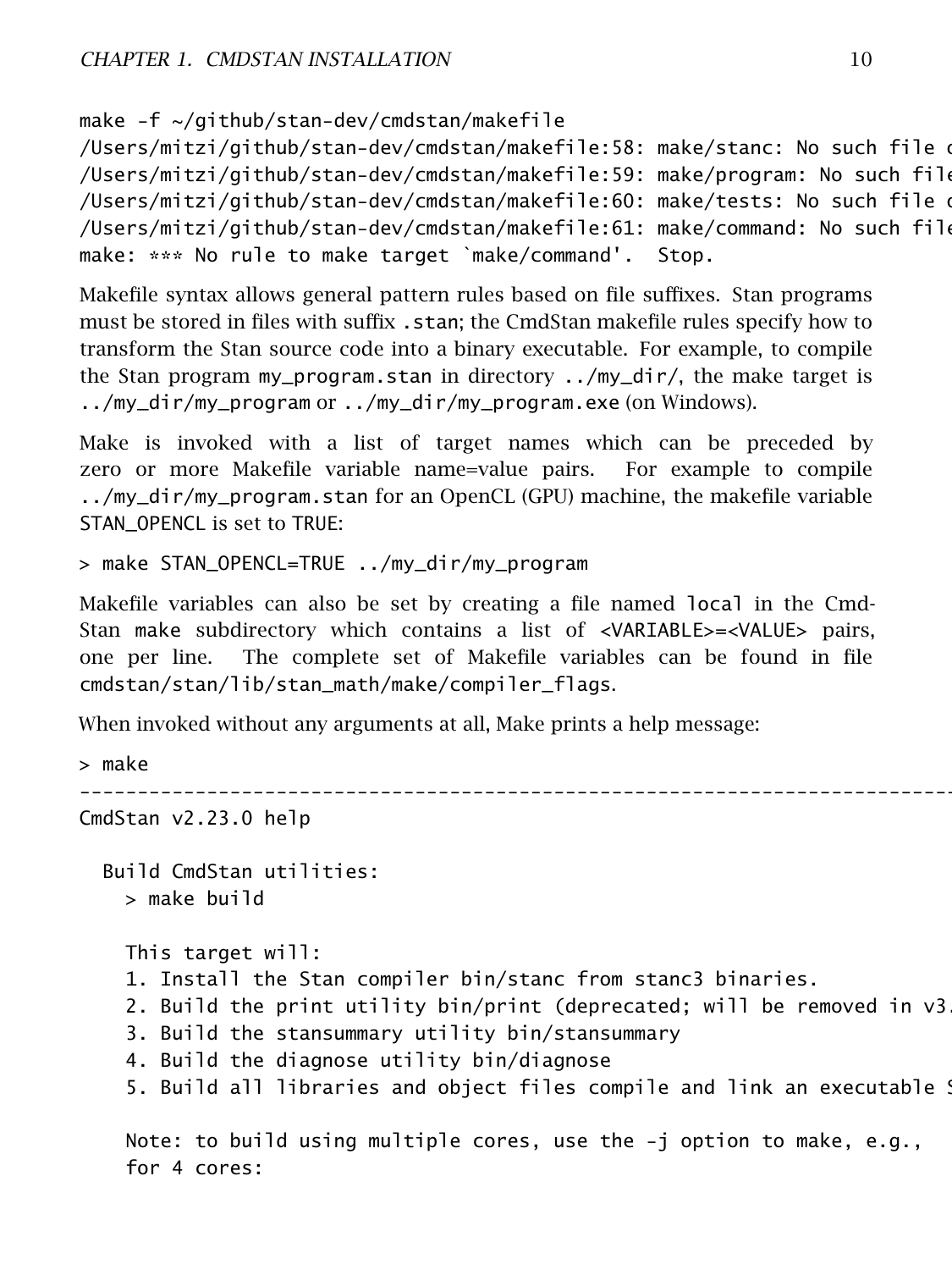```
> make build -j4
Build a Stan program:
  Given a Stan program at foo/bar.stan, build an executable by typing:
  > make foo/bar
  This target will:
  1. Install the Stan compiler (bin/stanc or bin/stanc2), as needed.
  2. Use the Stan compiler to generate C++ code, foo/bar.hpp.
  3. Compile the C++ code using cc . to generate foo/bar
Additional make options:
  STANCFLAGS: defaults to "". These are extra options passed to bin/stanc
   when generating C_{++} code. If you want to allow undefined functions in
    Stan program, either add this to make/local or the command line:
        STANCFLAGS = -a11ow undefined
  USER_HEADER: when STANCFLAGS has --allow_undefined, this is the name of
    header file that is included. This defaults to "user_header.hpp" in th
    directory of the Stan program.
  STANC2: When set, use bin/stanc2 to generate C++ code.
Example - bernoulli model: examples/bernoulli/bernoulli.stan
```
- 1. Build the model: > make examples/bernoulli/bernoulli
- 2. Run the model: > examples/bernoulli/bernoulli sample data file=examples/bernoulli/b $\epsilon$

<span id="page-11-0"></span>--------------------------------------------------------------------------------

3. Look at the samples: > bin/stansummary output.csv

Clean CmdStan:

Remove the built CmdStan tools: > make clean-all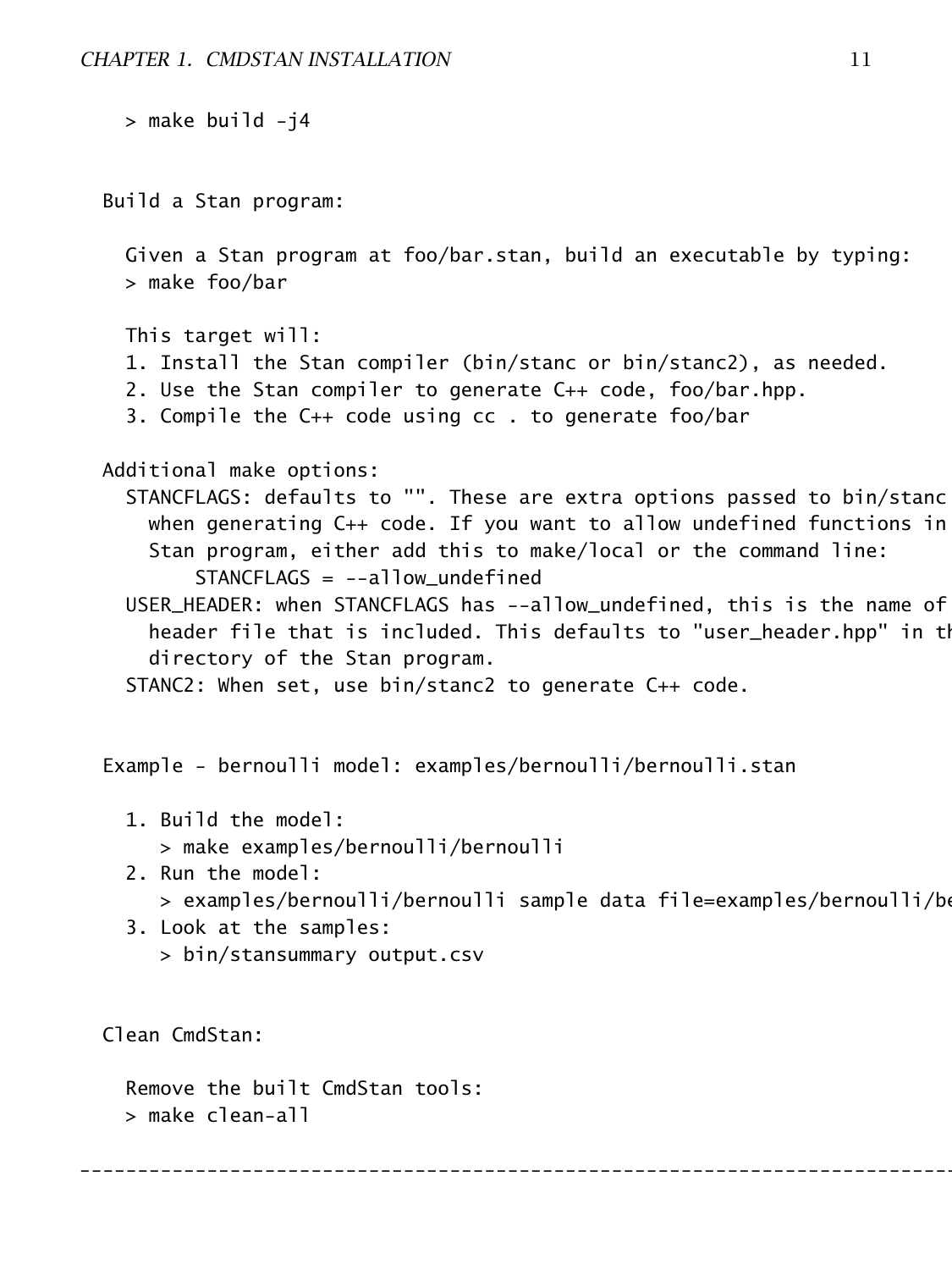## 1.3. Clone the GitHub CmdStan Repository

This section can be skipped if you want to build CmdStan using the release tarfile, which contains all source files an libraries needed to build CmdStan. However, if you wish to use the current (stable) development version of CmdStan, you must clone the [CmdStan GitHub repo.](https://github.com/stan-dev/cmdstan)

The CmdStan repo contains just the cmdstan module; the Stan inference engine algorithms and Stan math library functions are specified as [submodules](https://git-scm.com/book/en/v2/Git-Tools-Submodules) and stored in the GitHub repositories [stan](https://github.com/stan-dev/stan) and [math,](https://github.com/stan-dev/math) respectively. By cloning the CmdStan repository with argument --recursive, Git automatically initializes and updates each submodule in the repository, including nested submodules if any of the submodules in the repository have submodules themselves.

The following sequence of commands will check out the current CmdStan develop branch on GitHub and assemble and build the command line interface and supporting libraries:

```
> git clone https://github.com/stan-dev/cmdstan.git --recursive
```

```
> cd cmdstan
```

```
> make build
```
The resulting set of directories should have the same structure as the release:

- directory cmdstan/stan contains the sub-module stan [\(https://github.com/sta](https://github.com/stan-dev/stan) [n-dev/stan\)](https://github.com/stan-dev/stan)
- directory cmdstan/stan/lib/stan\_math contains the sub-module math [\(https:](https://github.com/stan-dev/math) [//github.com/stan-dev/math\)](https://github.com/stan-dev/math)

## <span id="page-12-0"></span>1.4. Building CmdStan

Building CmdStan involves preparing a set of executable programs and compiling the command line interface and supporting libraries. The CmdStan tools are:

- $\cdot$  stanc: the Stan compiler (translates Stan language to C++).
- stansummary: a basic posterior analysis tool. The stansummary utility processes one or more output files from a run or set of runs of Stan's HMC sampler. For all parameters and quantities of interest in the Stan program, stansummary reports a set of statistics including mean, standard deviation, percentiles, effective number of samples, and  $\hat{R}$  values.
- diagnose: a basic sampler diagnostic tool which checks for indications that the HMC sampler was unable to sample from the full posterior.

CmdStan releases include pre-built binaries of the Stan language compiler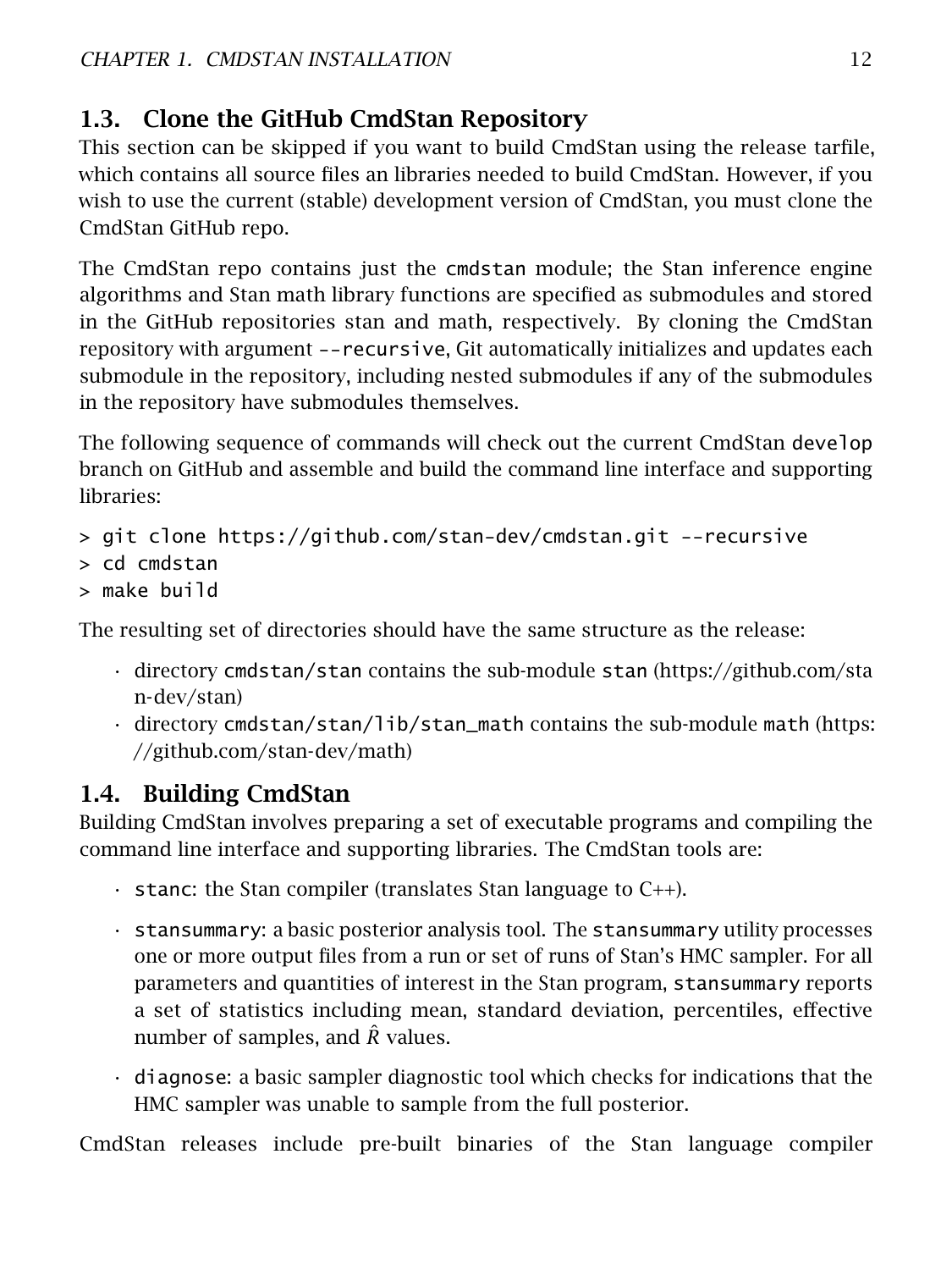[https://github.com/stan-dev/stanc3:](https://github.com/stan-dev/stanc3) bin/linux-stanc, bin/mac-stanc and bin/windows-stanc. The CmdStan makefile build task copies the appropriate binary to bin/stanc. For CmdStan installations which have been cloned of downloaded from the CmdStan GitHub repository, the makefile task will download the appropriate OS-specific binary from the stanc3 repository's nightly release.

Steps to build CmdStan:

- Download the latest release from [https://github.com/stan-dev/cmdstan/releas](https://github.com/stan-dev/cmdstan/releases/latest) [es/latest](https://github.com/stan-dev/cmdstan/releases/latest) or [clone the GitHub repo.](#page-11-0)
- Open a command-line terminal window and change directories to the CmdStan home directory.
- Run the makefile target build which instantiates the CmdStan utilities and compiles all necessary C++ libraries.

```
> cd <cmdstan-home>
```

```
> make build
```
If your computer has multiple cores and sufficient ram, the build process can be parallelized by providing the -j option. For example, to build on 4 cores, type:

> make -j4 build

When make build is successful, the directory <cmdstan-home>/bin/ will contain the executables stanc, stansummary, and diagnose (on Windows, corresponding .exe files) and the final lines of console output will show the version of CmdStan that has just been built, e.g.:

--- CmdStan v2.23.0 built ---

Warning: *The Make program may take 10+ minutes and consume 2+ GB of memory to build CmdStan.*

Windows only: CmdStan requires that the Intel TBB library, which is built by the above command, can be found by the Windows system. This requires that the directory <cmdstan-home>/stan/lib/stan\_math/lib/tbb is part of the PATH environment variable. To permanently make this setting for the current user, you may execute:

```
> mingw32-make install-tbb
```
<span id="page-13-0"></span>After changing the PATH environment variable, you must open an new shell in order to these setting to take effect. (This is not necessary on Mac and Linux systems because they can use the absolute path to the Intel TBB library when linking into Stan programs.)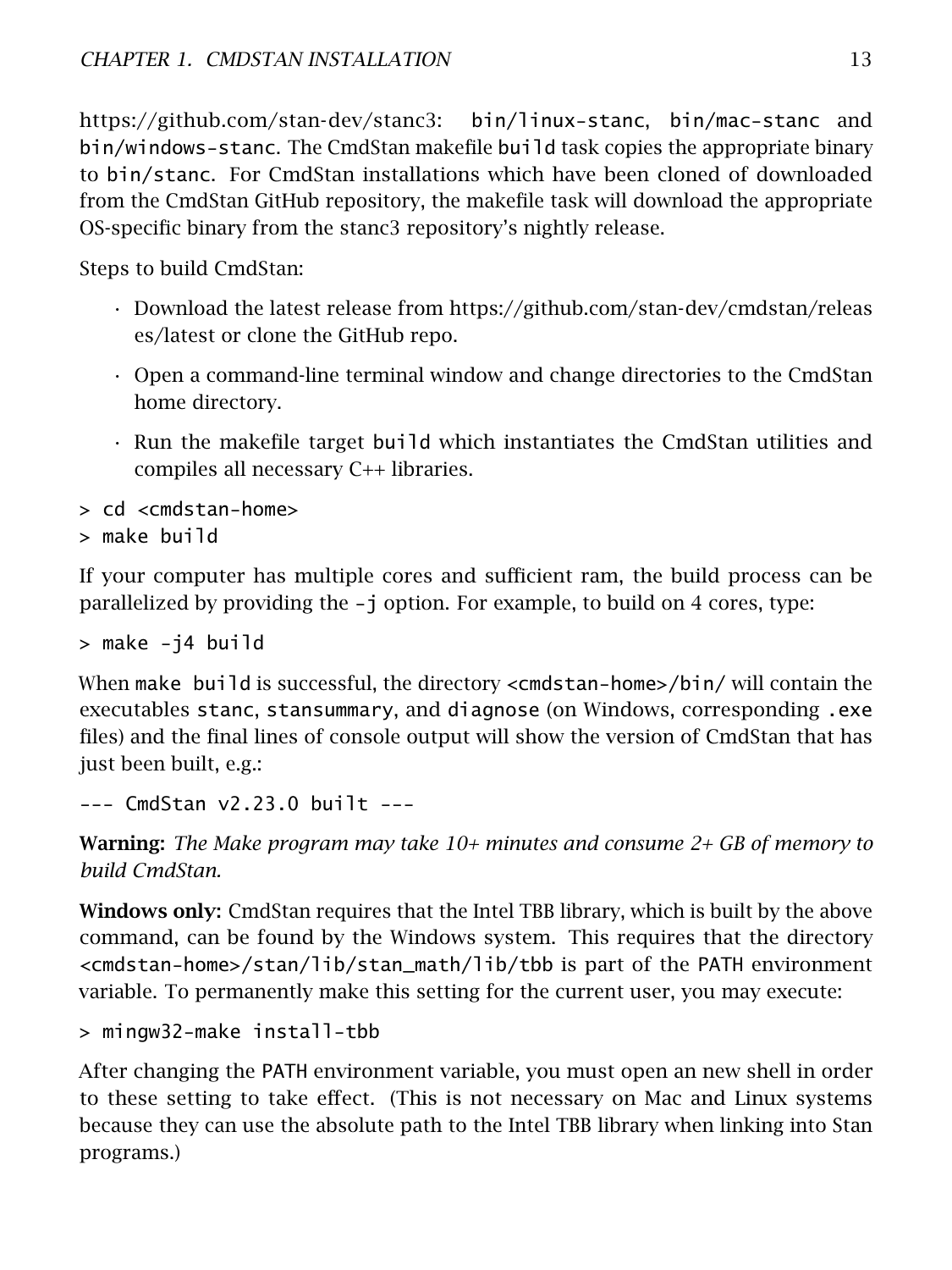### 1.5. Trouble-shooting the installation

To check that the CmdStan installation is complete and in working order, run the following series of commands:

```
# compile the example
> make examples/bernoulli/bernoulli
# fit to provided data (results of 10 trials, 2 out of 10 successes)
> ./examples/bernoulli/bernoulli sample data file=examples/bernoulli/bernoul
# default output written to file `output.csv`,
# default num_samples is 1000, output file should have approx 1050 lines
> ls -l output.csv
# run the `bin/stansummary utility to summarize parameter estimates
```

```
> bin/stansummary output.csv
```
The sample data in file bernoulli.json.data specifies 2 out of 10 successes, therefore the range mean(theta) $\pm$ sd(theta) should include 0.2.

Updates to CmdStan or changes in compiler options may result in errors when trying to compile a Stan program. In some cases, these can be resolved by removing the existing CmdStan build and recompiling. The Makefile target clean-all should be run before rebuilding CmdStan:

```
> make clean-all
```
> make build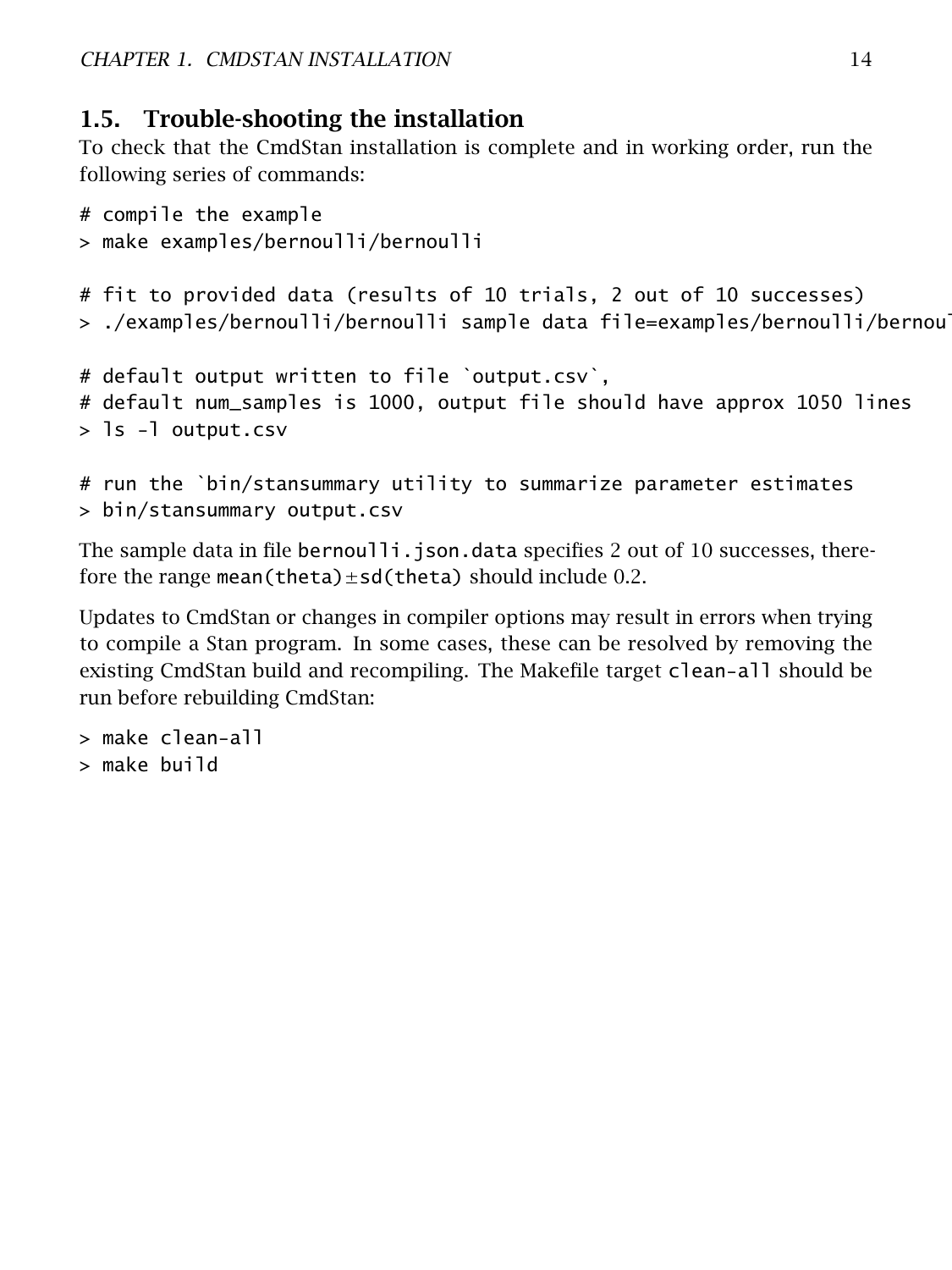## <span id="page-15-0"></span>2. Example Model and Data

The following is a simple, complete Stan program for a Bernoulli model of binary data. $<sup>1</sup>$  $<sup>1</sup>$  $<sup>1</sup>$ </sup> The model assumes the binary observed data  $y[1], \ldots, y[N]$  are i.i.d. with Bernoulli chance-of-success theta.

```
data {
  int<lower=0> N:
  int <lower=0,upper=1> y[N];
}
parameters {
  real<lower=0,upper=1> theta;
}
model {
  theta \sim beta(1,1); // uniform prior on interval 0,1
  y \sim bernoulli(theta);
}
```
The input data file contains definitions for the two variables N and y which are specified in the data block of program bernoulli.stan (above).

A data set of N=10 observations is included in the example Bernoulli model directory in both JSON notation and Rdump data format where 8 out of 10 trials had outcome 0 (failure) and 2 trials had outcome 1 (success). In JSON, this data is:

```
{
    "N" : 10,
    "y" : [0,1,0,0,0,0,0,0,0,1]
}
```
<span id="page-15-1"></span><sup>&</sup>lt;sup>1</sup>The model is available with the CmdStan distribution at the path <cmdstan-home>/examples/bernoulli/bernoulli.stan.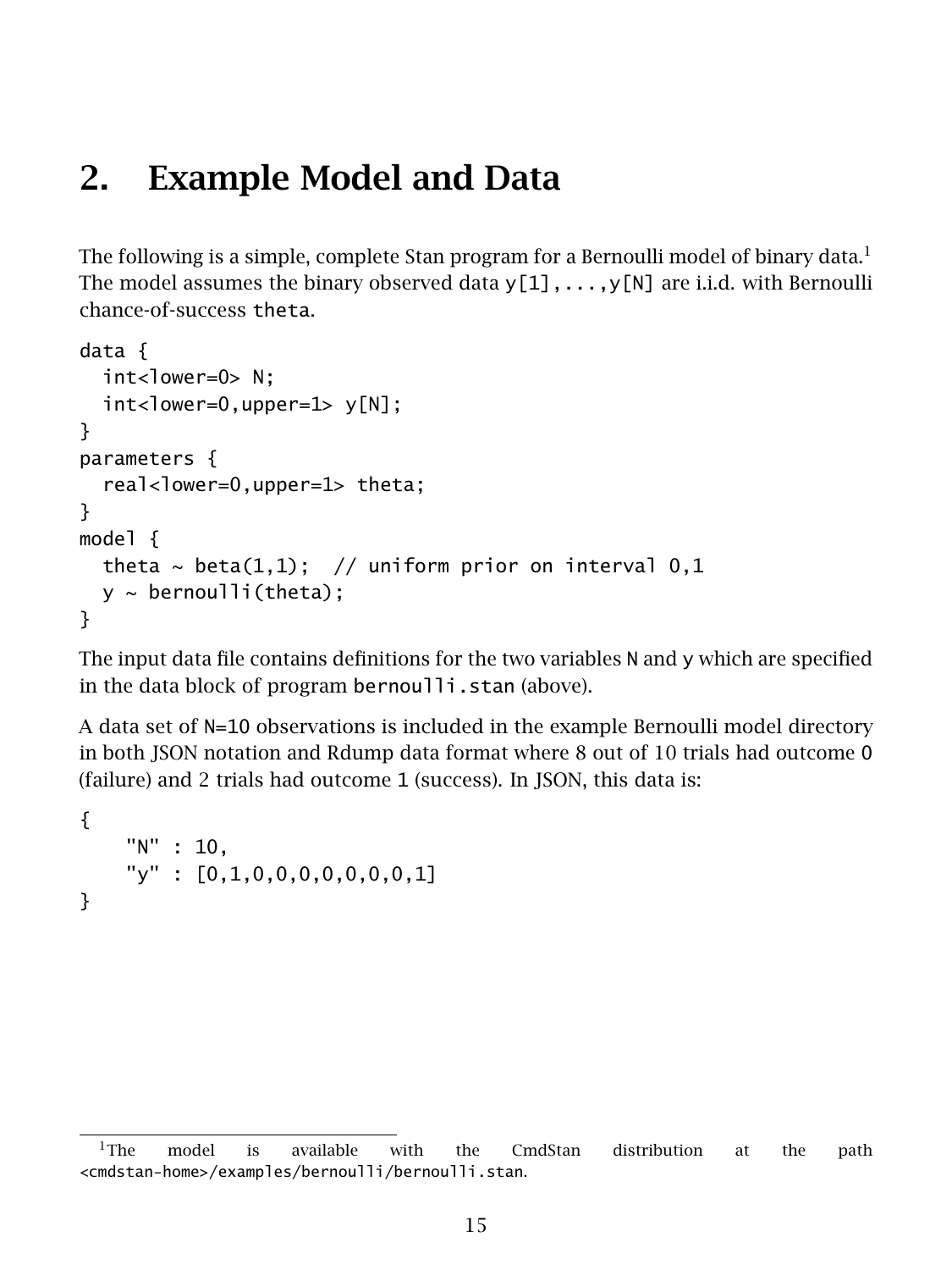## <span id="page-16-0"></span>3. Compiling a Stan Program

A Stan program must be in a file with extension .stan. The CmdStan makefile rules specify all necessary steps to translate files with suffix .stan to a CmdStan executable program. This is a two-stage process:

- $\cdot$  first the Stan program is translated to C $++$  by the stanc compiler
- then the C++ compiler compiles all C++ sources and links them together with the CmdStan interface program and the Stan and math libraries.

## <span id="page-16-1"></span>3.1. Invoking the Make Utility

To compile Stan programs, you must invoke the Make program from the <cmdstan-home> directory. The Stan program can be in a different directory, but the directory path names cannot contain spaces - this limitation is imposed by Make.

> cd <cmdstan\_home>

In the call to the Make program, the target is name of the CmdStan executable corresponding to the Stan program file. On Mac and Linux, this is the name of the Stan program with the .stan omitted. On Windows, replace .stan with .exe, and make sure that the path is given with slashes and not backslashes. To build the Bernoulli example, on Mac and Linux:

```
> make examples/bernoulli/bernoulli
```
On Windows, the command is the same with the addition of .exe at the end of the target (*note the use of forward slashes*):

```
> make examples/bernoulli/bernoulli.exe
```
The generated  $C_{++}$  code (bernoulli.hpp), object file (bernoulli.o) and the compiled executable will be placed in the same directory as the Stan program.

The compiled executable consists of the Stan model and the CmdStan command line interface which provides inference algorithms to do MCMC sampling, optimization, and variational inference. The following sections provide examples of doing inference using each method on the example model and data file.

### <span id="page-16-2"></span>3.2. Dependencies

When executing a Make target, all its dependencies are checked to see if they are up to date, and if they are not, they are rebuilt. If the you call Make with target bernoulli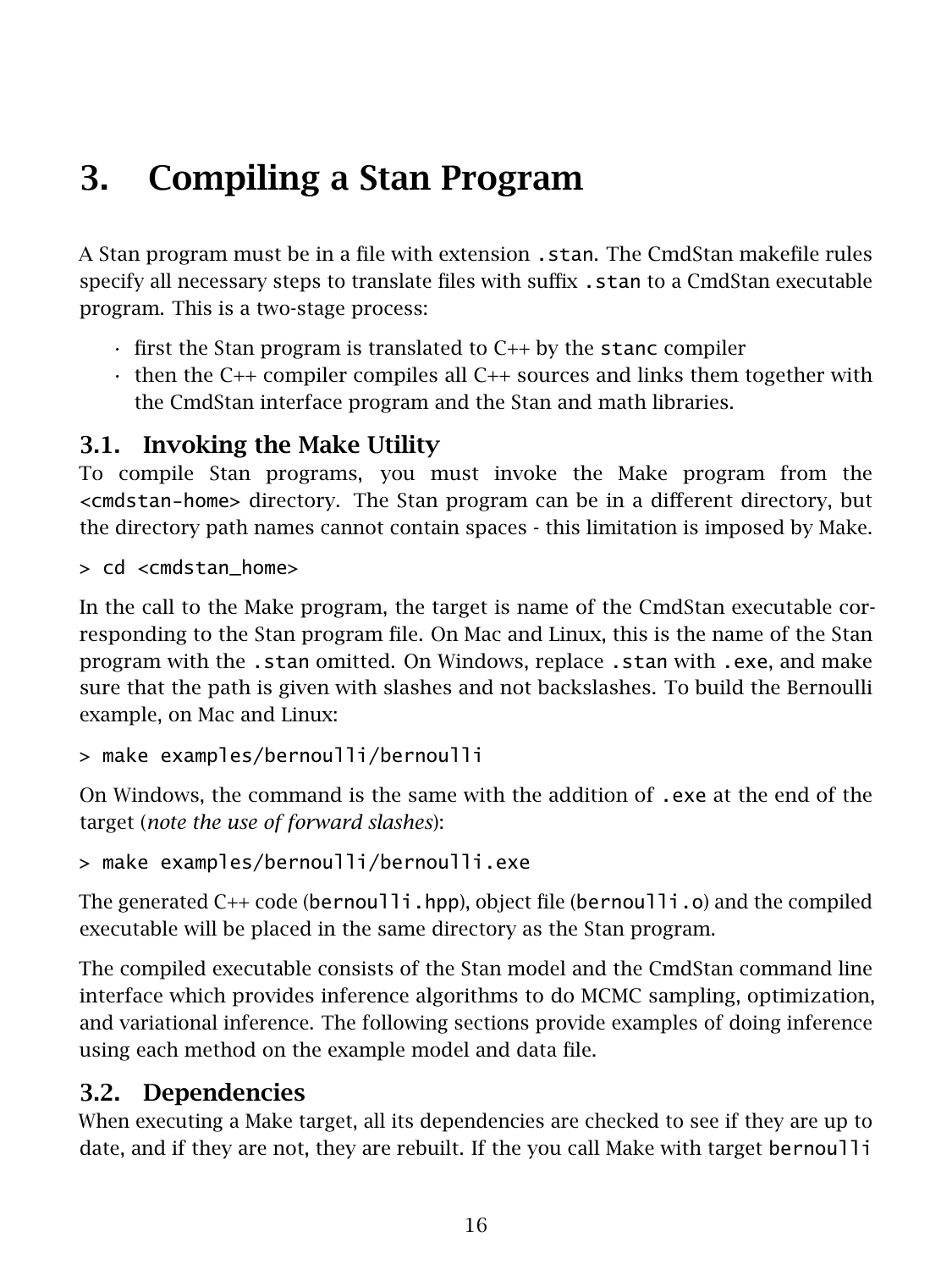twice in a row, without any editing bernoulli. stan or otherwise changing the system, on the second invocation, Make will determine that the executable is already newer than the Stan source file and will not recompile the program:

```
> make examples/bernoulli/bernoulli
make: `examples/bernoulli/bernoulli' is up to date.
```
If the file containing the Stan program is updated, the next call to make will rebuild the CmdStan executable.

### <span id="page-17-0"></span>3.3. Compiler Errors

The Stan probabilistic programming language is a programming language with a rich syntax, as such, it is often the case that a carefully written program contains errors.

The simplest class of errors are simple syntax errors such as forgetting the semi-colon statement termination marker at the end of a line, or typos such as a misspelled variable name. For example, if in the bernoulli.stan program, we introduce a typo on line 9 by writing thata instead of theta, the Make command fails with the following

```
--- Translating Stan model to C++ code ---
bin/stanc --o=bernoulli.hpp bernoulli.stan
```
Semantic error in 'bernoulli.stan', line 9, column 2 to column 7:

-------------------------------------------------

```
7: }
 8: model {
 9: thata \sim beta(1,1); // uniform prior on interval 0,1
        \wedge10: y \sim \text{bernoulli}(\text{theta});
11: }
                         -------------------------------------------------
```
Identifier 'thata' not in scope.

```
make: *** [bernoulli.hpp] Error 1
```
Stan is a [strongly-typed language;](https://mc-stan.org/docs/reference-manual/data-types-chapter.html) and the compiler will throw an error if statements or expressions violate the type rules. The following trivial program foo.stan contains an illegal assignment statement:

```
data {
  real x;
}
```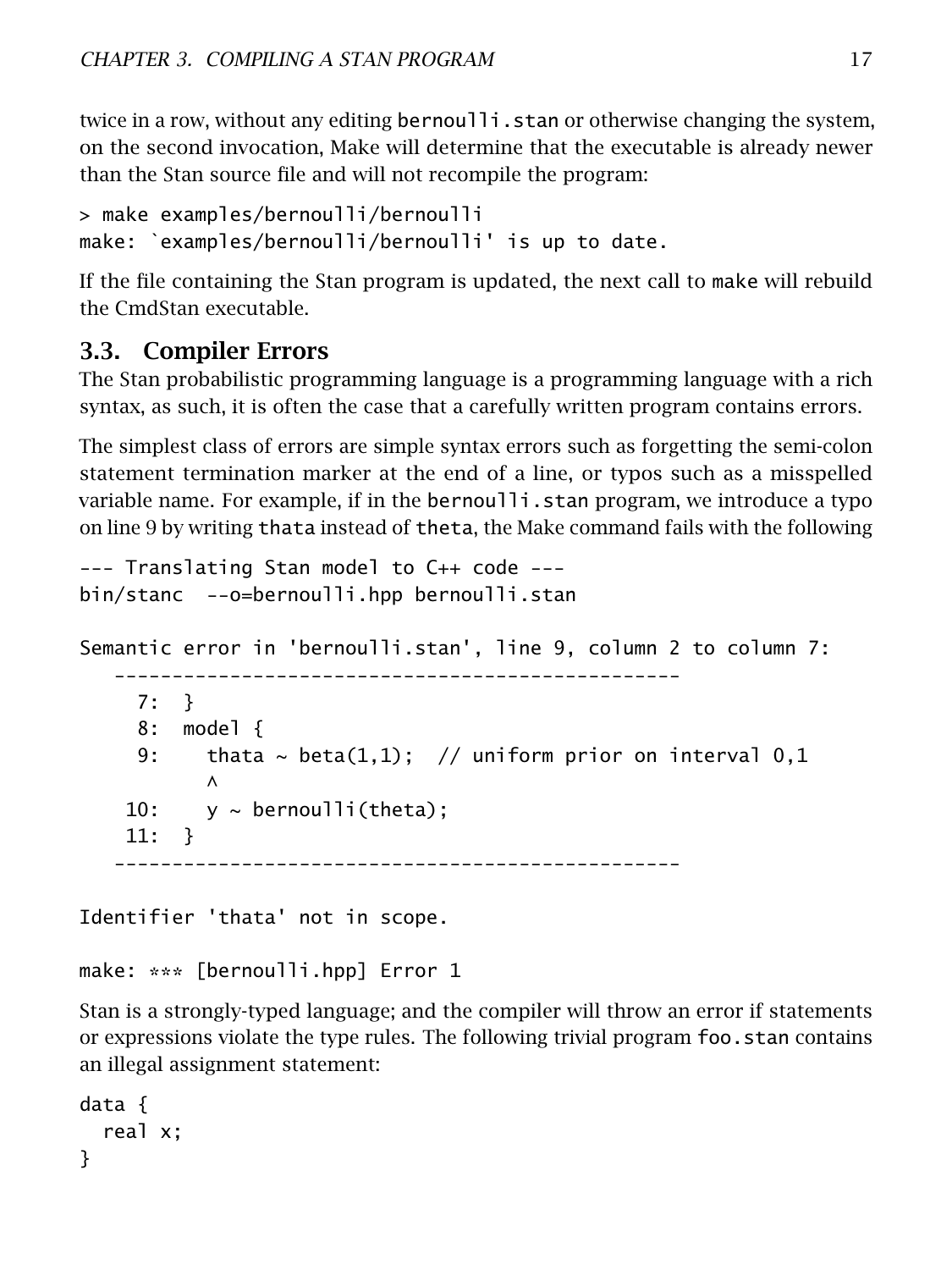```
transformed data {
  int y = x;
}
The Make command fails with the following:
Semantic error in 'foo.stan', line 5, column 2 to column 12:
   -------------------------------------------------
     3: }
     4: transformed data {
     5: int y = x;
           \wedge6: }
   -------------------------------------------------
```
Ill-typed arguments supplied to assignment operator  $=$ : lhs has type int and

The [Stan Reference Manual](https://mc-stan.org/docs/reference-manual/language.html#language) provides a complete specification of the Stan programming language.

### <span id="page-18-0"></span>3.4. Troubleshooting C++ Compiler or Linker Errors

If the stanc compiler successfully translates a Stan program to C++, the resulting C++ code should be valid C++ which can be compiled into an executable. The stanc compiler is also a program, and while it has been extensively tested, it may still contain errors such that the generated C++ code fails to compile.

The Make command prints the following message to the terminal at the point when it compiles and links the C++ file:

--- Compiling, linking C++ code ---

If the program fails to compile for any reason, the C++ compiler and linker will most likely print a long series of error messages to the console.

If this happens, please report the error, together with the Stan program on either the [Stan Forums](https://discourse.mc-stan.org/) or on the Stan compiler GitHub [issues tracker.](https://github.com/stan-dev/stanc3/issues)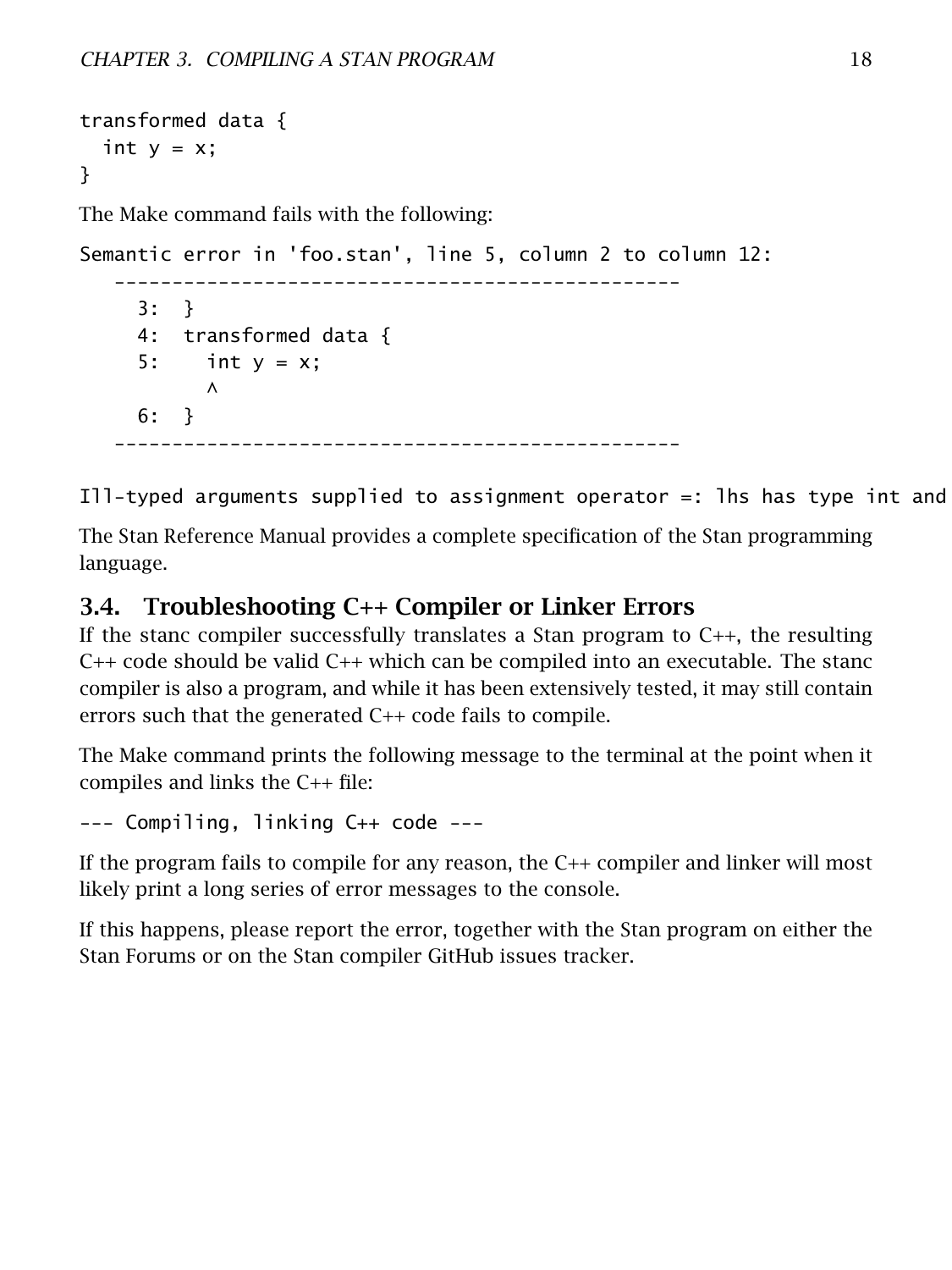## <span id="page-19-0"></span>4. MCMC Sampling

## <span id="page-19-1"></span>4.1. Running the Sampler

To generate a sample from the posterior distribution of the model conditioned on the data, we run the executable program with the argument sample or method=sample together with the input data. The executable can be run from any directory. Here, we run it in the directory which contains the Stan program and input data, <cmdstan-home>/examples/bernoulli:

```
> cd examples/bernoulli
```
To execute sampling of the model under Linux or Mac, use:

> ./bernoulli sample data file=bernoulli.data.json

In Windows, the ./ prefix is not needed:

```
> bernoulli.exe sample data file=bernoulli.data.json
```
The output is the same across all supported platforms. First, the configuration of the program is echoed to the standard output:

```
method = sample (Default)
 sample
   num_samples = 1000 (Default)
   num_warmup = 1000 (Default)
    save_warmup = 0 (Default)
   thin = 1 (Default)
   adapt
      engaged = 1 (Default)
      gamma = 0.050000000000000003 (Default)
      delta = 0.80000000000000004 (Default)
      kappa = 0.75 (Default)
      t0 = 10 (Default)
      init_buffer = 75 (Default)
      term buffer = 50 (Default)
      window = 25 (Default)
    algorithm = hmc (Default)
      hmc
        engine = nuts (Default)
```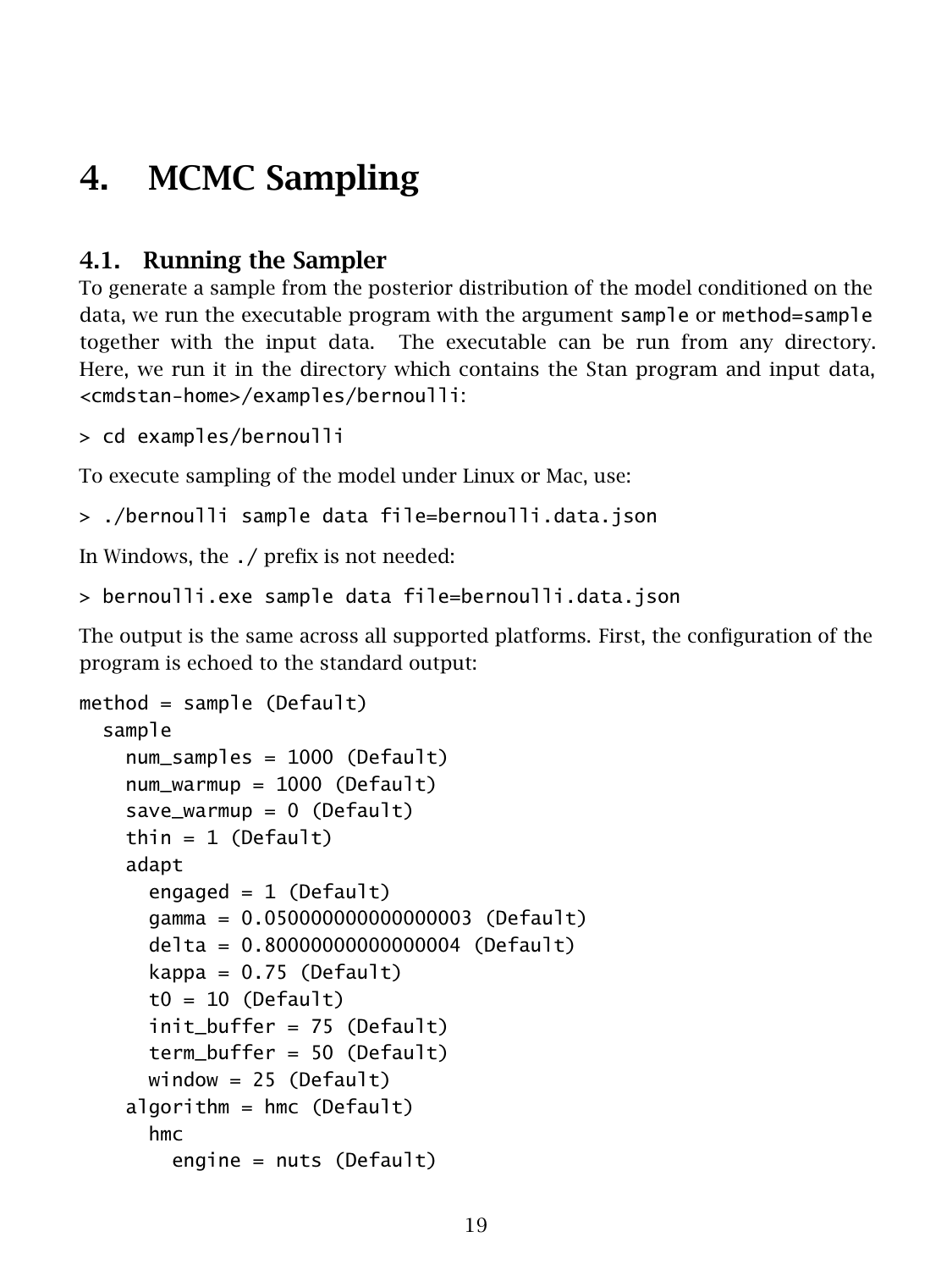```
nuts
            max\_depth = 10 (Default)
        metric = diag_e (Default)
        metric_file = (Default)
        stepsize = 1 (Default)
        stepsize_jitter = 0 (Default)
id = 0 (Default)
data
 file = bernoulli.data.json
init = 2 (Default)
random
  seed = 3252652196 (Default)
output
 file = output.csv (Default)
 diagnostic_file = (Default)
  refresh = 100 (Default)
```
After the configuration has been displayed, a short timing message is given.

```
Gradient evaluation took 1.2e-05 seconds
1000 transitions using 10 leapfrog steps per transition would take 0.12 seconds.
Adjust your expectations accordingly!
```
Next, the sampler reports the iteration number, reporting the percentage complete.

Iteration: 1 / 2000 [ 0%] (Warmup) Iteration: 2000 / 2000 [100%] (Sampling) Finally, the sampler reports timing information:

Elapsed Time: 0.007 seconds (Warm-up) 0.017 seconds (Sampling) 0.024 seconds (Total)

### <span id="page-20-0"></span>4.2. Running Multiple Chains

A Markov chain generates samples from the target distribution only after it has converged to equilibrium. In theory, convergence is only guaranteed asymptotically as the number of draws grows without bound. In practice, diagnostics must be applied to monitor convergence for the finite number of draws actually available. One way to monitor whether a chain has converged to the equilibrium distribution is to compare its behavior to other randomly initialized chains. For robust diagnostics, we recommend running 4 chains.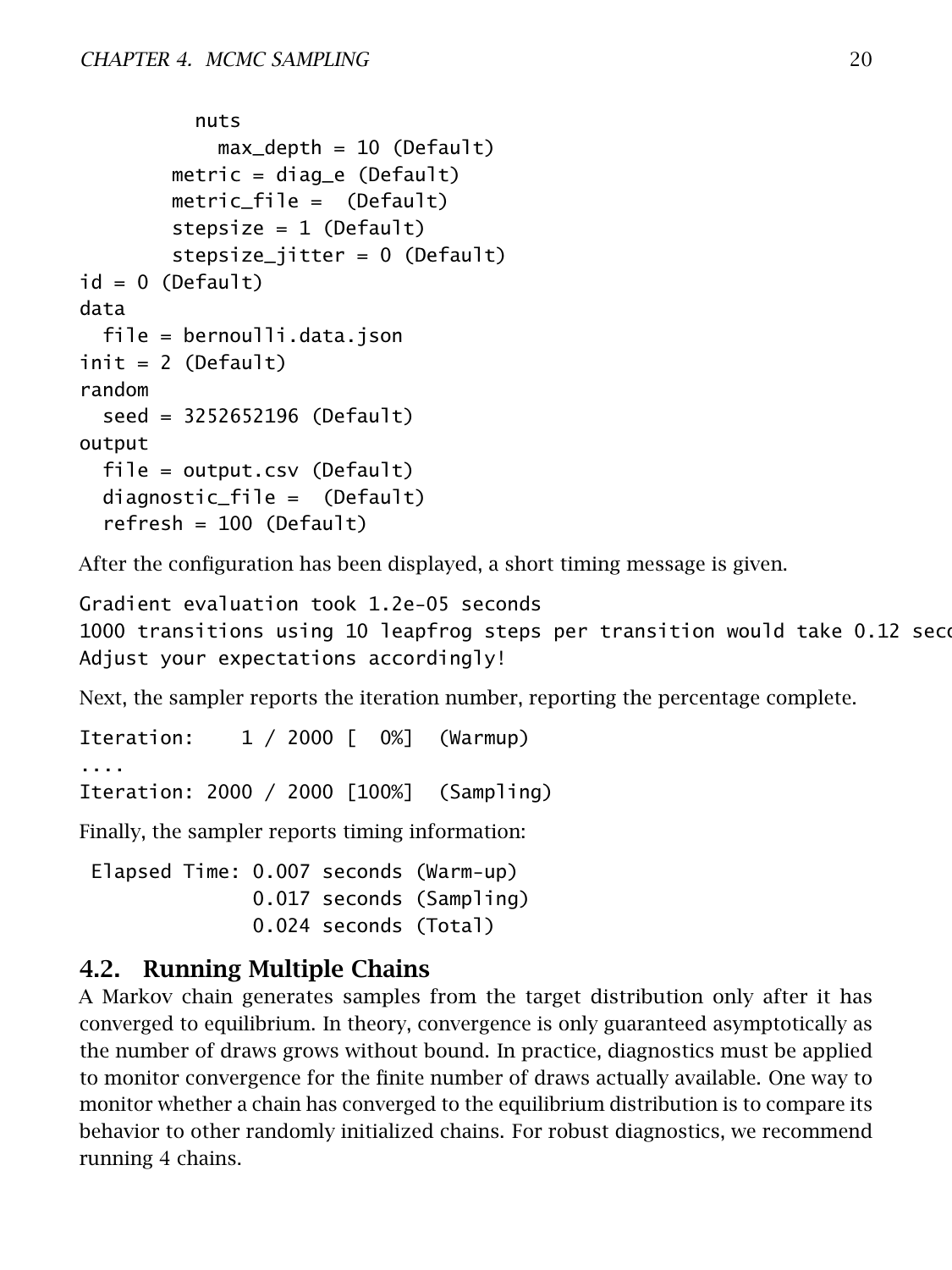To run multiple chains given a model and data, either sequentially or in parallel, we use the Unix or DOS shell for loop to set up index variables needed to identify each chain and its outputs.

On MacOS or Linux, the [for-loop syntax](https://linuxcourse.rutgers.edu/documents/Bash-Beginners-Guide/sect_09_01.html) for both the bash and zsh interpreters is:

for NAME [in LIST]; do COMMANDS; done

The list can be a simple sequence of numbers, or you can use the shell expansion syntax {1..N} which expands to the sequence from 1 to *N*, e.g. {1..4} expands to 1 2 3 4. Note that the expression {1..N} cannot contain spaces.

To run 4 chains for the example bernoulli model on MacOS or Linux:

```
> for i in {1..4}
   do
      ./bernoulli sample data file=bernoulli.data.json \
      output file=output_${i}.csv
   done
```
The backslash (\) indicates a line continuation in Unix. The expression  $\{i\}$  substitutes in the value of loop index variable i. To run chains in parallel, put an ampersand (&) at the end of the nested sampler command:

```
> for i in {1..4}do
      ./bernoulli sample data file=bernoulli.data.json \
     output file=output_${i}.csv &
   done
```
This pushes each process into the background which allows the loop to continue without waiting for the current chain to finish.

On Windows, the DOS [for-loop syntax](https://www.windows-commandline.com/windows-for-loop-examples/) is one of:

```
for %i in (SET) do COMMAND COMMAND-ARGUMENTS
for /l %i in (START, STEP, END) do COMMAND COMMAND-ARGUMENTS
To run 4 chains in parallel on Windows:
>for /1 %i in (1, 1, 4) do start /b bernoulli.exe sample \wedgedata file=bernoulli.data.json my_data ^
```
output file=output\_%i.csv

<span id="page-21-0"></span>The caret (ˆ) indicates a line continuation in DOS.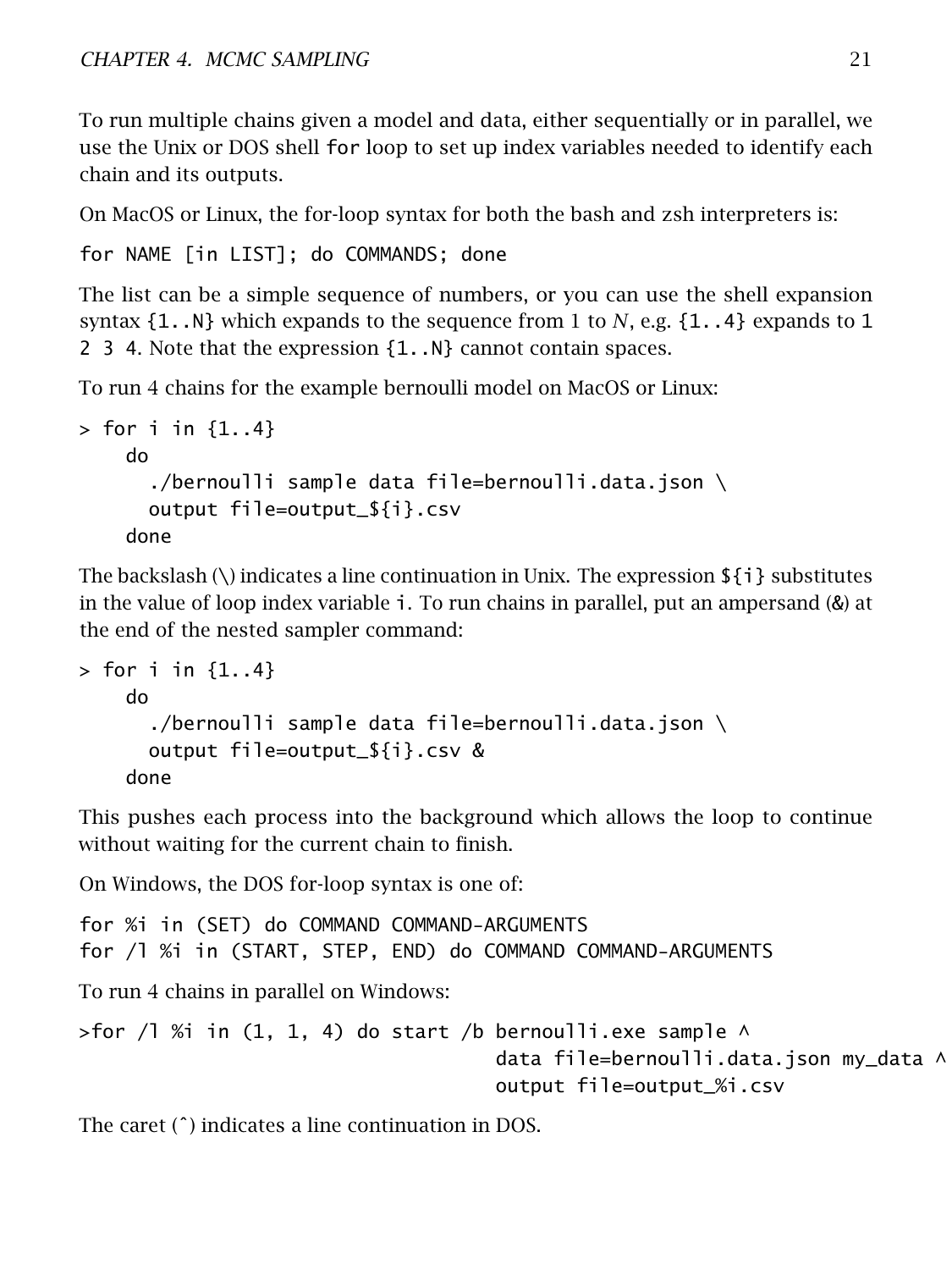## 4.3. Stan CSV Output File

Each execution of the model results in draws from a single Markov chain being written to a file in comma-separated value (CSV) format. The default name of the output file is output.csv.

The first part of the output file records the version of the underlying Stan library and the configuration as comments (i.e., lines beginning with the pound sign (#)).

```
# stan_version_major = 2
# stan_version_minor = 23
# stan_version_patch = 0
# model = bernoulli_model
# method = sample (Default)
# sample
# num_samples = 1000 (Default)
# num_warmup = 1000 (Default)
...
# output
# file = output.csv (Default)
# diagnostic_file = (Default)
# refresh = 100 (Default)
```
This is followed by a CSV header indicating the names of the values sampled.

lp\_\_,accept\_stat\_\_,stepsize\_\_,treedepth\_\_,n\_leapfrog\_\_,divergent\_\_,energy\_\_,theta

The first output columns report the HMC sampler information:

- lp\_\_ the total log probability density (up to an additive constant) at each sample
- accept\_stat\_\_ the average Metropolis acceptance probability over each simulated Hamiltonian trajectory
- stepsize\_\_ integrator step size
- treedepth\_\_ depth of tree used by NUTS (NUTS sampler)
- n\_leapfrog\_\_ number of leapfrog calculations (NUTS sampler)
- divergent\_\_ has value 1 if trajectory diverged, otherwise 0. (NUTS sampler)
- energy\_\_ value of the Hamiltonian
- int\_time\_\_ total integration time (static HMC sampler)

Because the above header is from the NUTS sampler, it has columns treedepth\_\_, n\_leapfrog\_\_, and divergent\_\_ and doesn't have column int\_time\_\_. The remaining columns correspond to model parameters. For the Bernoulli model, it is just the final column, theta.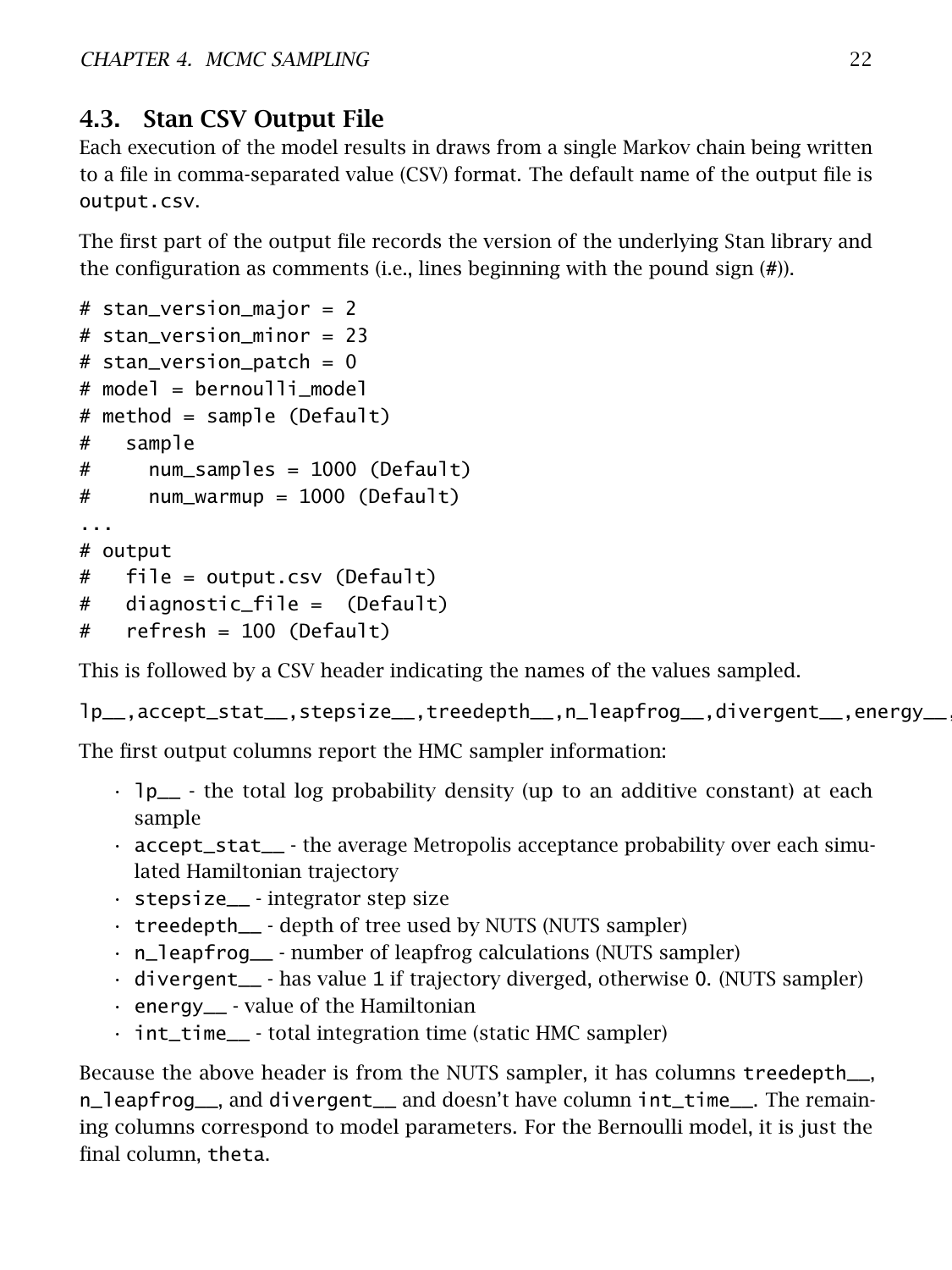The header line is written to the output file before warmup begins. If option save\_warmup is set to 1, the warmup draws are output directly after the header. The total number of warmup draws saved is num\_warmup divided by thin, rounded up (i.e., ceiling).

Following the warmup draws (if any), are comments which record the results of adaptation: the stepsize, and inverse mass metric used during sampling:

```
# Adaptation terminated
# Step size = 0.884484# Diagonal elements of inverse mass matrix:
# 0.535006
```
The default sampler is NUTS with an adapted step size and a diagonal inverse mass matrix. For this example, the step size is 0.884484, and the inverse mass contains the single entry 0.535006 corresponding to the parameter theta.

Draws from the posterior distribution are printed out next, each line containing a single draw with the columns corresponding to the header.

-6.84097,0.974135,0.884484,1,3,0,6.89299,0.198853 -6.91767,0.985167,0.884484,1,1,0,6.92236,0.182295 -7.04879,0.976609,0.884484,1,1,0,7.05641,0.162299 -6.88712,1,0.884484,1,1,0,7.02101,0.188229 -7.22917,0.899446,0.884484,1,3,0,7.73663,0.383596 ...

The output ends with timing details:

```
# Elapsed Time: 0.007 seconds (Warm-up)
# 0.017 seconds (Sampling)
# 0.024 seconds (Total)
```
### <span id="page-23-0"></span>4.4. Summarizing Sampler Output(s) with **stansummary**

The stansummary utility processes one or more output files from a run or set of runs of Stan's HMC sampler given a model and data. For all columns in the Stan CSV output file stansummary reports a set of statistics including mean, standard deviation, percentiles, effective number of samples, and *R*ˆ values.

To run stansummary on the output files generated by the for loop above, by the above run of the bernoulli model on Mac or Linux:

```
<cmdstan-home>/bin/stansummary output_*.csv
```
On Windows, use backslashes to call the stansummary.exe.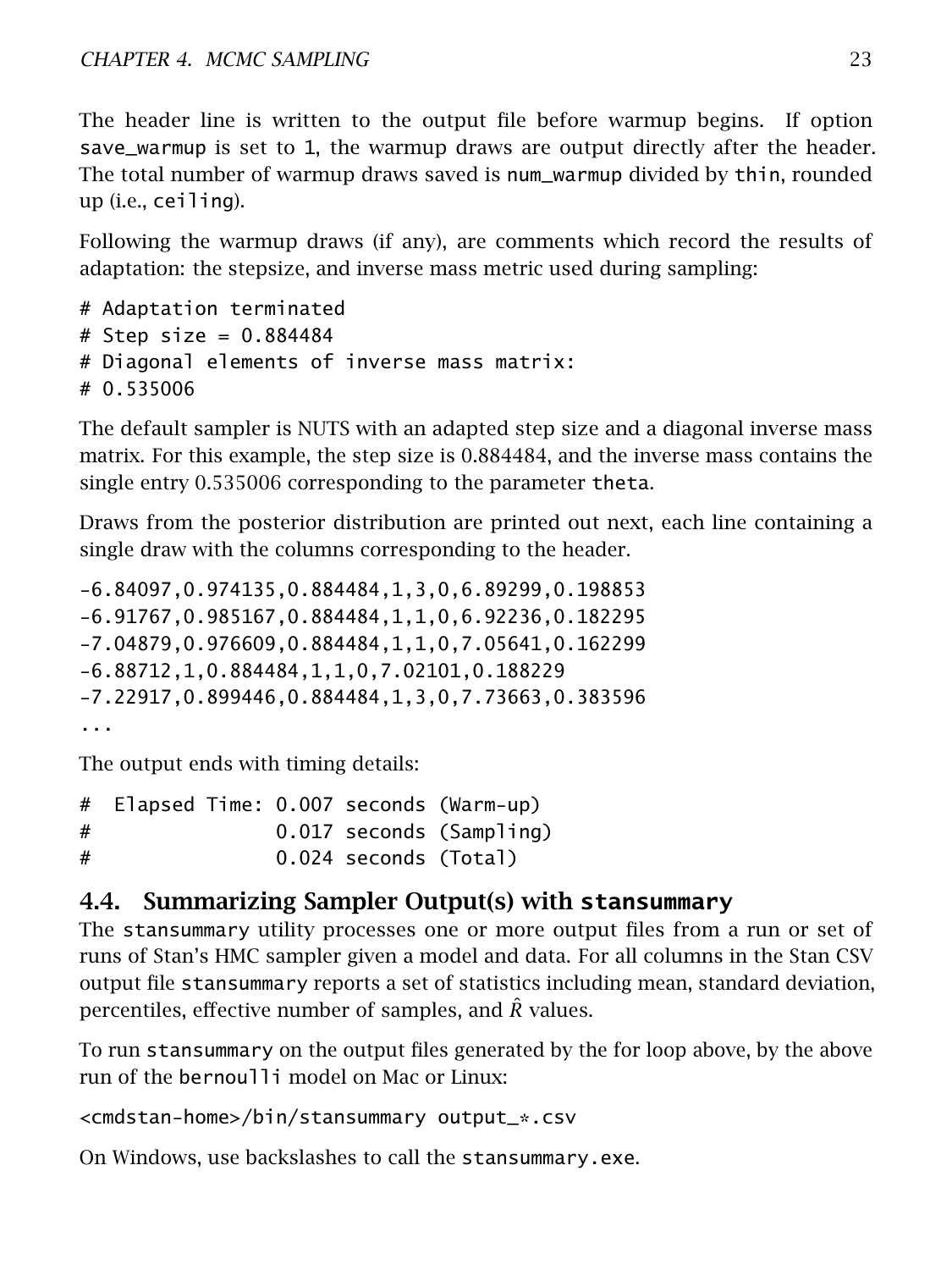<cmdstan-home>\bin\stansummary.exe output\_\*.csv

The stansummary output consists of one row of statistics per column in the Stan CSV output file. Therefore, the first rows in the stansummary report statistics over the sampler state. The final row of output summarizes the estimates of the model variable theta:

```
Inference for Stan model: bernoulli_model
4 chains: each with iter=(1000,1000,1000,1000); warmup=(0,0,0,0); thin=(1,1)
```
Warmup took (0.0070, 0.0070, 0.0070, 0.0070) seconds, 0.028 seconds total Sampling took (0.020, 0.017, 0.021, 0.019) seconds, 0.077 seconds total

|                         | Mean |                        | MCSE StdDev | 5%         |                 |      | 50% 95% N Eff N Eff/s                            |     |
|-------------------------|------|------------------------|-------------|------------|-----------------|------|--------------------------------------------------|-----|
| $1p_{-}$                |      | $-7.3$ 1.8e $-02$ 0.75 |             |            |                 |      | $-8.8$ $-7.0$ $-6.8$ 1.8e+03 2.4e+04             |     |
| accept_stat_            |      | $0.89$ 2.7e-03 0.17    |             |            |                 |      | $0.52$ 0.96 1.0 3.9e+03 5.1e+04                  |     |
| stepsize__              |      | 1.1 7.5e-02            | 0.11        |            |                 |      | $0.93$ 1.2 1.2 2.0e+00 2.6e+01                   |     |
| $treedepth$ 1.4 8.1e-03 |      |                        |             | $0.49$ 1.0 | 1.0             |      | $2.0 \quad 3.6e+03 \quad 4.7e+04$                |     |
| n_leapfroq__            |      | 2.3 1.7e-02            | 0.98        |            | $1.0 \quad 3.0$ |      | $3.0$ $3.3e+03$ $4.3e+04$                        |     |
| divergent__             | 0.00 | nan                    | 0.00        | 0.00       | 0.00            | 0.00 | nan                                              | nan |
| energy__                |      | 7.8 2.6e-02            | 1.0         |            |                 |      | 6.8 7.5 9.9 1.7e+03 2.2e+04                      |     |
| theta                   |      | $0.25$ 2.9e-03         |             |            |                 |      | $0.12$ $0.079$ $0.23$ $0.46$ $1.7e+03$ $2.1e+04$ |     |

Samples were drawn using hmc with nuts.

For each parameter, N\_Eff is a crude measure of effective sample size, and R\_hat is the potential scale reduction factor on split chains (at convergence, R\_hat=1).

In this example, we conditioned the model on a dataset consisting of the outcomes of 10 bernoulli trials, where only 2 trials reported success. The 5%, 50%, and 95% percentile values for theta reflect the uncertainty in our estimate, due to the small amount of data, given the prior of  $beta(1, 1)$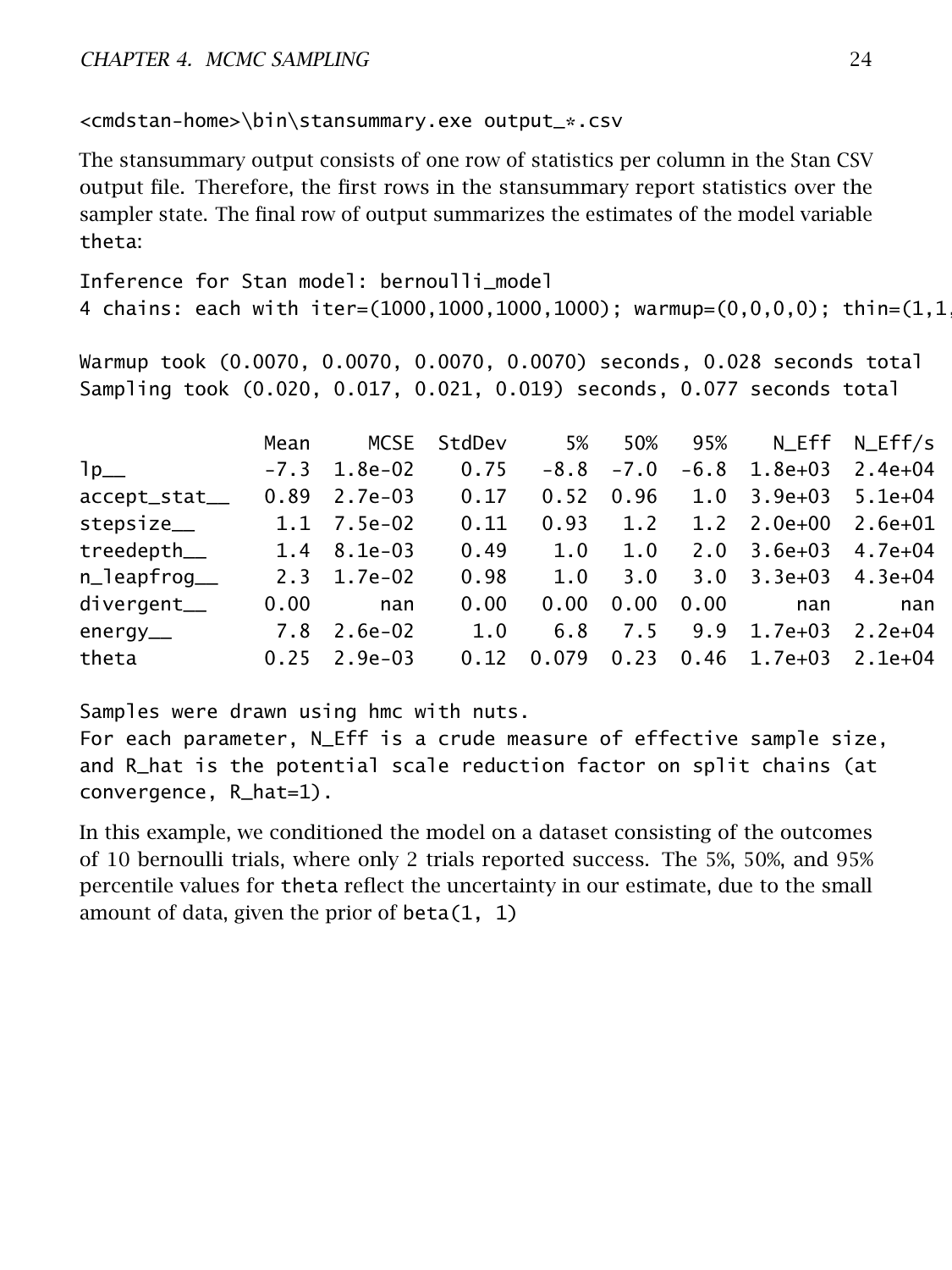## <span id="page-25-0"></span>5. Optimization

The CmdStan executable can run Stan's optimization algorithms for penalized maximum likelihood estimation which provide a deterministic method to find the posterior mode. If the posterior is not convex, there is no guarantee Stan will be able to find the global mode as opposed to a local optimum of log probability.

The executable does not need to be recompiled in order to switch from sampling to optimization, and the data input format is the same. The following is a minimal call to Stan's optimizer using defaults for everything but the location of the data file.

```
> ./bernoulli optimize data file=bernoulli.data.json
```
Executing this command prints both output to the console and to a csv file.

The first part of the console output reports on the configuration used. The above command uses all default configurations, therefore the optimizer used is the L-BFGS optimizer and its default initial stepsize and tolerances for monitoring convergence:

```
./bernoulli optimize data file=bernoulli.data.json
method = optimize
 optimize
    algorithm = lbfgs (Default)
      lbfgs
        initalpha = 0.001 (Default)
        tol_obj = 1e-12 (Default)
        tol_{rel\_obj} = 10000 (Default)
        tol<sub>grad</sub> = 1e-08 (Default)
        tol_{real} and = 10000000 (Default)
        tol\_param = 1e-08 (Default)
        history_size = 5 (Default)
    iter = 2000 (Default)
    save\_iterations = 0 (Default)
id = 0 (Default)
data
 file = bernoulli.data.json
init = 2 (Default)
random
 seed = 87122538 (Default)
```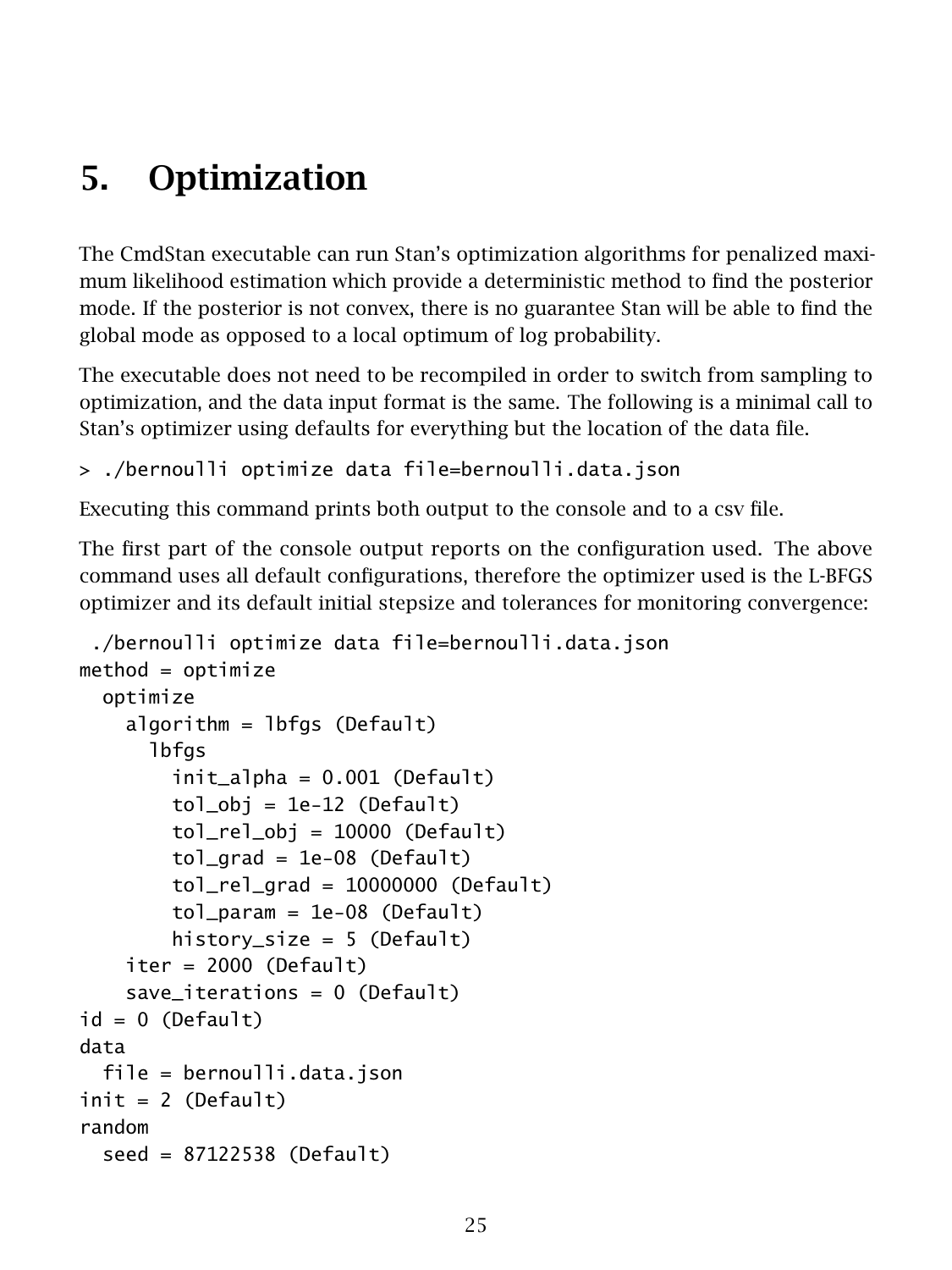```
output
 file = output.csv (Default)
 diagnostic_file = (Default)
  refresh = 100 (Default)
```
The second part of the output indicates how well the algorithm fared, here converging and terminating normally. The numbers reported indicate that it took 5 iterations and 8 gradient evaluations. This is, not surprisingly, far fewer iterations than required for sampling; even fewer iterations would be used with less stringent user-specified convergence tolerances. The alpha value is for step size used. In the final state the change in parameters was roughly 0*.*002 and the length of the gradient roughly 3e-05 (0*.*00003).

Initial log joint probability =  $-6.85653$ Iter log prob ||dx|| ||grad|| alpha alpha0 | 5 -5.00402 0.00184936 3.35074e-05 1 1 8 Optimization terminated normally:

Convergence detected: relative gradient magnitude is below tolerance

The output from optimization is written into the file output.csv by default. The output follows the same pattern as the output for sampling, first dumping the entire set of parameters used as comment lines:

```
# stan_version_major = 2
# stan version minor = 23
# stan_version_patch = 0# model = bernoulli_model
# method = optimize
# optimize
# algorithm = lbfgs (Default)
...
```
Following the config information, are two lines of output: the CSV headers and the recorded values:

lp\_\_,theta -5.00402,0.200003

Note that everything is a comment other than a line for the header, and a line for the values. Here, the header indicates the unnormalized log probability with  $1p_{-}$  and the model parameter theta. The maximum log probability is -5.0 and the posterior mode for theta is 0.20. The mode exactly matches what we would expect from the data.<sup>[1](#page-26-0)</sup>

<span id="page-26-0"></span><sup>&</sup>lt;sup>1</sup>The Jacobian adjustment included for the sampler's log probability function is not applied during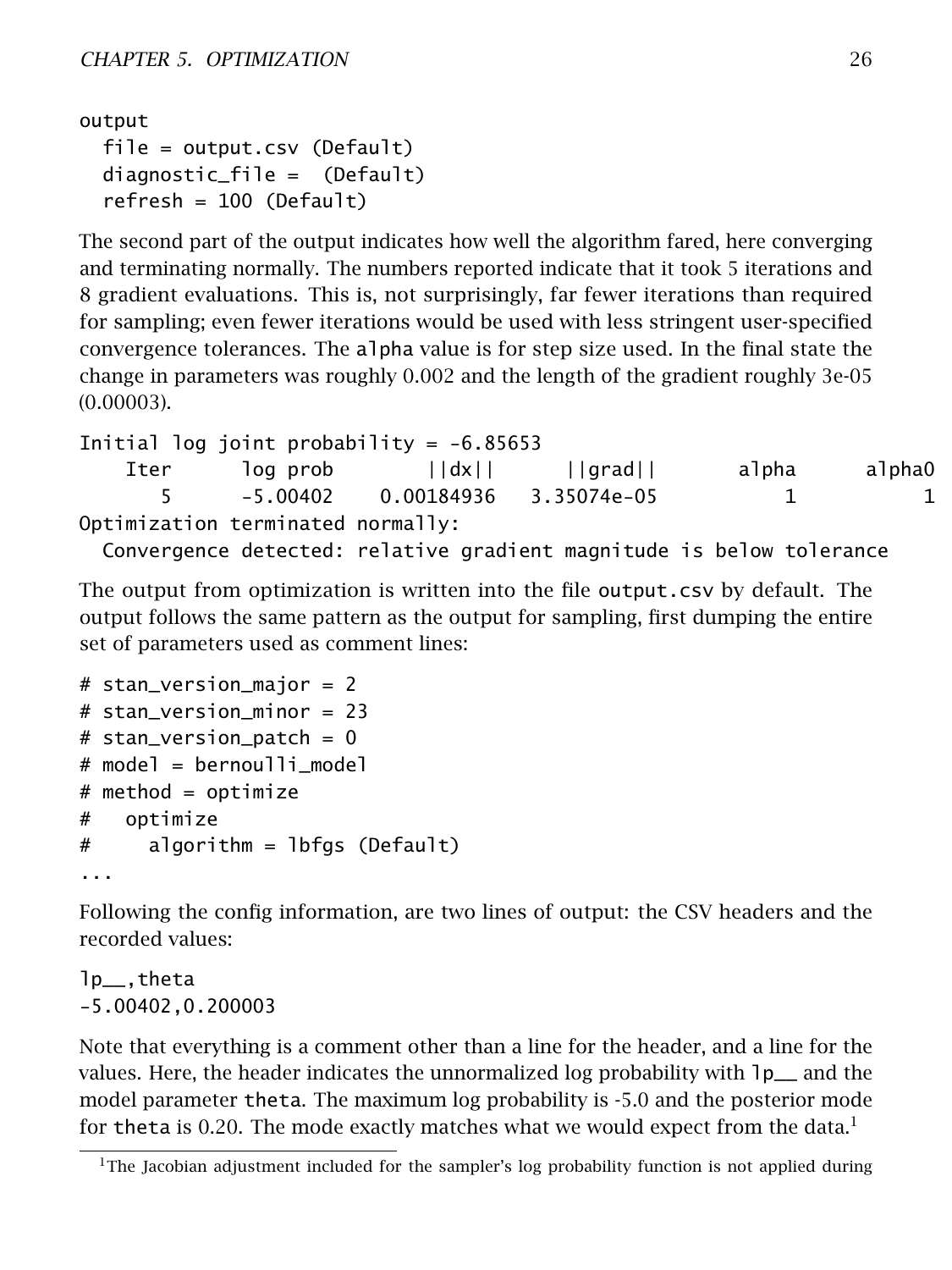Because the prior was uniform, the result 0.20 represents the maximum likelihood estimate (MLE) for the very simple Bernoulli model. Note that no uncertainty is reported.

All of the optimizers stream per-iteration intermediate approximations to the command line console. The sub-argument save\_iterations specifies whether or not to save the intermediate iterations to the output file. Allowed values are 0 or 1, corresponding to False and True respectively. The default value is 0, i.e., intermediate iterations are not saved to the output file. Running the optimizer with save\_iterations=1 writes both the initial log joint probability and values for all iterations to the output CSV file.

Running the example model with option save\_iterations=1, i.e., the command

> ./bernoulli optimize save\_iterations=1 data file=bernoulli.data.json

produces CSV file output rows:

lp\_\_,theta -6.85653,0.493689 -6.10128,0.420936 -5.02953,0.22956 -5.00517,0.206107 -5.00403,0.200299 -5.00402,0.200003

optimization, because it can change the shape of the posterior and hence the solution.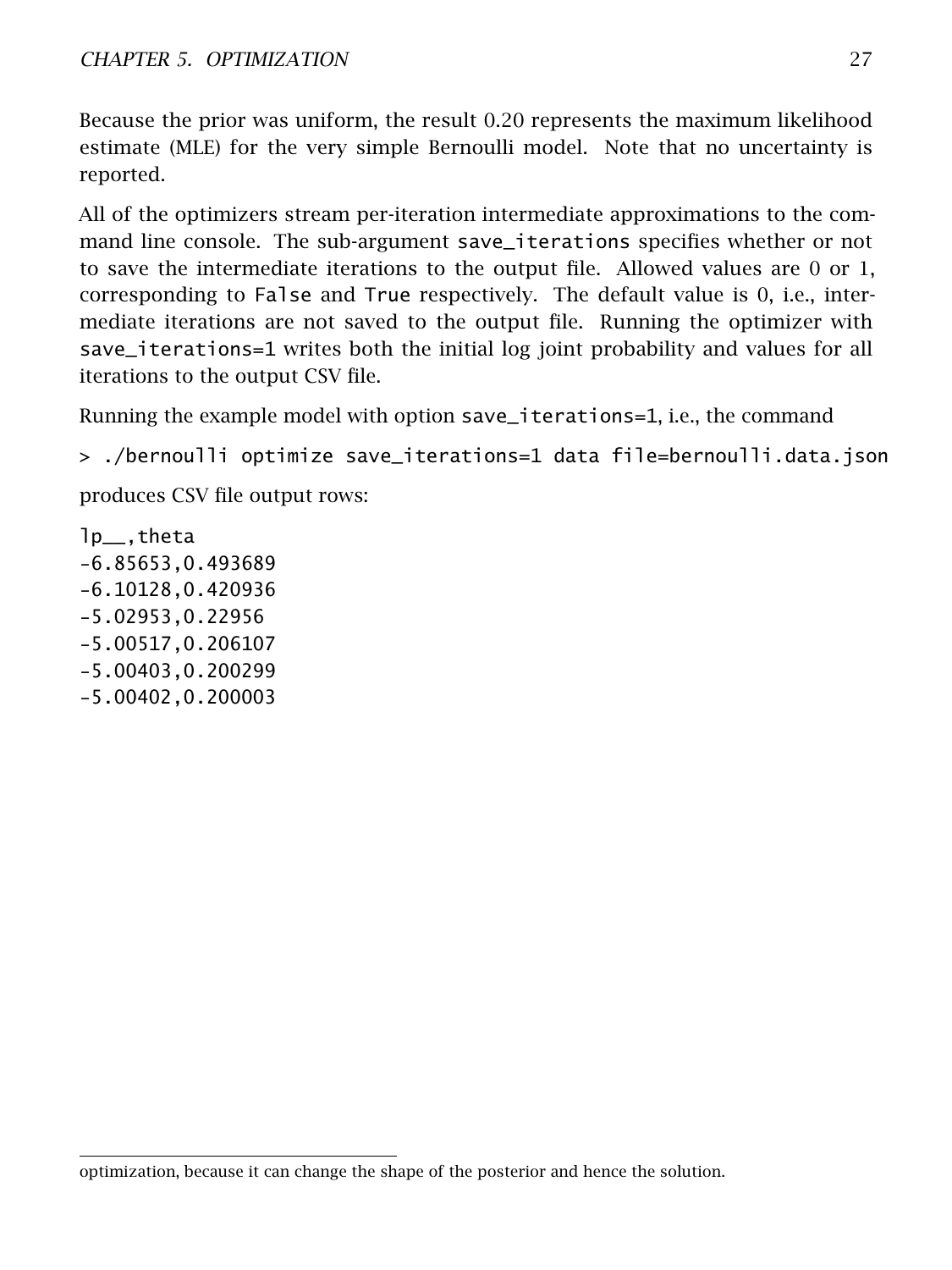## <span id="page-28-0"></span>6. Variational Inference

CmdStan can approximate the posterior distribution using variational inference. The approximation is a Gaussian in the unconstrained variable space. Stan implements two variational algorithms. The algorithm=meanfield option uses a fully factorized Gaussian for the approximation. The algorithm=fullrank option uses a Gaussian with a full-rank covariance matrix for the approximation.

The executable does not need to be recompiled in order to switch to variational inference, and the data input format is the same. The following is a minimal call to Stan's variational inference algorithm using defaults for everything but the location of the data file.

```
> ./bernoulli variational data file=bernoulli.data.R
```
Executing this command prints both output to the console and to a csv file.

The first part of the console output reports on the configuration used. Here it indicates the default mean-field setting of the variational inference algorithm. It also indicates the default parameter sizes and tolerances for monitoring the algorithm's convergence.

```
method = variational
 variational
    algorithm = meanfield (Default)
      meanfield
    iter = 10000 (Default)
    grad_samples = 1 (Default)
    elbo_samples = 100 (Default)
    eta = 1 (Default)
    adapt
      engaged = 1 (Default)
      iter = 50 (Default)
    tol_{rel\_obj} = 0.01 (Default)
    eval_elbo = 100 (Default)
    output_samples = 1000 (Default)
id = 0 (Default)
data
 file = bernoulli.data.json
init = 2 (Default)
```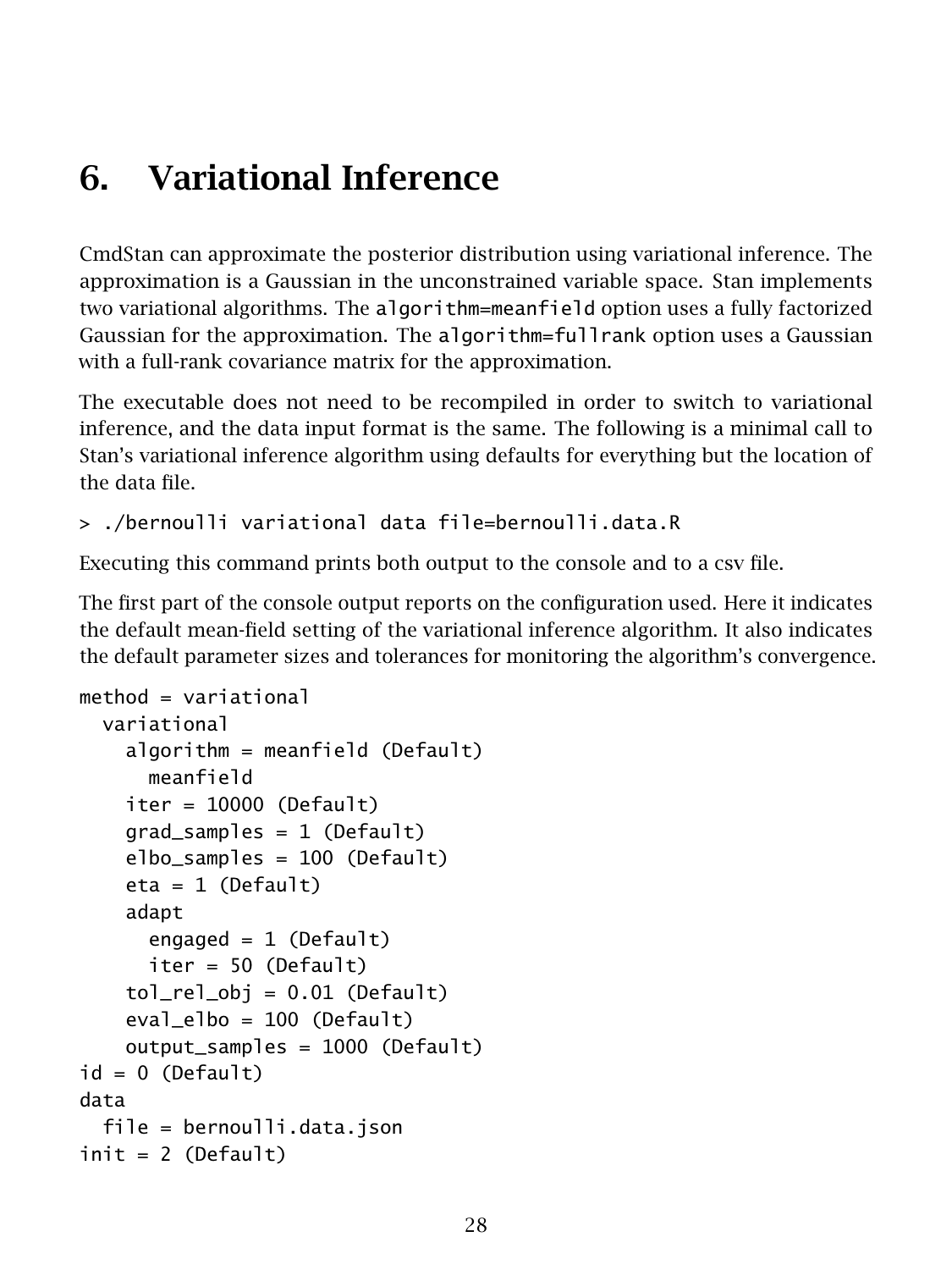```
random
  seed = 3323783840 (Default)
output
 file = output.csv (Default)
 diagnostic_file = (Default)
  refresh = 100 (Default)
```
After the configuration has been displayed, informational and timing messages are output:

```
------------------------------------------------------------
EXPERIMENTAL ALGORITHM:
  This procedure has not been thoroughly tested and may be unstable
  or buggy. The interface is subject to change.
------------------------------------------------------------
```
Gradient evaluation took 2.1e-05 seconds 1000 transitions using 10 leapfrog steps per transition would take 0.21 seco Adjust your expectations accordingly!

The rest of the output describes the progression of the algorithm. An adaptation phase finds a good value for the step size scaling parameter eta. The evidence lower bound (ELBO) is the variational objective function and is evaluated based on a Monte Carlo estimate. The variational inference algorithm in Stan is stochastic, which makes it challenging to assess convergence. That is, while the algorithm appears to have converged in ∼ 250 iterations, the algorithm runs for another few thousand iterations until mean change in ELBO drops below the default tolerance of 0.01.

```
Begin eta adaptation.
```

|  |  | Iteration: 1 / 250 [ 0%] (Adaptation)                      |  |
|--|--|------------------------------------------------------------|--|
|  |  | Iteration: 50 / 250 [ 20%] (Adaptation)                    |  |
|  |  | Iteration: 100 / 250 [ 40%] (Adaptation)                   |  |
|  |  | Iteration: 150 / 250 [ 60%] (Adaptation)                   |  |
|  |  | Iteration: 200 / 250 [ 80%] (Adaptation)                   |  |
|  |  | Success! Found best value [eta = 1] earlier than expected. |  |

Begin stochastic gradient ascent.

| ELBO     | delta ELBO mean | delta ELBO med | notes |
|----------|-----------------|----------------|-------|
| $-6.131$ | 1.000           | 1.000          |       |
| -6.458   | 0.525           | 1,000          |       |
| $-6.300$ | 0.359           | 0.051          |       |
| $-6.137$ | 0.276           | 0.051          |       |
|          |                 |                |       |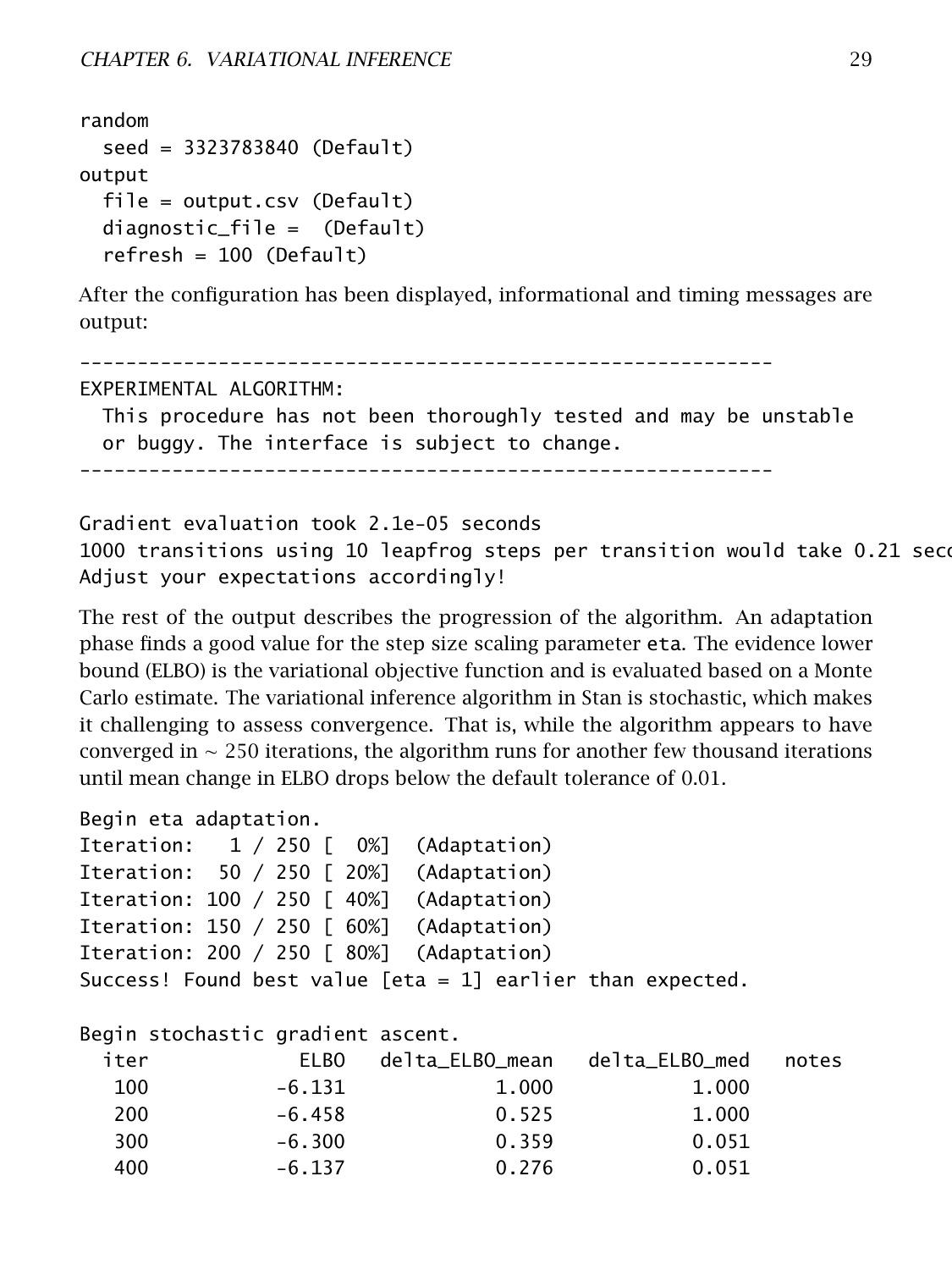| 500  | $-6.243$ | 0.224 | 0.027 |                 |
|------|----------|-------|-------|-----------------|
| 600  | $-6.305$ | 0.188 | 0.027 |                 |
| 700  | $-6.289$ | 0.162 | 0.025 |                 |
| 800  | $-6.402$ | 0.144 | 0.025 |                 |
| 900  | $-6.103$ | 0.133 | 0.025 |                 |
| 1000 | $-6.314$ | 0.123 | 0.027 |                 |
| 1100 | $-6.348$ | 0.024 | 0.025 |                 |
| 1200 | $-6.244$ | 0.020 | 0.018 |                 |
| 1300 | $-6.293$ | 0.019 | 0.017 |                 |
| 1400 | $-6.250$ | 0.017 | 0.017 |                 |
| 1500 | $-6.241$ | 0.015 | 0.010 | MEDIAN ELBO CON |
|      |          |       |       |                 |

Drawing a sample of size 1000 from the approximate posterior... COMPLETED.

The output from variational is written into the file output.csv by default. The output follows the same pattern as the output for sampling, first dumping the entire set of parameters used as CSV comments:

```
# stan_version_major = 2
# stan_version_minor = 23
# stan version patch = 0# model = bernoulli model
# method = variational
# variational
# algorithm = meanfield (Default)
# meanfield
# iter = 10000 (Default)
# grad_samples = 1 (Default)
# elbo_samples = 100 (Default)
# eta = 1 (Default)
# adapt
# engaged = 1 (Default)
# iter = 50 (Default)
# tol_rel_obj = 0.01 (Default)
# eval_elbo = 100 (Default)
# output_samples = 1000 (Default)
...
```
Next is the column header line, followed more CSV comments reporting the adapted value for the stepsize, followed by the values. The first line is special: it is the mean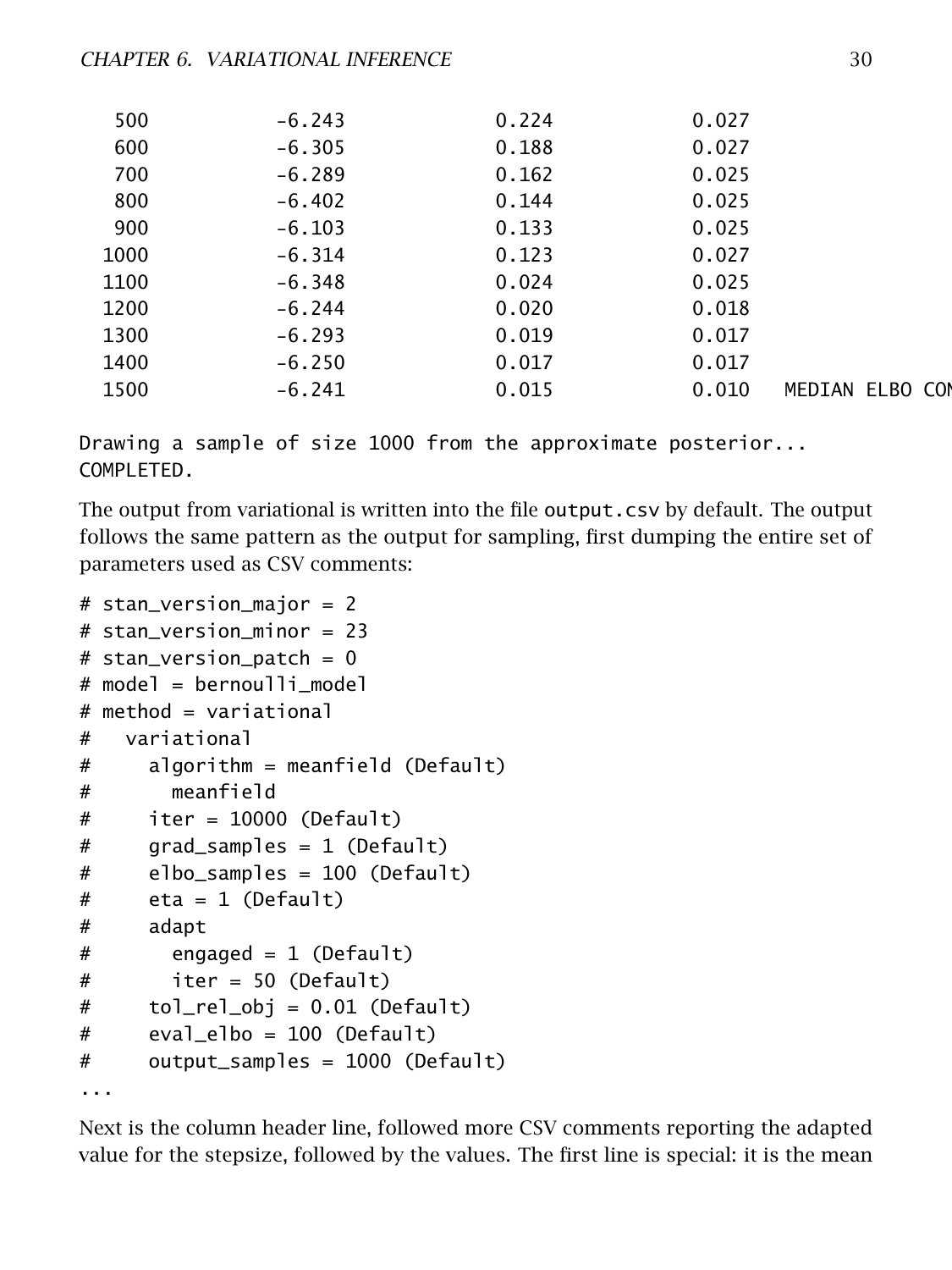of the variational approximation. The rest of the output contains output\_samples number of samples drawn from the variational approximation.

```
lp__,log_p__,log_g__,theta
# Stepsize adaptation complete.
# eta = 10,0,0,0.236261
0,-6.82318,-0.0929121,0.300415
0,-6.89701,-0.158687,0.321982
0,-6.99391,-0.23916,0.343643
0,-7.35801,-0.51787,0.401554
0,-7.4668,-0.539473,0.123081
...
```
The header indicates the unnormalized log probability with  $1p$ <sub>-</sub>. This is a legacy feature that we do not use for variational inference. The ELBO is not stored unless a diagnostic option is given.

For further details, see Kucukelbir, Alp, Rajesh Ranganath, Andrew Gelman, and David M. Blei. 2015. *Automatic Variational Inference in Stan.* arXiv 1506.03431. [http://arxiv.org/abs/1506.03431.](http://arxiv.org/abs/1506.03431)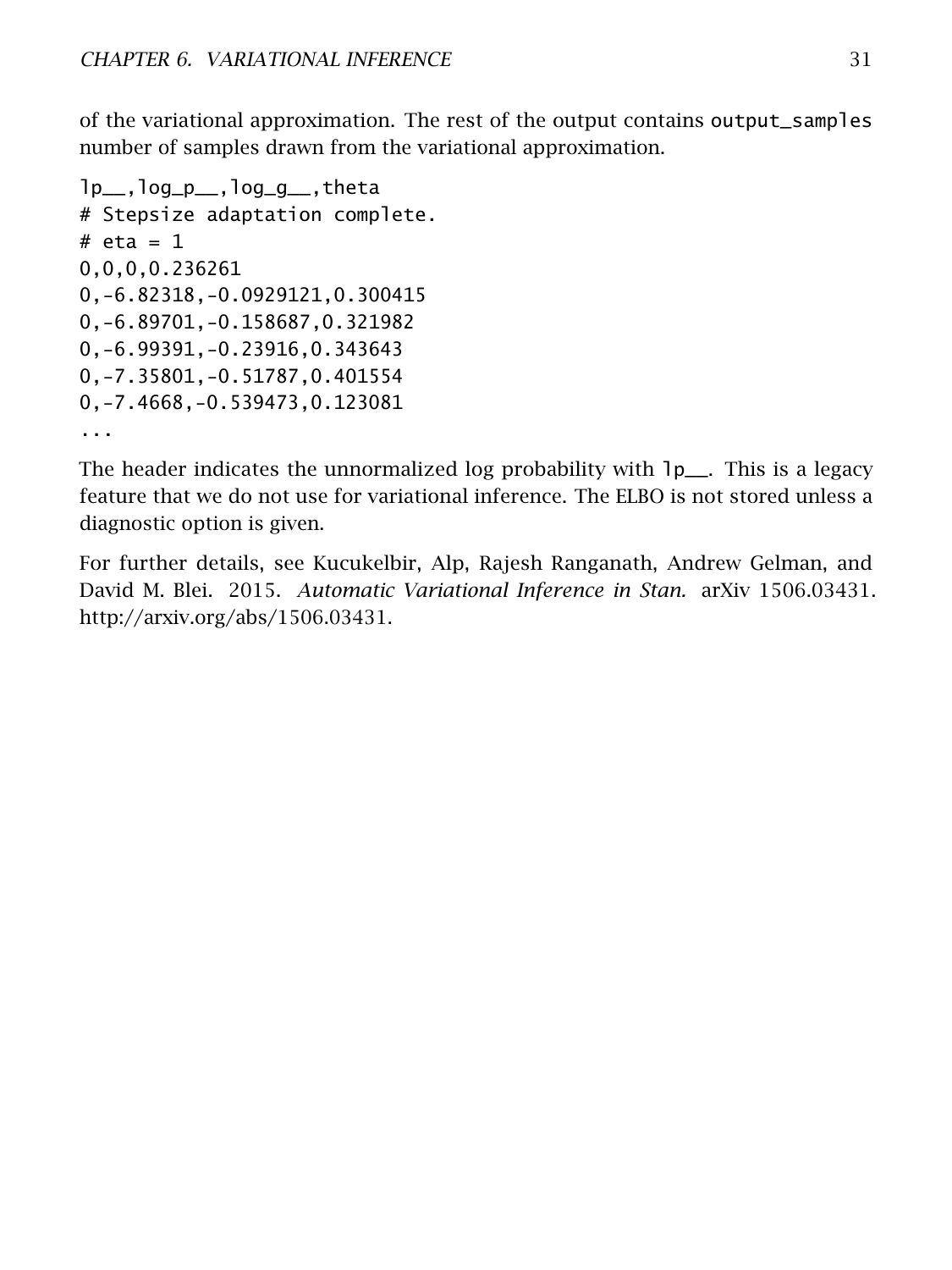# <span id="page-32-0"></span>7. Generating Quantities of Interest from a Fitted Model

The [generated quantities block](https://mc-stan.org/docs/reference-manual/program-block-generated-quantities.html) computes *quantities of interest* (QOIs) based on the data, transformed data, parameters, and transformed parameters. It can be used to:

- generate simulated data for model testing by forward sampling
- generate predictions for new data
- calculate posterior event probabilities, including multiple comparisons, sign tests, etc.
- calculating posterior expectations
- transform parameters for reporting
- apply full Bayesian decision theory
- calculate log likelihoods, deviances, etc. for model comparison

The generate\_quantities method allows you to generate additional quantities of interest from a fitted model without re-running the sampler. Instead, you write a modified version of the original Stan program and add a generated quantities block or modify the existing one which specifies how to compute the new quantities of interest. Running the generate\_quantities method on the new program together with sampler outputs (i.e., a set of draws) from the fitted model runs the generated quantities block of the new program using the the existing sample by plugging in the per-draw parameter estimates for the computations in the generated quantities block. See the Stan User's Guide section [Stand-alone generated quantities and ongoing](https://mc-stan.org/docs/stan-users-guide/stand-alone-generated-quantities-and-ongoing-prediction.html) [prediction](https://mc-stan.org/docs/stan-users-guide/stand-alone-generated-quantities-and-ongoing-prediction.html) for further details.

To illustrate how this works we use the generate\_quantities method to do posterior predictive checks using the estimate of theta given the example bernoulli model and data, following the [posterior predictive simulation](https://mc-stan.org/docs/stan-users-guide/posterior-predictive-simulation-in-stan.html) procedure in the Stan User's Guide.

We write a program bernoulli\_ppc.stan which contains the following generated quantities block, with comments to explain the procedure:

```
generated quantities {
  real<lower=0,upper=1> theta_rep;
 int y_sim[N];
 // use current estimate of theta to generate new sample
 for (n in 1:N)
```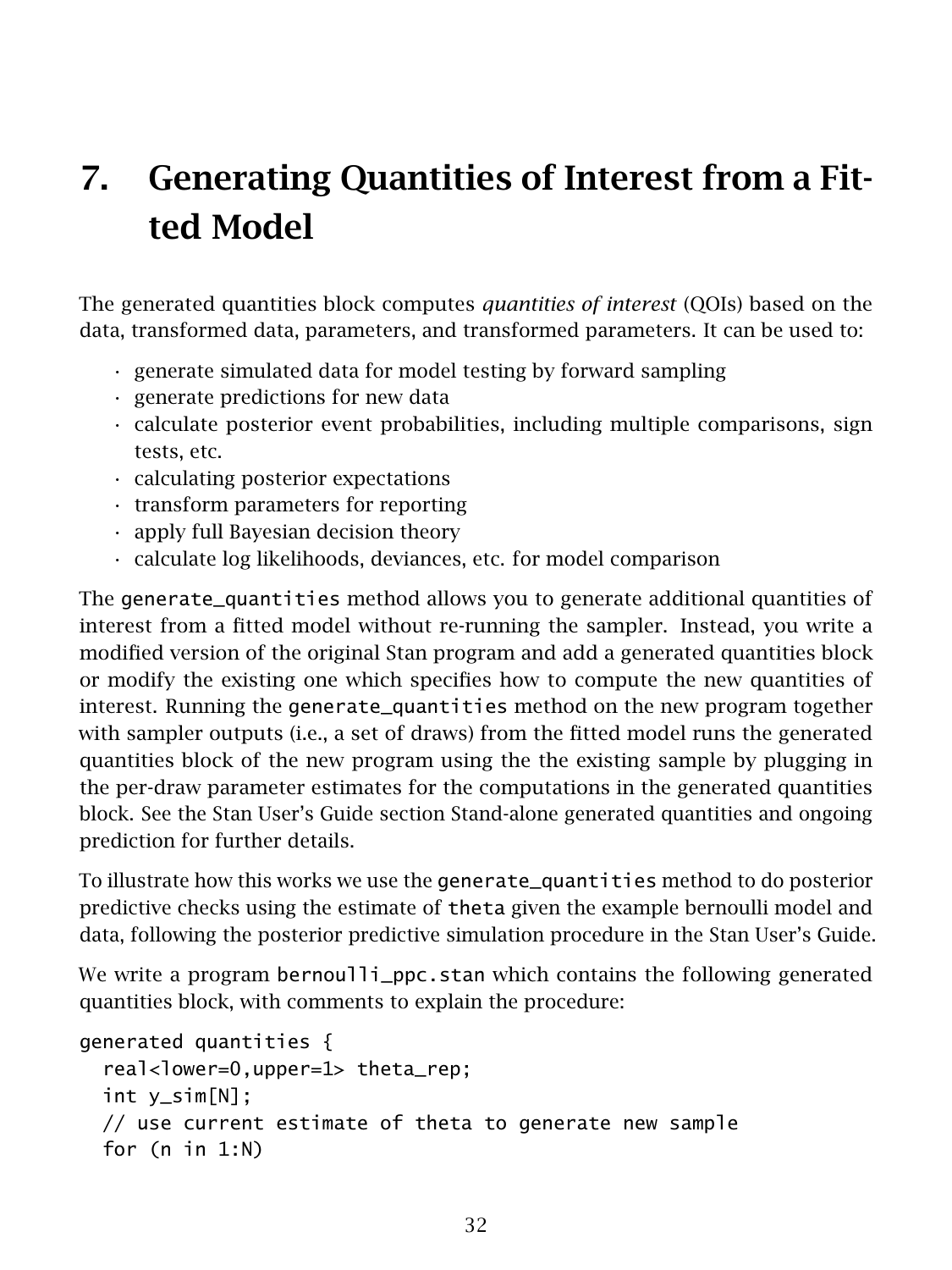```
y_s = \text{Bernoulli} = hernoulli \text{true} (theta);
  // estimate theta_rep from new sample
  theta_rep = sum(y_sim) * 1.0 / N;
}
```
The rest of the program is the same as in bernoulli.stan.

The generate\_method requires the sub-argument fitted\_params which takes as its value the name of a Stan CSV file. The per-draw parameter estimates from the fitted\_params file will be used to run the generated quantities block.

If we run the bernoulli. stan program for a single chain to generate a sample in file bernoulli\_fit.csv:

```
> ./bernoulli sample data file=bernoulli.data.json output file=bernoulli_fit.
```
Then we can run the bernoulli\_ppc.stan to carry out the posterior predictive checks:

```
> ./bernoulli_ppc generate_quantities fitted_params=bernoulli_fit.csv \
                  data file=bernoulli.data.json \
                  output file=bernoulli_ppc.csv
```
The output file bernoulli\_ppc.csv consists of just the values for the variables declared in the generated quantities block, i.e., theta\_rep and the elements of  $y$ \_sim:

```
# model = bernoulli_ppc_model
# method = generate_quantities
# generate_quantities
# fitted_params = bernoulli_fit.csv
# id = 0 (Default)
# data
# file = bernoulli.data.json
# init = 2 (Default)
# random
# seed = 2135140492 (Default)
# output
# file = bernoulli_ppc.csv
# diagnostic_file = (Default)
# refresh = 100 (Default)
theta_rep,y_sim.1,y_sim.2,y_sim.3,y_sim.4,y_sim.5,y_sim.6,y_sim.7,y_sim.8,y
0.2,0,0,1,0,0,0,0,0,1,0
0.3,1,0,0,1,0,1,0,0,0,0
0.8,1,0,1,1,1,1,1,1,1,0
0.1,0,0,0,0,0,1,0,0,0,0
```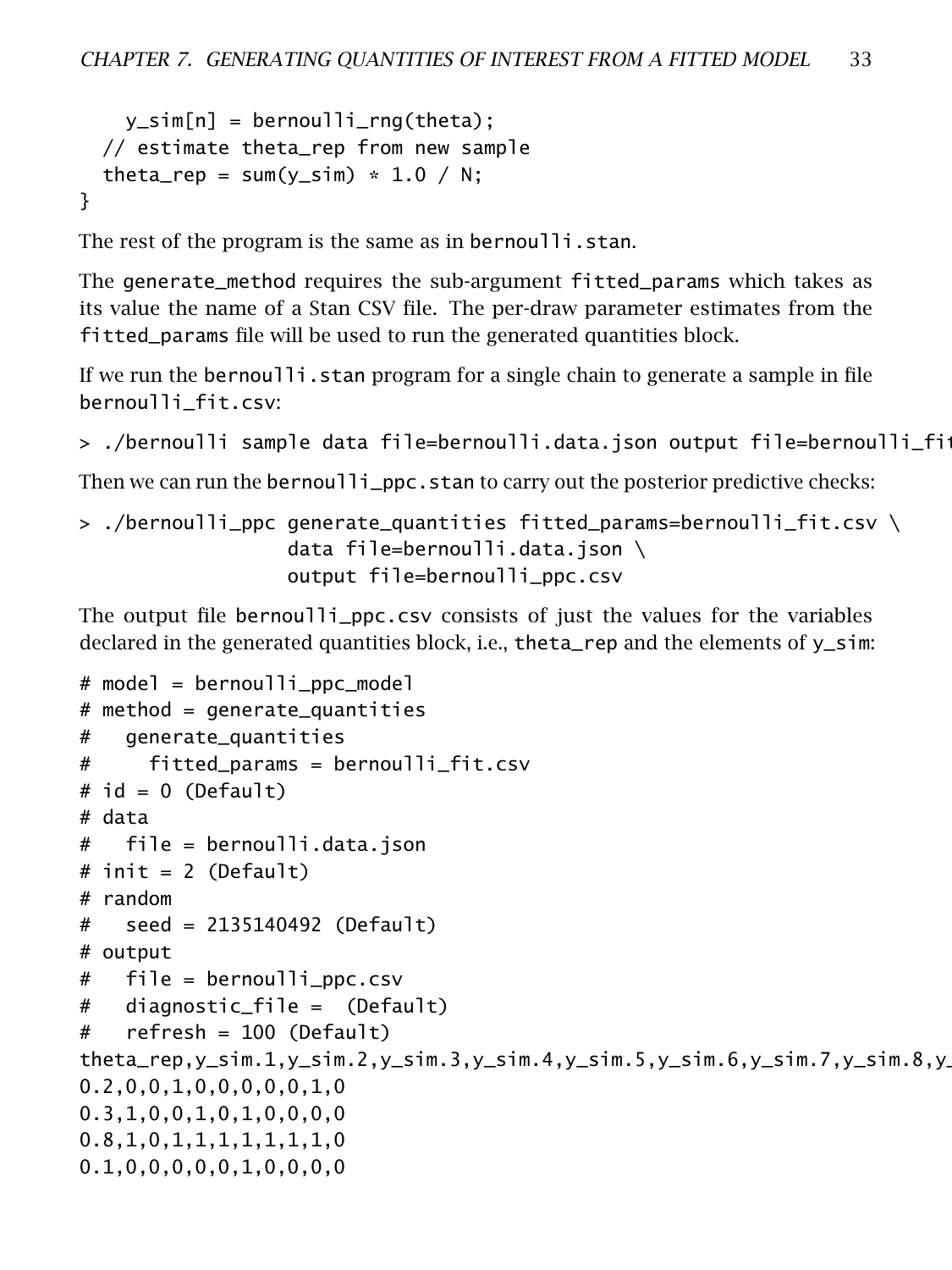0.3,0,0,0,0,0,0,1,1,1,0

*Note*: the only relevant analysis of the resulting CSV output is computing per-column statistics; this can easily be done in Python, R, Excel or similar, or you can use the CmdStanPy and CmdStanR interfaces which provide a better user experience for this workflow.

Given the current implementation, to see the fitted parameter values for each draw, create a copy variable in the generated quantities block, e.g.:

```
generated quantities {
  real<lower=0,upper=1> theta_cp = theta;
  real<lower=0,upper=1> theta_rep;
 int y_sim[N];
 // use current estimate of theta to generate new sample
 for (n in 1:N)
    y_s = \text{Bernoulli} = bernoulli rng(theta);
 // estimate theta_rep from new sample
 theta_rep = sum(y_sim) * 1.0 / N;}
```
Now the output is slightly more interpretable: theta\_cp is the same as the theta used to generate the values y\_sim[1] through y\_sim[1]. Comparing columns theta\_cp and theta\_rep allows us to see how the uncertainty in our estimate of theta is carried forward into our predictions:

```
theta_cp,theta_rep,y_sim.1,y_sim.2,y_sim.3,y_sim.4,y_sim.5,y_sim.6,y_sim.7,y_sim.7,y_sim.7,y_sim.7,y_sim.7,y_sim.100,y_sim.100,y_sim.100,y_sim.100,y_sim.100,y_sim.100,y_sim.100,y_sim.100,y_sim.100,y_sim.100,y_sim.100,y_si
0.102391,0,0,0,0,0,0,0,0,0,0,0
0.519567,0.2,0,1,0,0,1,0,0,0,0,0
0.544634,0.6,1,0,0,0,0,1,1,1,1,1
0.167651,0,0,0,0,0,0,0,0,0,0,0
0.167651,0.1,1,0,0,0,0,0,0,0,0,0
```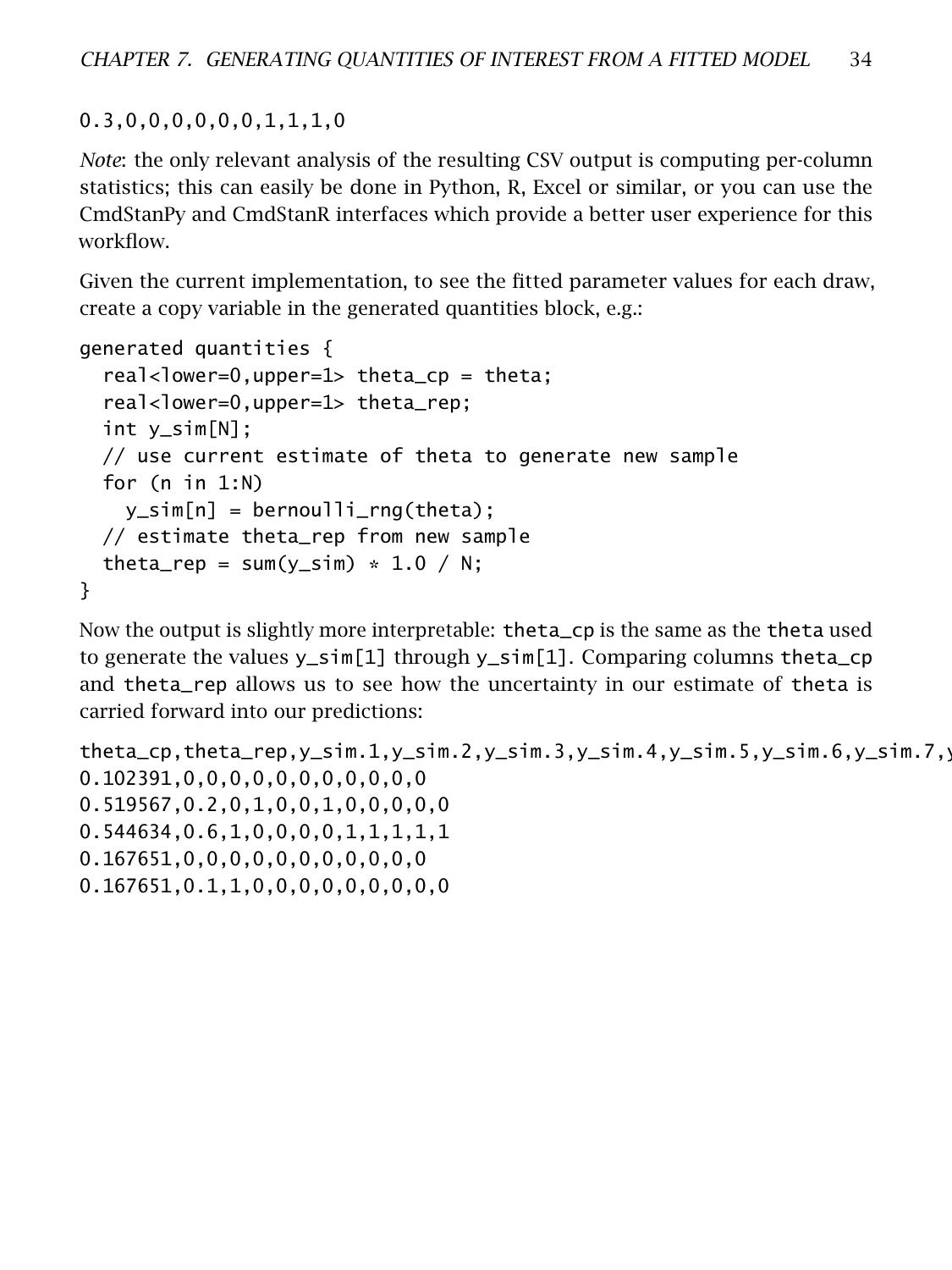## <span id="page-35-0"></span>Reference Manual

This section provides a complete reference for all CmdStan methods:

- sample
- optimize
- variational
- generate\_quantities
- diagnose
- help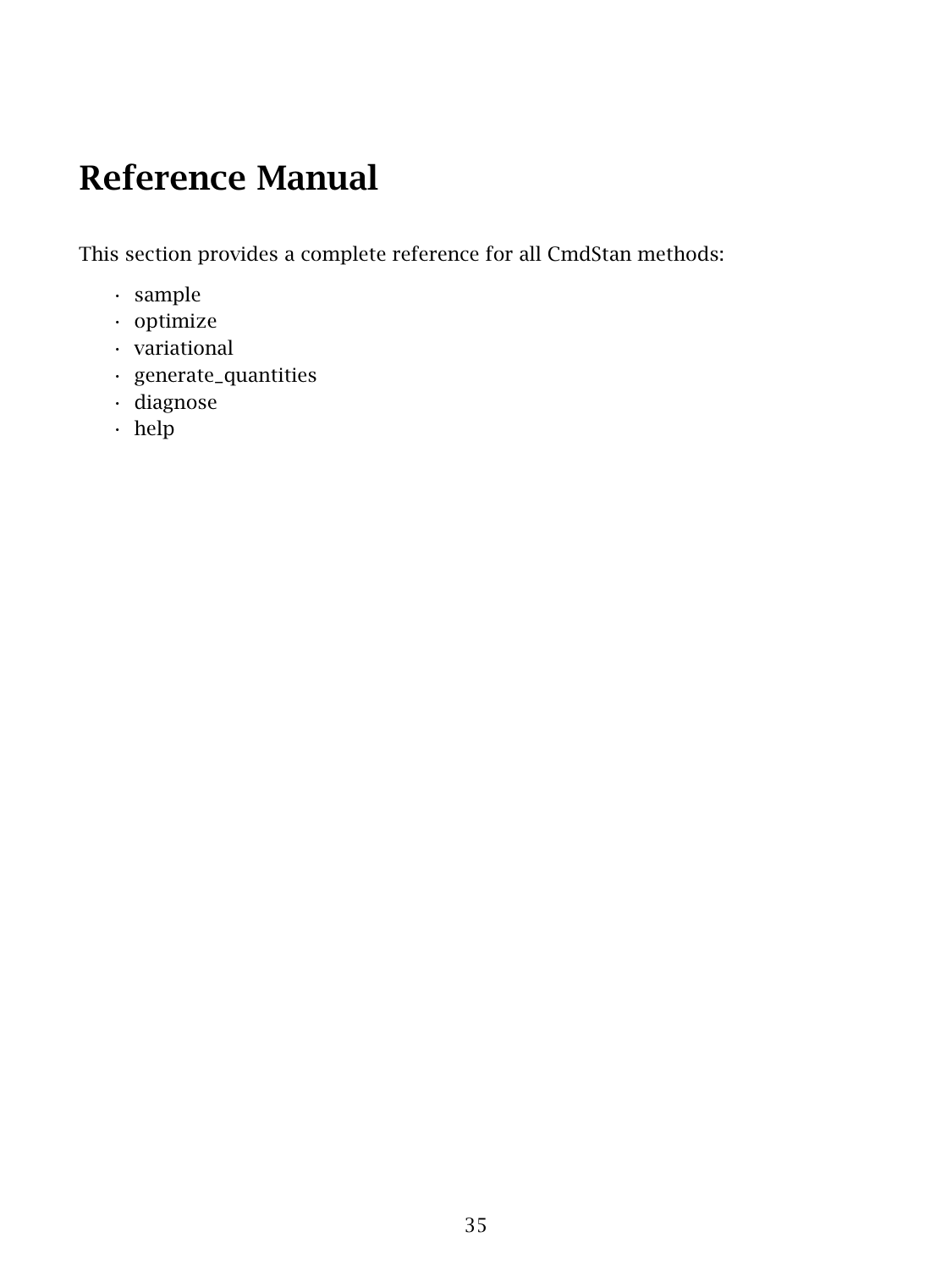# 8. Command-Line Interface Overview

A CmdStan executable is built from the Stan model concept and the CmdStan command line parser. The command line argument syntax consists of sets of keywords and keyword-value pairs. Arguments are grouped by the following keywords:

- method specifies the kind of inference done on the model. Each kind of inference requires further configuration via sub-arguments. The method argument is required. It can be specified overtly as the a keyword-value pair method=<inference> or implicitly as one of the following:
	- sample obtain a sample from the posterior using HMC
	- optimize penalized maximum likelihood estimation
	- variational automatic variational inference
	- generate\_quantities run model's generated quantities block on existing sample to obtain new quantities of interest.
	- diagnose compute and compare sampler gradient calculations to finite differences.
- data specifies the input data file, if any.
- output specifies program outputs, both disk files and terminal window outputs.
- init specifies initial values for the model parameters, if any.
- random specifies the seed for the psuedo-random number.

The remainder of this chapter covers the general configuration options used for all processing. The following chapters cover the per-inference configuration options.

### 8.1. Input Data Argument

The values for all variables declared in the data block of the model are read in from an input data file in either JSON or Rdump format. The syntax for the input data argument is:

```
data file=<filepath>
```
The keyword data must be followed directly by the keyword-value pair file=<filepath>. If the model doesn't declare any data variables, this argument is ignored.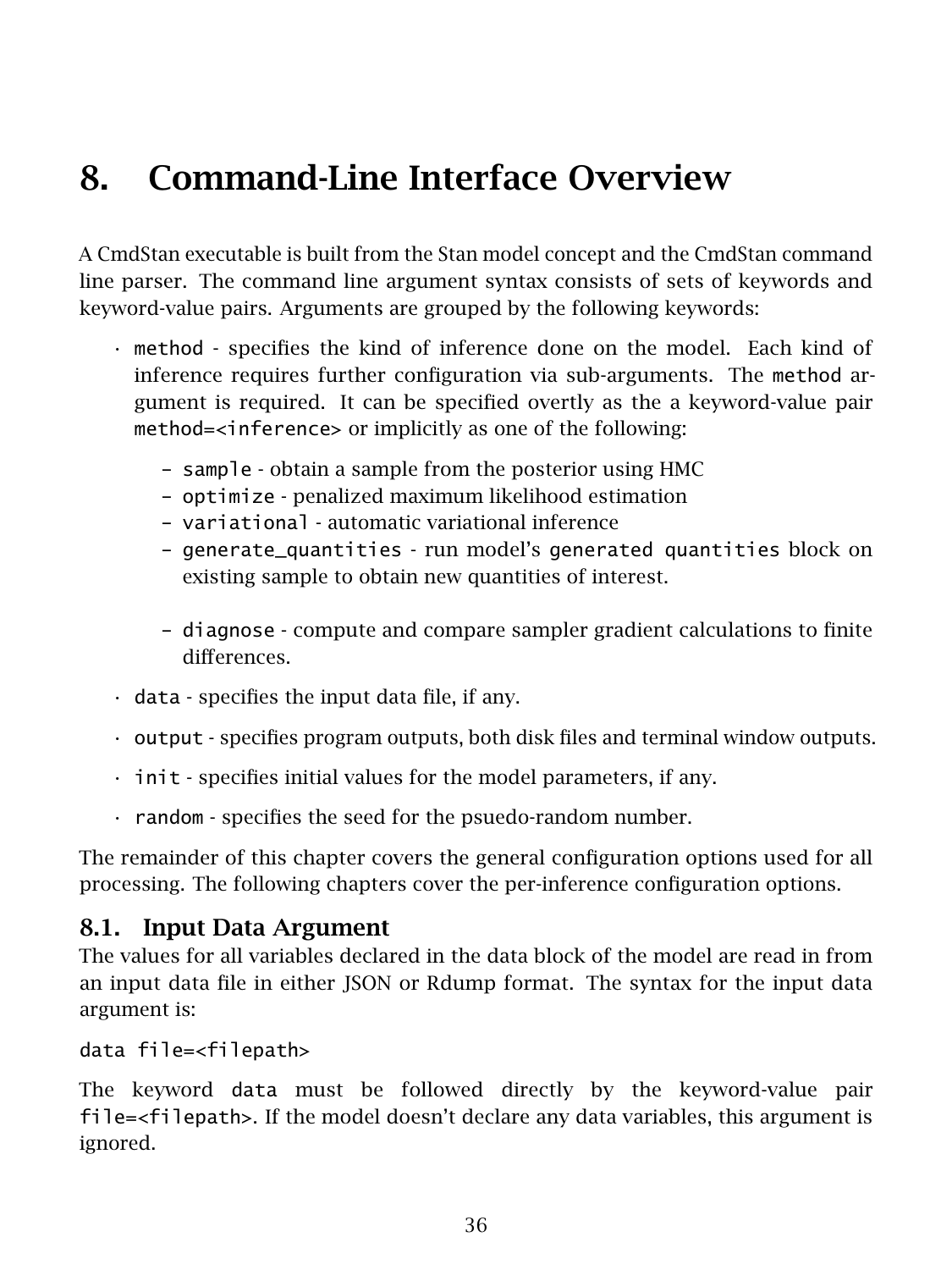The input data file must contain definitions for all data variables declared in the data block. If one or more data block variables are missing from the input data file, the program will print and error message to the terminal. For example, the model bernoulli.stan defines two data variables N and y. If the input data file doesn't include both variables, or if the data variable doesn't match the declared type and dimensions, the program will exit with an error message at the point where it first encounters missing data.

For example if the input data file doesn't include the definition for variable y, the executable exits with the following message:

Exception: variable does not exist; processing stage=data initialization; variable

## 8.2. Output Control Arguments

The output keyword is used to specify non-default options for output files and messages written to the terminal window. The output keyword takes several keywordvalue pair sub-arguments.

The keyword value pair file=<filepath> specifies the location of the Stan CSV output file. If unspecified, the output file is written to a file named output.csv in the current working directory.

The keyword value pair diagnostic\_file=<filepath> specifies the location of the auxiliary output file. By default, no auxiliary output file is produced. This option is only valid for the iterative algorithms sample and variational.

The keyword value pair refresh=<int> specifies the number of iterations between progress messages written to the terminal window. The default value is 100 iterations.

Note: Numeric values in the Stan CSV output and diagnostics file provide only 6 decimal places of precision.

## 8.3. Initialize Model Parameters Argument

Initialization is only applied to parameters defined in the parameters block. By default, all parameters are initialized to random draws from a uniform distribution over the range *[*−2*,* 2*]*. These values are on the unconstrained scale, so must be inverse transformed back to satisfy the constraints declared for parameters. Because zero is chosen to be a reasonable default initial value for most parameters, the interval around zero provides a fairly diffuse starting point. For instance, unconstrained variables are initialized randomly in *(*−2*,* 2*)*, variables constrained to be positive are initialized roughly in *(*0*.*14*,* 7*.*4*)*, variables constrained to fall between 0 and 1 are initialized with values roughly in *(*0*.*12*,* 0*.*88*)*.

The initialization argument is specified as keyword-value pair with keyword init. The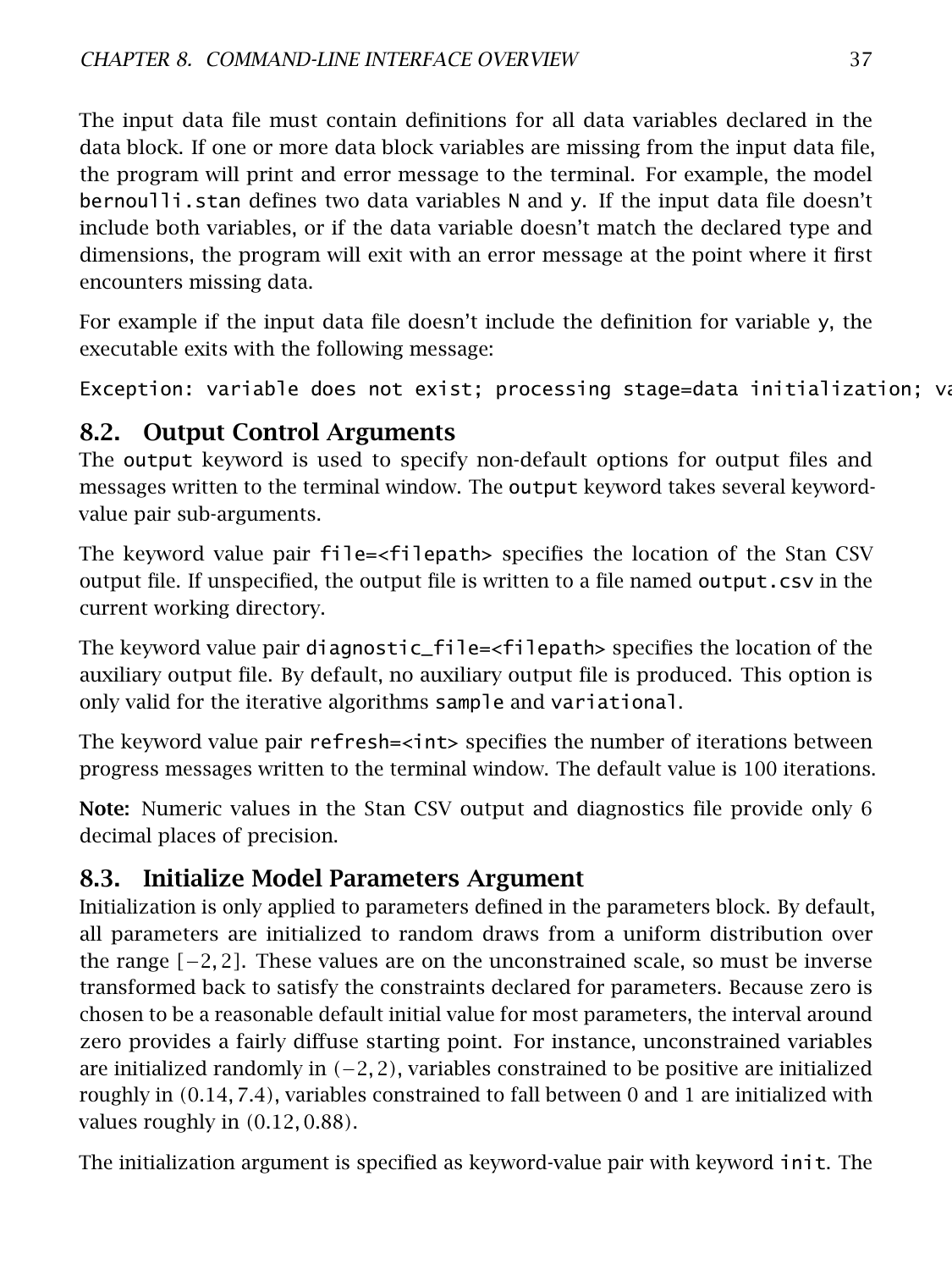value can be one of the following:

- positive real number *x*. All parameters will be initialized to random draws from a uniform distribution over the range *[*−*x, x]*.
- $\cdot$  0 All parameters will be initialized to zero values on the unconstrained scale. The transforms are arranged in such a way that zero initialization provides reasonable variable initializations: 0 for unconstrained parameters; 1 for parameters constrained to be positive; 0*.*5 for variables to constrained to lie between 0 and 1; a symmetric (uniform) vector for simplexes; unit matrices for both correlation and covariance matrices; and so on.
- filepath A data file in JSON or Rdump format containing initial parameters values for some or all of the model parameters. User specified initial values must satisfy the constraints declared in the model (i.e., they are on the constrained scale). Parameters which aren't explicitly initializied will be initialized randomly over the range *[*−2*,* 2*]*.

## 8.4. Random Number Generator Arguments

The random-number generator's behavior is determined by the unsigned seed (positive integer) it is started with. If a seed is not specified, or a seed of 0 or less is specified, the system time is used to generate a seed. The seed is recorded and included with Stan's output regardless of whether it was specified or generated randomly from the system time.

The syntax for the random seed argument is:

```
random seed=<int>
```
The keyword random must be followed directly by the keyword-value pair seed=<int>.

## 8.5. Chain Identifier Argument: **id**

The chain identifier argument is used in conjunction with the random seed argument when running multiple Markov chains for sampling. The chain identifier is used to advance the random number generator a very large number of random variates so that two chains with the same seed and different identifiers draw from non-overlapping subsequences of the random-number sequence determined by the seed. Together, the seed and chain identifier determine the behavior of the random number generator.

The syntax for the random seed argument is:

```
id-\lambdaint\lambda
```
The default value is 0.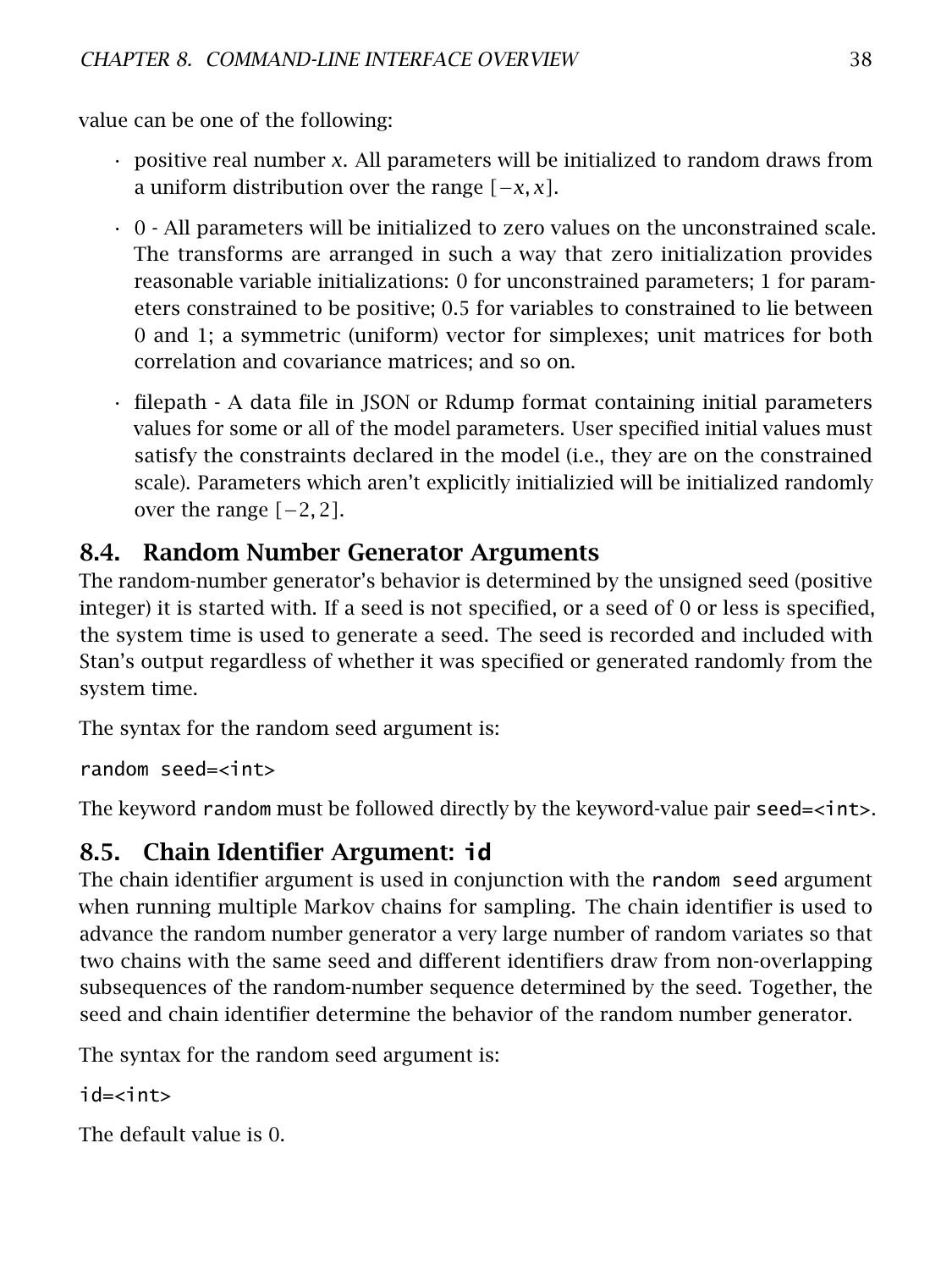When running a set of chains from the command line with a specified seed, this argument should be set to the chain index. E.g., when running 4 chains, the value should be 1,..,4, successively. When running multiple chains from a single command, Stan's interfaces manage the chain identifier arguments automatically.

For complete reproducibility, every aspect of the environment needs to be locked down from the OS and version to the C++ compiler and version to the version of Stan and all dependent libraries. See the [Stan Reference Manual Reproducibility chapter](https://mc-stan.org/docs/reference-manual/reproducibility-chapter.html) for further details.

## 8.6. Command Line Help

CmdStan provides a help and help-all mechanism that displays either the available top-level or keyword-specific key-value argument pairs. To display top-level help, call the CmdStan executable with keyword help:

```
> ./bernoulli help
Usage: ./bernoulli <arg1> <subarg1_1> ... <subarg1_m> ... <arg_n> <subarg_n
Begin by selecting amongst the following inference methods and diagnostics,
 sample Bayesian inference with Markov Chain Monte Carlo
 optimize Point estimation
 variational Variational inference
 diagnose Model diagnostics
 generate_quantities Generate quantities of interest
Or see help information with
 help Prints help
 help-all Prints entire argument tree
Additional configuration available by specifying
 id Unique process identifier
 data Input data options
 init Initialization method: "x" initializes randomly between [-x, )
 random Random number configuration
 output File output options
See ./bernoulli <arg1> [ help | help-all ] for details on individual arguments
```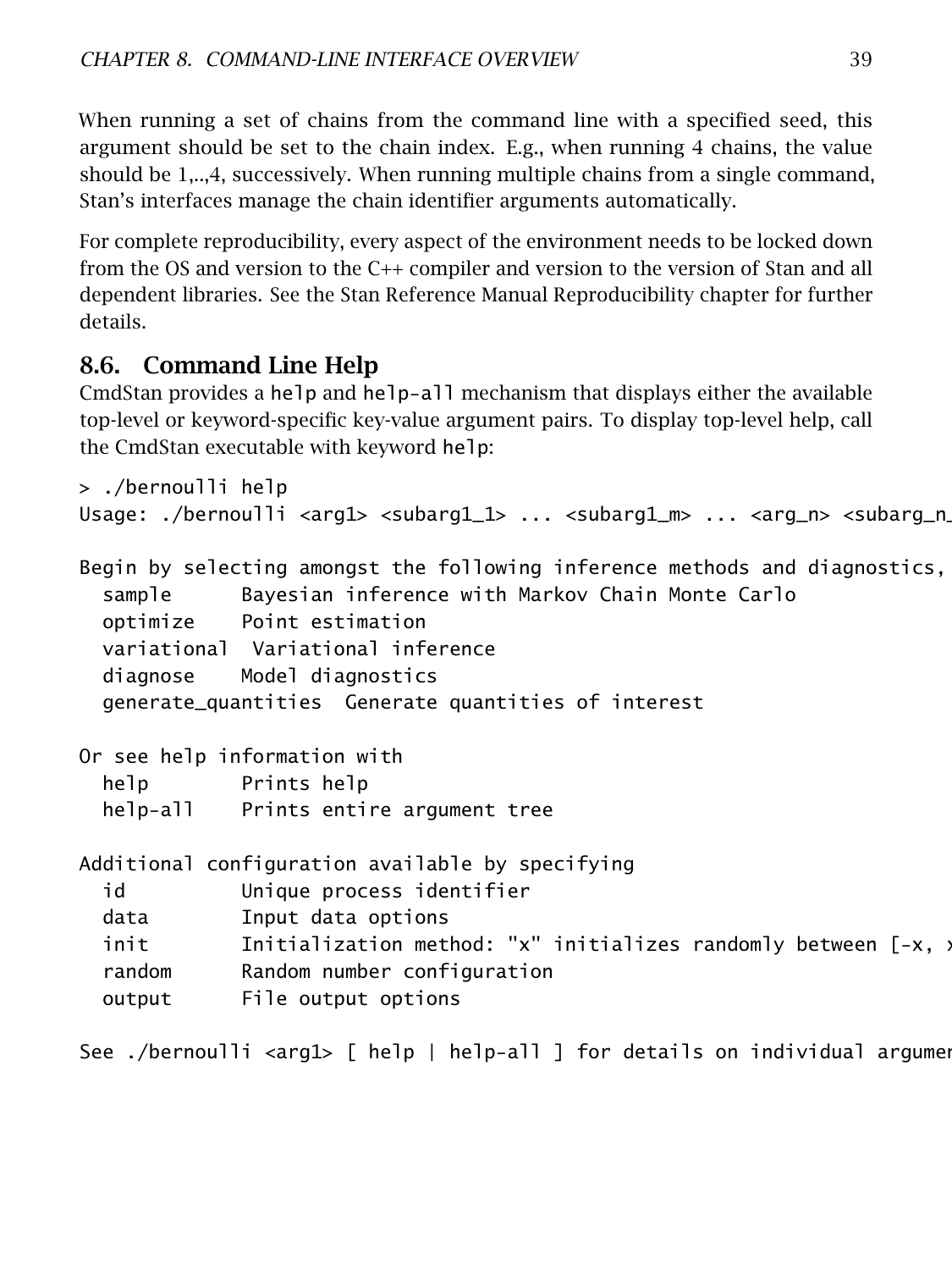# 9. MCMC Sampling using Hamiltonian Monte Carlo

The sample method provides Bayesian inference over the model conditioned on data using Hamiltonian Monte Carlo (HMC) sampling. By default, the inference engine used is the No-U-Turn sampler (NUTS), an adaptive form of Hamiltonian Monte Carlo sampling. For details on HMC and NUTS, see the Stan Reference Manual chapter on [MCMC Sampling.](https://mc-stan.org/docs/reference-manual/hmc-chapter.html)

The full set of configuration options available for the sample method is reported at the beginning of the sampler output file as CSV comments. When the example model bernoulli. stan is run via the command line with all default arguments, the resulting Stan CSV file header comments show the complete set of default configuration options:

```
# model = bernoulli model
# method = sample (Default)
# sample
# num_samples = 1000 (Default)
# num_warmup = 1000 (Default)
# save_warmup = 0 (Default)
# thin = 1 (Default)
# adapt
# engaged = 1 (Default)
# \qquad \qquad gamma = 0.05 (Default)
# delta = 0.8 (Default)
# kappa = 0.75 (Default)
# t0 = 10 (Default)
# init_buffer = 75 (Default)
# term_buffer = 50 (Default)
# window = 25 (Default)
# algorithm = hmc (Default)
# hmc
# engine = nuts (Default)
# nuts
# max_depth = 10 (Default)
# metric = diag_e (Default)
# metric_file = (Default)
```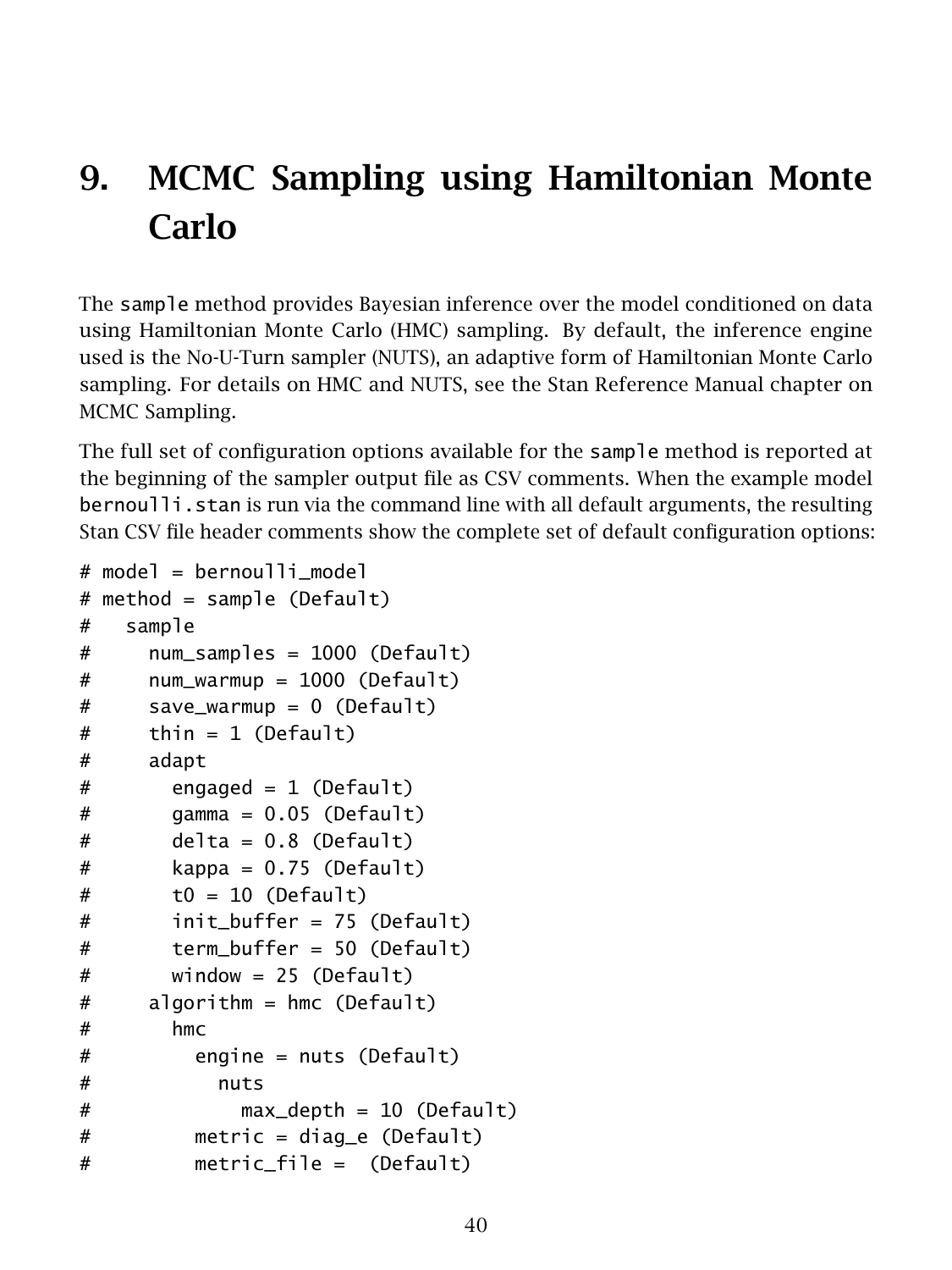# stepsize = 1 (Default) # stepsize\_jitter = 0 (Default)

## 9.1. Iterations

At every sampler iteration, the sampler returns a set of estimates for all parameters and quantities of interest in the model. During warmup, the NUTS algorithm adjusts the HMC algorithm parameters metric and stepsize in order to efficiently sample from *typical set*, the neighborhood substantial posterior probability mass through which the Markov chain will travel in equilibrium. After warmup, the fixed metric and stepsize are used to produce a set of draws.

The following keyword-value arguments control the total number of iterations:

- num\_samples
- num\_warmup
- save\_warmup
- thin

The values for arguments num\_samples and num\_warmup must be a non-negative integer. The default value for both is 1000.

For well-specified models and data, the sampler may converge faster and this many warmup iterations may be overkill. Conversely, complex models which have difficult posterior geometries may require more warmup iterations in order to arrive at good values for the step size and metric.

The number of sampling iterations to runs depends on the effective sample size (EFF) reported for each parameter and the desired precision of your estimates. An EFF of at reported for each parameter and the desired precision of your estimates. An Err or at<br>least 100 is required to make a viable estimate. The precision of your estimate is √N; therefore every additional decimal place of accuracy increases this by a factor of 10.

Argument save\_warmup takes values 0 or 1, corresponding to False and True respectively. The default value is 0, i.e., warmup draws are not saved to the output file. When the value is 1, the warmup draws are written to the CSV output file directly after the CSV header line.

Argument thin controls the number of draws from the posterior written to the output file. Some users familiar with older approaches to MCMC sampling might be used to thinning to eliminate an expected autocorrelation in the samples. HMC is not nearly as susceptible to this autocorrelation problem and thus thinning is generally not required nor advised, as HMC can produce *anticorrelated* draws, which increase the effective sample size beyond the number of draws from the posterior. Thinning should only be used in circumstances where storage of the samples is limited and/or RAM for later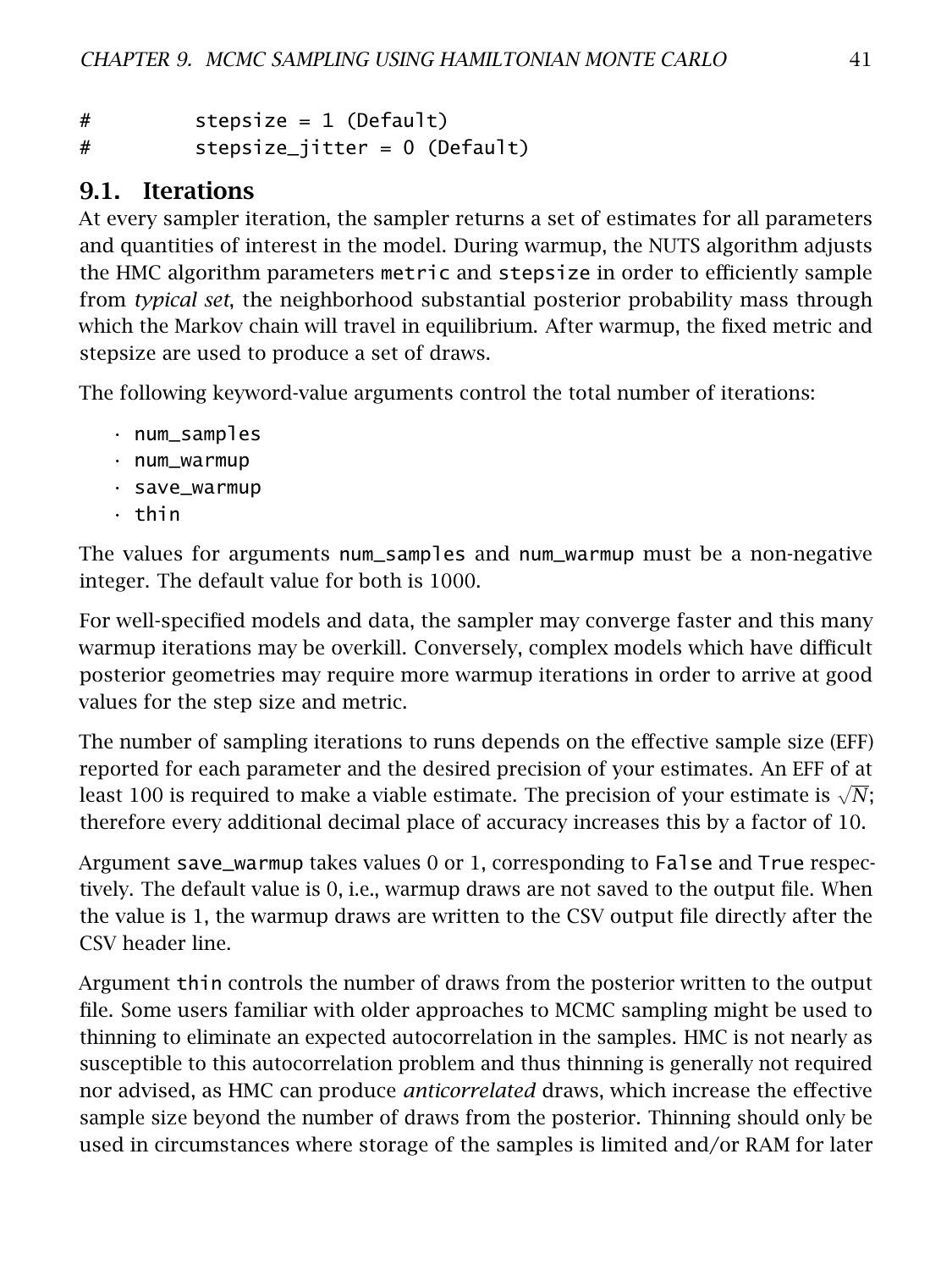processing the samples is limited.

The value of argument thin must be a positive integer. When thin is set to value *N*, every  $N^{th}$  iteration is written to the output file. Should the value of thin exceed the specified number of iterations, the first iteration is saved to the output. This is because the iteration counter starts from zero and whenever the counter modulo the value of thin equals zero, the iteration is saved to the output file. Since zero modulo any positive integer is zero, the first iteration is always saved. When num\_sampling=M and thin=N, the number of iterations written to the output CSV file will be ceiling  $(M/N)$ . If save\_warmup=1, thinning is applied to the warmup iterations as well.

## 9.2. Adaptation

The adapt keyword is used to specify non-default options for the sampler adaptation schedule and settings.

Adaptation can be turned off by setting sub-argument engaged to value 0. If engaged=0, no adaptation will be done, and all other adaptation sub-arguments will be ignored. Since the default argument is engaged=1, this keyword-value pair can be omitted from the command.

There are two sets of adaptation sub-arguments: step size optimization parameters and the warmup schedule. These are described in detail in the Reference Manual section [Automatic Parameter Tuning.](https://mc-stan.org/docs/2_23/reference-manual/hmc-algorithm-parameters.html)

#### Step size optimization configuration

The Stan User's Guide section on [model conditioning and curvature](https://mc-stan.org/docs/stan-users-guide/model-conditioning-and-curvature.html) provides a discussion of adaptation and stepsize issues. The Stan Reference Manual section on [HMC](https://mc-stan.org/docs/reference-manual/hmc-algorithm-parameters.html) [algorithm parameters](https://mc-stan.org/docs/reference-manual/hmc-algorithm-parameters.html) explains the NUTS-HMC adaptation schedule and the tuning parameters for setting the step size.

The following keyword-value arguments control the settings used to optimize the step size:

• delta - The target Metropolis acceptance rate. The default value is 0*.*8. Its value must be strictly between 0 and 1. Increasing the default value forces the algorithm to use smaller step sizes. This can improve sampling efficiency (effective sample size per iteration) at the cost of increased iteration times. Raising the value of delta will also allow some models that would otherwise get stuck to overcome their blockages. Models with difficult posterior geometries may required increasing the delta argument closer to 1; we recommend first trying to raise it to 0*.*9 or at most 0*.*95. Values about 0*.*95 are strong indication of bad geometry; the better solution is to change the model geometry through [reparameterization](https://mc-stan.org/docs/stan-users-guide/reparameterization-section.html) which could yield both more efficient and faster sampling.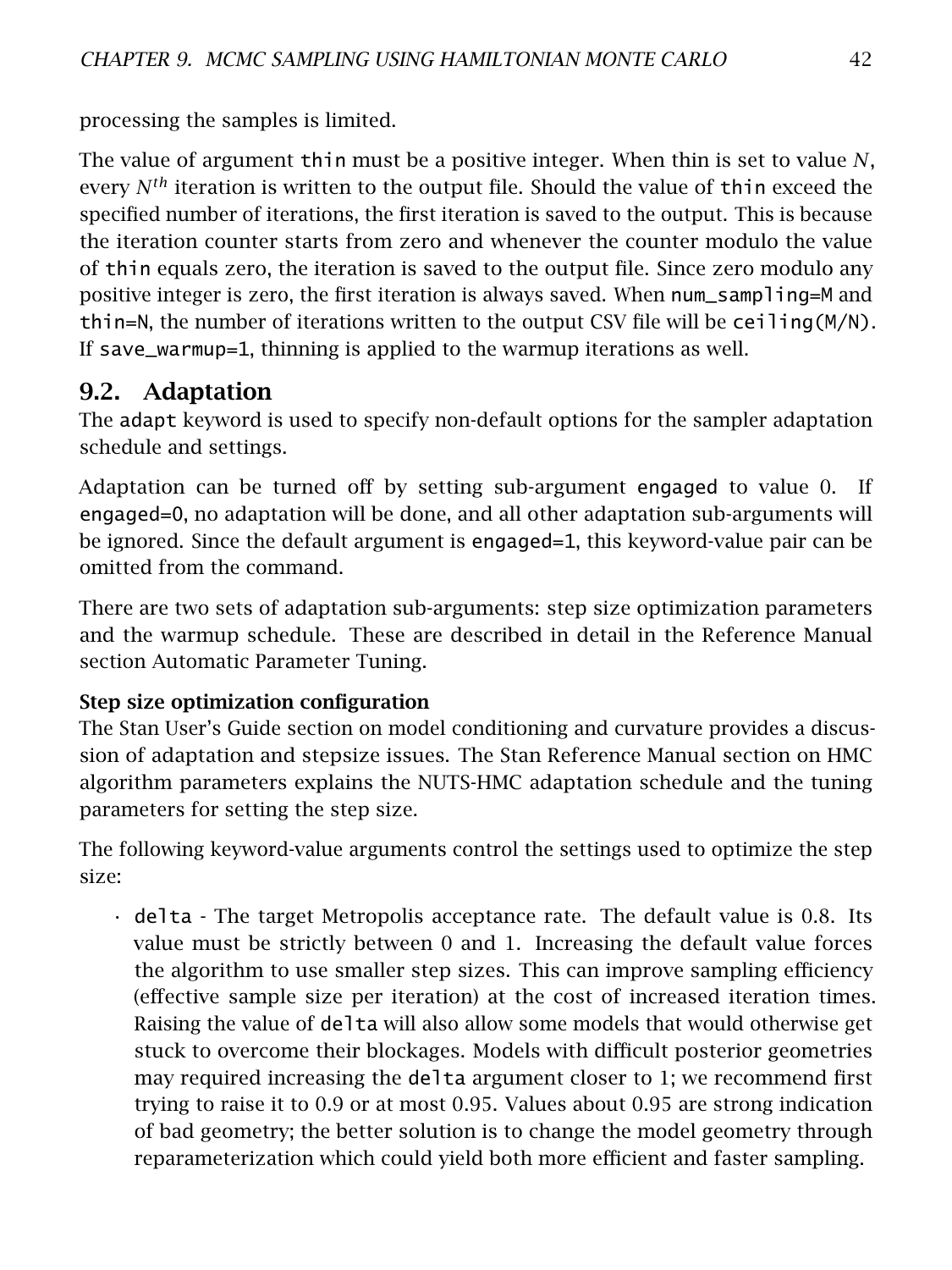- gamma Adaptation regularization scale. Must be a positive real number, default value is 0*.*05. This is a parameter of the Nesterov dual-averaging algorithm. We recommend always using the default value.
- kappa Adaptation relaxation exponent. Must be a positive real number, default value is 0*.*75. This is a parameter of the Nesterov dual-averaging algorithm. We recommend always using the default value.
- t\_0 Adaptation iteration offset. Must be a positive real number, default value is 10. This is a parameter of the Nesterov dual-averaging algorithm. We recommend always using the default value.

#### Warmup schedule configuration

When adaptation is engaged, the warmup schedule is specified by sub-arguments, all of which take positive integers as values:

- init\_buffer The number of iterations spent tuning the step size at the outset of adaptation.
- window The initial number of iterations devoted to tune the metric, will be doubled successively.
- term\_buffer The number of iterations used to re-tune the step size once the metric has been tuned.

The specified values may be modified slightly in order to ensure alignment between the warmup schedule and total number of warmup iterations.

The following figure is taken from the Stan Reference Manual, where label "I" correspond to init\_buffer, the initial "II" corresponds to window, and the final "III" corresponds to term\_buffer:

Warmup Epochs Figure. *Adaptation during warmup occurs in three stages: an initial fast adaptation interval (I), a series of expanding slow adaptation intervals (II), and a final fast adaptation interval (III). For HMC, both the fast and slow intervals are used for adapting the step size, while the slow intervals are used for learning the (co)variance necessitated by the metric. Iteration numbering starts at 1 on the left side of the figure and increases to the right.*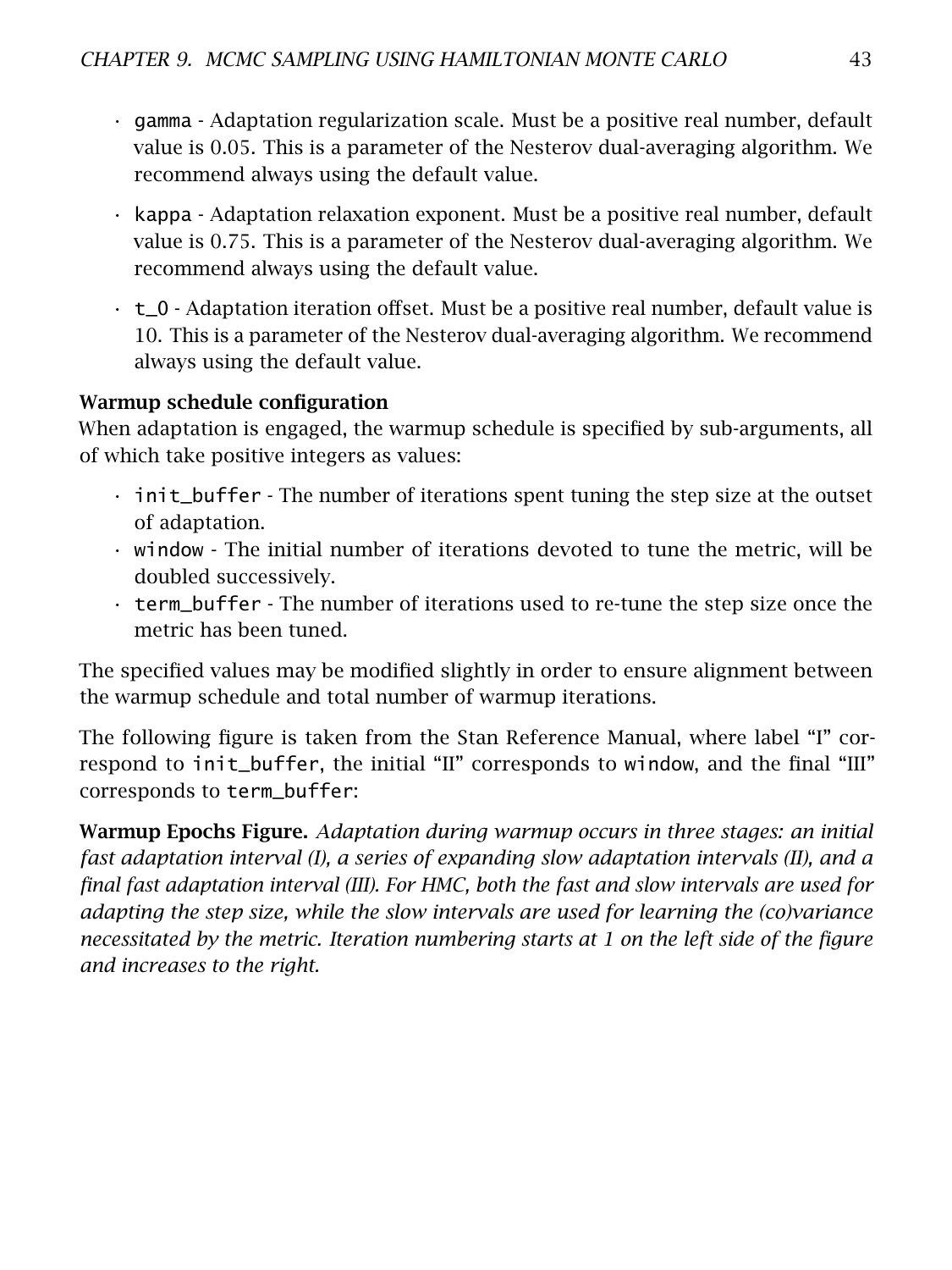

Iteration

## 9.3. Algorithm

The algorithm keyword-value pair specifies the algorithm used to generate the sample. There are two possible values: hmc, which generates from an HMC-driven Markov chain; and fixed\_param which generates a new sample without changing the state of the Markov chain. The default argument is algorithm=hmc.

### Samples from a set of fixed parameters

If a model doesn't specify any parameters, then argument algorithm=fixed\_param is mandatory.

The fixed parameter sampler generates a new sample without changing the current state of the Markov chain. This can be used to write models which generate pseudodata via calls to RNG functions in the transformed data and generated quantities blocks.

### HMC samplers

All HMC algorithms have three parameters:

- step size
- metric
- integration time the number of steps taken along the Hamiltonian trajectory

See the Stan Reference Manual section on [HMC algorithm parameters](https://mc-stan.org/docs/reference-manual/hmc-algorithm-parameters.html) for further details.

### Step size

The HMC algorithm simulates the evolution of a Hamiltonian system. The step size parameter controls the resolution of the sampler. Low step sizes can get HMC samplers unstuck that would otherwise get stuck with higher step sizes.

The following keyword-value arguments control the step size:

• stepsize - How far to move each time the Hamiltonian system evolves forward. Must be a positive real number, default value is 1.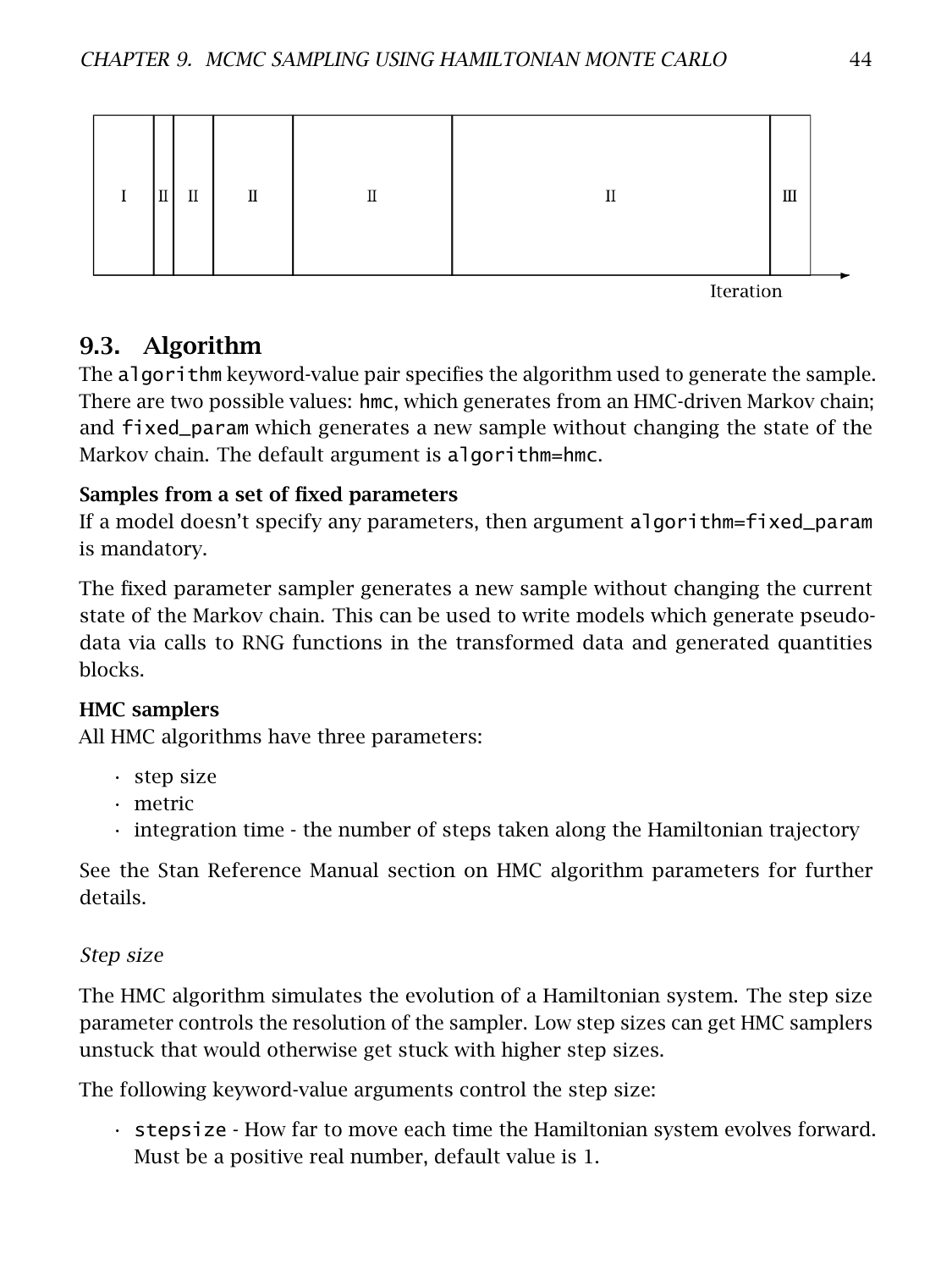• stepsize\_jitter - Allows step size to be "jittered" randomly during sampling to avoid any poor interactions with a fixed step size and regions of high curvature. Must be a real value between 0 and 1. The default value is 0. Setting stepsize\_jitter to 1 causes step sizes to be selected in the range of 0 to twice the adapted step size. Jittering below the adapted value will increase the number of steps required and will slow down sampling, while jittering above the adapted value can cause premature rejection due to simulation error in the Hamiltonian dynamics calculation. We strongly recommend always using the default value.

#### Metric

All HMC implementations in Stan utilize quadratic kinetic energy functions which are specified up to the choice of a symmetric, positive-definite matrix known as a *mass matrix* or, more formally, a *metric* Betancourt [\(2017\)](#page-98-0).

The metric argument specifies the choice of Euclidean HMC implementations:

- metric=unit specifies unit metric (diagonal matrix of ones).
- metric=diag\_e specifies a diagonal metric (diagonal matrix with positive diagonal entries). This is the default value.
- metric=dense\_e specifies a dense metric (a dense, symmetric positive definite matrix).

By default, the metric is estimated during warmup. However, when metric=diag\_e or metric=dense\_e, an initial guess for the metric can be specified with the metric\_file argument whose value is the filepath to a JSON or Rdump file which contains a single variable inv\_metric. For a diag\_e metric the inv\_metric value must be a vector of positive values, one for each parameter in the system. For a dense\_e metric, inv\_metric value must be a positive-definite square matrix with number of rows and columns equal to the number of parameters in the model.

The metric\_file option can be used with and without adaptation enabled. If adaptation is enabled, the provided metric will be used as the initial guess in the adaptation process. If the initial guess is good, then adaptation should not change it much. If the metric is no good, then the adaptation will override the initial guess.

If adaptation is disabled, both the metric\_file and stepsize arguments should be specified.

#### Integration Time

The total integration time is determined by the argument engine which take possible values: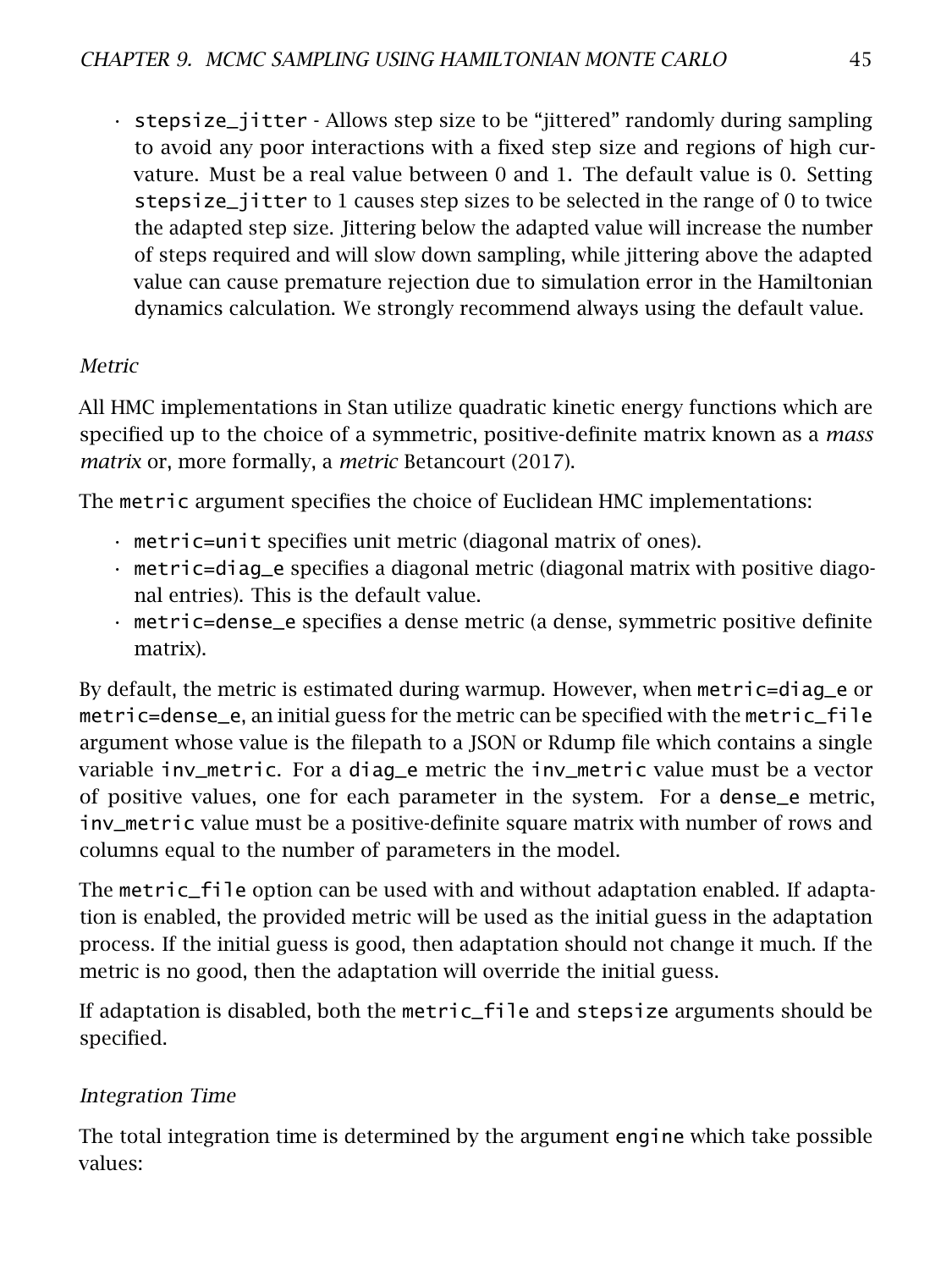- nuts the No-U-Turn Sampler which dynamically determines the optimal integration time.
- static an HMC sampler which uses a user-specified integration time.

The default argument is engine=nuts.

The NUTS sampler generates a proposal by starting at an initial position determined by the parameters drawn in the last iteration. It then evolves the initial system both forwards and backwards in time to form a balanced binary tree. The algorithm is iterative; at each iteration the tree depth is increased by one, doubling the number of leapfrog steps thus effectively doubling the computation time. The algorithm terminates in one of two ways: either the NUTS criterion (i.e., a U-turn in Euclidean space on a subtree) is satisfied for a new subtree or the completed tree; or the depth of the completed tree hits the maximum depth allowed.

When engine=nuts, the subargument max\_depth can be used to control the depth of the tree. The default argument is max\_depth=10. In the case where a model has a difficult posterior from which to sample, max\_depth should be increased to ensure that that the NUTS tree can grow as large as necessary.

When the argument engine=static is specified, the user must specify the integration time via keyword int\_time which takes as a value a positive number. The default value is 2*π*.

## 9.4. Sampler Diagnostic File

The output keyword sub-argument diagnostic\_file=<filepath> specifies the location of the auxiliary output file which contains sampler information for each draw, and the gradients on the unconstrained scale and log probabilities for all parameters in the model. By default, no auxiliary output file is produced.

## 9.5. Examples

The Quickstart Guide [MCMC Sampling chapter](#page-18-0) section on multiple chains showed how to run multiple chains given a model and data, using the minimal required command line options: the method, the name of the data file, and a chain-specific name for the output file.

To run 4 chains in parallel on Mac OS and Linux, the syntax in both bash and zsh is the same:

```
> for i in {1..4}do
      ./bernoulli sample data file=my_model.data.json \
                  output file=output_${i}.csv &
```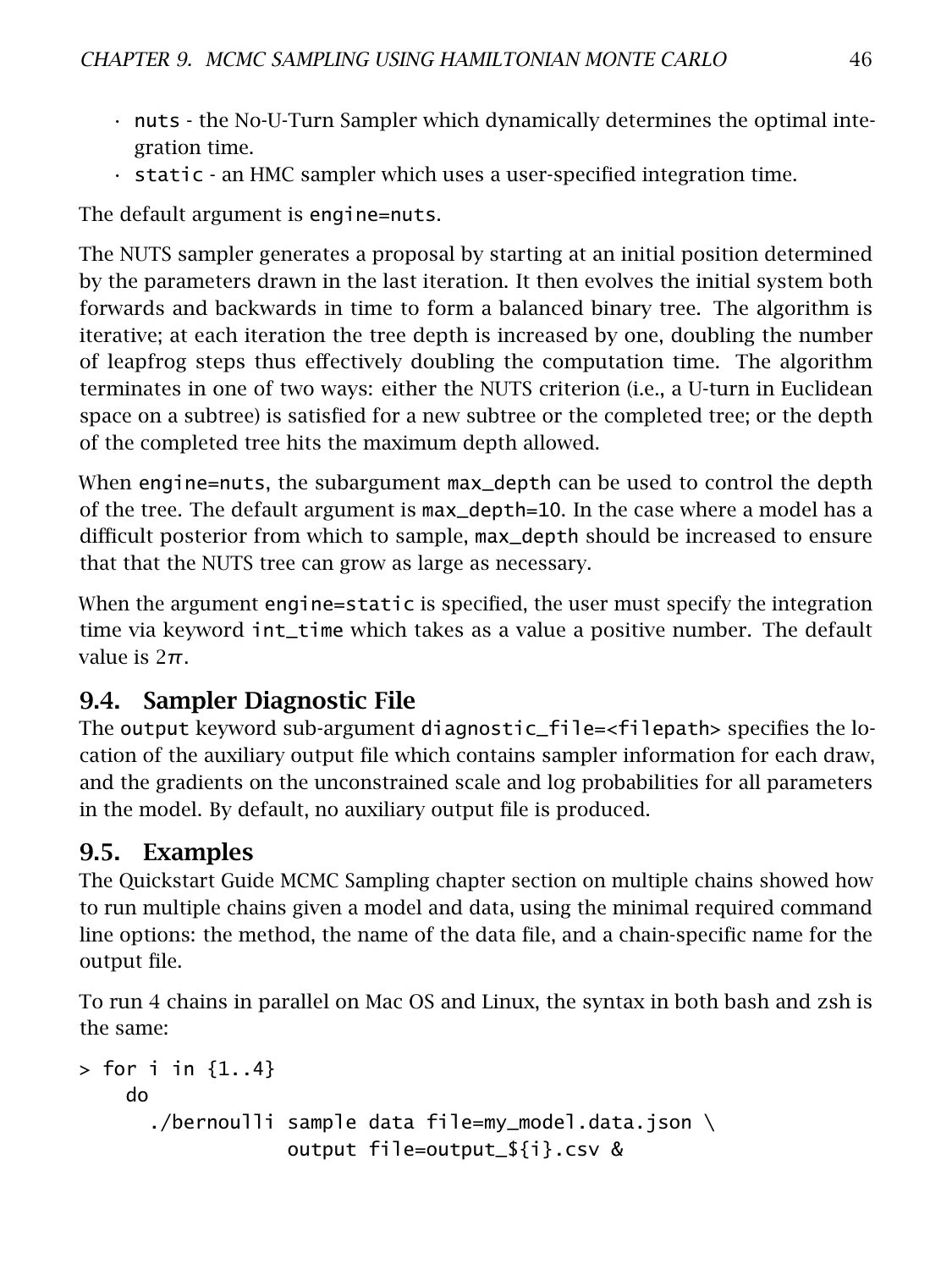done

The backslash (\) indicates a line continuation in Unix. The expression  $\{i\}$  substitutes in the value of loop index variable i. The ampersand (&) pushes each process into the background which allows the loop to continue without waiting for the current chain to finish.

On Windows the corresponding loop is:

```
>for /l %i in (1, 1, 4) do start /b bernoulli.exe sample \wedgedata file=my_model.data.json my_data ^
                                     output file=output_%i.csv
```
The caret ( $\hat{ }$ ) indicates a line continuation in DOS. The expression %i is the loop index.

In the following examples, we focus on just the nested sampler command for Unix.

### Running multiple chains with a specified RNG seed

For reproducibility, we specify the same RNG seed across all chains and use the chain id argument to specify the RNG offset.

The RNG seed is specified by random seed=<int> and the offset is specified by id=<loop index>, so the call to the sampler is:

./my\_model sample data file=my\_model.data.json \ output file=output\_\${i}.csv \ random seed=12345 id=\${i}

### Changing the default warmup and sampling iterations

The warmup and sampling iteration keyword-value arguments must follow the sample keyword. The call to the sampler which overrides the default warmup and sampling iterations is:

./my\_model sample num\_warmup=500 num\_sampling=500 \ data file=my\_model.data.json \ output file=output\_\${i}.csv

### Saving warmup draws

To save warmup draws as part of the Stan CSV output file, use the keyword-value argument save\_warmup=1. This must be grouped with the other sample keyword sub-arguments.

```
./my_model sample num_warmup=500 num_sampling=500 save_warmup=1 \setminusdata file=my_model.data.json \
            output file=output_${i}.csv
```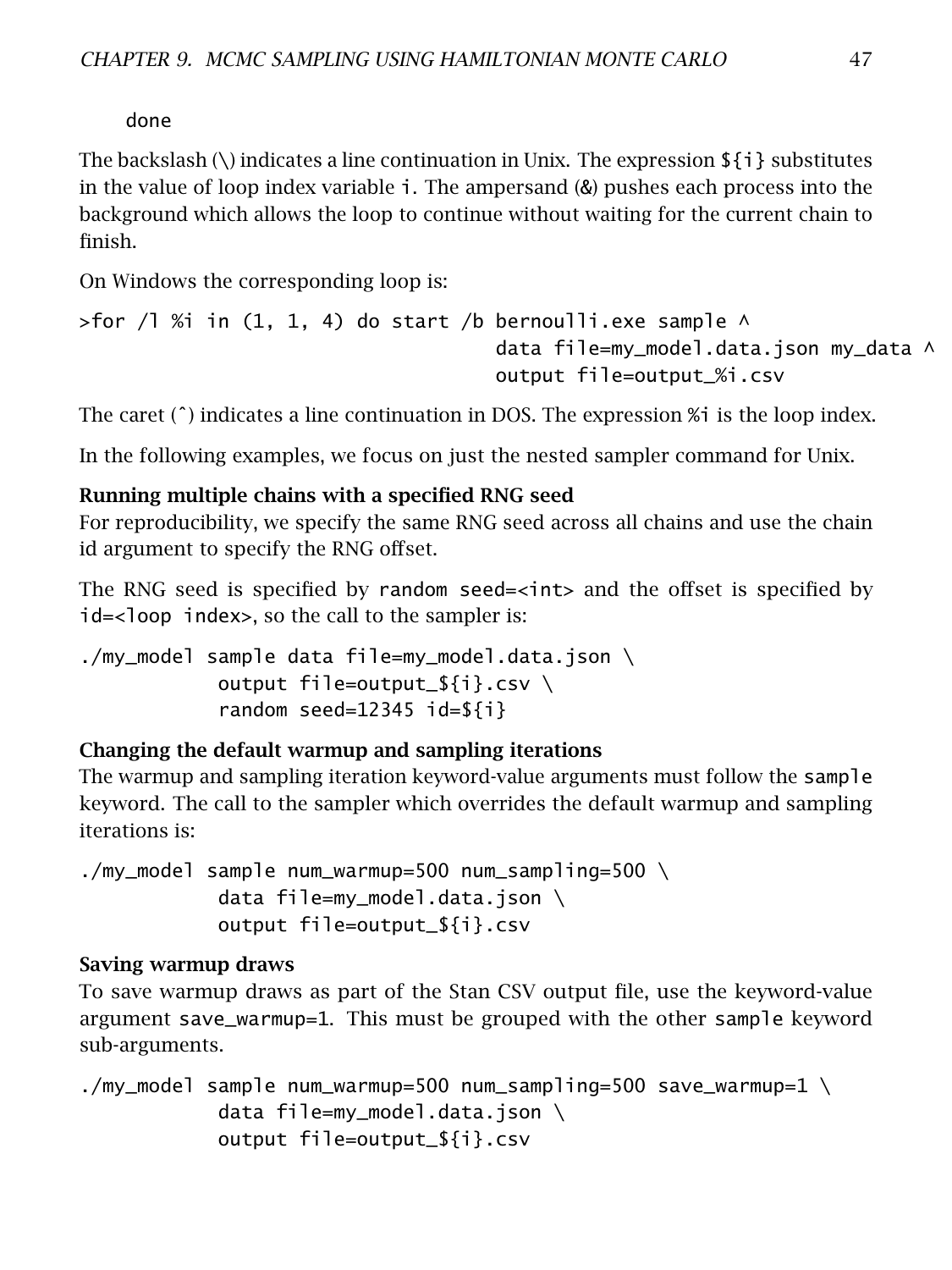#### Initializing parameters

By default, all parameters are initialized on an unconstrained scale to random draws from a uniform distribution over the range *[*−2*,* 2*]*. To initialize some or all parameters to good starting points on the constrained scale from a data file in JSON or Rdump format, use the keyword-value argument init=<filepath>:

```
./my_model sample init=my_param_inits.json data file=my_model.data.json \
          output file=output_${i}.csv
```
To verify that the specified values will be used by the sampler, you can run the sampler with option algorithm=fixed\_param, so that the initial values are used to generate the sample. Since this generates a set of idential draws, setting num\_warmp=0 and num\_samples=1 will save unnecessary iterations. As the output values are also on the constrained scale, the set of reported values will match the set of specified initial values.

For example, if we run the example Bernoulli model with specified initial value for parameter "theta":

```
{ "theta" : 0.5 }
```
via command:

```
./bernoulli sample algorithm=fixed_param num_warmup=0 num_samples=1 \backslashinit=bernoulli.init.json data file=bernoulli.data.json
```
The resulting output CSV file contains a single draw:

```
lp__,accept_stat__,theta
0,0,0.5
#
# Elapsed Time: 0 seconds (Warm-up)
# 0 seconds (Sampling)
# 0 seconds (Total)
#
```
### Specifying the metric and stepsize

An initial guess for the metric can be specified with the metric\_file argument whose value is the filepath to a JSON or Rdump file which contains a single variable inv\_metric. The metric\_file option can be used with and without adaptation enabled.

By default, the metric is estimated during warmup adaptation. If the initial guess is good, then adaptation should not change it much. If the metric is no good,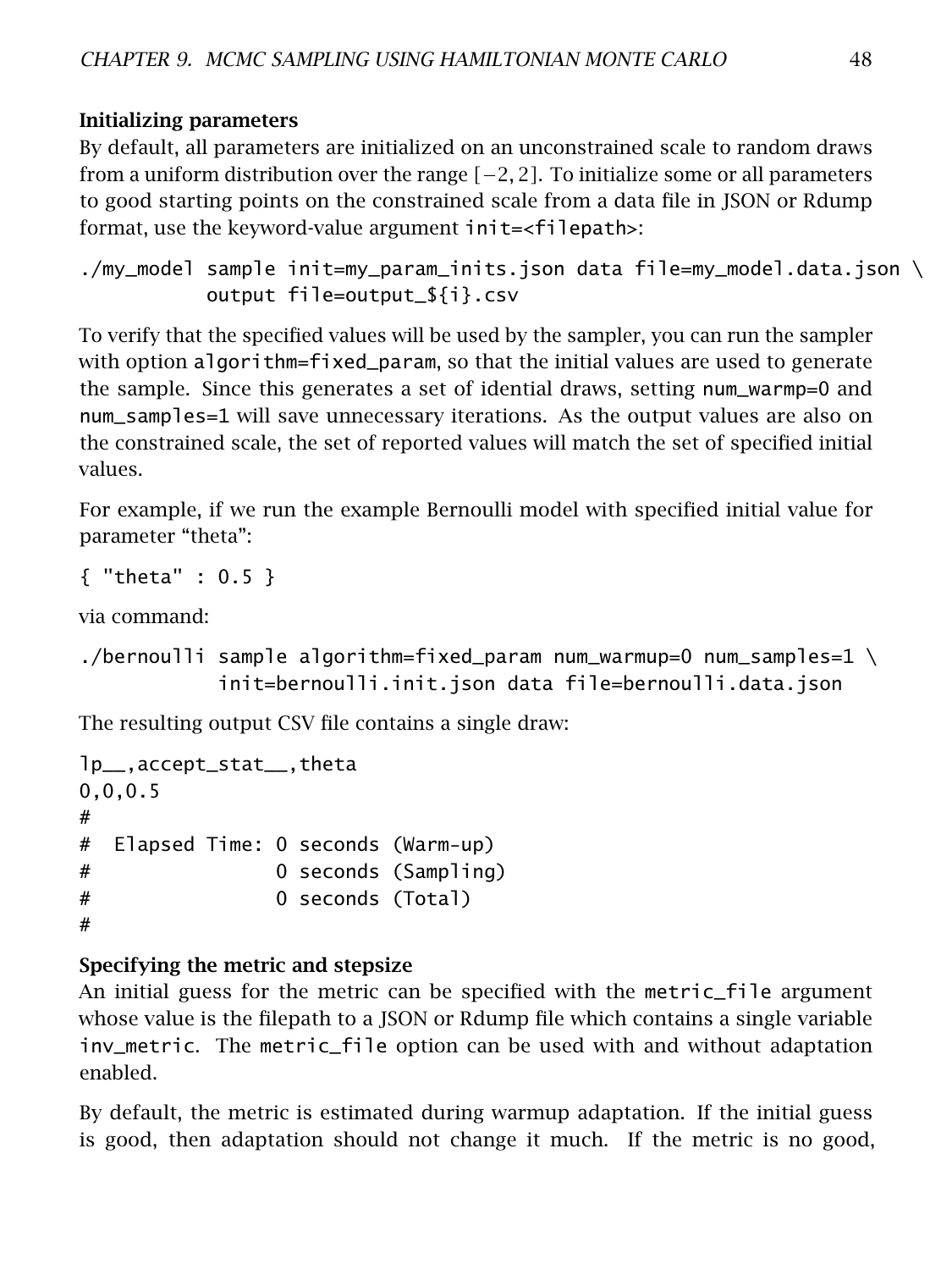then the adaptation will override the initial guess. For example, the JSON file bernoulli.diag\_e.json, contents

```
{ "inv_metric" : [0.296291] }
```
can be used as the initial metric as follows:

```
\ldots/my_model sample algorithm=hmc metric_file=bernoulli.diag_e.json \
            data file=my_model.data.json \
            output file=output_${i}.csv
```
If adaptation is disabled, both the metric\_file and stepsize arguments should be specified.

```
../my_model sample adapt engaged=0 \
             algorithm=hmc stepsize=0.9 \setminusmetric file=bernoulli.diag e.json \setminusdata file=my_model.data.json \
             output file=output_${i}.csv
```
The resulting output CSV file will contain the following set of comment lines:

```
# Adaptation terminated
# Step size = 0.9# Diagonal elements of inverse mass matrix:
# 0.296291
```
#### Changing the NUTS-HMC adaptation parameters

The keyword-value arguments for these settings are grouped together under the adapt keyword which itself is a sub-argument of the sample keyword.

Models with difficult posterior geometries may required increasing the delta argument closer to 1.

```
./my_model sample adapt delta=0.95 \
            data file=my_model.data.json \
           output file=output_${i}.csv
```
To skip adaptation altogether, use the keyword-value argument engaged=0. Disabling adaptation disables both metric and stepsize adaptation, so a stepsize should be provided along with a metric to enable efficient sampling.

```
../my_model sample adapt engaged=0 \
            algorithm=hmc stepsize=0.9 \setminusmetric_file=bernoulli.diag_e.json \
            data file=my_model.data.json \
```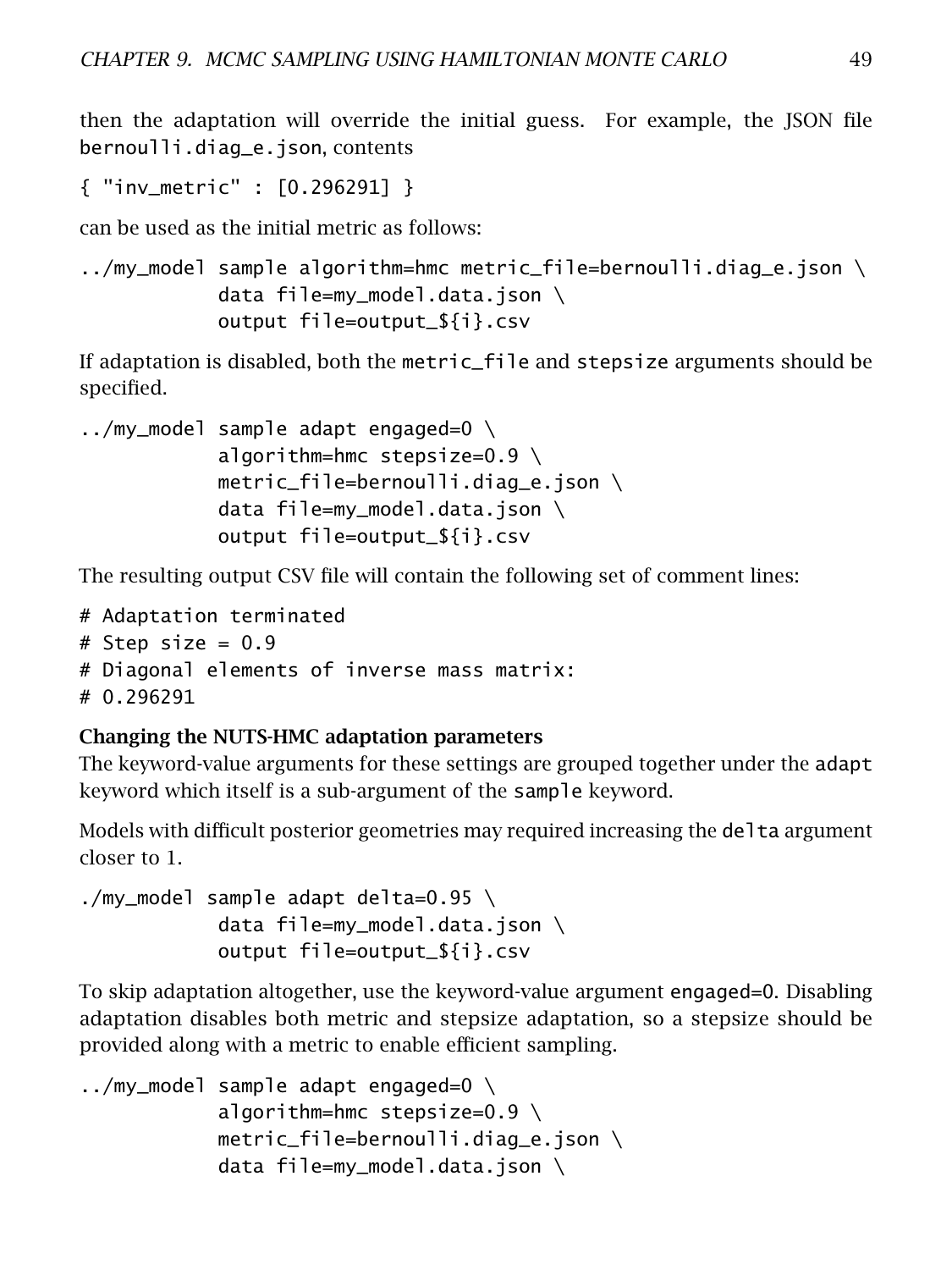output file=output\_\${i}.csv

Even with adaptation disabled, it is still advisable to run warmup iterations in order to allow the initial parameter values to be adjusted to estimates which fall within the [typical set.](https://mc-stan.org/docs/stan-users-guide/model-conditioning-and-curvature.html)

To skip warmup altogether requires specifying both num\_warmup=0 and adapt engaged=0.

```
../my_model sample num_warmup=0 adapt engaged=0 \setminusalgorithm=hmc stepsize=0.9 \setminusmetric_file=bernoulli.diag_e.json \
            data file=my_model.data.json \
            output file=output_${i}.csv
```
#### Increasing the tree-depth

Models with difficult posterior geometries may required increasing the max\_depth argument from its default value 10. This requires specifying a series of keywordargument pairs:

./my\_model sample adapt delta=0.95 \ algorithm=hmc engine=nuts max\_depth=15 \ data file=my\_model.data.json \ output file=output\_\${i}.csv

#### Capturing Hamiltonian diagnostics and gradients

The output keyword sub-argument diagnostic\_file=<filepath> write the sampler parameters and gradients of all model parameters for each draw to a CSV file:

./my\_model sample data file=my\_model.data.json \ output file=output\_\${i}.csv \ diagnostic\_file=diagnostics\_\${i}.csv

#### Suppressing progress updates to the console

The output keyword sub-argument refresh=<int> specifies the number of iterations between progress messages written to the terminal window. The default value is 100 iterations. The progress updates look like:

| Iteration: |                   | $1 / 2000$ [ 0%] (Warmup) |
|------------|-------------------|---------------------------|
| Iteration: | 100 / 2000 [ 5%]  | (Warmup)                  |
| Iteration: | 200 / 2000 [ 10%] | (Warmup)                  |
| Iteration: | 300 / 2000 [ 15%] | (Warmup)                  |

For simple models which fit quickly, such updates can be annoying; to suppress them altogether, set refresh=0. This only turns off the Iteration: messages; the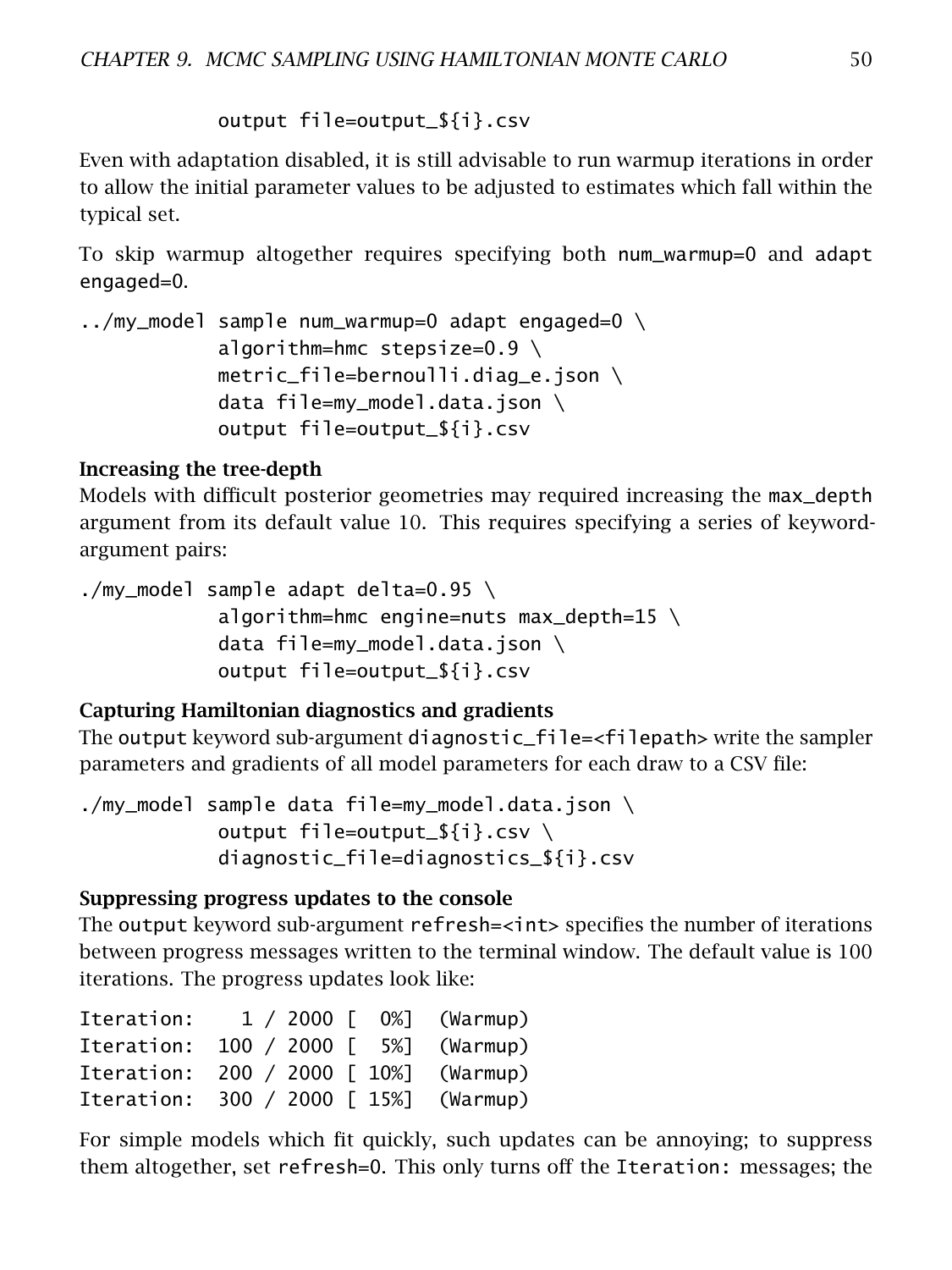configuration and timing information are still written to the terminal.

```
./my_model sample data file=my_model.data.json \
           output file=output_${i}.csv \
            refresh=0
```
For complicated models which take a long time to fit, setting the refresh rate to a low number, e.g. 10 or even 1, provides a way to more closely monitor the sampler.

#### Everything Example

The CmdStan argument parser requires keeping sampler config sub-arguments together; interleaving sampler config with the inputs, outputs, inits, RNG seed and chain id config results in an error message such as the following:

```
./bernoulli sample data file=bernoulli.data.json adapt delta=0.95
adapt is either mistyped or misplaced.
Perhaps you meant one of the following valid configurations?
 method=sample sample adapt
 method=variational variational adapt
Failed to parse arguments, terminating Stan
```
The following example provides a template for a call to the sampler which specifies input data, initial parameters, initial step-size and metric, adaptation, output, and RNG initialization.

```
./my_model sample num_warmup=2000 \
           init=my_param_inits.json \
           adapt delta=0.95 init_buffer=100 \
           window=50 term_buffer=100 \
           algorithm=hmc engine=nuts max_depth=15 \setminusmetric=dense_e metric_file=my_metric.json \
           stepsize=0.6555 \ \backslashdata file=my_model.data.json \
           output file=output_${i}.csv refresh=10 \
           random seed=12345 id=${i}
```
The keywords sample, data, output, and random are the top-level argument groups. Within the sample config arguments, the keyword adapt groups the adaptation algorithm parameters and the keyword-value algorithm=hmc groups the NUTS-HMC parameters.

The top-level groups can be freely ordered with respect to one another. The following is also a valid command: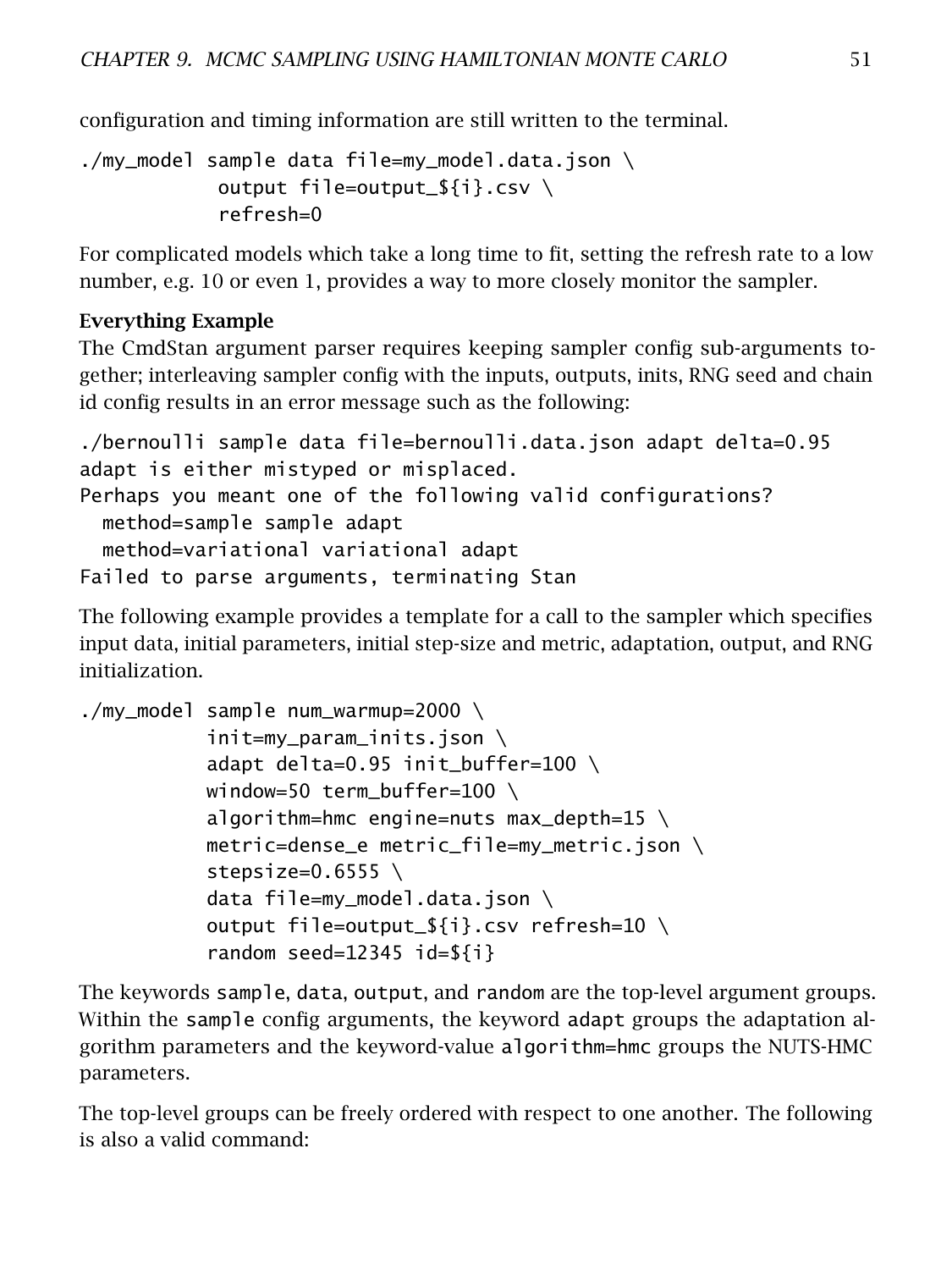```
./my_model random seed=12345 id=${i} \
           data file=my_model.data.json \
           output file=output_${i}.csv refresh=10 \
           sample num_warmup=2000 \
           init=my_param_inits.json \
           algorithm=hmc engine=nuts max_depth=15 \setminusmetric=dense_e metric_file=my_metric.json \
           stepsize=0.6555 \ \backslashadapt delta=0.95 init_buffer=100 \
           window=50 term_buffer=100
```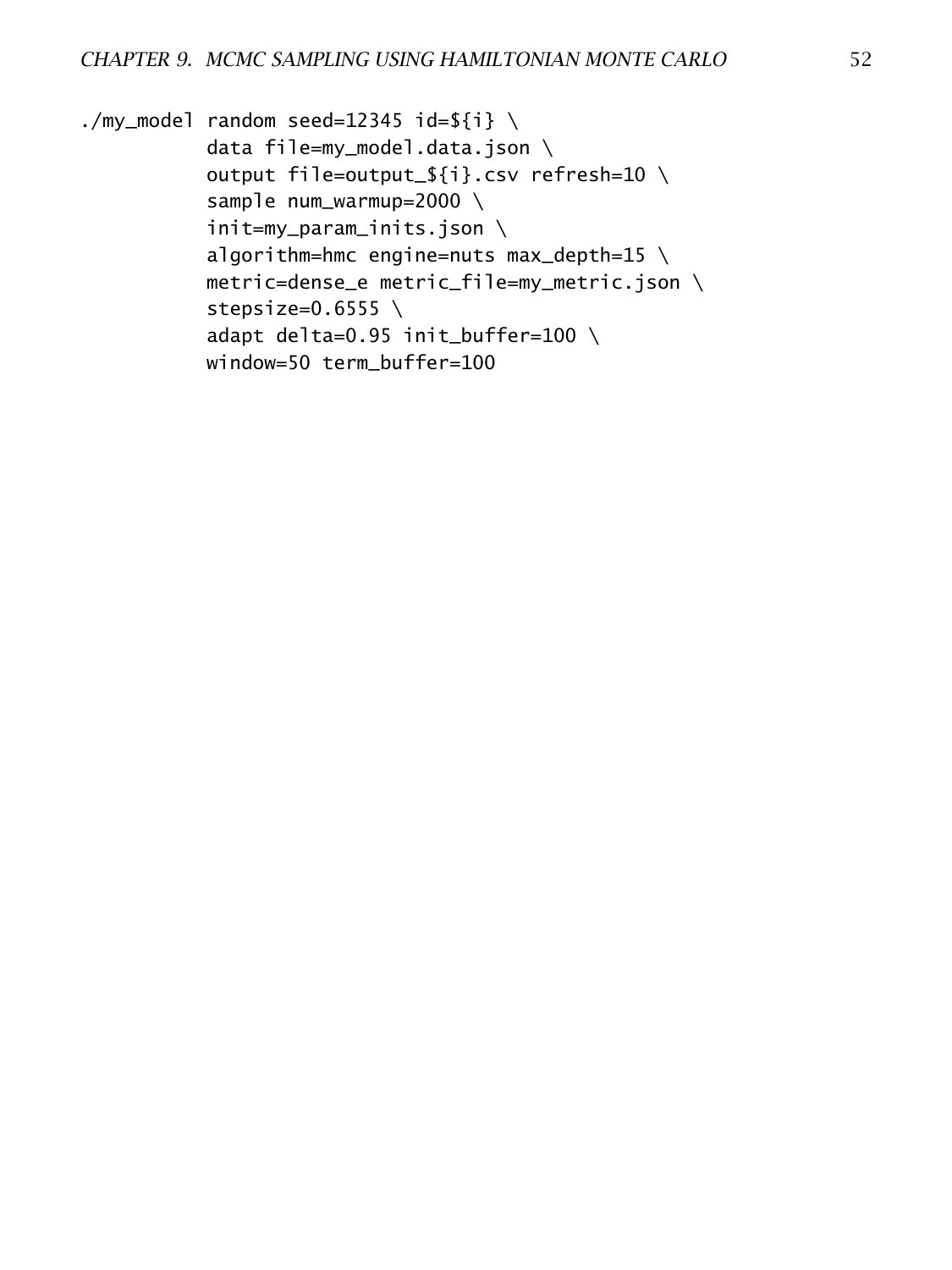# 10. Maximum Likelihood Estimation

The optimize method finds the mode of the posterior distribution, assuming that there is one. If the posterior is not convex, there is no guarantee Stan will be able to find the global mode as opposed to a local optimum of log probability. For optimization, the mode is calculated without the Jacobian adjustment for constrained variables, which shifts the mode due to the change of variables. Thus modes correspond to modes of the model as written.

The full set of configuration options available for the optimize method is reported at the beginning of the sampler output file as CSV comments. When the example model bernoulli.stan is run with method=optimize via the command line with all default arguments, the resulting Stan CSV file header comments show the complete set of default configuration options:

```
# model = bernoulli model
# method = optimize
# optimize
# algorithm = lbfgs (Default)
# lbfgs
# init_alpha = 0.001 (Default)
# tol_obj = 9.9999999999999998e-13 (Default)
# tol_rel_obj = 10000 (Default)
# tol_grad = 1e-08 (Default)
# tol_rel_grad = 10000000 (Default)
# tol_param = 1e-08 (Default)
# history_size = 5 (Default)
# iter = 2000 (Default)
# save_iterations = 0 (Default)
```
## 10.1. Optimization Algorithms

The algorithm argument specifies the optimization algorithm. This argument takes one of the following three values:

- lbfgs A quasi-Newton optimizer. This is the default optimizer and also much faster than the other optimizers.
- bfgs A quasi-Newton optimizer.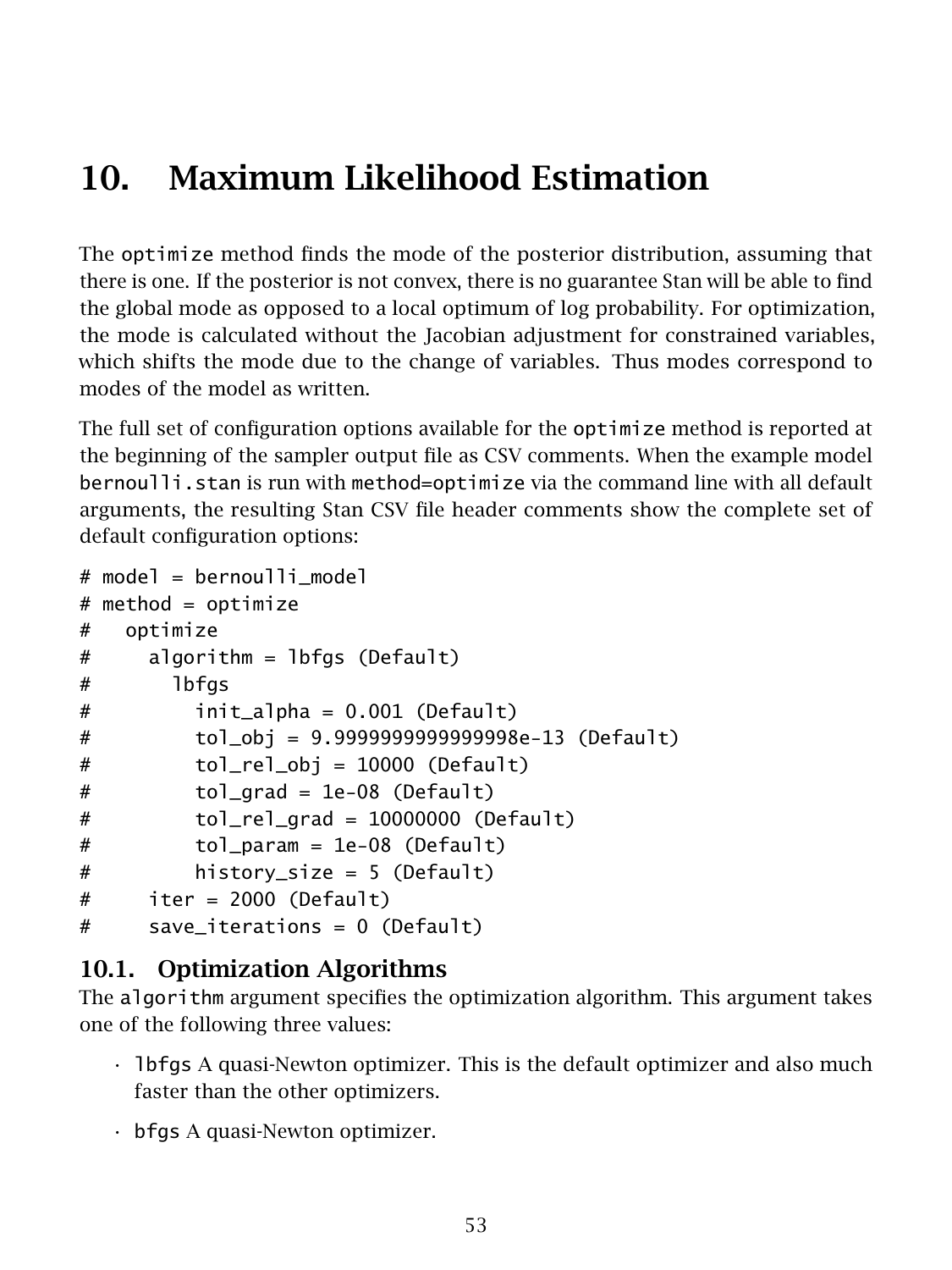• newton A Newton optimizer. This is the least efficient optimization algorithm, but has the advantage of setting its own stepsize.

See the Stan Reference Manual's [Optimization chapter](https://mc-stan.org/docs/reference-manual/optimization-algorithms-chapter.html) for a description of these algorithms.

All of the optimizers stream per-iteration intermediate approximations to the command line console. The sub-argument save\_iterations specifies whether or not to save the intermediate iterations to the output file. Allowed values are 0 or 1, corresponding to False and True respectively. The default value is 0, i.e., intermediate iterations are not saved to the output file.

## 10.2. The quasi-Newton optimizers

For both BFGS and L-BFGS optimizers, convergence monitoring is controlled by a number of tolerance values, any one of which being satisfied causes the algorithm to terminate with a solution. See the [BFGS and L-BFGS configuration chapter](https://mc-stan.org/docs/reference-manual/bfgs-and-l-bfgs-configuration.html) for details on the convergence tests.

Both BFGS and L-BFGS have the following configuration arguments:

- init\_alpha The initial step size parameter. Must be a positive real number. Default value is 0*.*001
- tol\_obj Convergence tolerance on changes in objective function value. Must be a positive real number. Default value is  $1^{-12}$ .
- tol\_rel\_obj Convergence tolerance on relative changes in objective function value. Must be a positive real number. Default value is  $1^4$ .
- tol\_grad Convergence tolerance on the norm of the gradient. Must be a positive real number. Default value is  $1^{-8}$ .
- tol\_rel\_grad Convergence tolerance on the relative norm of the gradient. Must be a positive real number. Default value is  $1^7$ .
- tol\_param Convergence tolerance on changes in parameter value. Must be a positive real number. Default value is  $1^{-8}$ .

The init\_alpha argument specifies the first step size to try on the initial iteration. If the first iteration takes a long time (and requires a lot of function evaluations), set init\_alpha to be the roughly equal to the alpha used in that first iteration. The default value is very small, which is reasonable for many problems but might be too large or too small depending on the objective function and initialization. Being too big or too small just means that the first iteration will take longer (i.e., require more gradient evaluations) before the line search finds a good step length.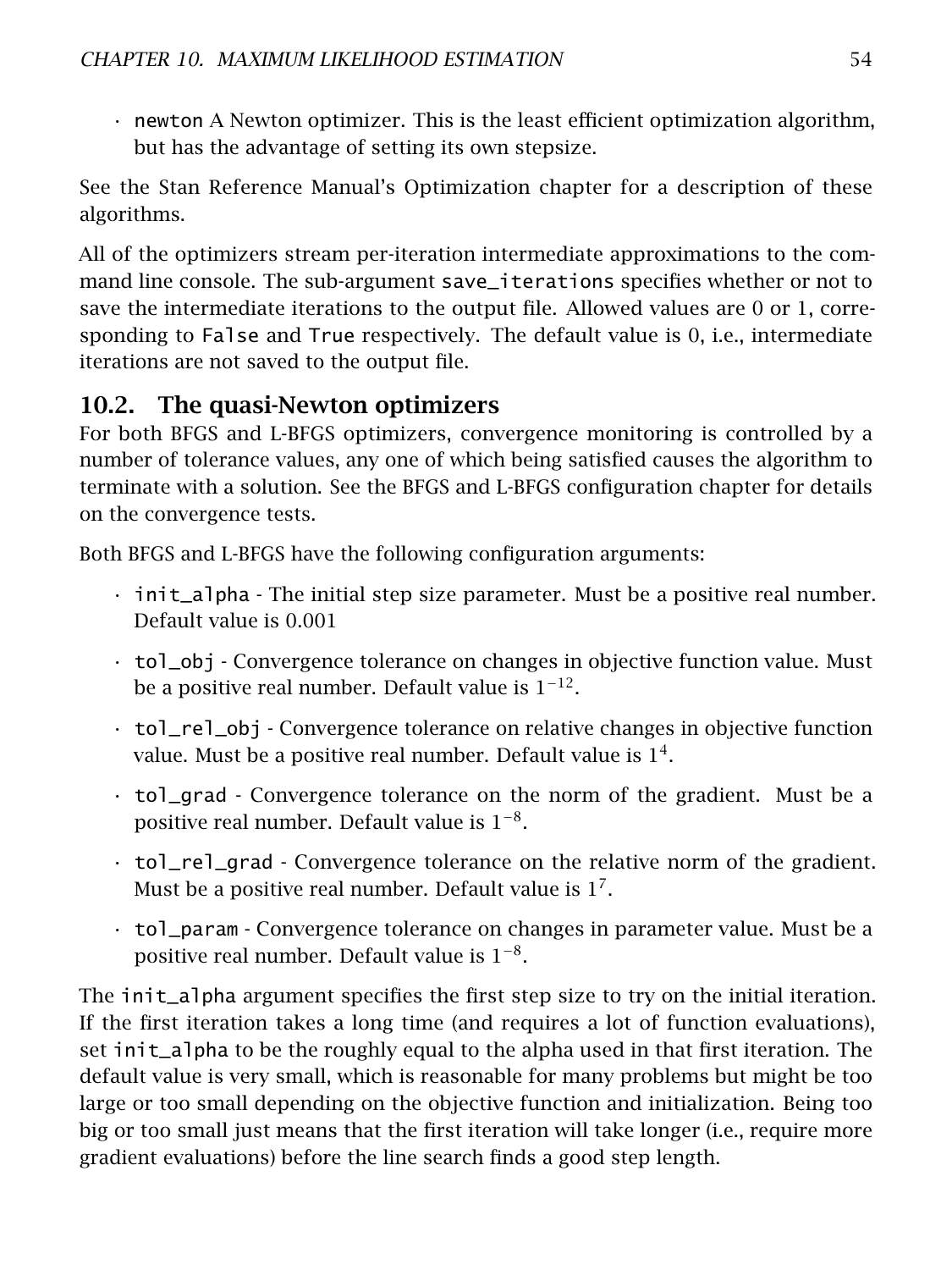In addition to the above, the L-BFGS algorithm has argument history which controls the size of the history it uses to approximate the Hessian. The value should be less than the dimensionality of the parameter space and, in general, relatively small values (5-10) are sufficient; the default value is 5.

If L-BFGS performs poorly but BFGS performs well, consider increasing the history size. Increasing history size will increase the memory usage, although this is unlikely to be an issue for typical Stan models.

## 10.3. The Newton optimizer

There are no configuration parameters for the Newton optimizer. It is not recommended because of the slow Hessian calculation involving finite differences.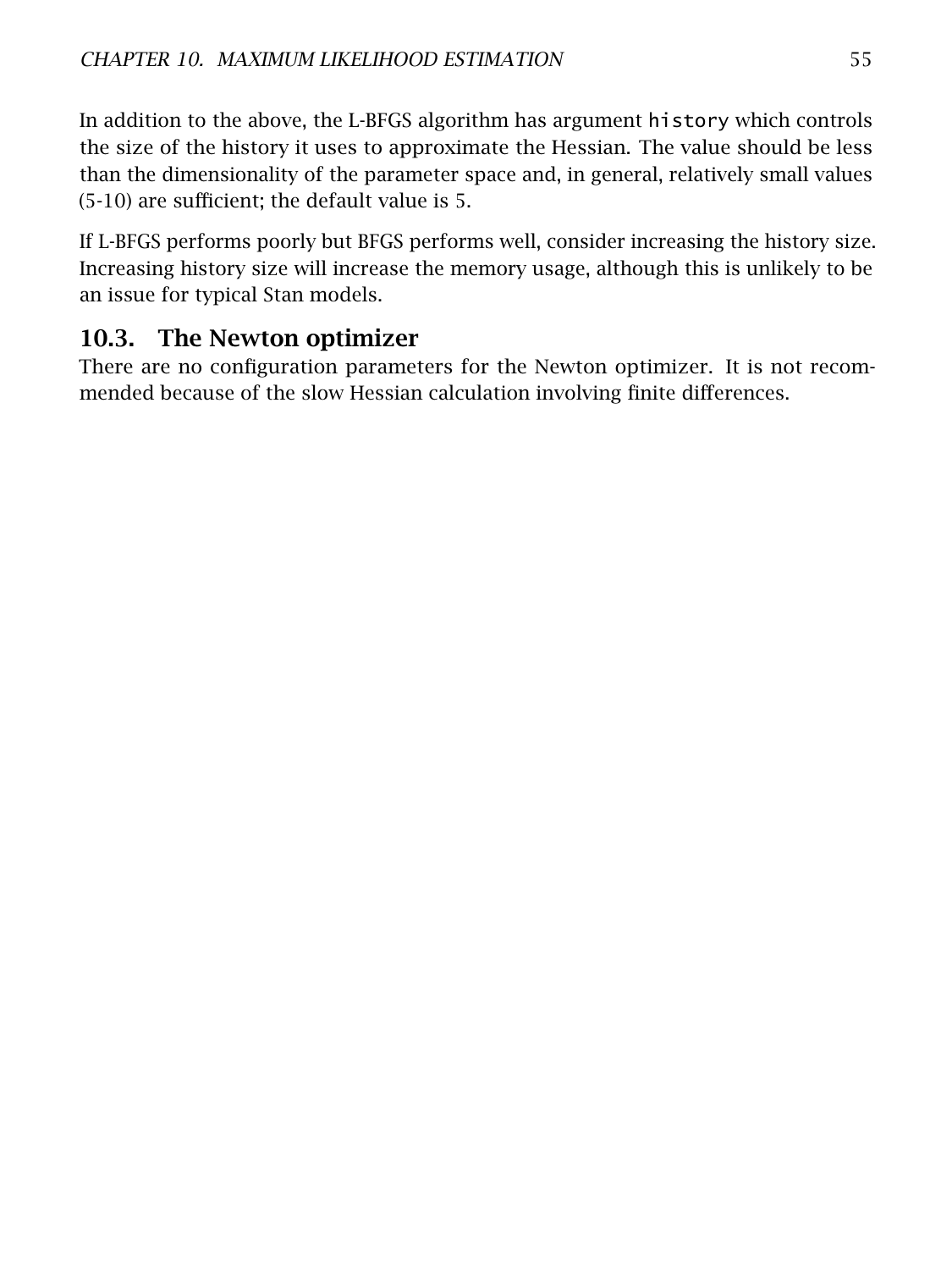# 11. Variational Inference Algorithm: ADVI

CmdStan can approximate the posterior distribution using variational inference. The approximation is a Gaussian in the unconstrained variable space.

Stan implements an automatic variational inference algorithm, called Automatic Differentiation Variational Inference (ADVI) Kucukelbir et al. [\(2015\)](#page-98-1). ADVI uses Monte Carlo integration to approximate the variational objective function, the ELBO (evidence lower bound). ADVI optimizes the ELBO in the real-coordinate space using [stochastic](https://mc-stan.org/docs/reference-manual/stochastic-gradient-ascent.html) [gradient ascent.](https://mc-stan.org/docs/reference-manual/stochastic-gradient-ascent.html) The measures of convergence are similar to the relative tolerance scheme of Stan's [optimization algorithms.](https://mc-stan.org/docs/reference-manual/optimization-algorithms-chapter.html)

The algorithm progression consists of an adaptation phase followed by a sampling phase. The adaptation phase finds a good value for the step size scaling parameter eta. The evidence lower bound (ELBO) is the variational objective function and is evaluated based on a Monte Carlo estimate. The variational inference algorithm in Stan is stochastic, which makes it challenging to assess convergence. The algorithm runs until the mean change in ELBO drops below the specified tolerance.

The full set of configuration options available for the variational method is reported at the beginning of the sampler output file as CSV comments. When the example model bernoulli.stan is run with method=variational via the command line with all default arguments, the resulting Stan CSV file header comments show the complete set of default configuration options:

```
# method = variational
# variational
# algorithm = meanfield (Default)
# meanfield
# iter = 10000 (Default)
# grad_samples = 1 (Default)
# elbo_samples = 100 (Default)
# eta = 1 (Default)
# adapt
# engaged = 1 (Default)
# iter = 50 (Default)
# tol_rel_obj = 0.01 (Default)
# eval_elbo = 100 (Default)
# output_samples = 1000 (Default)
```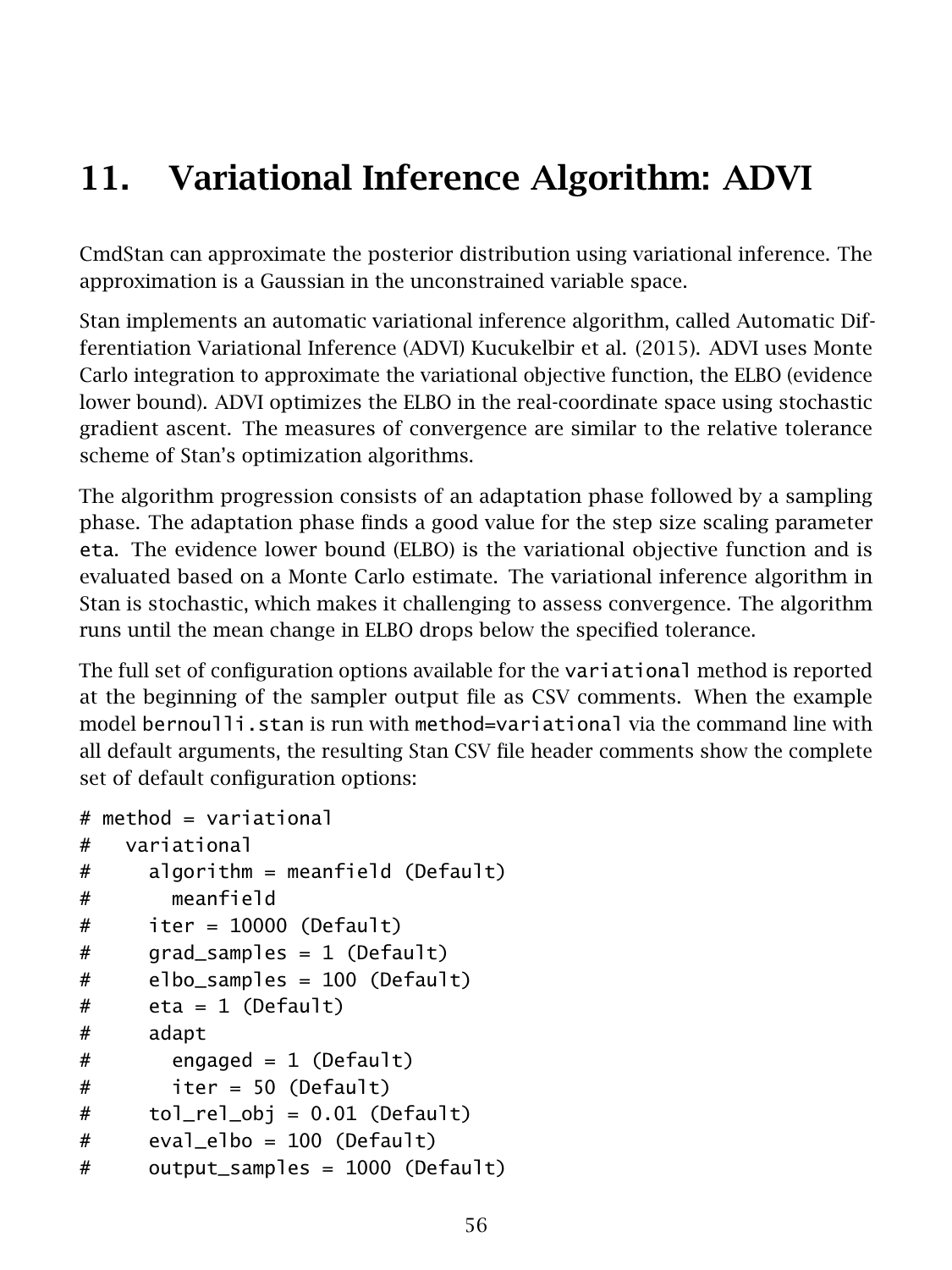The console output includes a notice that this algorithm is considered to be experimental:

EXPERIMENTAL ALGORITHM:

This procedure has not been thoroughly tested and may be unstable or buggy. The interface is subject to change.

## 11.1. Variational Algorithms

Stan implements two variational algorithms. The algorithm argument specifies the variational algorithm.

- algorithm=meanfield Use a fully factorized Gaussian for the approximation. This is the default algorithm.
- algorithm=fullrank Use a Gaussian with a full-rank covariance matrix for the approximation.

## 11.2. Configuration

- iter=<int> Maximum number of iterations. Must be *<* 0. Default is 10000.
- grad\_samples=<int> Number of samples for Monte Carlo estimate of gradients. Must be *<* 0. Default is 1.
- elbo\_samples=<int> Number of samples for Monte Carlo estimate of ELBO (objective function). Must be *<* 0. Default is 100.
- eta=<double> Stepsize weighting parameter for adaptive stepsize sequence. Must be *<* 0. Default is 1*.*0.
- adapt Warmup Adaptation keyword, takes sub-arguments:
	- engaged=<boolean> Adaptation engaged? Valid values: *(*0*,* 1*)*. Default is 1.
	- iter=<int> Maximum number of adaptation iterations. Must be *<* 0. Default is 50.
- tol\_rel\_obj=<double> Convergence tolerance on the relative norm of the objective. Must be *<* 0. Default is 0*.*01.
- eval\_elbo=<int> Evaluate ELBO every Nth iteration. Must be *<* 0. Default is 100.
- output\_samples=<int> Number of posterior samples to draw and save. Must be *<* 0. Default is 1000.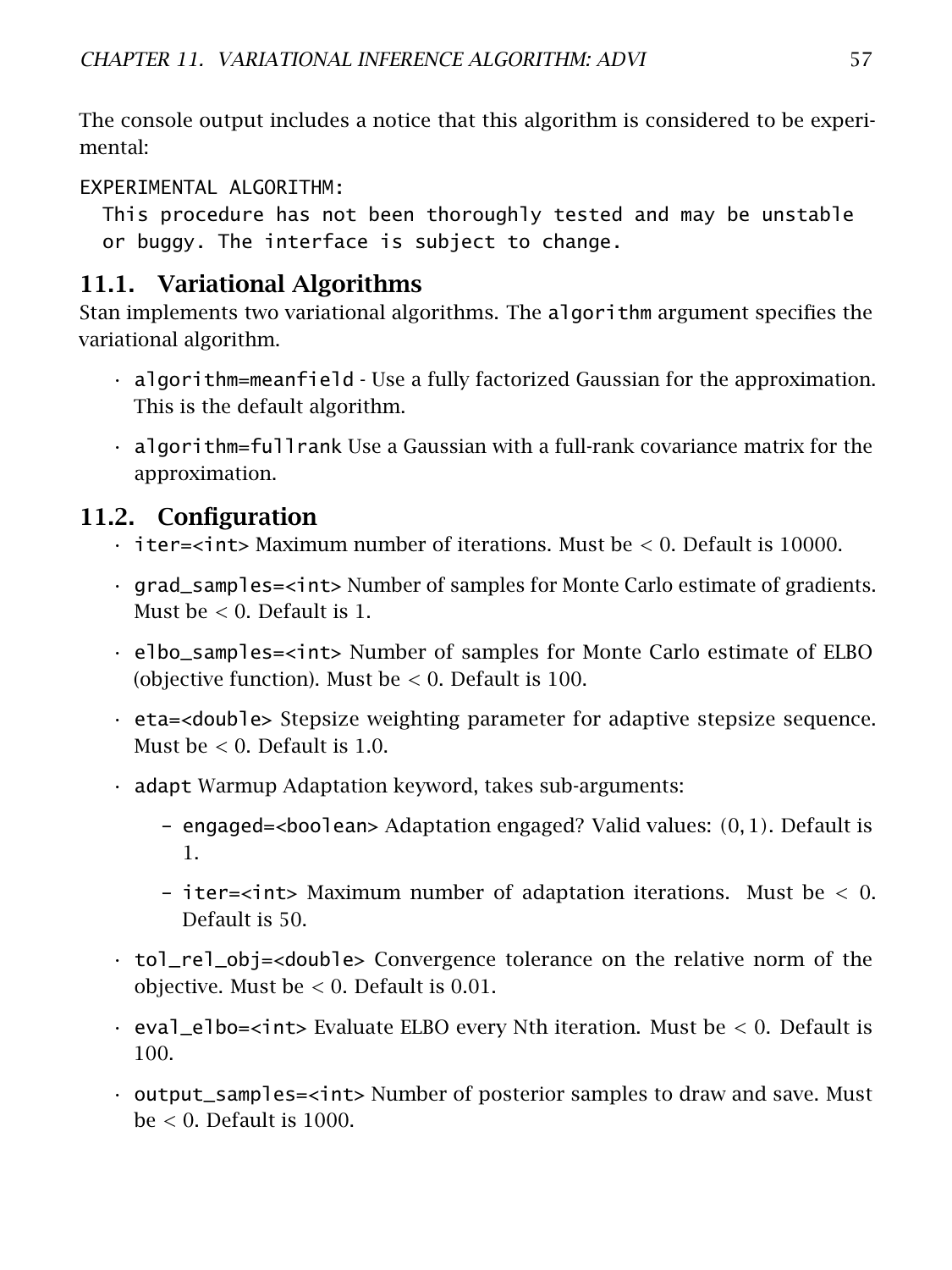## 11.3. CSV Output

The output file consists of the following pieces of information:

- The full set of configuration options available for the variational method is reported at the beginning of the sampler output file as CSV comments.
- The first three output columns are labelled lp\_\_, log\_p\_\_, log\_g\_\_, the rest are the model parameters.
- The stepsize adaptation information is output as CSV comments following column header row.
- The following line contains the mean of the variational approximation.
- The rest of the output contains output\_samples number of samples drawn from the variational approximation.

To illustrate, we call Stan's variational inference on the example model and data:

> ./bernoulli variational data file=bernoulli.data.R

By default, the output file is output.csv. Lines 1 - 28 contain configuration information:

```
# stan_version_major = 2
# stan version minor = 23
# stan_version_patch = 0# model = bernoulli_model
# method = variational
# variational
# algorithm = meanfield (Default)
# meanfield
# iter = 10000 (Default)
# grad_samples = 1 (Default)
# elbo_samples = 100 (Default)
# eta = 1 (Default)
# adapt
# engaged = 1 (Default)
# iter = 50 (Default)
# tol_rel_obj = 0.01 (Default)
# eval_elbo = 100 (Default)
# output_samples = 1000 (Default)
...
```
The column header row is: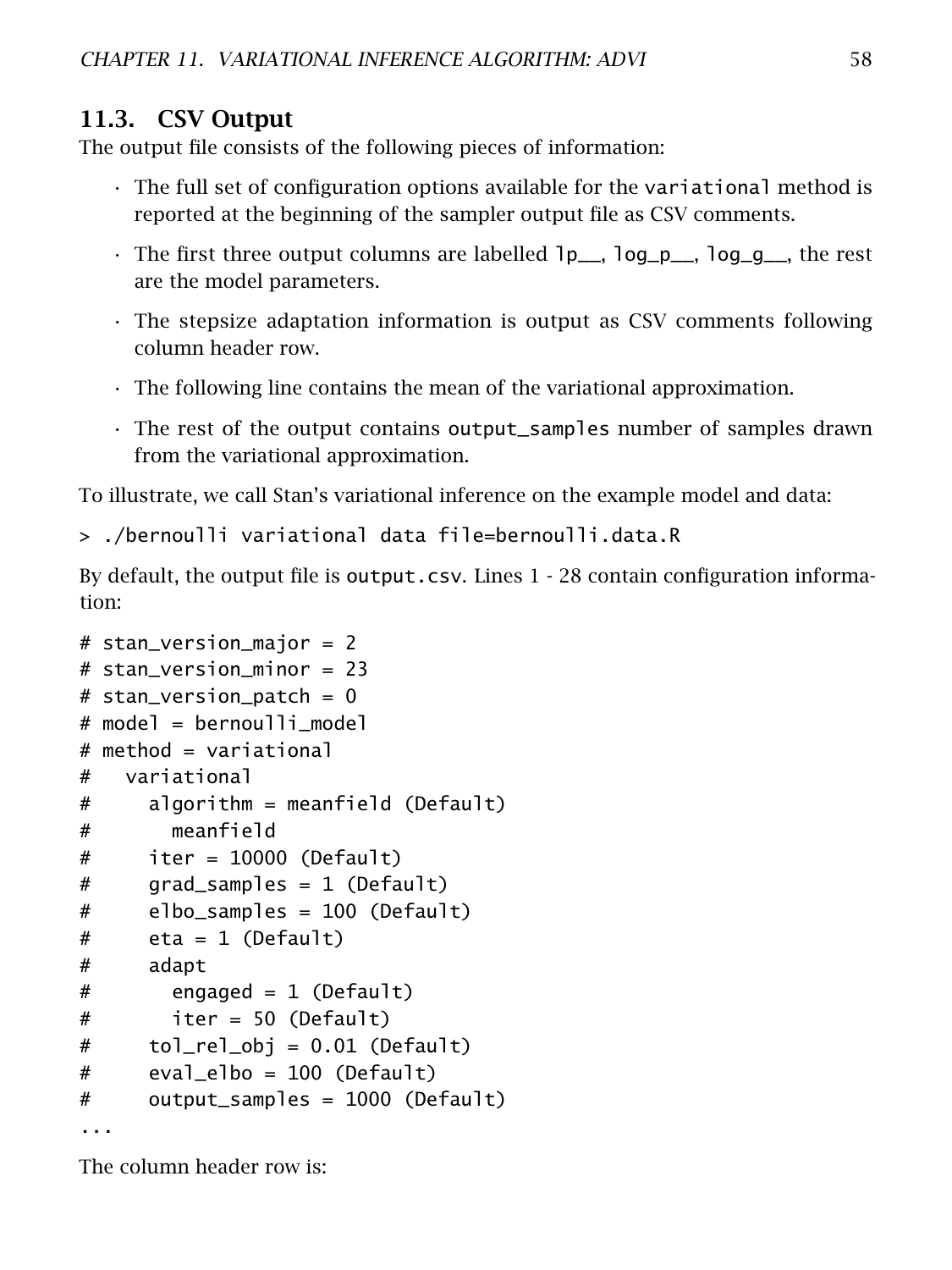lp\_\_,log\_p\_\_,log\_g\_\_,theta

The stepsize adaptation information is:

```
# Stepsize adaptation complete.
# eta = 1
```
The reported mean variational approximations information is:

0,0,0,0.214911

That is, the estimate for theta given the data is 0.2.

The following is a sample based on this approximation:

0,-14.0252,-5.21718,0.770397 0,-7.05063,-0.10025,0.162061 0,-6.75031,-0.0191099,0.241606 ...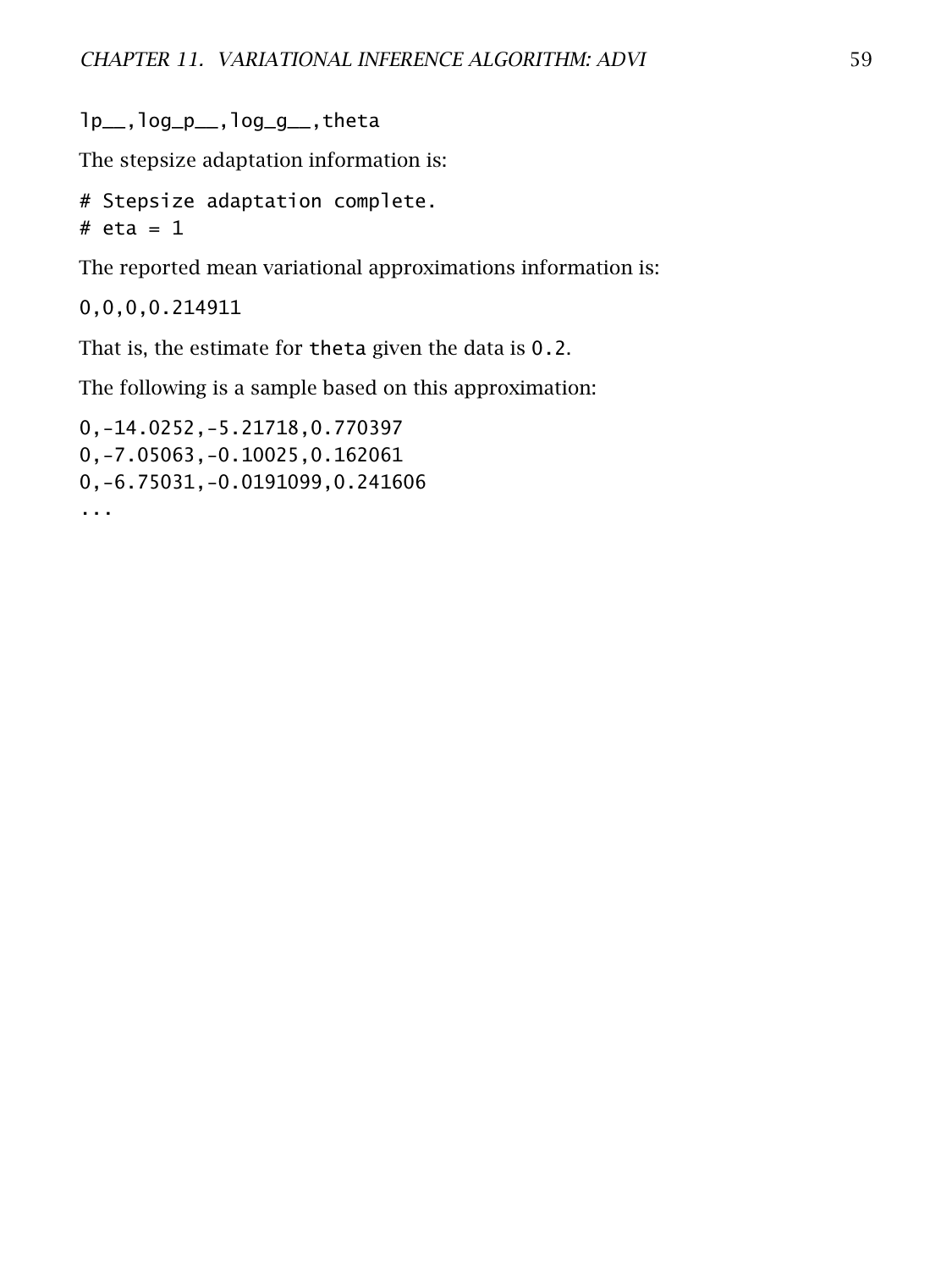# 12. Standalone Generate Quantities

The generate\_quantities method allows you to generate additional quantities of interest from a fitted model without re-running the sampler. For an overview of the uses of this feature, see the [QuickStart Guide section](#page-31-0) and the Stan User's Guide section on [Stand-alone generated quantities and ongoing prediction.](https://mc-stan.org/docs/stan-users-guide/stand-alone-generated-quantities-and-ongoing-prediction.html)

This method requires sub-argument fitted\_params which takes as its value an existing Stan CSV file that contains a sample from an equivalent model, i.e., a model with the same parameters, transformed parameters, and model blocks, conditioned on the same data.

If we run the bernoulli.stan program for a single chain to generate a sample in file bernoulli\_fit.csv:

```
> ./bernoulli sample data file=bernoulli.data.json output file=bernoulli_fit.
```
Then we can run the bernoulli\_ppc.stan to carry out the posterior predictive checks:

```
> ./bernoulli_ppc generate_quantities fitted_params=bernoulli_fit.csv \
                  data file=bernoulli.data.json \
                  output file=bernoulli_ppc.csv
```
The fitted\_params file must be a Stan CSV file; attempts to use a regular CSV file will result an error message of the form:

Error reading fitted param names from sample csv file <filename.csv>

The fitted\_params file must contain columns corresponding to legal values for all parameters defined in the model. If any parameters are missing, the program will exit with an error message of the form:

Error reading fitted param names from sample csv file <filename.csv>

The parameter values of the fitted\_params are on the constrained scale and must obey all constraints. For example, if we modify the contencts of the first reported draw in bernoulli\_fit.csv so that the value of theta is outside the declared bounds real<lower=0,upper=1>, the program will return the following error message:

Exception: lub\_free: Bounded variable is 1.21397, but must be in the interval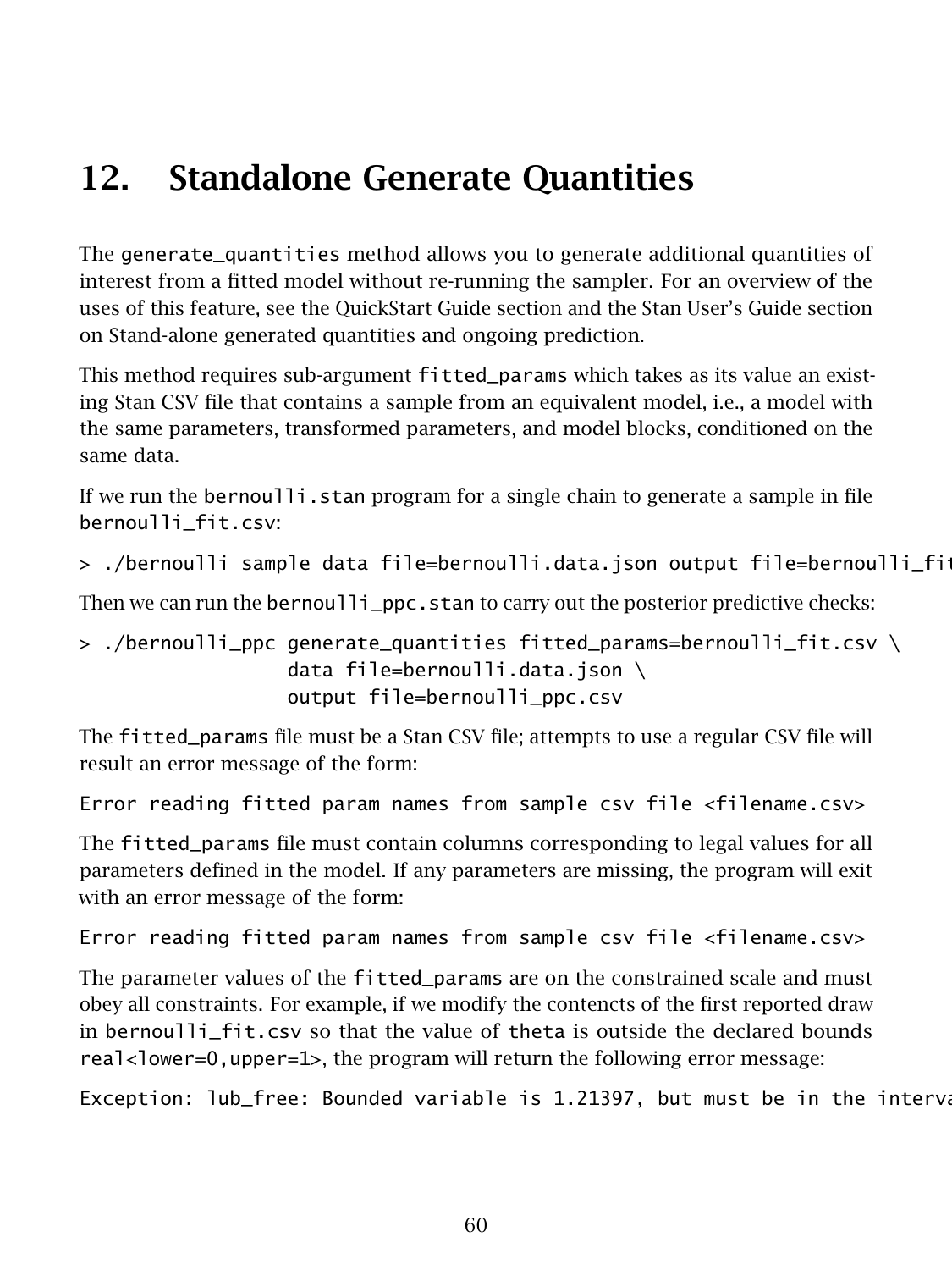# 13. Diagnosing HMC by Comparison of Gradients

CmdStan has a basic diagnostic feature that will calculate the gradients of the initial state and compare them with gradients calculated by finite differences. Discrepancies between the two indicate that there is a problem with the model or initial states or else there is a bug in Stan.

To allow for the possibility of adding other kinds of diagnostic tests, the diagnose method argument configuration has subargument test which currently only takes value gradient. There are two available gradient test configuration arguments:

- epsilon The finite difference step size. Must be a positive real number. Default value is  $1^{-6}$
- error The error threshold. Must be a positive real number. Default value is  $1^{-6}$

To run on the different platforms with the default configuration, use one of the following.

Mac OS and Linux

```
> ./my_model diagnose data file=my_data
```
Windows

```
> my_model diagnose data file=my_data
```
To relax the test threshold, specify the error argument as follows:

```
> ./my_model diagnose test=gradient error=0.0001 data file=my_data
```
To see how this works, we run diagnostics on the example bernoulli model:

> ./bernoulli diagnose data file=bernoulli.data.R

Executing this command prints output to the console and as a series of comment lines to the output csv file. The console output is:

```
method = diagnosediagnose
   test = gradient (Default)
      gradient
```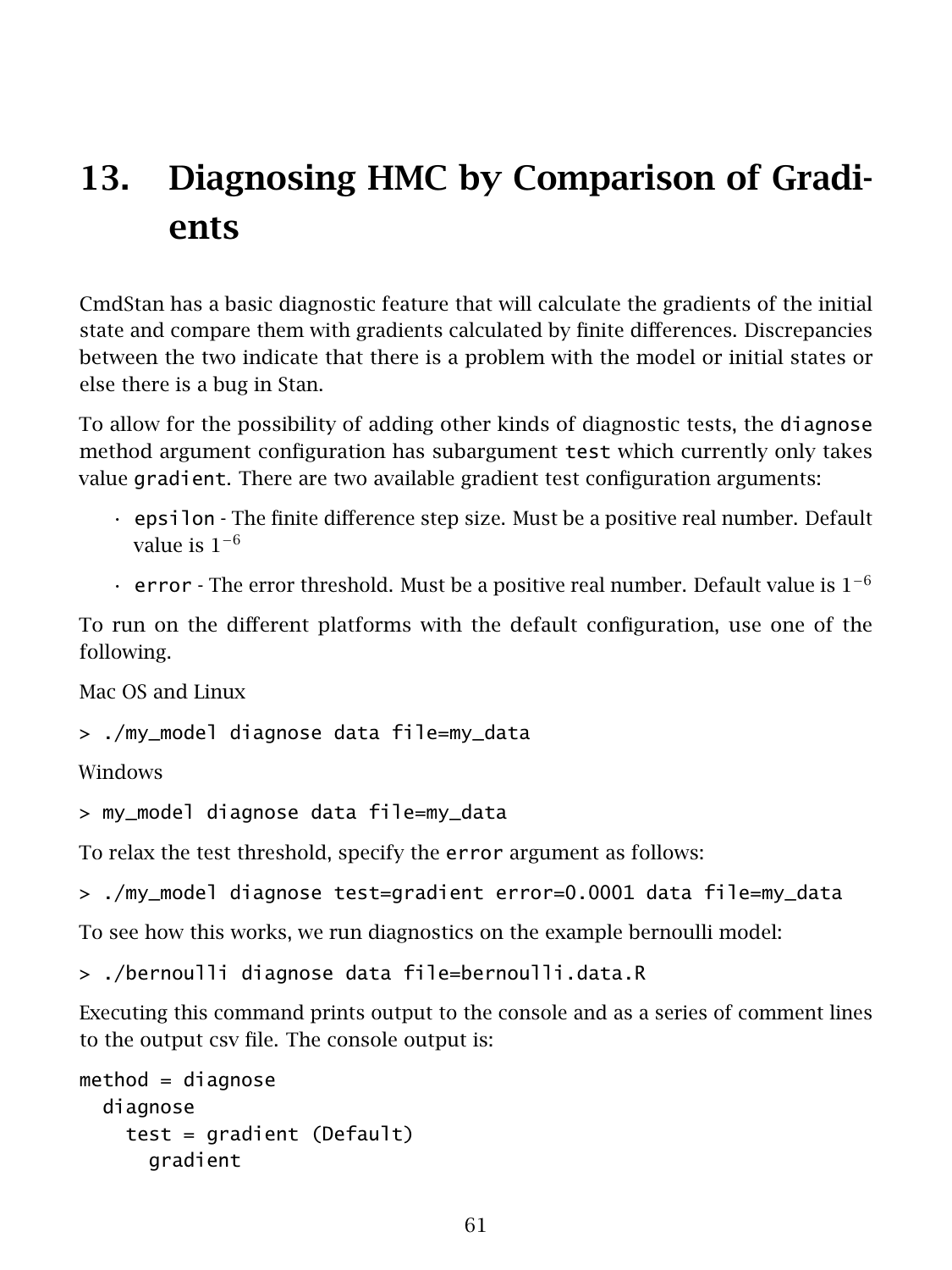```
epsilon = 9.9999999999999995e-07 (Default)
       error = 9.9999999999999995e-07 (Default)
id = 0 (Default)
data
 file = bernoulli.data.json
init = 2 (Default)random
 seed = 2152196153 (Default)
output
 file = output.csv (Default)
 diagnostic_file = (Default)
 refresh = 100 (Default)
TEST GRADIENT MODE
Log probability=-8.42814
param idx value model finite diff error
       0 0.0361376 -3.1084 -3.1084 -2.37554e-10
```
The same information is printed to the output file as csv comments, i.e., each line is prefixed with a pound sign #.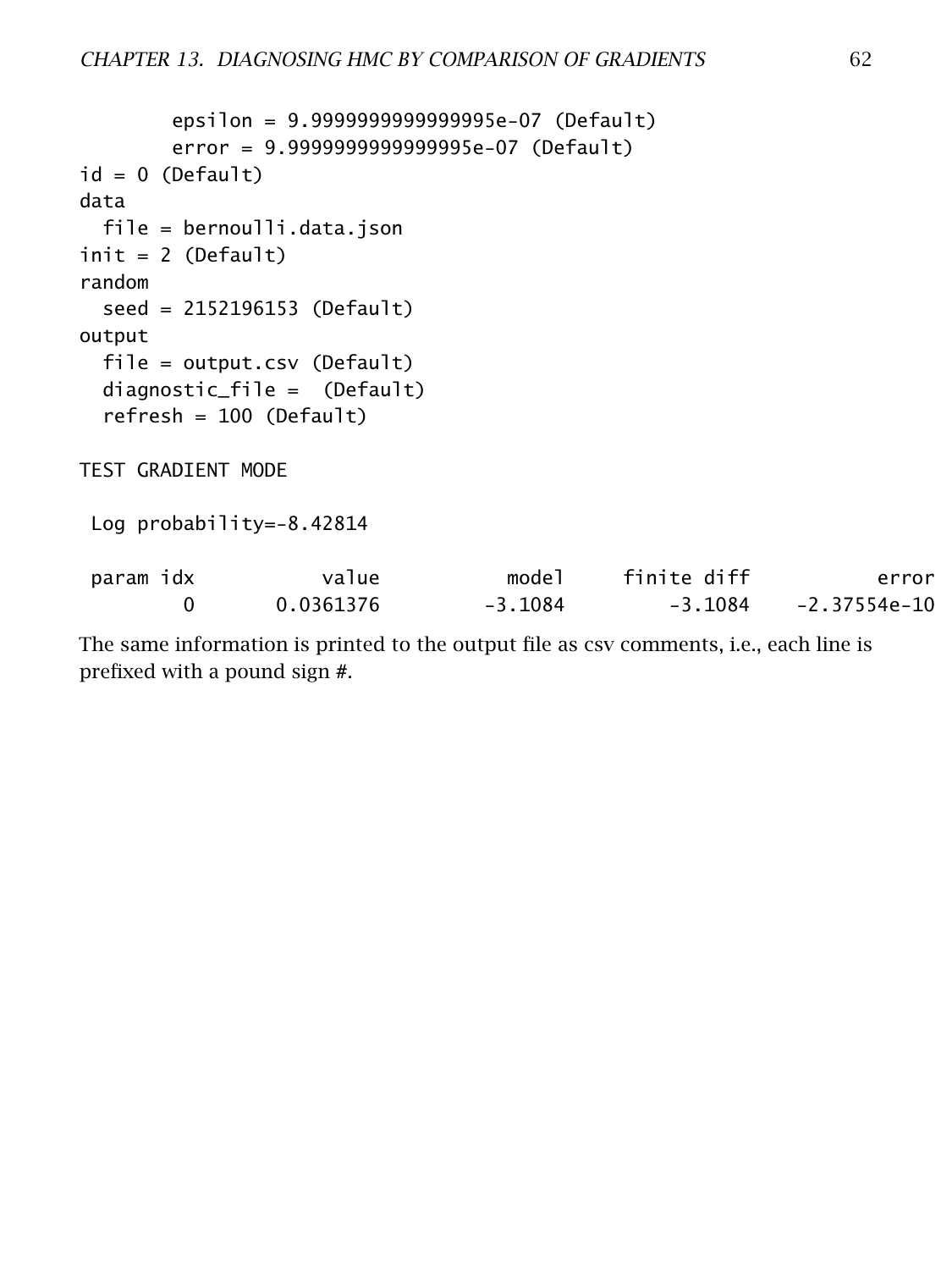# 14. Parallelization

Stan provides [high-level parallelization](https://mc-stan.org/docs/stan-users-guide/parallelization-chapter.html) via multi-threading by use of the reduce\_sum and map\_rect functions in a Stan program. Stan also provides [low-level parallelization](https://arxiv.org/pdf/1907.01063.pdf) on GPU hardware using the [OpenCL](https://www.khronos.org/opencl/) framework to speed up matrix operations. Both of these features require building executibles which call the appropriate libraries. This is done via [makefile variables](#page-9-0) which set the appropriate C++ compiler and linker flags:

- STAN\_THREADS compiler directives for threading
- STAN\_OPENCL compiler directives for GPU-aware matrix operations

These options can be combined, it is possible to run a program which uses multithreading operations on a machine with GPU hardware, in which case, the call to Make

For example to compile program parallel\_logistic.stan which uses [reduce\\_sum](https://mc-stan.org/docs/stan-users-guide/reduce-sum.html) for within-chain parallelization on an OpenCL (GPU) machine:

> make STAN\_THREADS=TRUE STAN\_OPENCL=TRUE /path/to/parallel\_logistic

In addition, for multi-threaded programs, it is necessary to specify the number of available threads via the shell environment variable STAN\_NUM\_THREADS which specifies how many threads to run in parallel. Generally, this number should not exceed the number of available cores. If this variable isn't set, then the program will run singlethreaded. To run a single chain on a 4-core machine for program parallel\_logistic:

export STAN\_NUM\_THREADS=4 ./parallel\_logistic sample data file=data.csv ...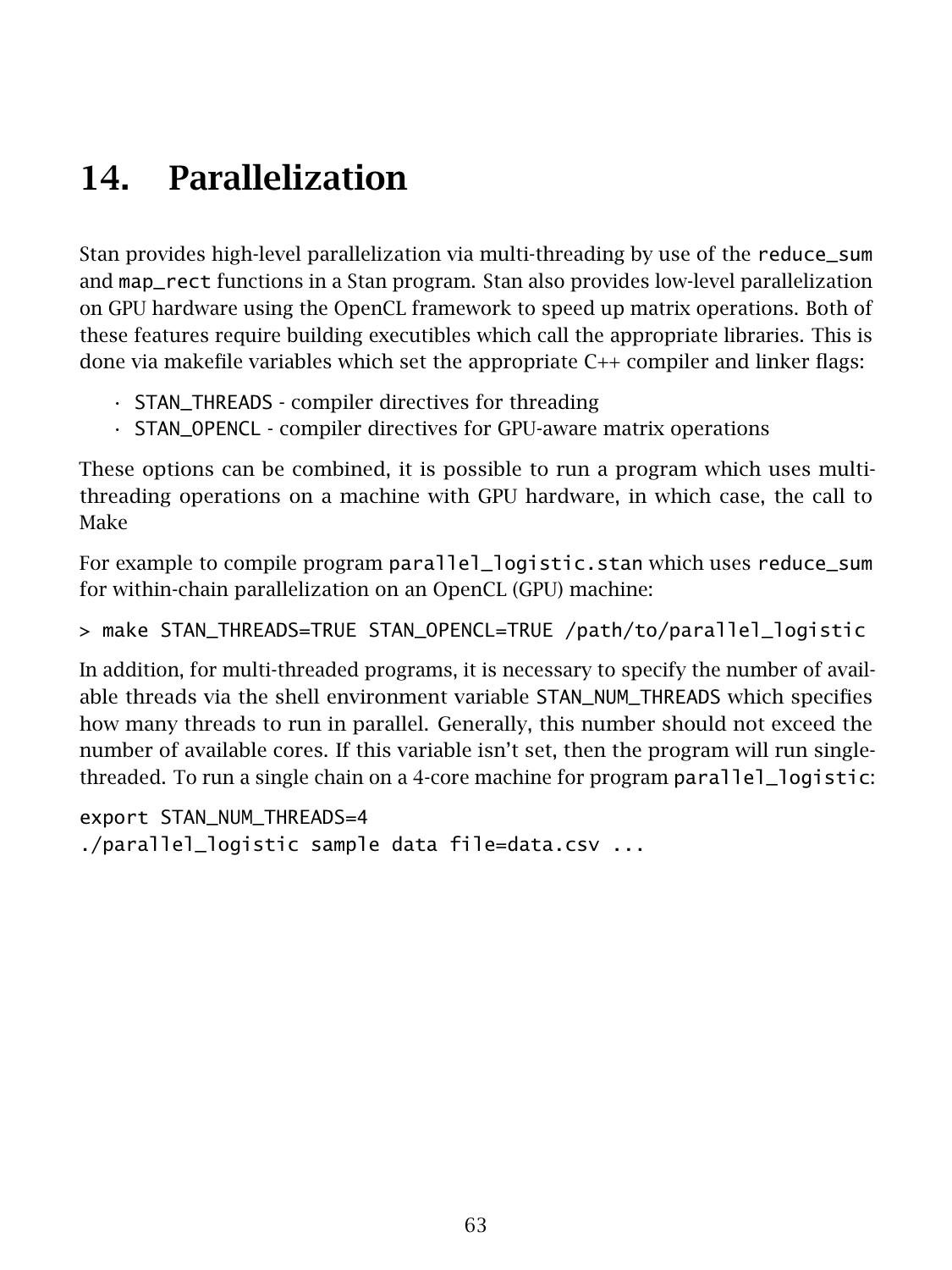# CmdStan Tools

This section provides a reference for the CmdStan tools:

- stanc
- stansummary
- diagnose
- print (deprecated)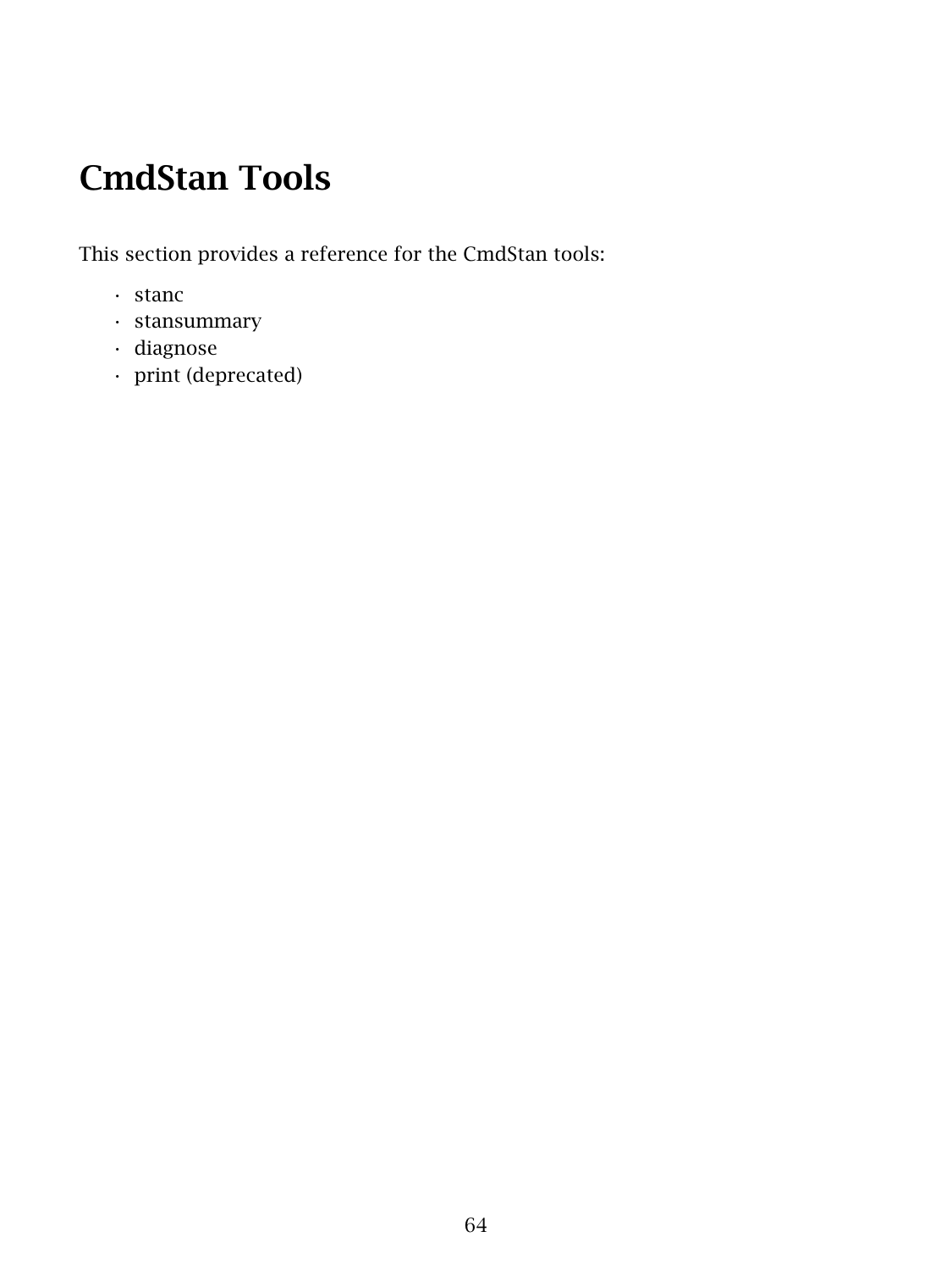# 15. **stanc**: Translating Stan to C++

CmdStan translates Stan programs to C++ using the Stan compiler program which is included in the CmdStan release bin directory as program stanc.

As of release 2.22, the CmdStan Stan to C++ compiler is written in OCaml. This compiler is called "stanc3" and has has its own repository [https://github.com/stan-dev/stanc3,](https://github.com/stan-dev/stanc3) from which pre-built binaries for Linux, Mac, and Windows can be downloaded.

Prior to release 2.22, the Stan compiler program was compiled from C++ source code that was part of the core Stan library. This C++ compiler is still available as program bin/stanc2. This compiler is no longer being maintained, i.e., existing bugs will not be fixed and new functions and features are only available in the stanc3 compiler. Its intended use is as a diagnostic tool and backup for the new stanc3 compiler. For some future version, it will be dropped from the release altogether.

## 15.1. Instantiating the **stanc** Binary

Before the Stan compiler can be used, the binary stanc must be created. This can be done using the makefile as follows. For Mac and Linux:

make bin/stanc For Windows: make bin/stanc.exe To build the bin/stanc2 program, specify: make bin/stanc2

# 15.2. The Stan Compiler Program

The Stan compiler program stanc converts Stan programs to C++ concepts. If the compiler encounters syntax errors in the program, it will provide an error message indicating the location in the input where the failure occurred and reason for the failure. The following example illustrates a fully qualified call to stanc to generate the C++ translation of the example model bernoulli.stan. For Linux and Mac:

> cd <cmdstan-home>

```
> bin/stanc --o=bernoulli.hpp examples/bernoulli/bernoulli.stan
```
For Windows: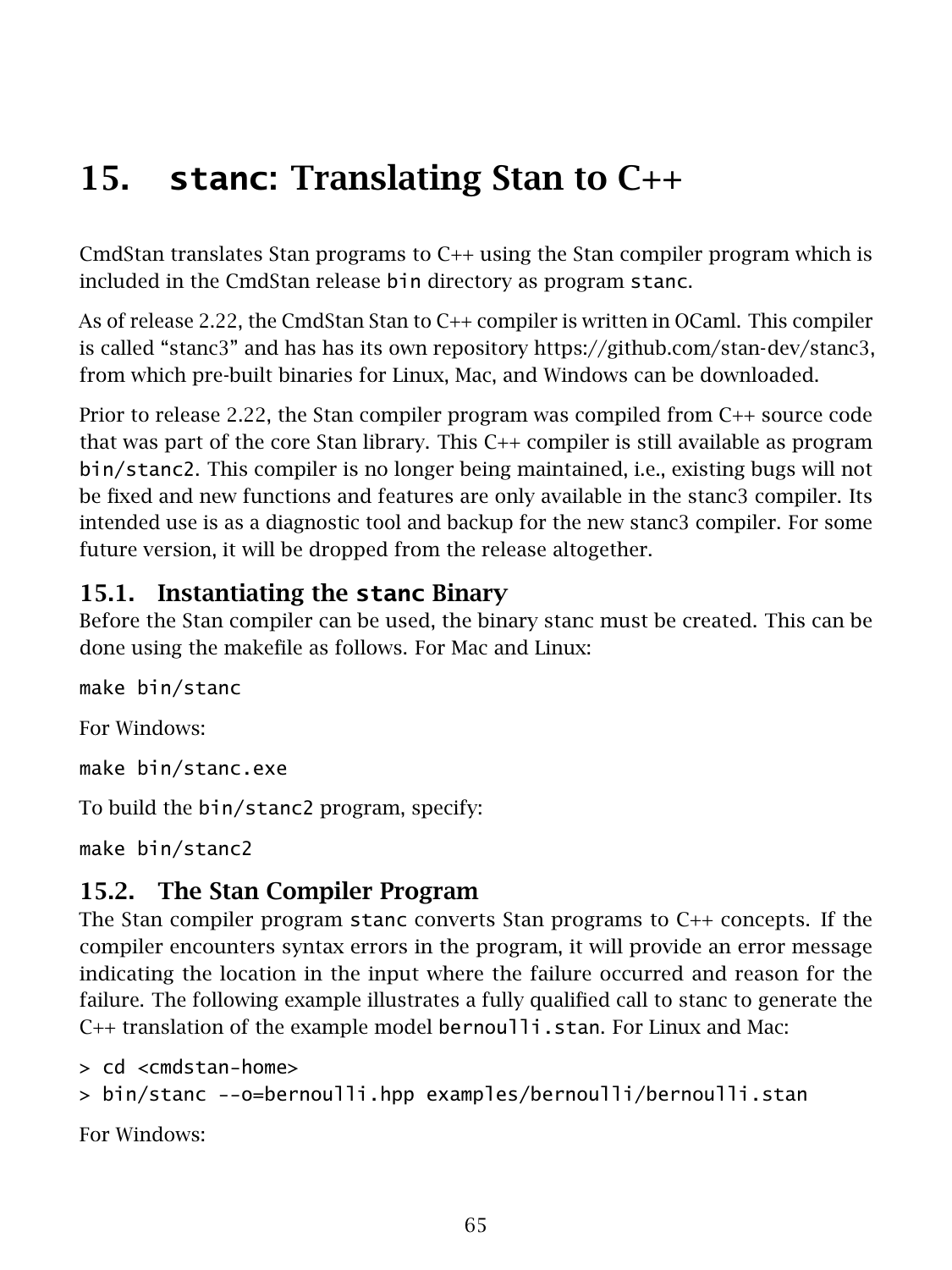```
> cd <cmdstan-home>
```

```
> bin/stanc.exe --o=bernoulli.hpp examples/bernoulli/bernoulli.stan
```
The base name of the Stan program file determines the name of the C++ model class. Because this name is the name of a C++ class, it must start with an alphabetic character (a--z or A--Z) and contain only alphanumeric characters (a--z, A--Z, and 0--9) and underscores  $\Box$  and should not conflict with any  $C_{++}$  reserved keyword.

The C++ code implementing the class is written to the file bernoulli.hpp in the current directory. The final argument, bernoulli.stan, is the file from which to read the Stan program.

In practice, stanc is invoked indirectly, via the GNU Make utility, which contains rules that compile a Stan program to its corresponding executable. To build the simple Bernoulli model via make, we specify the name of the target executable file. On Mac and Linux, this is the name of the Stan program with the . stan omitted. On Windows, replace .stan with .exe, and make sure that the path is given with slashes and not backslashes. For Linux and Mac:

```
> make examples/bernoulli/bernoulli
```
For Windows:

```
> make examples/bernoulli/bernoulli.exe
```
The makefile rules first invoke the stanc compiler to translate the Stan model to C++ , then compiles and links the C++ code to a binary executable. The makefile variable STANCFLAGS can be used to to override the default arguments to stanc, e.g.,

```
> make STANCFLAGS="--include-paths=~/foo" examples/bernoulli/bernoulli
```
To use the stanc2 compiler instead of the stanc3 compiler, set the make option STANC2:

```
> make STANC2=TRUE examples/bernoulli/bernoulli
```
## 15.3. Command-Line Options for stanc3

The stanc3 compiler has the following command-line syntax:

```
> stanc (options) <model_file>
```
where <mode<sup>1</sup>\_file> is a path to a Stan model file ending in suffix . stan.

The stanc3 options are:

- $\cdot$  --help Displays the complete list of stanc3 options, then exits.
- --version Display stanc version number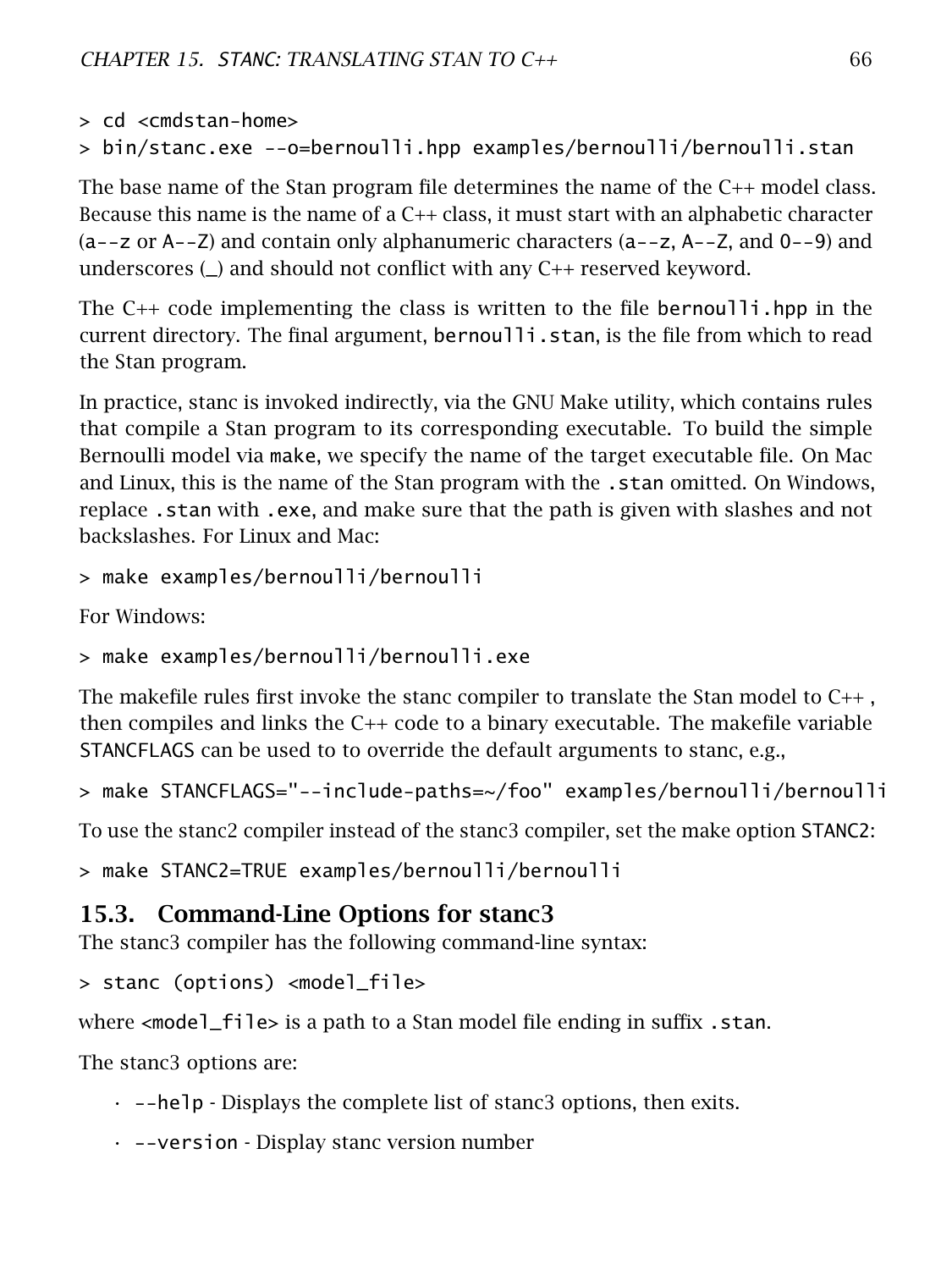- --name=<model\_name> Specify the name of the class used for the implementation of the Stan model in the generated C++ code.
- $\cdot$  --o= $\lt$ file\_name> Specify the name of the file into which the generated C++ is written.
- $\cdot$  --allow-undefined  $\cdot$  Do not throw a parser error if there is a function in the Stan program that is declared but not defined in the functions block.
- $\cdot$  --include\_paths=<dir1,...dirN> Takes a comma-separated list of directories that may contain a file in an #include directive.
- --use-opencl If set, will use additional Stan OpenCL features enabled in the Stan-to-C++ compiler.
- $\cdot$  --auto-format Pretty prints the program to the console.
- --print-canonical Prints the canonicalized program to the console.
- $\cdot$  --print-cpp If set, output the generated C++ Stan model class to stdout.
- $\cdot$  --0 Allow the compiler to apply all optimizations to the Stan code. WARNING: *This is currently an experimental feature!*
- --warn-uninitialized Emit warnings about uninitialized variables to stderr. Currently an experimental feature.

The compiler also provides a number of debug options which are primarily of interest to stanc3 developers; use the --help option to see the full set.

# 15.4. Command-Line Options for stanc2

The stanc2 compiler has the same command-line syntax as the stanc3 compiler, but has fewer options:

- $\cdot$  --help Displays the complete list of stanc3 options, then exits.
- --version Display stanc version number
- --name=<model\_name> Specify the name of the class used for the implementation of the Stan model in the generated C++ code.
- $\cdot$  --o= $\le$ file\_name> Specify the name of the file into which the generated C++ is written.
- $\cdot$  --allow\_undefined  $\cdot$  Do not throw a parser error if there is a function in the Stan program that is declared but not defined in the functions block.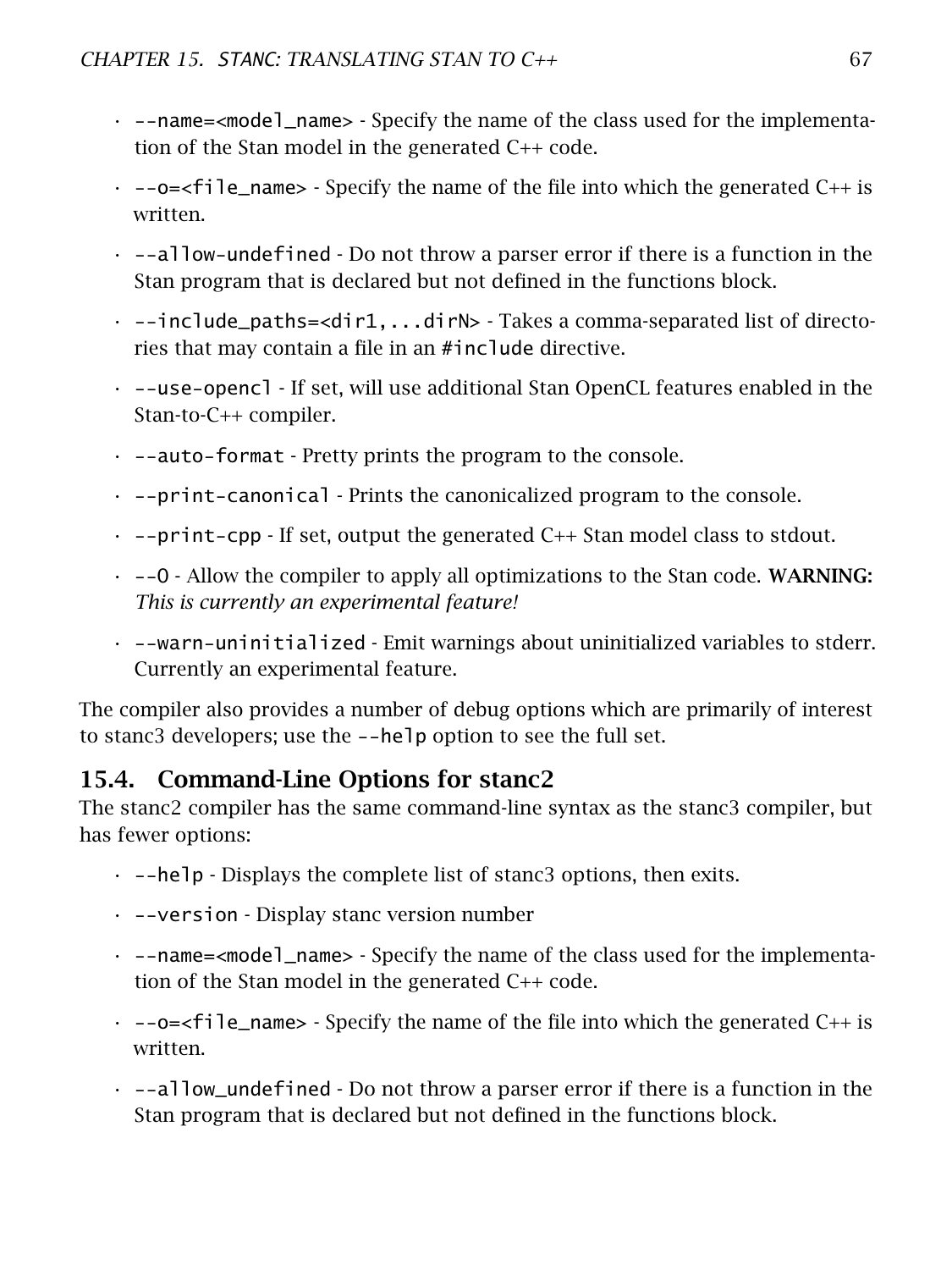$\cdot$  --include\_paths=<dir1,...dirN> - Takes a comma-separated list of directories that may contain a file in an #include directive.

## 15.5. Using External C++ Code

The --allow\_undefined flag can be passed to the call to stanc, which will allow undefined functions in the Stan language to be parsed without an error. We can then include a definition of the function in a C++ header file. This requires specifying two makefile variables: - STANCFLAGS=--allow\_undedefined - USER\_HEADER=<header\_file.hpp>, where <header\_file.hpp> is the name of a header file that defines a function with the same name and signature in a namespace that is formed by concatenating the class\_name argument to stanc documented above to the string \_namespace

As an example, consider the following variant of the Bernoulli example

```
functions {
       real make_odds(real theta);
}
data {
       int <lower=0> N:
       int <lower=0,upper=1> y[N];
     }
     parameters {
       real-lower=0,upper=1> theta;
}
model {
       theta \sim beta(1,1); // uniform prior on interval 0,1
       y \sim bernoulli(theta);
     }
     generated quantities {
       real odds;
       odds = make_odds(theta);
}
```
Here the make\_odds function is declared but not defined, which would ordinarily result in a parser error. However, if you put STANCFLAGS = --allow\_undefined into the make/local file or into the stanc call, then the stanc compiler will translate this program to  $C_{++}$ , but the generated  $C_{++}$  code will not compile unless you write a file such as examples/bernoulli/make\_odds.hpp with the following lines

```
namespace bernoulli_model_namespace {
         template <typename T0__> inline typename
```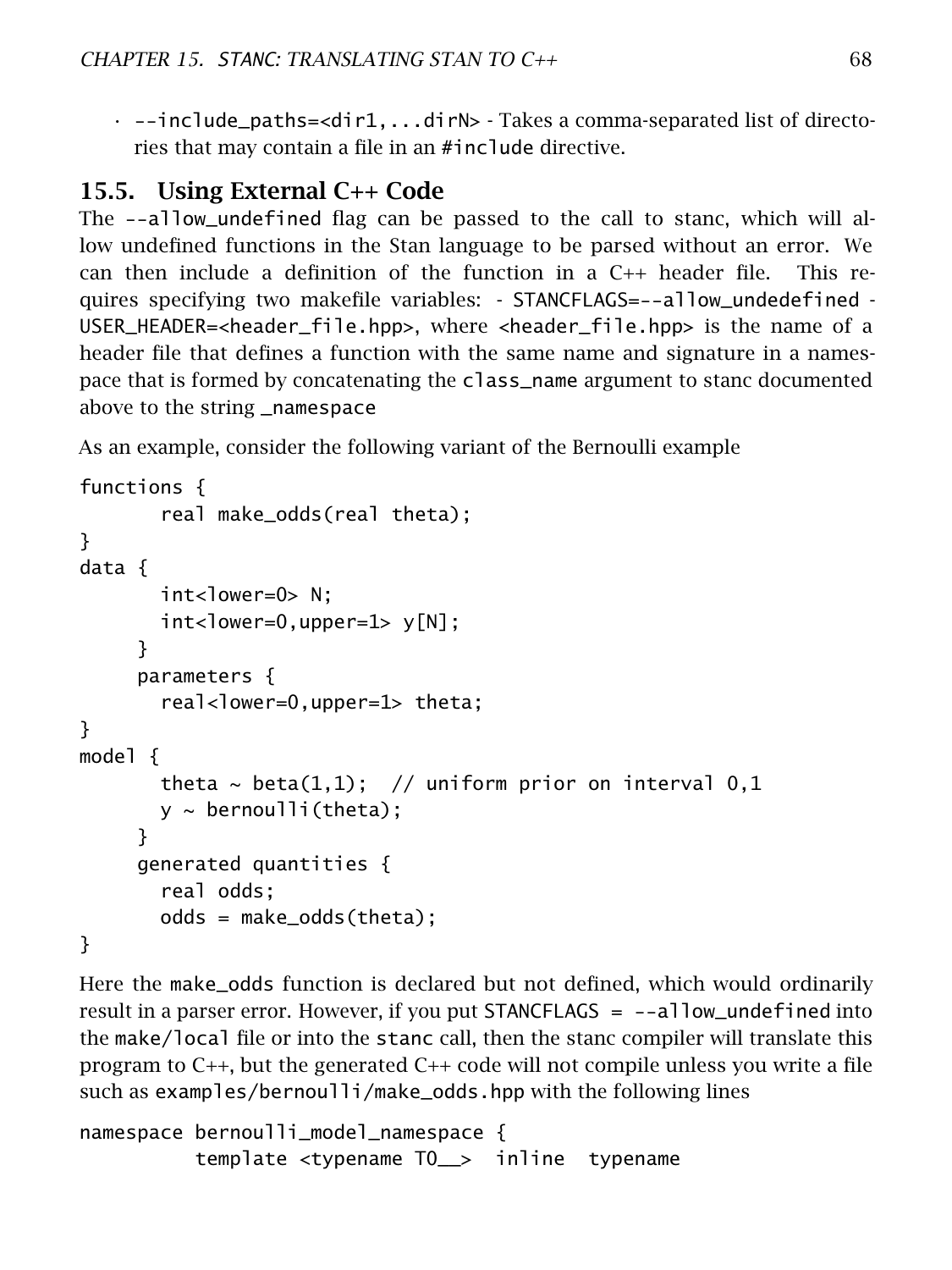```
boost::math::tools::promote_args<T0__>::type make_odds(const T0__&
theta, std::ostream* pstream__) {
       return theta / (1 - theta); }
       }
```
Given the above, the following make invocation should work

> make STANCFLAGS=--allow\_undefined USER\_HEADER=examples/bernoulli/make\_odd:

Alternatively, you could put STANCFLAGS and USER\_HEADER into the make/local file instead of specifying them on the command-line.

If the function were more complicated and involved functions in the Stan Math Library, then you would need to prefix the function calls with stan::math:: The pstream\_\_ argument is mandatory in the signature but need not be used if your function does not print any output. To see the necessary boilerplate look at the corresponding lines in the generated C++ file.

For more details about how to write C++ code using the Stan Math Library, see [https://arxiv.org/abs/1509.07164.](https://arxiv.org/abs/1509.07164)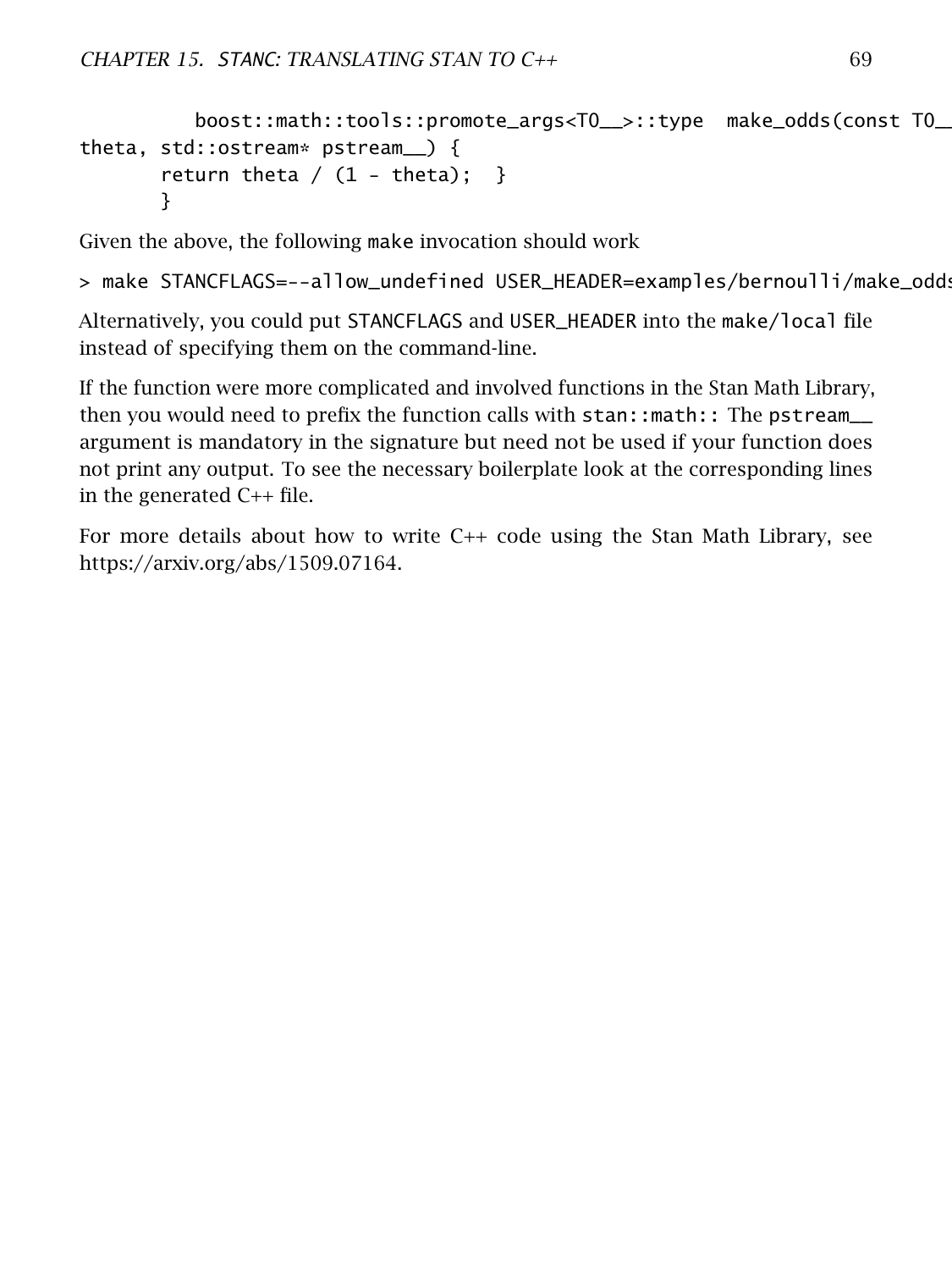# 16. **stansummary**: MCMC Output Analysis

The CmdStan stansummary program reports statistics for one or more sampler chains over all sampler and model parameters and quantities of interest. The statistics reported include both summary statistics of the estimates and diagnostic statistics on the sampler chains, reported in the following order:

- Mean sample mean
- MCSE Monte Carlo Standard Error, a measure of the amount of noise in the sample
- StdDev sample standard deviation
- Quantiles default 5%, 50%, 95%
- N\_eff effective sample size the number of independent draws in the sample
- N\_eff/S the number of independent draws per second
- R\_hat *R*ˆ statistic, a measure of chain equilibrium, must be within 0*.*05 of 1*.*0.

When reviewing the stansummary output, it is important to check the final three output columns first - these are the diagnostic statistics on chain convergence and number of independent draws in the sample. A  $\hat{R}$  statistic of greater than 1.05 indicates that the chain has not converged and therefore the sample is not drawn from the posterior, thus the estimates of the mean and all other summary statistics are invalid.

Estimation by sampling produces an approximate value for the model parameters; the MCSE statistic indicates the amount of noise in the estimate. Therefore MCSE column is placed next to the sample mean column, in order to make it easy to compare this sample with others.

For more information, see the [Posterior Analysis](https://mc-stan.org/docs/reference-manual/analysis-chapter.html) chapter of the Stan Reference Manual which describes both the theory and practice of MCMC estimation techniques. The summary statistics and the algorithms used to compute them are described in sections [Notation for samples](https://mc-stan.org/docs/reference-manual/notation-for-samples-chains-and-draws.html) and [Effective Sample Size.](https://mc-stan.org/docs/reference-manual/effective-sample-size-section.html)

### 16.1. Building the stansummary Command

The CmdStan makefile task build compiles the stansummary utility into the bin directory. It can be compiled directly using the makefile as follows:

```
> cd <cmdstan-home>
```
> make bin/stansummary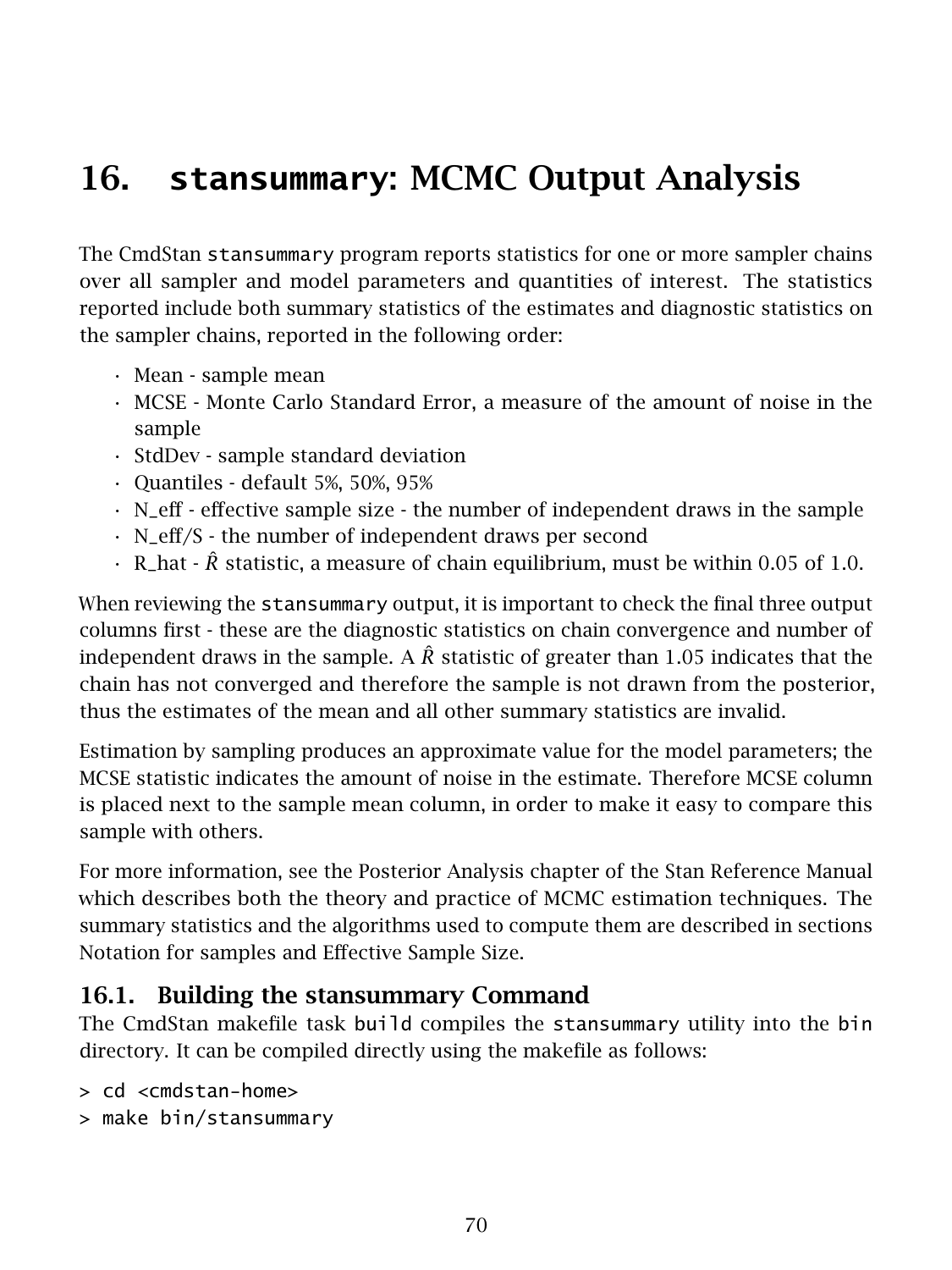### 16.2. Running the **stansummary** Program

The stansummary utility processes one or more output files from a set of chains from one run of the HMC sampler. To run stansummary on the output file or files generated by a run of the sampler, on Mac or Linux:

```
<cmdstan-home>/bin/stansummary <file_1.csv> ... <file_N.csv>
```
On Windows, use backslashes to call the stansummary.exe.

```
<cmdstan-home>\bin\stansummary.exe <file_1.csv> ... <file_N.csv>
```
For example, after running 4 chains to fit the example model eight\_schools.stan to the supplied example data file, we run stansummary on the resulting Stan CSV output files to get the following report:

```
> bin/stansummary eight_*.csv
Input files: eight_1.csv, eight_2.csv, eight_3.csv, eight_4.csv
Inference for Stan model: eight_schools_model
4 chains: each with iter=(1000,1000,1000,1000); warmup=(0,0,0,0); thin=(1,1)
```
Warmup took (0.048, 0.060, 0.047, 0.045) seconds, 0.20 seconds total Sampling took (0.057, 0.058, 0.061, 0.066) seconds, 0.24 seconds total

|                      | Mean  | <b>MCSE</b> | StdDev | 5%      | 50%   | 95%    | N_Eff | $N_Eff/s$ |  |
|----------------------|-------|-------------|--------|---------|-------|--------|-------|-----------|--|
| $1p_{-}$             | $-18$ | 0.33        | 5.1    | $-26$   | $-19$ | $-9.1$ | 233   | 963       |  |
| accept_stat__        | 0.88  | $1.6e-02$   | 0.23   | 0.21    | 0.98  | 1.00   | 203   | 838       |  |
| stepsize__           | 0.18  | $2.2e-02$   | 0.031  | 0.14    | 0.20  | 0.22   | 2.0   | 8.3       |  |
| treedepth__          | 3.8   | $5.9e-02$   | 0.78   | 2.0     | 4.0   | 5.0    | 175   | 724       |  |
| n_leapfrog__         | 18    | $1.3e+00$   | 9.4    | 7.0     | 15    | 31     | 51    | 212       |  |
| divergent__          | 0.015 | $4.1e-03$   | 0.12   | 0.00    | 0.00  | 0.00   | 865   | 3576      |  |
| $energy_{\_\_}$      | 23    | $3.4e-01$   | 5.5    | 13      | 23    | 32     | 258   | 1066      |  |
|                      |       |             |        |         |       |        |       |           |  |
| mu                   | 7.9   | 0.16        | 5.1    | $-0.23$ | 7.9   | 16     | 1021  | 4221      |  |
| theta[1]             | 12    | 0.30        | 8.6    | $-0.48$ | 11    | 28     | 837   | 3459      |  |
| theta <sup>[2]</sup> | 7.8   | 0.15        | 6.4    | $-2.7$  | 7.7   | 18     | 1717  | 7096      |  |
| theta $[3]$          | 6.1   | 0.19        | 7.7    | $-6.5$  | 6.5   | 18     | 1684  | 6958      |  |
| theta <sup>[4]</sup> | 7.5   | 0.15        | 6.7    | $-3.1$  | 7.4   | 18     | 2026  | 8373      |  |
| theta $[5]$          | 4.7   | 0.17        | 6.4    | $-6.7$  | 5.3   | 15     | 1391  | 5747      |  |
| theta <sup>[6]</sup> | 5.9   | 0.16        | 6.7    | $-5.8$  | 6.2   | 16     | 1673  | 6915      |  |
| theta $[7]$          | 11    | 0.22        | 7.0    | 0.057   | 10    | 23     | 1069  | 4419      |  |
| theta <sup>[8]</sup> | 8.3   | 0.20        | 7.9    | $-4.2$  | 8.0   | 22     | 1503  | 6209      |  |
|                      |       |             |        |         |       |        |       |           |  |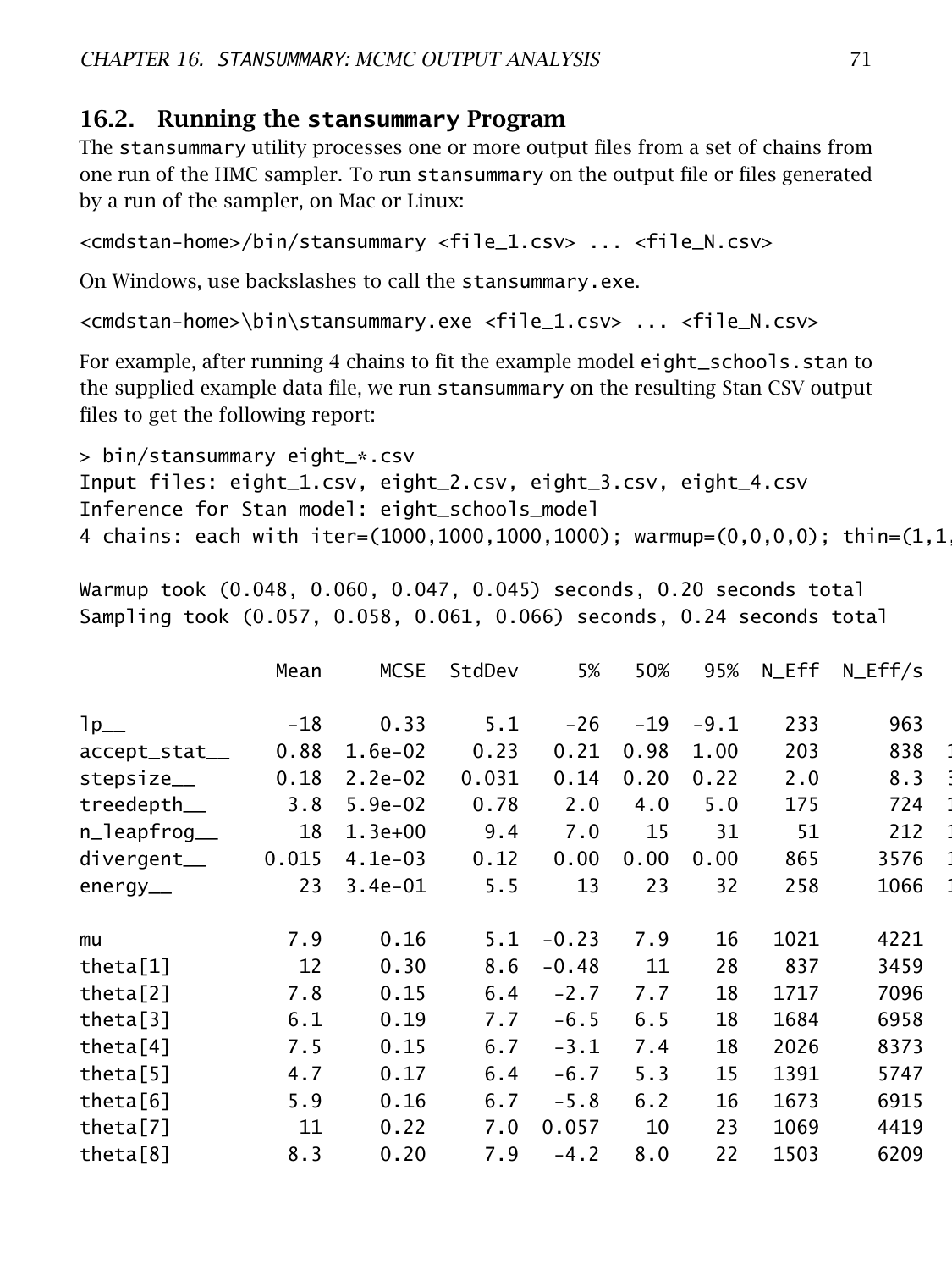tau 7.2 0.26 5.2 1.5 5.9 17 401 1657 1.0

Samples were drawn using hmc with nuts.

For each parameter, N\_Eff is a crude measure of effective sample size, and R\_hat is the potential scale reduction factor on split chains (at convergence, R\_hat=1).

The console output information consists of

- Model, chains, and timing summaries
- Sampler parameter statistics
- Model parameter statistics
- Sampling algorithm either nuts (shown here) or static HMC.

There is one row per parameter and the row order in the summary report corresponds to the column order in the Stan CSV output file.

#### Sampler Parameters

The initial Stan CSV columns provide information on the sampler state for each draw:

- $\cdot$  1p<sub>\_\_</sub> the total log probability density (up to an additive constant) at each sample
- $\cdot$  accept\_stat\_\_ the average Metropolis acceptance probability over each simulated Hamiltonian trajectory
- $\cdot$  stepsize  $\cdot$  integrator step size
- treedepth\_\_ depth of tree used by NUTS (NUTS sampler)
- n\_leapfrog\_\_ number of leapfrog calculations (NUTS sampler)
- divergent\_\_ has value 1 if trajectory diverged, otherwise 0. (NUTS sampler)
- energy\_\_ value of the Hamiltonian
- int\_time\_\_ total integration time (static HMC sampler)

Because we ran the NUTS sampler, the above summary reports sampler parameters treedepth\_\_, n\_leapfrog\_\_, and divergent\_\_; the static HMC sampler would report int time instead.

#### Model Parameters and Quantities of Interest

The remaining Stan CSV columns report the values of all parameters, transformed parameters, and generated quantities in the order in which these variables are declared in the Stan program. For container variables, i.e., vector, row\_vector, matrix, and array variables, the statistics for each element are reported separately, in row-major order. The eight\_schools.stan program parameters block contains the following parameter variable declarations:

real mu;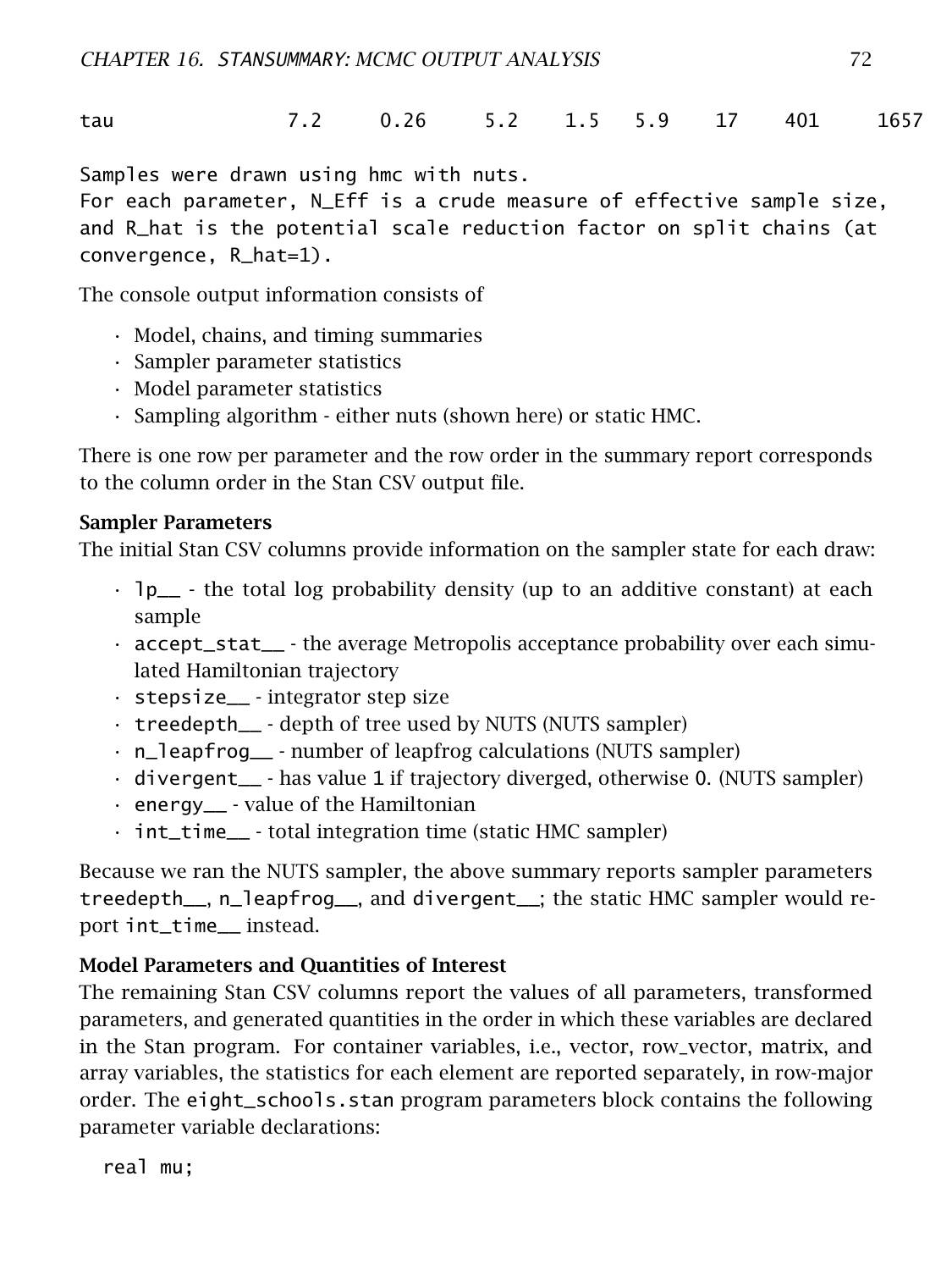```
real theta[J];
real<lower=0> tau;
```
In the example data, J is 8; therefore the stansummary listing reports on theta $[1]$ through theta[8].

# 16.3. Command-line Options

The stansummary command syntax provides a set of flags to customize the output which must precede the list of filenames. When invoked with no arguments or with the -h or --help option, the program prints the usage message to the console and exits.

```
Report statistics for one or more Stan CSV files from a HMC sampler run.
Example: stansummary model_chain_1.csv model_chain_2.csv
Options:
```

| $-a, -a$ utocorr [n]      | Display the chain autocorrelation for the n-th                                             |
|---------------------------|--------------------------------------------------------------------------------------------|
|                           | input file, in addition to statistics.                                                     |
| -c, --csv_filename [file] | Write statistics to a CSV file.                                                            |
| $-h$ , $-$ help           | Produce help message, then exit.                                                           |
|                           | -p, --percentiles [values] Percentiles to report as ordered set of                         |
|                           | comma-separated integers from (1,99), inclusiv                                             |
|                           | Default is 5,50,95.                                                                        |
| $-s$ , $-sig_{f1}gs$ [n]  | Significant figures reported. Default is 2.<br>Must be an integer from (1, 10), inclusive. |
|                           |                                                                                            |

Both short an long option names are allowed. Short names are specified as -<o> <value>; long option names can be specified either as --<option>=<value> or --<option> <value>.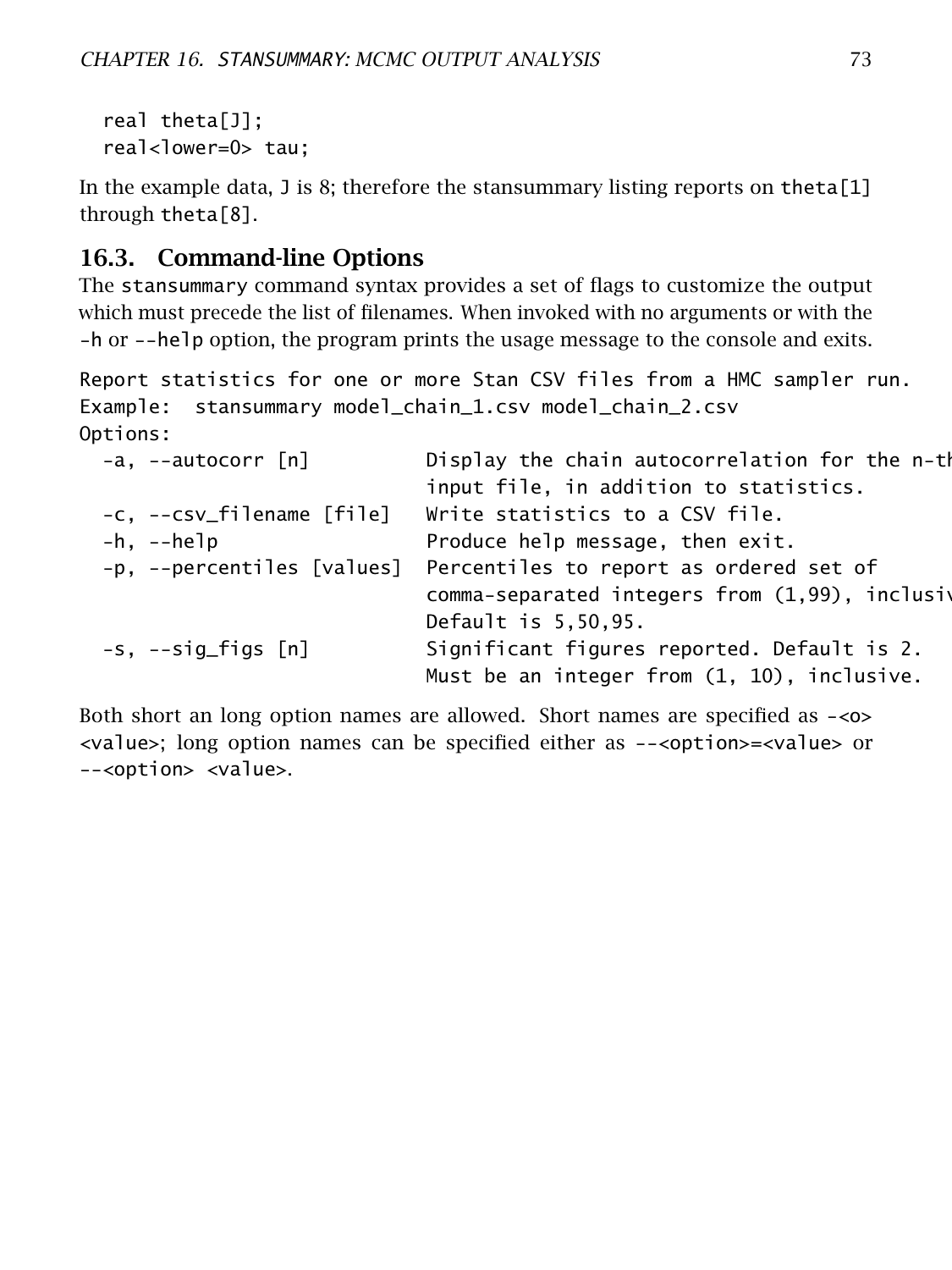# 17. **diagnose**: Diagnosing Biased Hamiltonian Monte Carlo Inferences

CmdStan is distributed with a utility that is able to read in and analyze the output of one or more Markov chains to check for the following potential problems:

- Divergent transitions
- Transitions that hit the maximum treedepth
- Low E-BFMI values
- Low effective sample sizes
- High *R*ˆ values

The meanings of several of these problems are discussed in [https://arxiv.org/abs/17](https://arxiv.org/abs/1701.02434) [01.02434.](https://arxiv.org/abs/1701.02434)

## 17.1. Building the diagnose Command

The CmdStan makefile task build compiles the diagnose utility into the bin directory. It can be compiled directly using the makefile as follows:

- > cd <cmdstan-home>
- > make bin/diagnose

# 17.2. Running the diagnose Command

The diagnose command is executed on one or more output files, which are provided as command-line arguments separated by spaces. If there are no apparent problems with the output files passed to diagnose, it outputs a message that all transitions are within treedepth limit and that no divergent transitions were found. It problems are detected, it outputs a summary of the problem along with possible ways to mitigate it.

To fully exercise the diagnose command, we run 4 chains to sample from the Neal's funnel distribution, discussed in the Stan User's Guide reparameterization section [https://mc-stan.org/docs/stan-users-guide/reparameterization-section.html.](https://mc-stan.org/docs/stan-users-guide/reparameterization-section.html) This program defines a distribution which exemplifies the difficulties of sampling from some hierarchical models:

```
parameters {
  real y;
  vector[9] x;
}
```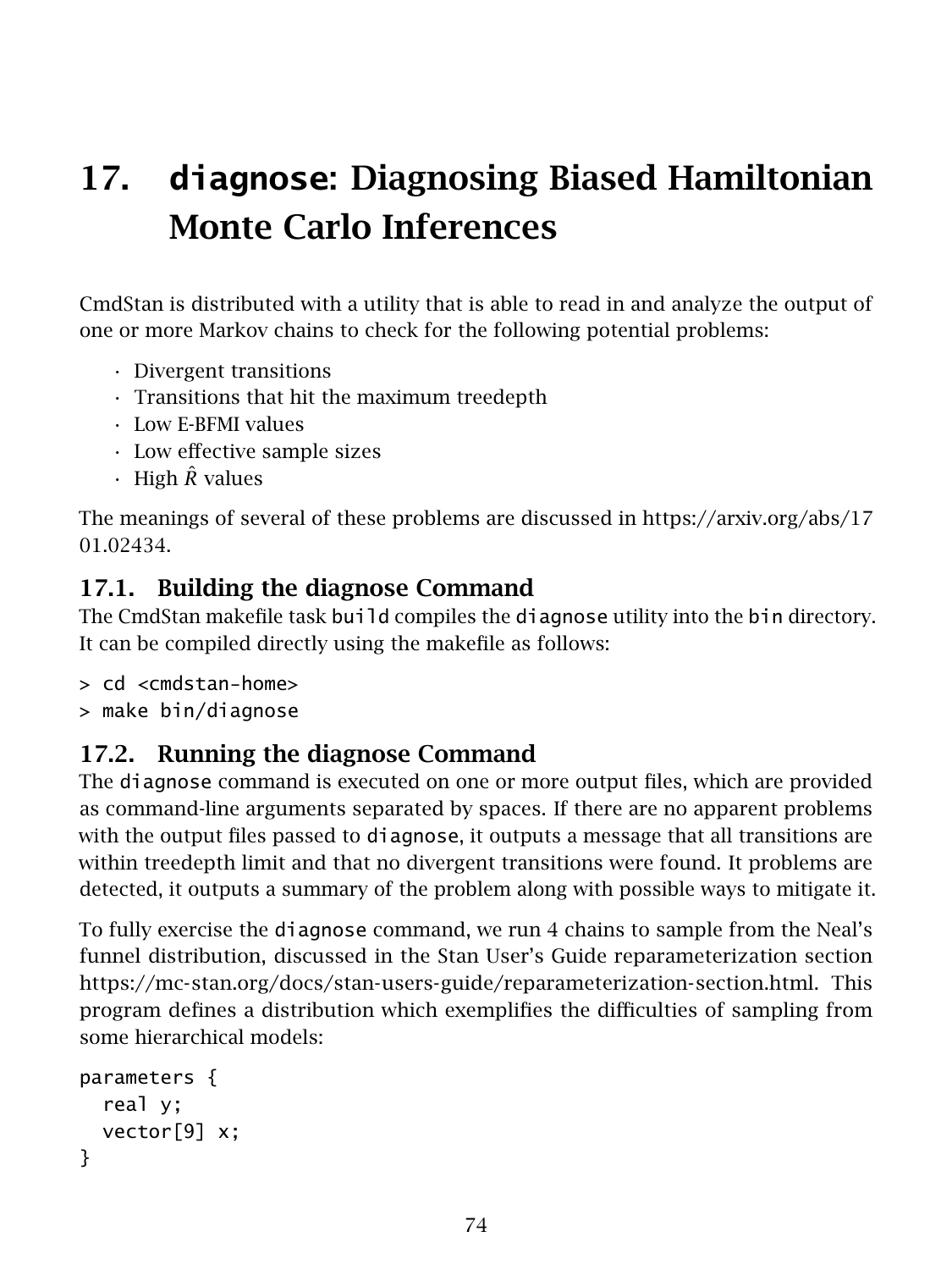```
model {
  y \sim normal(0, 3);
  x \sim \text{normal}(0, \text{exp}(y/2));}
```
This program is available on GitHub: [https://github.com/stan-dev/example-models/b](https://github.com/stan-dev/example-models/blob/master/misc/funnel/funnel.stan) [lob/master/misc/funnel/funnel.stan](https://github.com/stan-dev/example-models/blob/master/misc/funnel/funnel.stan)

Stan has trouble sampling from the region where y is small and thus x is constrained to be near 0. This is due to the fact that the density's scale changes with  $y$ , so that a step size that works well when y is large is inefficient when y is small and vice-versa.

Running 4 chains produces output files output\_1.csv, . . . , output\_4.csv. We run diagnose command on this fileset:

> bin/diagnose output\_\*.csv

The output is printed to the terminal window:

Processing csv files: output\_1.csv, output\_2.csv, output\_3.csv, output\_4.csv

Checking sampler transitions treedepth.

9 of 4000 (0.23%) transitions hit the maximum treedepth limit of 10, or  $2^{\wedge}10$ Trajectories that are prematurely terminated due to this limit will result  $\cdot$ For optimal performance, increase this limit.

Checking sampler transitions for divergences. 9 of 4000 (0.23%) transitions ended with a divergence. These divergent transitions indicate that HMC is not fully able to explore the posterior of posterior distribu Try increasing adapt delta closer to 1. If this doesn't remove all divergences, try to reparameterize the model.

Checking E-BFMI - sampler transitions HMC potential energy. The E-BFMI, 0.078, is below the nominal threshold of 0.3 which suggests that If possible, try to reparameterize the model.

Effective sample size satisfactory.

The following parameters had split R-hat greater than 1.1:

y

Such high values indicate incomplete mixing and biased estimation.

You should consider regularizing your model with additional prior information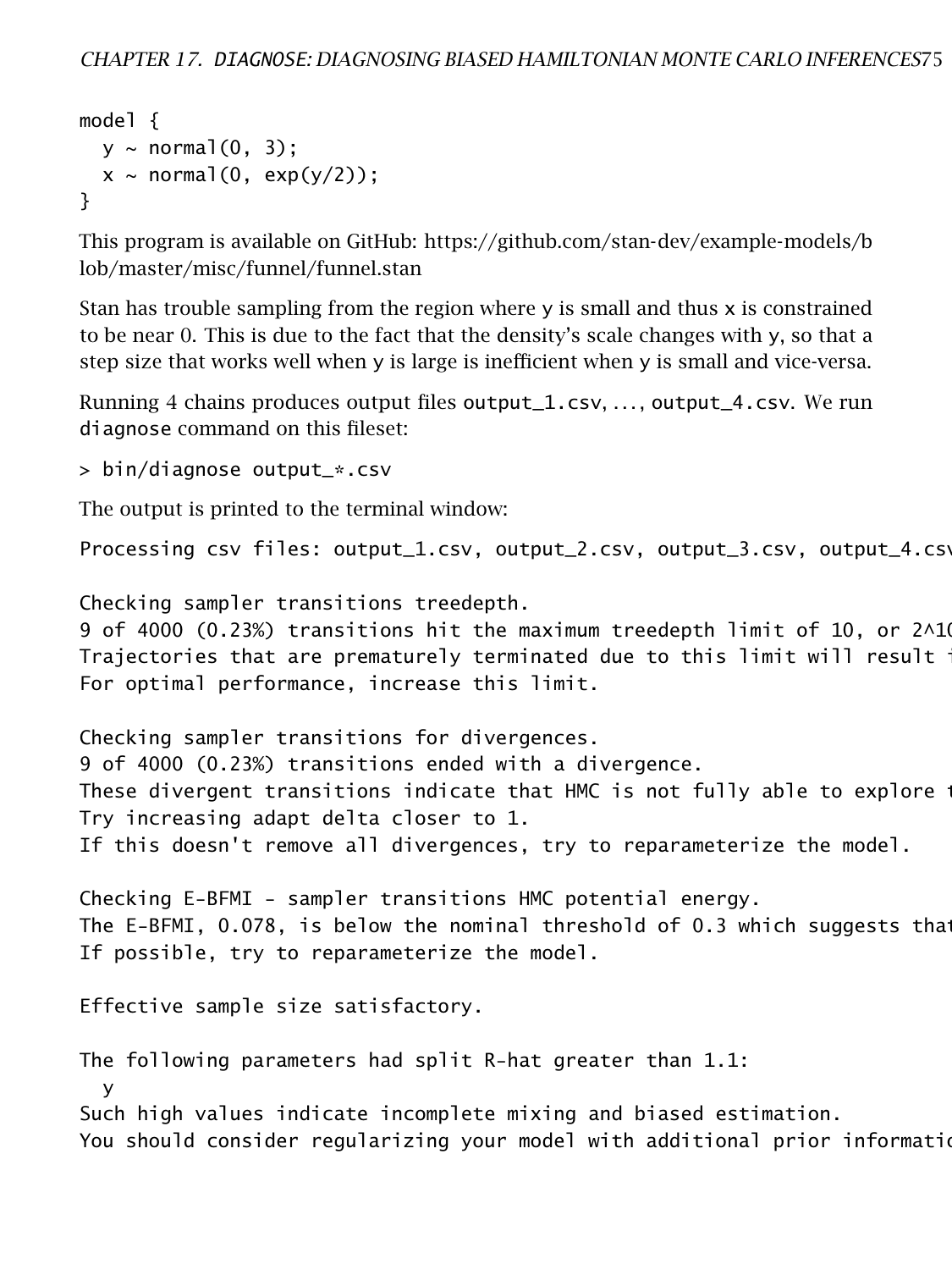Processing complete.

In this example, changing the model to use a non-centered parameterization is the only way to correct these problems. In this second model, the parameters x\_raw and y\_raw are sampled as independent standard normals, which is easy for Stan.

```
parameters {
  real y_raw;
  vector[9] x_raw;
}
transformed parameters {
  real y;
  vector[9] x;
  y = 3.0 * y_{\text{raw}};
  x = \exp(y/2) \cdot x \cdot x}
model {
  y<sup>-raw</sup> ~ std_normal(); // implies y \sim normal(0, 3)
  x<sub>raw</sub> ~ std_normal(); // implies x ~ normal(0, exp(y/2))
}
```
This program is available on GitHub: [https://github.com/stan-dev/example-models/b](https://github.com/stan-dev/example-models/blob/master/misc/funnel/funnel_reparam.stan) [lob/master/misc/funnel/funnel\\_reparam.stan](https://github.com/stan-dev/example-models/blob/master/misc/funnel/funnel_reparam.stan)

We compile the program and run 4 chains, as before. Now the diagnose command doesn't detect any problems:

Processing csv files: output\_1.csv, output\_2.csv, output\_3.csv, output\_4.csv

Checking sampler transitions treedepth. Treedepth satisfactory for all transitions.

Checking sampler transitions for divergences. No divergent transitions found.

Checking E-BFMI - sampler transitions HMC potential energy. E-BFMI satisfactory for all transitions.

Effective sample size satisfactory.

Split R-hat values satisfactory all parameters.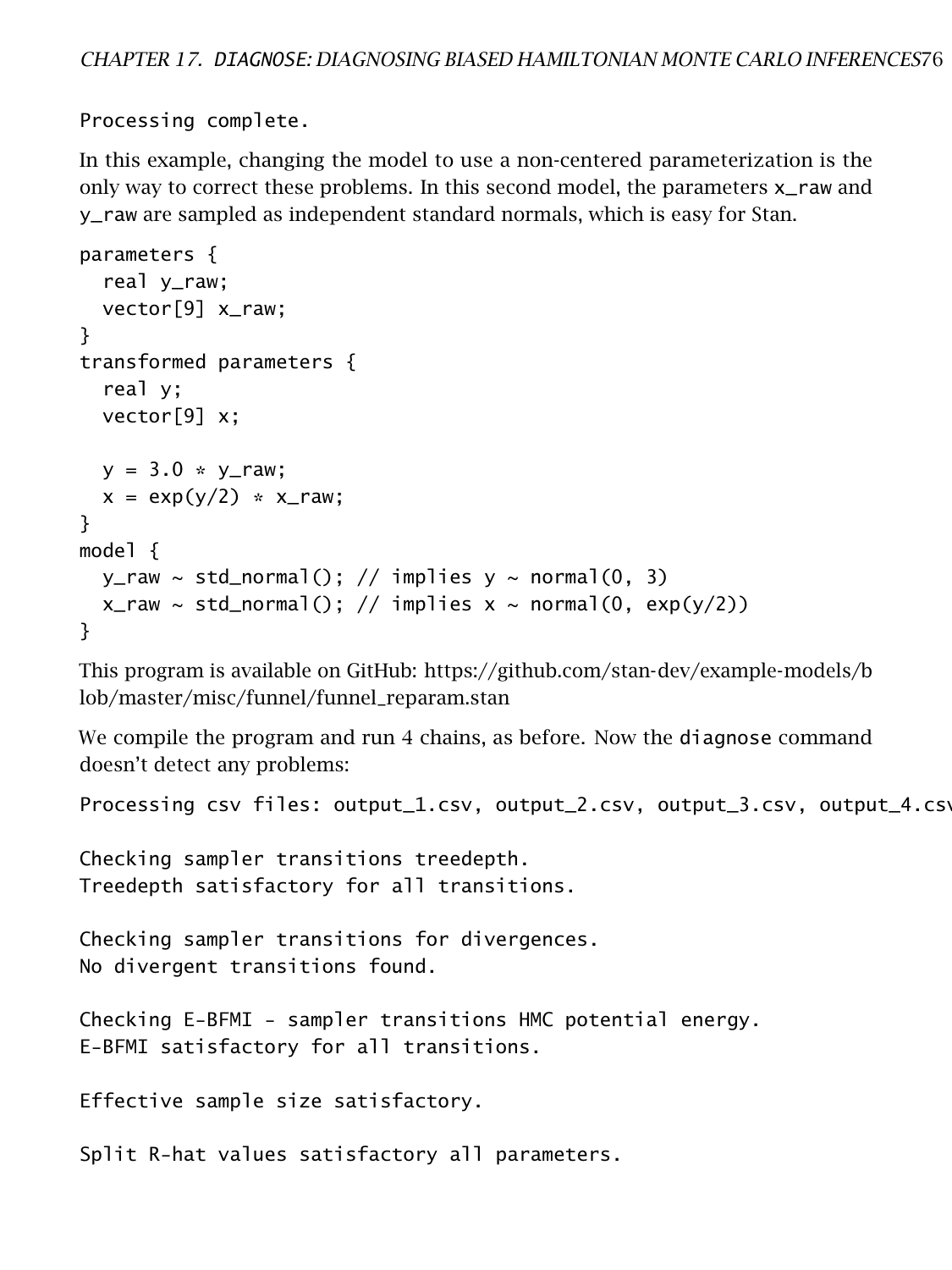Processing complete, no problems detected.

## 17.3. **diagnose** Warnings and Recommendations

#### Divergent transitions after warmup

Stan uses Hamiltonian Monte Carlo (HMC) to explore the target distribution — the posterior defined by a Stan program  $+$  data  $-$  by simulating the evolution of a [Hamilto](https://en.wikipedia.org/wiki/Hamiltonian_system)[nian system.](https://en.wikipedia.org/wiki/Hamiltonian_system) In order to approximate the exact solution of the Hamiltonian dynamics we need to choose a step size governing how far we move each time we evolve the system forward. That is, the *step size controls the resolution of the sampler*.

Unfortunately, for particularly hard problems there are features of the target distribution that are too small for this resolution. Consequently the sampler misses those features and returns biased estimates. Fortunately, this mismatch of scales manifests as *divergences* which provide a practical diagnostic. If there are any divergences after warmup, then the samples may be biased.

If the divergent transitions cannot be eliminated by increasing the adapt\_delta parameter, we have to find a different way to write the model that is logically equivalent but simplifies the geometry of the posterior distribution. This problem occurs frequently with hierarchical models and one of the simplest examples is Neal's Funnel, which is discussed in the [reparameterization section](https://mc-stan.org/docs/stan-users-guide/reparameterization-section.html) of the Stan User's Guide.

#### Maximum treedepth exceeded

Warnings about hitting the maximum treedepth are not as serious as warnings about divergent transitions. While divergent transitions are a *validity* concern, hitting the maximum treedepth is an *efficiency* concern. Configuring the No-U-Turn-Sampler (the variant of HMC used by Stan) requires putting a cap on the depth of the trees that it evaluates during each iteration (for details on this see the *Hamiltonian Monte Carlo Sampling* chapter in the [Stan Reference Manual.](https://mc-stan.org/docs/reference-manual/hmc-chapter.html) When the maximum allowed tree depth is reached it indicates that NUTS is terminating prematurely to avoid excessively long execution time.

This is controlled through the max\_depth argument. If the number of transitions which exceed maximum treedepth is low, increasing max\_depth may correct this problem.

## Low E-BFMI values - sampler transitions HMC potential energy.

The sampler csv output column energy\_\_ is used to diagnose the accuracy of any Hamiltonian Monte Carlo sampler. If the standard deviation of energy is much larger than  $\sqrt{D/2}$ , where *D* is the number of *unconstrained* parameters, then the sampler is unlikely to be able to explore the posterior adequately. This is usually due to heavy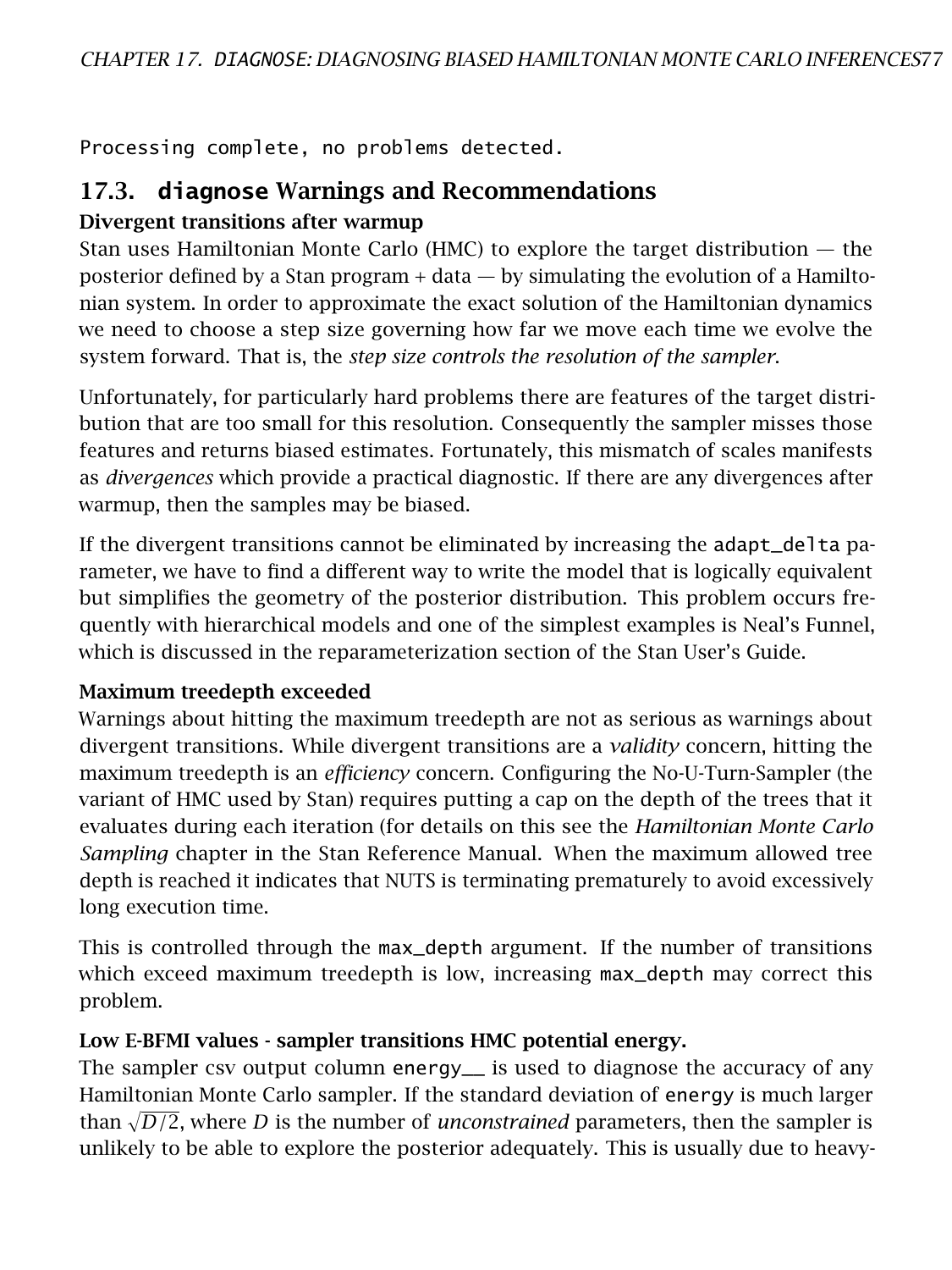tailed posteriors and can sometimes be remedied by reparameterizing the model.

The warning that some number of chains had an estimated Bayesian Fraction of Missing Information (BFMI) that was too low implies that the adaptation phase of the Markov Chains did not turn out well and those chains likely did not explore the posterior distribution efficiently. For more details on this diagnostic, see [https:](https://arxiv.org/abs/1604.00695) [//arxiv.org/abs/1604.00695.](https://arxiv.org/abs/1604.00695) Should this occur, you can either run the sampler for more iterations, or consider reparameterizing your model.

#### Low effective sample sizes

Roughly speaking, the effective sample size (ESS) of a quantity of interest captures how many independent draws contain the same amount of information as the dependent sample obtained by the MCMC algorithm. Clearly, the higher the ESS the better. Stan uses *R*ˆ adjustment to use the between-chain information in computing the ESS. For example, in case of multimodal distributions with well-separated modes, this leads to an ESS estimate that is close to the number of distinct modes that are found.

Bulk-ESS refers to the effective sample size based on the rank normalized draws. This does not directly compute the ESS relevant for computing the mean of the parameter, but instead computes a quantity that is well defined even if the chains do not have finite mean or variance. Overall bulk-ESS estimates the sampling efficiency for the location of the distribution (e.g. mean and median).

Often quite smaller ESS would be sufficient for the desired estimation accuracy, but the estimation of ESS and convergence diagnostics themselves require higher ESS. We recommend requiring that the bulk-ESS is greater than 100 times the number of chains. For example, when running four chains, this corresponds to having a rank-normalized effective sample size of at least 400.

#### High *R*ˆ

 $\ddot{R}$  (R-hat) convergence diagnostic compares the between- and within-chain estimates for model parameters and other univariate quantities of interest. If chains have not mixed well (ie, the between- and within-chain estimates don't agree),  $\hat{R}$  is larger than 1. We recommend running at least four chains by default and only using the sample if *R*ˆ is less than 1.01. Stan reports *R*ˆ which is the maximum of rank normalized split-R-hat and rank normalized folded-split-R-hat, which works for thick tailed distributions and is sensitive also to differences in scale. For more details on this diagnostic, see [https://arxiv.org/abs/1903.08008.](https://arxiv.org/abs/1903.08008)

There is further discussion in [https://arxiv.org/abs/1701.02434;](https://arxiv.org/abs/1701.02434) however the correct resolution is necessarily model specific, hence all suggestions general guidelines only.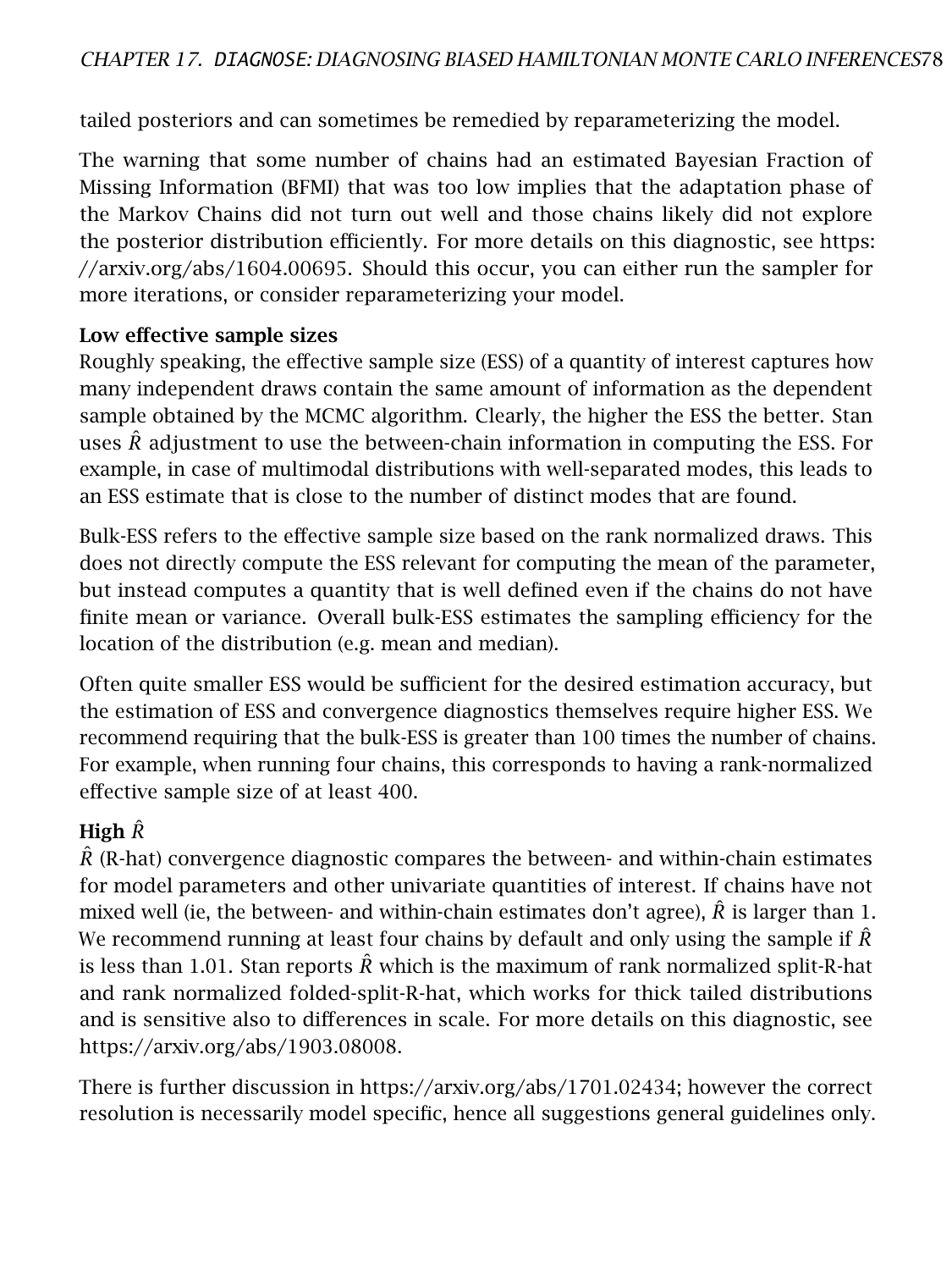# 18. **print** (deprecated): MCMC Output Analysis

The print utility is deprecated, but is still available until CmdStan v3.0. Use the stansummary utility instead.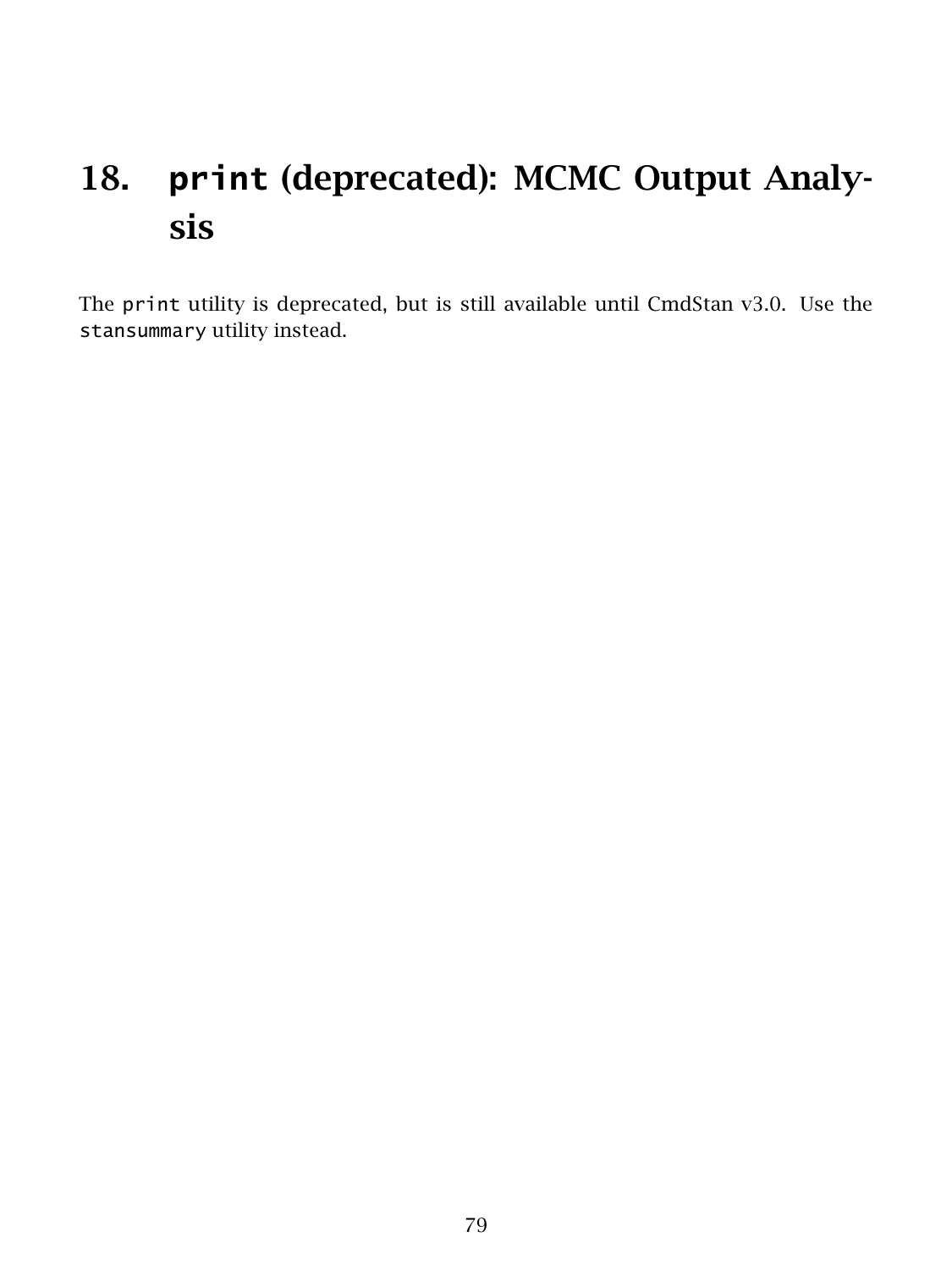# Appendices

This section contains the following appendices:

- Stan CSV File Format
- JSON format
- RDump data format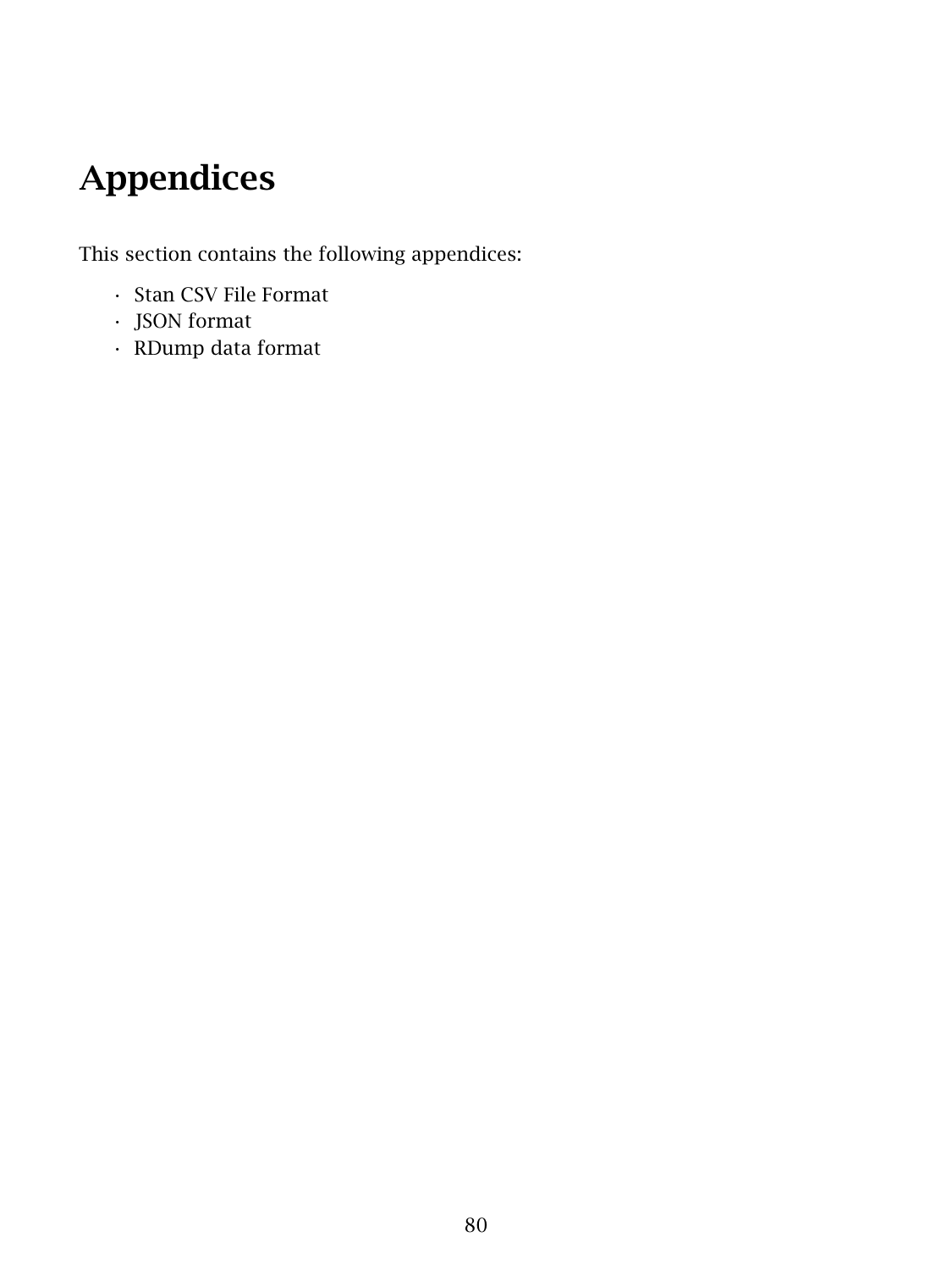# 19. Stan CSV File Format

The output from all CmdStan methods is in [CSV format.](https://en.wikipedia.org/wiki/Comma-separated_values) A Stan CSV file is a data table where the columns are the method and model parameters and quantities of interest. Each row contains one record's worth of data in plain-text format using the comma character (',') as the field delimiter (hence the name).

For the Stan CSV files, data is strictly numerical, however, possible values include both positive and negative infinity and "Not-a-Number" which are represented as the strings NaN, inf, +inf, -inf. All other values are written in decimal notation with at most 6 digits of precision.

Stan CSV files have a header row containing the column names. They also make extensive use of CSV comments, i.e., lines which begin with the # character. In addition to initial and final comment rows, some methods also put comment rows in the middle of the data table, which makes it difficult to use many of the commonly used CSV parser packages.

# 19.1. CSV Column Names and Order

The data table is laid out with zero or more method-specific columns followed by the Stan program variables declared in the parameter block, then the variables in the transformed parameters block, finally variables declared in the generated quantities, in declaration order.

Stan provides three types of container objects: arrays, vectors, and matrices. In order to output all elements of a container object, it is necessary to choose an indexing notation and a serialization order. The Stan CSV file indexing notation is

- The column name consists of the variable name followed by the element indices.
- Indices are delimited by periods ('.').
- Indexing is 1-based, i.e., given a dimension of size *N*, the first element index is 1 and the last element index is *N*.

Container variables are serialized in [column major order,](https://eli.thegreenplace.net/2015/memory-layout-of-multi-dimensional-arrays) a.k.a. "Fortran" order. In column major-order, all elements of column 1 are listed in ascending order, followed by all elements of column 2, thus the first index changes the slowest and the last index changes the fastest.

To see how this works, consider a 3-dimensional variable with dimension sizes 2, 3, and 4, e.g., an array of matrices, a 2-D array of vectors or row\_vectors, or a 3-D array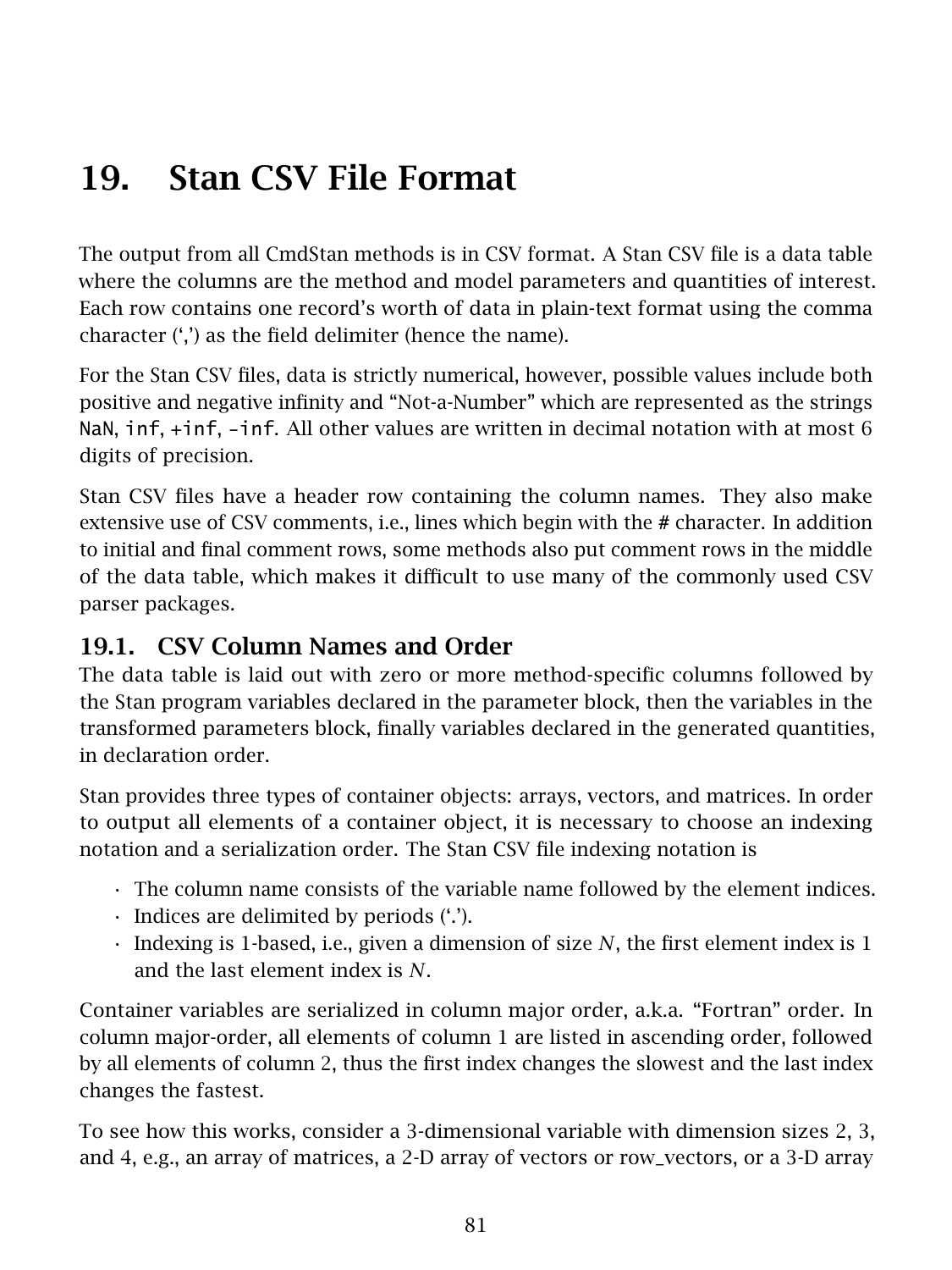of scalars. Given a Stan program with model parameter variable:

real foo[2, 3, 4];

The Stan CSV file will require 24 columns to output the elements of foo. The first 6 columns will be labeled:

foo.1.1.1, foo.1.1.2, foo.1.1.3, foo.1.1.4, foo.1.2.1, foo.1.2.2

The final 6 columns will be labeled:

foo.2.2.3, foo.2.2.4, foo.2.3.1, foo.2.3.2, foo.2.3.3, foo.2.3.4

# 19.2. MCMC Sampler CSV Output

The sample method produces both a Stan CSV output file and a [diagnostic file](#page-46-0) which contains the sampler parameters together with the gradients on the unconstrained scale and log probabilities for all parameters in the model.

To see how this works, we show snippets of the output file resulting from the following command:

./bernoulli sample save\_warmup=1 num\_warmup=200 num\_samples=100 \ data file=bernoulli.data.json \ output file=bernoulli\_samples.csv

## Sampler Stan CSV output file

The sampler output file contains the following:

- Initial comment rows listing full CmdStan argument configuration.
- Header row
- $\cdot$  Data rows containing warmup draws, if run with option save\_warmup=1
- Comment rows for adaptation listing step size and metric used for sampling
- Sampling draws
- Comment rows giving timing information

#### Initial comments rows: argument configuration

All configuration arguments are listed, one per line, indented according to CmdStan's hierarchy of arguments and sub-arguments. Arguments not overtly specified on the command line are annotated as (Default).

In the above example the num\_samples, num\_warmup, and save\_warmup arguments were specified, whereas subargument thin is left at its default value, as seen in the initial comment rows:

# stan\_version\_major = 2

# stan\_version\_minor = 24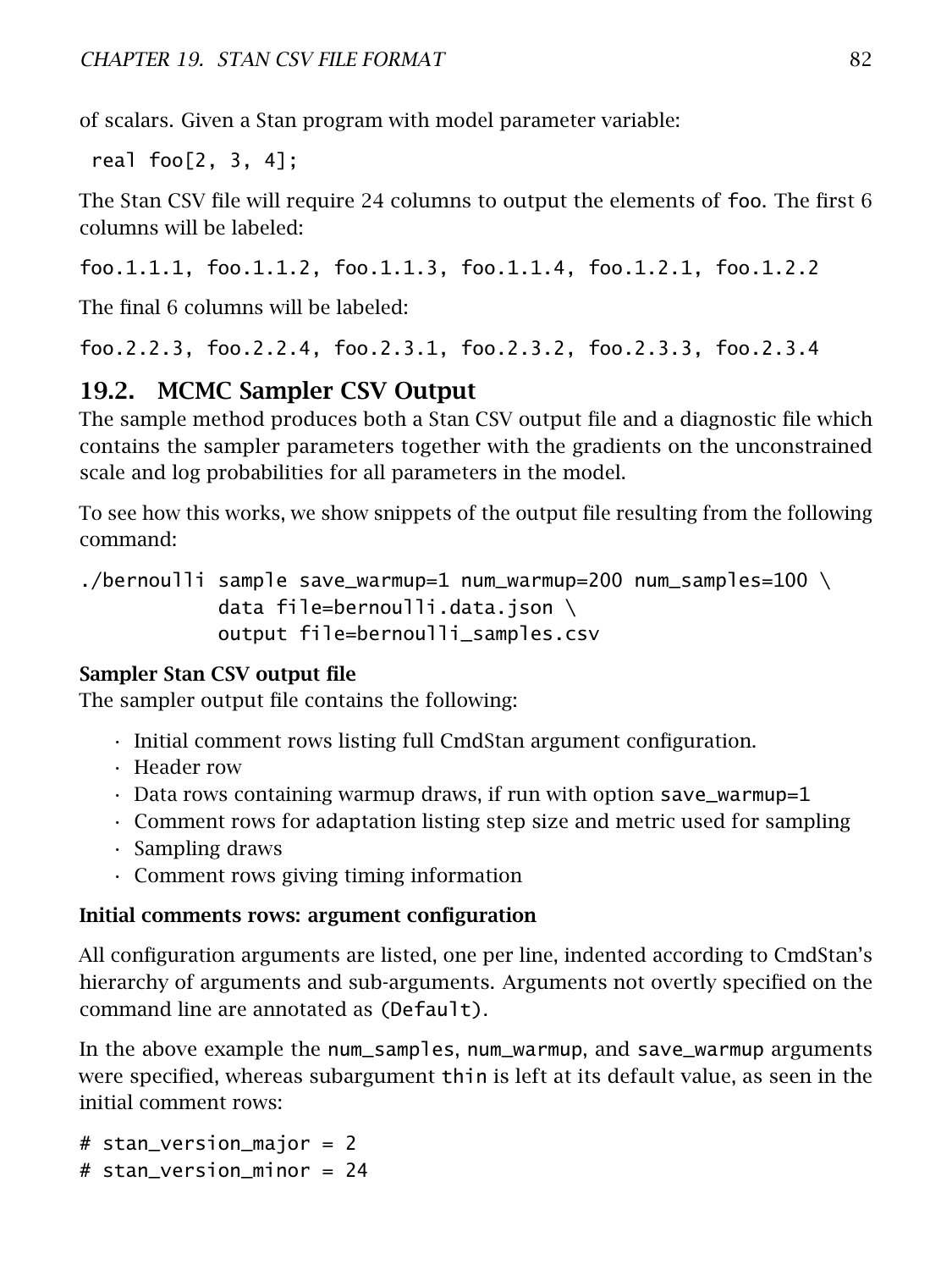```
# stan_version_patch = 0
# model = bernoulli_model
# method = sample (Default)
# sample
# num samples = 100
# num_warmup = 200
# save_warmup = 1
# thin = 1 (Default)
# adapt
# engaged = 1 (Default)
# gamma = 0.050000000000000003 (Default)
# delta = 0.80000000000000004 (Default)
# kappa = 0.75 (Default)
# t0 = 10 (Default)
# init buffer = 75 (Default)
# term_buffer = 50 (Default)
# window = 25 (Default)
# algorithm = hmc (Default)
# hmc
# engine = nuts (Default)
# nuts
# max_depth = 10 (Default)
# metric = diag_e (Default)
# metric_file = (Default)
# stepsize = 1 (Default)
# stepsize_jitter = 0 (Default)
# id = 0 (Default)
# data
# file = bernoulli.data.json
# init = 2 (Default)
# random
# seed = 2991989946 (Default)
# output
# file = bernoulli_samples.csv
# diagnostic_file = bernoulli_diagnostics.csv
# refresh = 100 (Default)
```
Note that when running multi-threaded programs which use reduce\_sum for [high](#page-62-0)[level parallelization,](#page-62-0) the number of threads used will also be included in this initial comment header.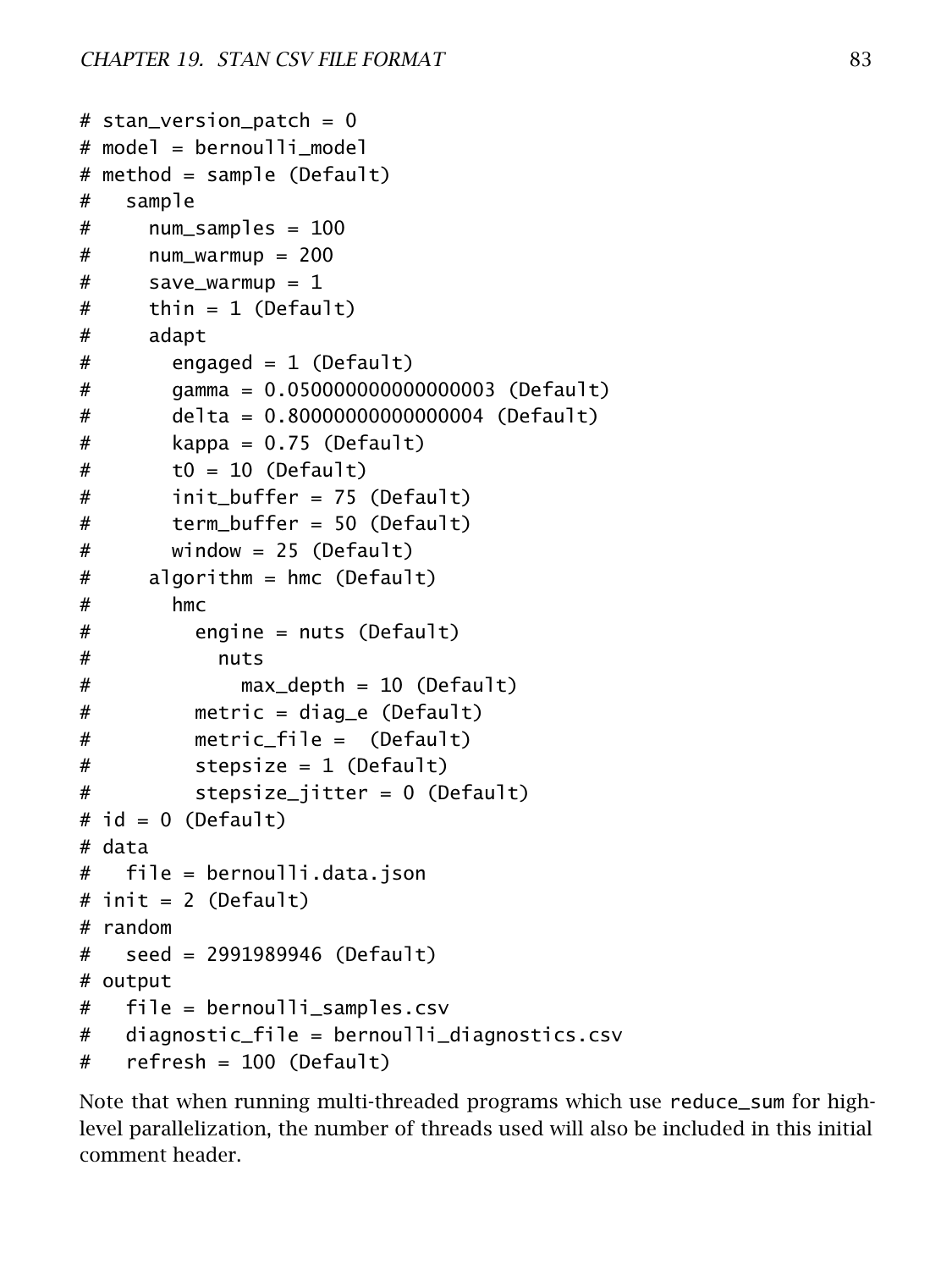### Column headers

The CSV header row lists all sampler parameters, model parameters, transformed parameters, and quantities of interest. The sampler parameters are described in detail in the [output file](#page-21-0) section of the Quickstart Guide chapter on MCMC Sampling. The example model bernoulli.stan only contains one parameter theta, therefore the CSV file data table consists of 7 sampler parameter columns and one column for the model parameter:

```
lp__,accept_stat__,stepsize__,treedepth__,n_leapfrog__,divergent__,energy__,theta
```
As a second example, we show the output of the eight\_schools.stan model on run on example dataset. This model has 3 parameters: mu, theta a vector whose length is dependent on the input data, here  $N = 8$ , and tau. The initial columns are for the 7 sampler parameters, as before. The column headers for the model parameters are:

mu,theta.1,theta.2,theta.3,theta.4,theta.5,theta.6,theta.7,theta.8,tau

### Data rows containing warmup draws

When run with option save\_warmup=1, the thinned warmup draws are written to the CSV output file directly after the CSV header line. Since the default option is save\_warmup=0, this section is usually not present in the output file.

Here we specified num\_warmup=200 and left thin at the default value 1, therefore the next 200 lines are data rows containing the sampler and model parameter values for each warmup draw.

-6.74827,1,1,1,1,0,6.75348,0.247195 -6.74827,4.1311e-103,14.3855,1,1,0,6.95087,0.247195 -6.74827,1.74545e-21,2.43117,1,1,0,7.67546,0.247195 -6.77655,0.99873,0.239791,2,7,0,6.81982,0.280619 -6.7552,0.999392,0.323158,1,3,0,6.79175,0.26517

#### Comment rows for adaptation

During warmup, the sampler adjusts the stepsize and the metric. At the end warmup, the sampler outputs this information as comments.

```
# Adaptation terminated
# Step size = 0.813694# Diagonal elements of inverse mass matrix:
# 0.592879
```
As the example bernoulli model only contains a single parameter, and as the default metric is diag\_e, the inverse mass matrix is a  $1 \times 1$  matrix, and the length of the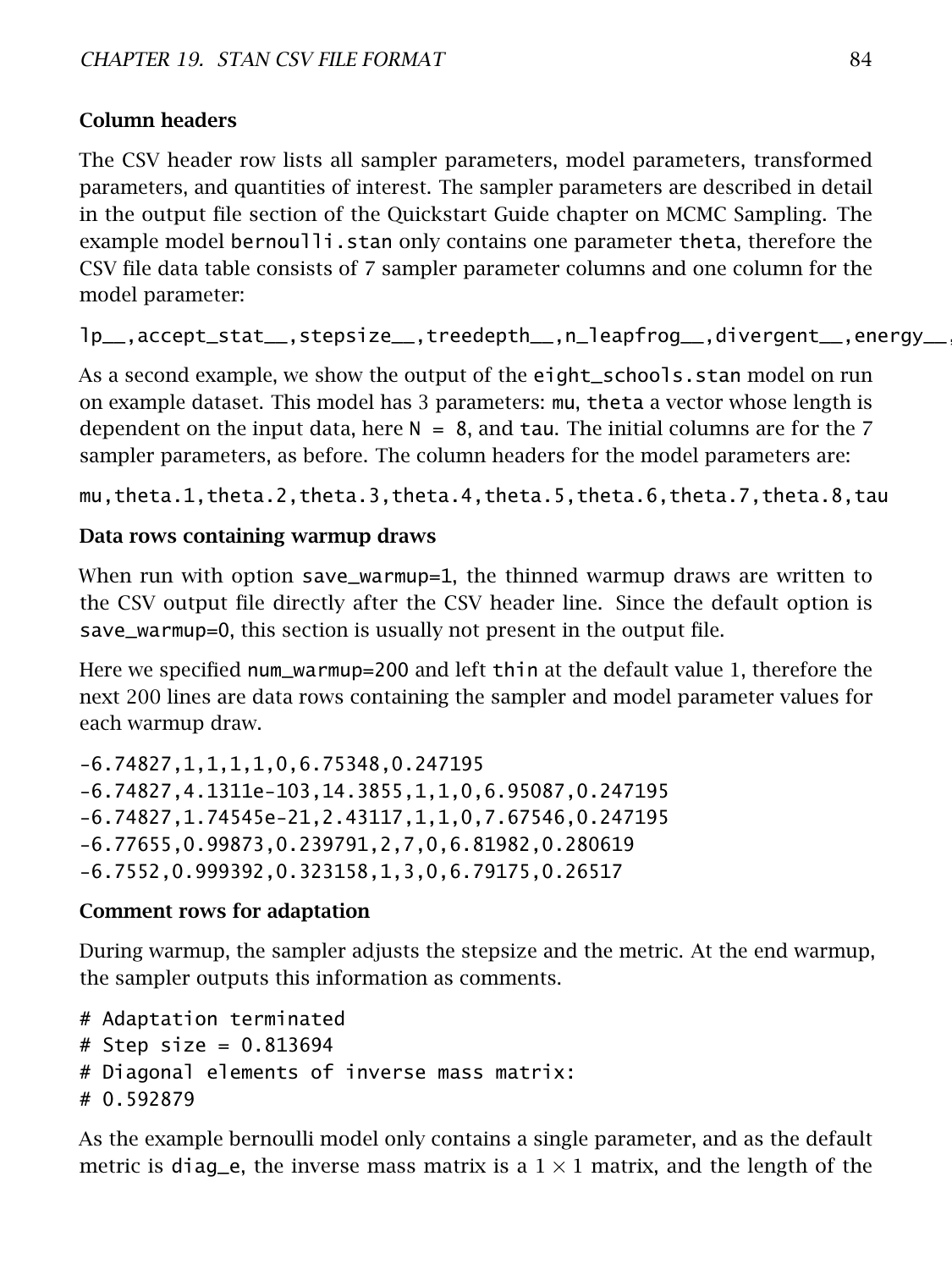diagonal vector is also 1.

In contrast, if we run the eight schools example model with metric dense\_e, the adaptation comments section lists both the stepsize and the full  $10 \times 10$  inverse mass matrix:

```
# Adaptation terminated
# Step size = 0.211252
# Elements of inverse mass matrix:
# 25.6389, 17.3379, 13.9455, 15.9036, 15.1953, 8.73729, 16.9486, 14.4231, 1
# 17.3379, 79.8719, 12.2989, -1.28006, 9.92895, -3.51622, 10.073, 22.0196, 1
# 13.9455, 12.2989, 36.1572, 12.8734, 11.9446, 9.09582, 9.74519, 10.9539, 1
# 15.9036, -1.28006, 12.8734, 59.9998, 10.245, 8.03461, 16.9754, 3.13443, 9
# 15.1953, 9.92895, 11.9446, 10.245, 43.548, 15.3403, 13.0537, 7.69818, 10.1
# 8.73729, -3.51622, 9.09582, 8.03461, 15.3403, 39.981, 12.7695, 1.16248, 6
# 16.9486, 10.073, 9.74519, 16.9754, 13.0537, 12.7695, 45.8884, 11.6074, 8.9
# 14.4231, 22.0196, 10.9539, 3.13443, 7.69818, 1.16248, 11.6074, 49.4083, 18.
# 17.4969, 19.8151, 12.1204, 9.68292, 10.1093, 6.13749, 8.96413, 18.9169, 68.
# 0.518757, 4.71028, 0.211353, -1.36097, 0.155245, -2.08507, -1.15946, 3.156
```
*Note that when the sampler is run with arguments* algorithm=fixed\_param*, this section will be missing.*

#### Data rows containing sampling draws

The output file contains the values for the thinned set draws during sampling. Here we specified num\_sampling=100 and left thin at the default value 1, therefore the next 100 lines are data rows containing the sampler and model parameter values for each sampling iteration.

-8.76921,0.796814,0.813694,1,1,0,9.75854,0.535093 -6.79143,0.979604,0.813694,1,3,0,9.13092,0.214431 -6.79451,0.955359,0.813694,2,3,0,7.19149,0.289341

#### Timing information

Upon successful completion, the sampler writes timing information to the output CSV file as a series of final comment lines:

```
#
# Elapsed Time: 0.005 seconds (Warm-up)
# 0.002 seconds (Sampling)
# 0.007 seconds (Total)
#
```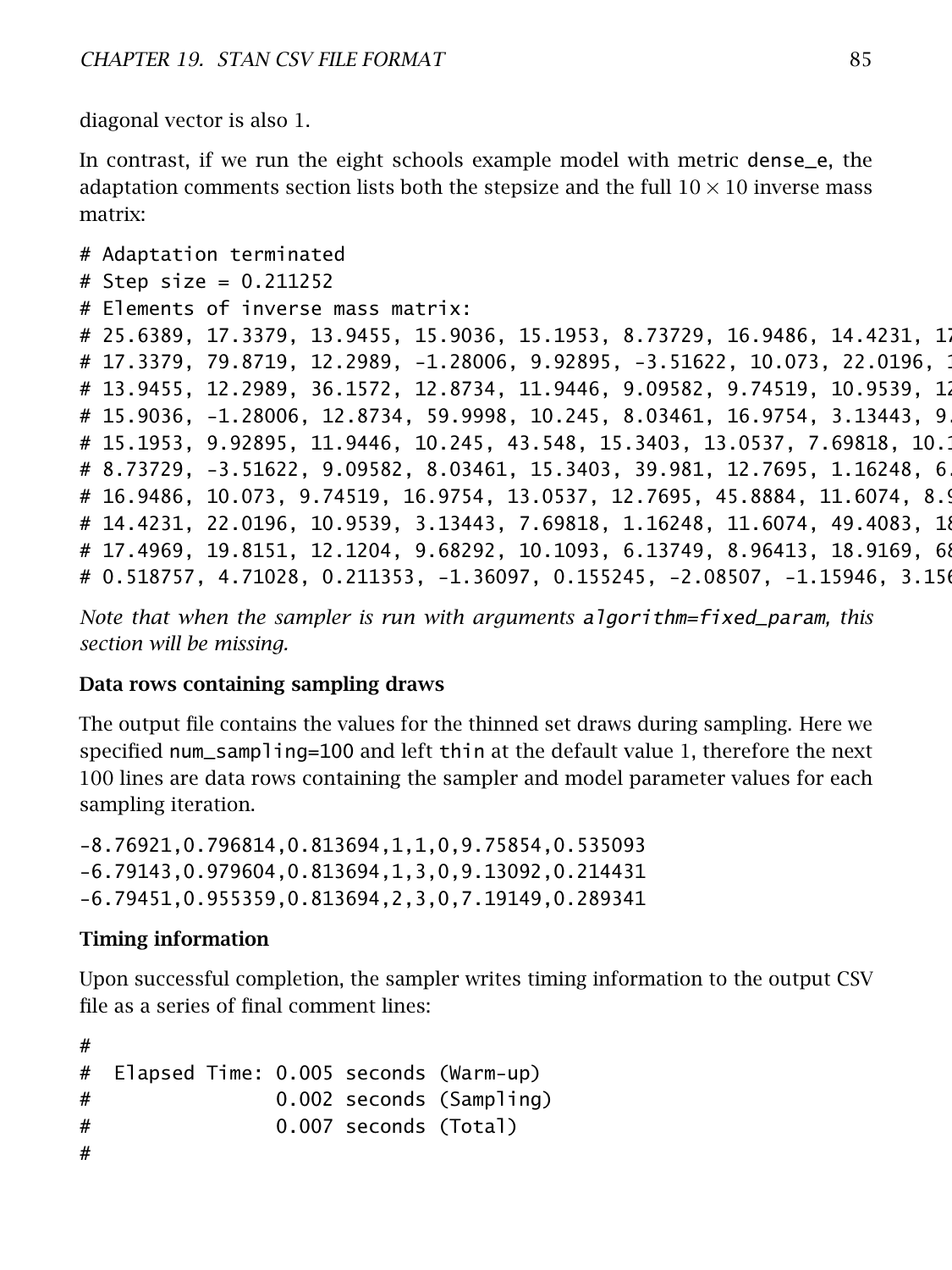## Diagnostic CSV output file

The diagnostic file contains the following:

- Initial comment rows listing full CmdStan argument configuration.
- Header row
- $\cdot$  Data rows containing warmup draws, if run with option save\_warmup=1
- Sampling draws
- Comment rows giving timing information

The columns in this file contain, in order: - all sampler parameters - all model parameter estimates - the latent Hamiltonian for each parameter - the gradient for each parameters

The labels for the latent Hamiltonian columns are the parameter column label with prefix p\_ and the labels for the gradient columns are the parameter column label with prefix g\_.

These are the column labels from the file bernoulli\_diagnostic.csv:

lp\_\_,accept\_stat\_\_,stepsize\_\_,treedepth\_\_,n\_leapfrog\_\_,divergent\_\_,energy\_\_,theta,p\_theta,g\_theta

## 19.3. Optimization Output

- Config as comments
- Header row
- Penalized maximum likelihood estimate

## 19.4. Variational Inference Output

- Config as comments
- Header row
- Adaptation as comments
- Variational estimate
- Sample draws from estimate of the posterior

## 19.5. Generate Quantities Outputs

- Header row
- Quantities of interest

## 19.6. Diagnose Method Outputs

- Header row
- <span id="page-86-0"></span>• Gradients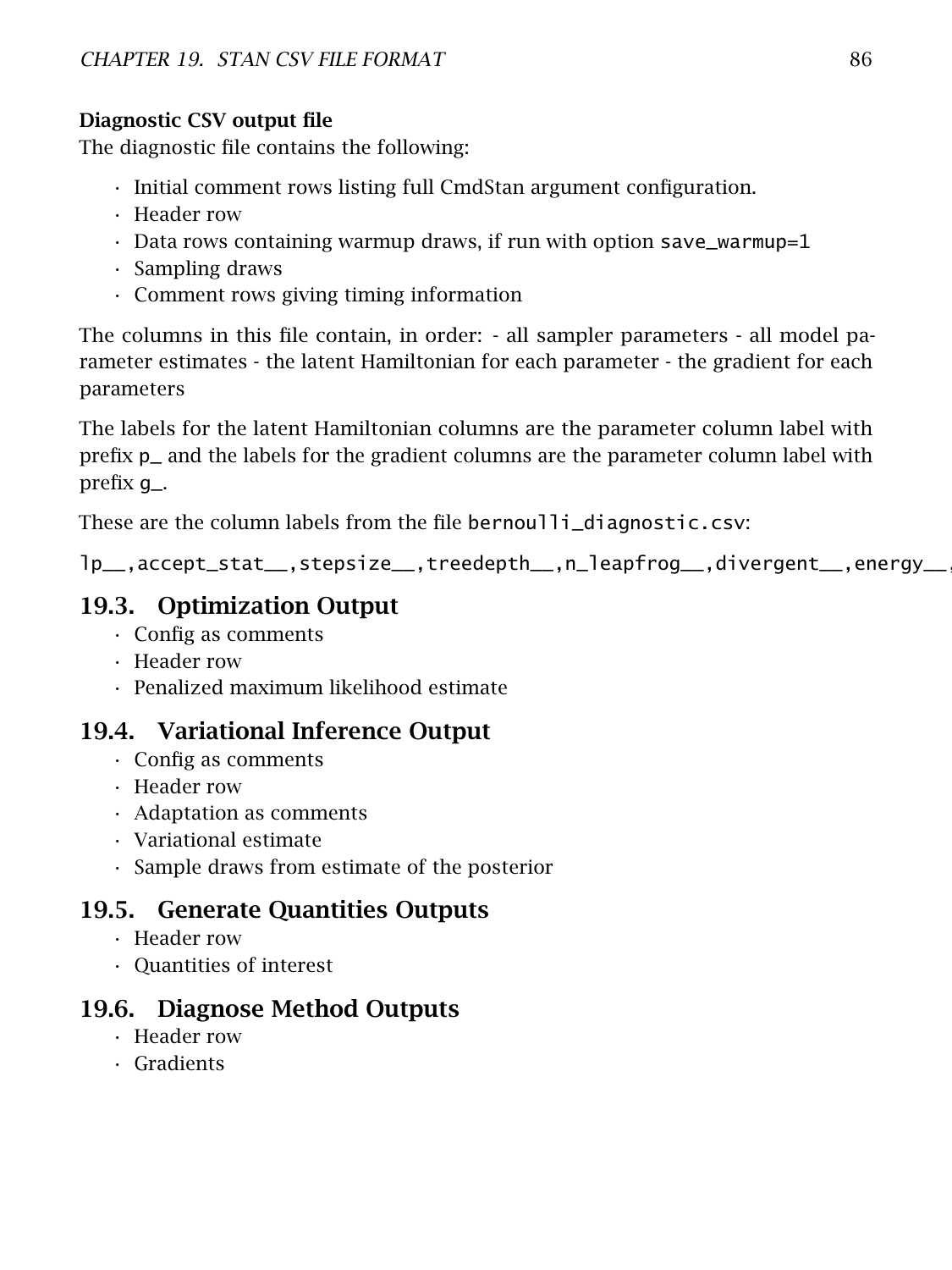# 20. **ISON Format for CmdStan**

CmdStan can use JSON format for input data for both model data and parameters. Model data is read in by the model constructor. Model parameters are used to initialize the sampler and optimizer.

## 20.1. Creating JSON Files

You can create the JSON file yourself using the guidelines below, but a more convenient way to create a JSON file for use with CmdStan is to use the [write\\_stan\\_json\(\)](https://mc-stan.org/cmdstanr/reference/write_stan_json) function provided by the CmdStanR interface.

## 20.2. JSON Syntax Summary

JSON is a data interchange notation, defined by an [ECMA standard.](http://www.ecma-international.org/publications/files/ECMA-ST/ECMA-404.pdf) JSON data files must in Unicode. JSON data is a series of structural tokens, literal tokens, and values:

- Structural tokens are the left and right curly bracket {}, left and right square bracket [], the semicolon ;, and the comma ,.
- Literal tokens must always be in lowercase. There are three literal tokens: true, false, null.
- A primitive value is a single token which is either a literal, a string, or a number.
- A string consists of zero or more Unicode characters enclosed in double quotes, e.g. "foo". A backslash is used to escape the double quote character as well as the backslash itself. ISON allows the use of Unicode character escapes, e.g. "\\uHHHH" where HHHH is the Unicode code point in hex.
- All numbers are decimal numbers. Scientific notation is allowed. The following are examples of numbers: 17, 17.2, -17.2, -17.2e8, 17.2e-8. *Note:* The concepts of positive and negative infinity as well as "not a number" cannot be expressed as numbers in JSON, but they can be encoded as strings "+inf", "-inf", and "NaN", respectively, which can be mixed with numbers.
- A JSON array is an ordered, comma-separated list of zero or more JSON values enclosed in square brackets. The elements of an array can be of any type. The following are examples of arrays: [], [1], [0.2, "-inf", true].
- A name-value pair consists of a string followed by a colon followed by a value, either primitive or compound.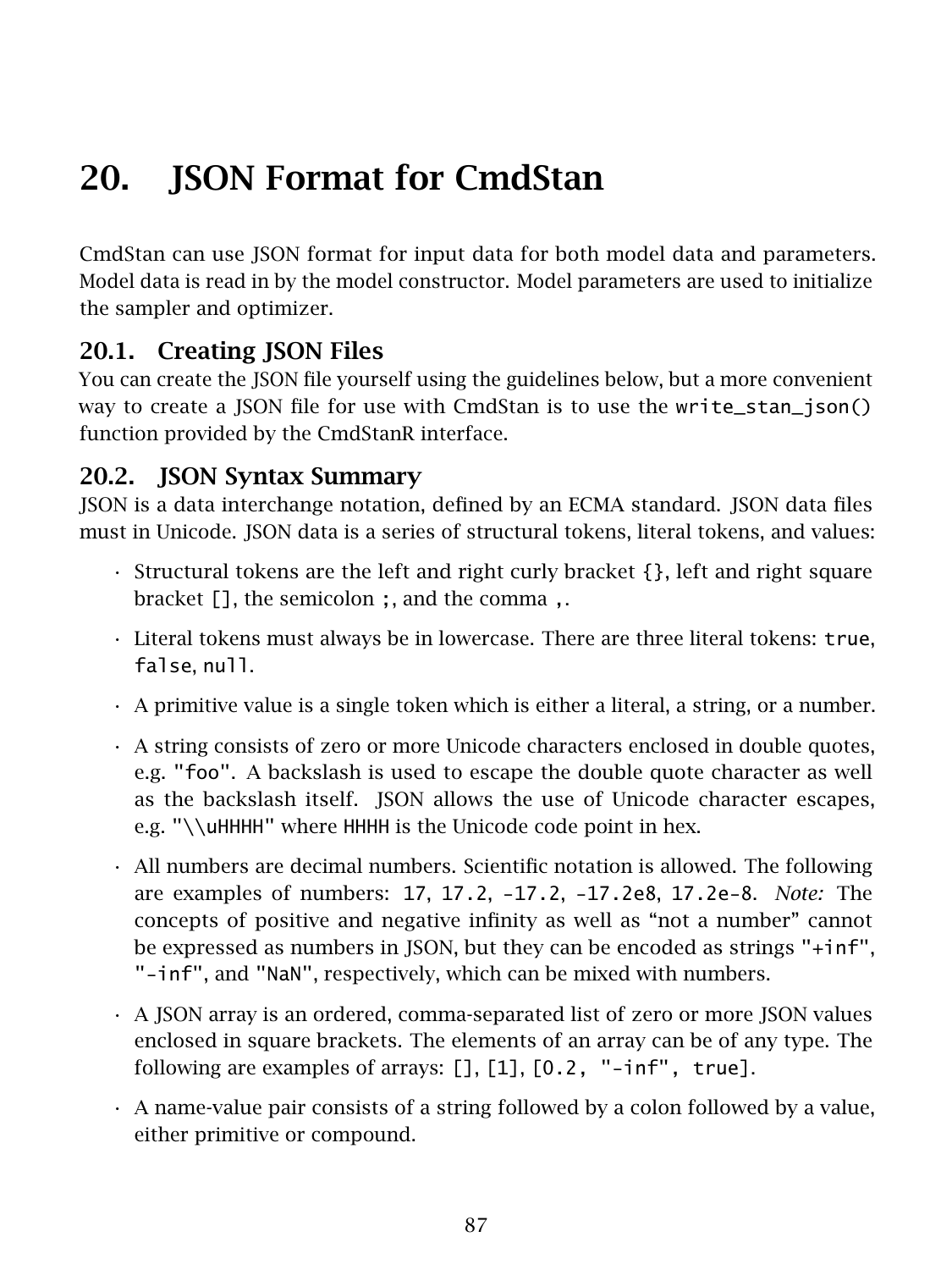• A JSON object is a comma-separated series of zero or more name-value pairs enclosed in curly brackets. Each name-value pair is a member of the object. Membership is unordered. Member names are not required to be unique. The following are examples of objects: { }, {"foo": null}, {"bar" : 17, "baz" : [14,15,16.6] }.

# 20.3. Stan Data Types in JSON Notation

Stan follows the JSON standard. A Stan input file in JSON notation consists of single JSON object which contains zero or more name-value pairs. This structure corresponds to a Python data dictionary object. The following is an example of JSON data for the simple Bernoulli example model:

```
\{ "N" : 10, "y" : [0,1,0,0,0,0,0,0,0,1] }
```
Matrix data and multi-dimensional arrays are indexed in row-major order. For a Stan program which has data block:

```
data {
  int d1;
  int d2;
  int d3;
  int ar[d1, d2, d3];
}
```
the following JSON input would be valid:

```
\{ "d1" : 2.
  "d2" : 3,
  "d3" : 4,
  "ar" : [[[0,1,2,3], [4,5,6,7], [8,9,10,11]],
           [[12, 13, 14, 15], [16, 17, 18, 19], [20, 21, 22, 23]]]}
```
JSON ignores whitespace. In the above examples, the spaces and newlines are only used to improve readability and can be omitted.

All data inputs are encoded as name-value pairs. The following table provides more examples of JSON data. The left column contains a Stan data variable declaration and the right column contains valid JSON data inputs.

| Stan variable | JSON data |
|---------------|-----------|
| int i         | "i": 17   |
| real a        | "a" : 17  |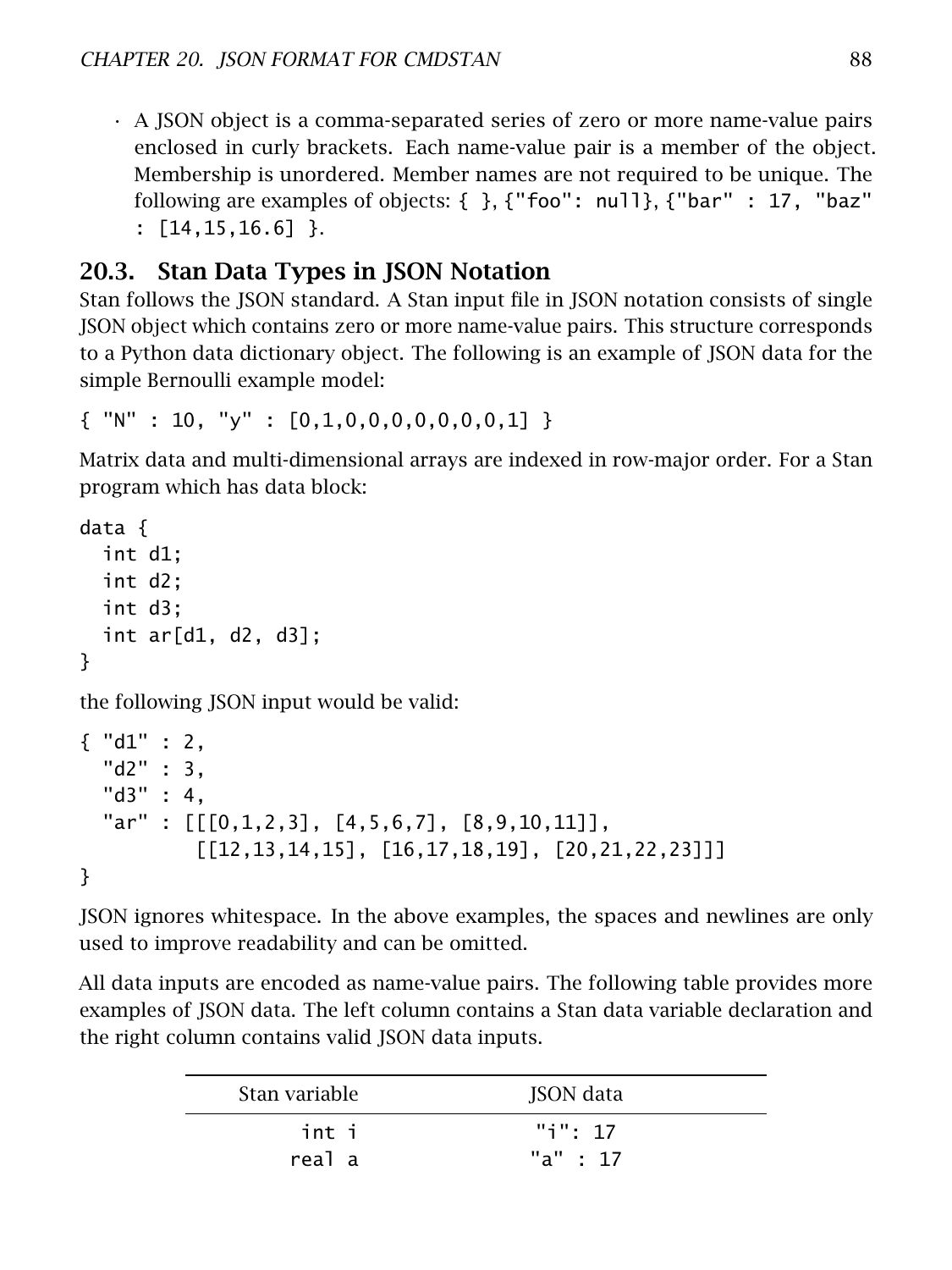| Stan variable                                            | JSON data                                                                                                                        |  |  |  |
|----------------------------------------------------------|----------------------------------------------------------------------------------------------------------------------------------|--|--|--|
|                                                          | "a" : $17.2$<br>"a" : "NaN"<br>"a" : " $+$ inf"<br>" $a$ " : " $-i$ nf"                                                          |  |  |  |
| int a[5]                                                 | "a" : [1, 2, 3, 4, 5]                                                                                                            |  |  |  |
| real a[5]<br>vector[5] a<br>row_vector[5] a<br>real a[5] | "a" : [ 1, 2, 3.3, "NaN", 5 ]<br>"a" : [ 1, 2, 3.3, "NaN", 5 ]<br>"a" : [ 1, 2, 3.3, "NaN", 5 ]<br>"a" : [ 1, 2, 3.3, "NaN", 5 ] |  |  |  |
|                                                          | matrix[2,3] a "a" : [ [ 1, 2, 3 ], [ 4, 5, 6] ]                                                                                  |  |  |  |

#### Empty arrays in JSON

JSON notation is not able to distinguish between multi-dimensional arrays where any dimension is 0, e.g., a 2-D array with dimensions *(*1*,* 0*)*, i.e., an array which contains a single array which is empty, has JSON representation [ ]. To see how this works, consider the following Stan program data block:

```
data {
  int d;
  int ar_1d[d];
  int ar_2d[d,d];
  int ar_3d[d,d,d];
}
```
In the case where variable d is 1, all arrays will contain a single value. If array variable ar\_d1 contains value 7, 2-D array variable ar\_d2 contains (an array which contains) value 8, and 3-D array variable ar\_d3 contains (an array which contains an array which contains) value 9, the JSON representation is:

```
{ "ar_d1" : [7],
  "ar_d2" : [[8]],
  "ar_d3" : [[[9]]]
}
```
However, in the case where variable d is 0,  $ar_d$ d is empty, i.e., it contains no values, as is ar\_d2, ar\_d3, and the JSON representation is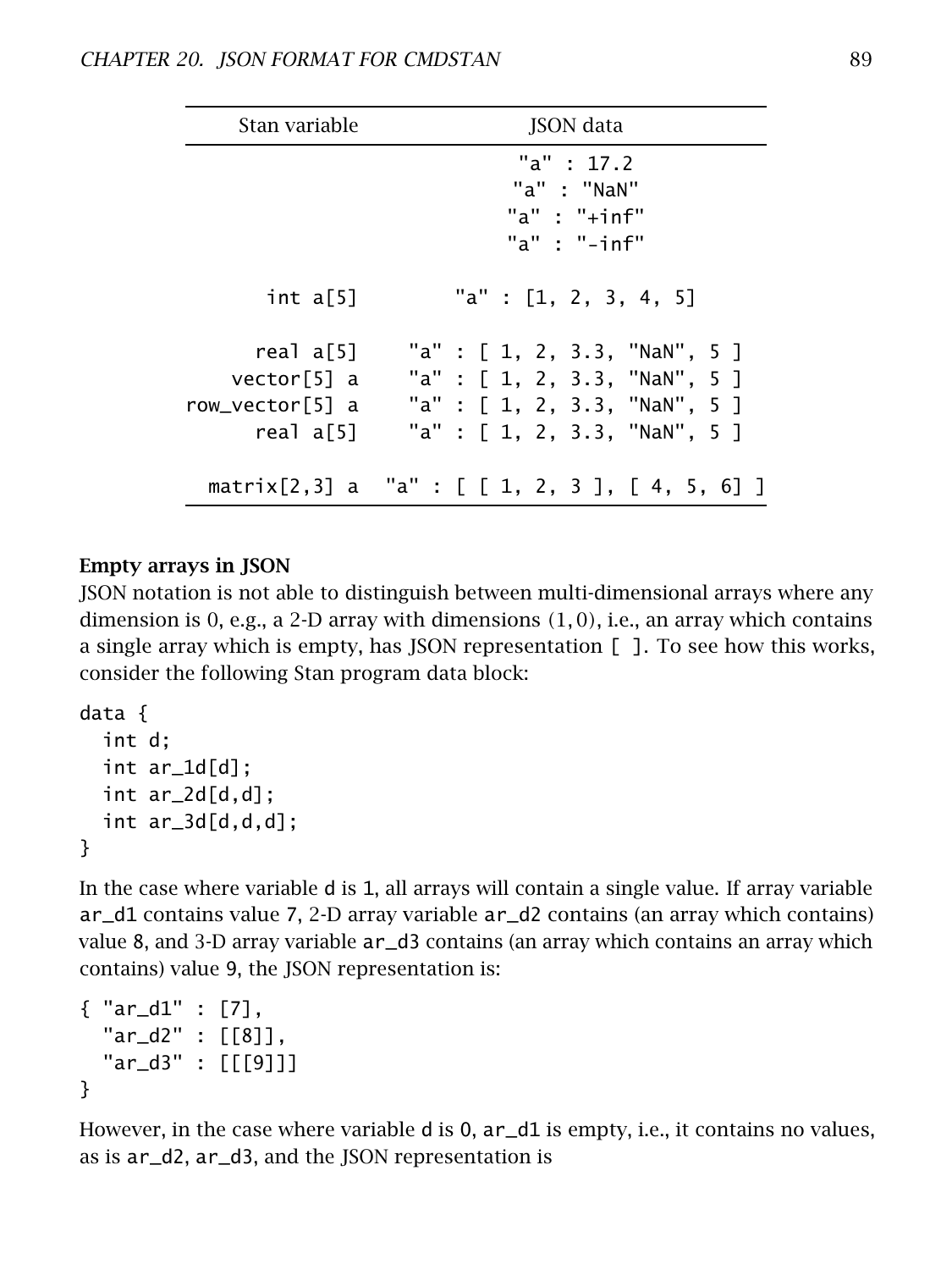```
{ "d" : 0,
 "ar_d1" : [ ],
 "ar_d2" : [ ],
 "ar_d3" : [ ]
}
```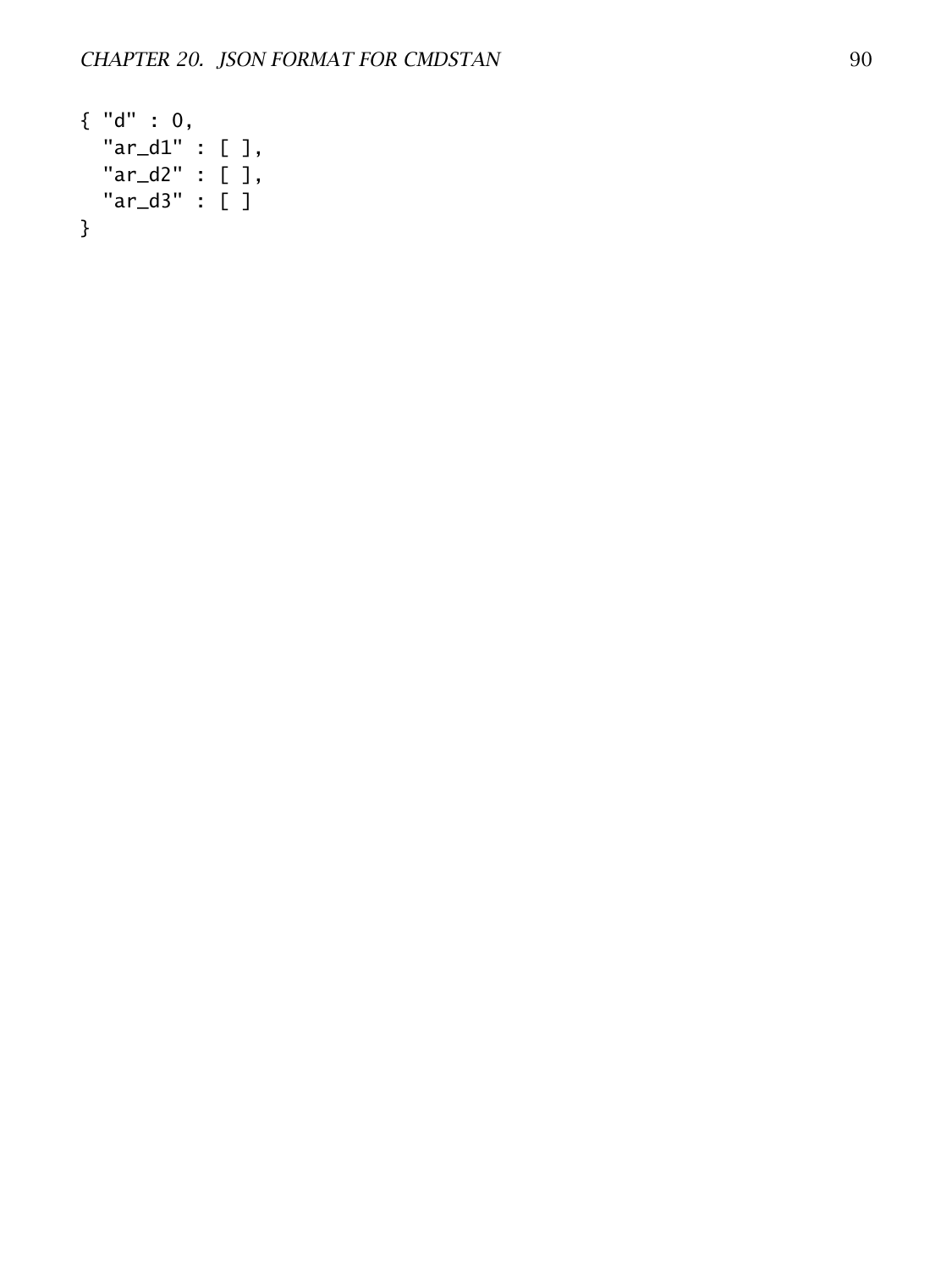# 21. RDump Format for CmdStan

NOTE: Although the RDump format is still supported, I/O with JSON is faster and recommended. See the [chapter on JSON](#page-86-0) for more details.

RDump format can be used to represent values for Stan variables. This format was introduced in SPLUS and is used in R, JAGS, and in BUGS (but with a different ordering).

A dump file is structured as a sequence of variable definitions. Each variable is defined in terms of its dimensionality and its values. There are three kinds of variable declarations: - scalars - sequences - general arrays

# 21.1. Creating Dump Files

Dump files can be created from R using RStan, via the rstan package function stan\_rdump. Stan RDump files must be created via stan\_rdump and not by R's native dump function because R's dump function uses a richer syntax than is supported by the underlying Stan i/o libraries.

## 21.2. Scalar Variables

A simple scalar value can be thought of as having an empty list of dimensions. Its declaration in the dump format follows the SPLUS assignment syntax. For example, the following would constitute a valid dump file defining a single scalar variable y with value 17*.*2:

 $v \le -17.2$ 

## 21.3. Sequence Variables

One-dimensional arrays may be specified directly using the SPLUS sequence notation. The following example defines an integer-value and a real-valued sequence.

 $n \leftarrow c(1,2,3)$  y  $\leftarrow c(2.0,3.0,9.7)$ 

Arrays are provided without a declaration of dimensionality because the reader just counts the number of entries to determine the size of the array.

Sequence variables may alternatively be represented with R's colon-based notation. For instance, the first example above could equivalently be written as

 $n \le -1:3$ 

The sequence denoted by 1:3 is of length 3, running from 1 to 3 inclusive. The colon notation allows sequences going from high to low. The following are equivalent: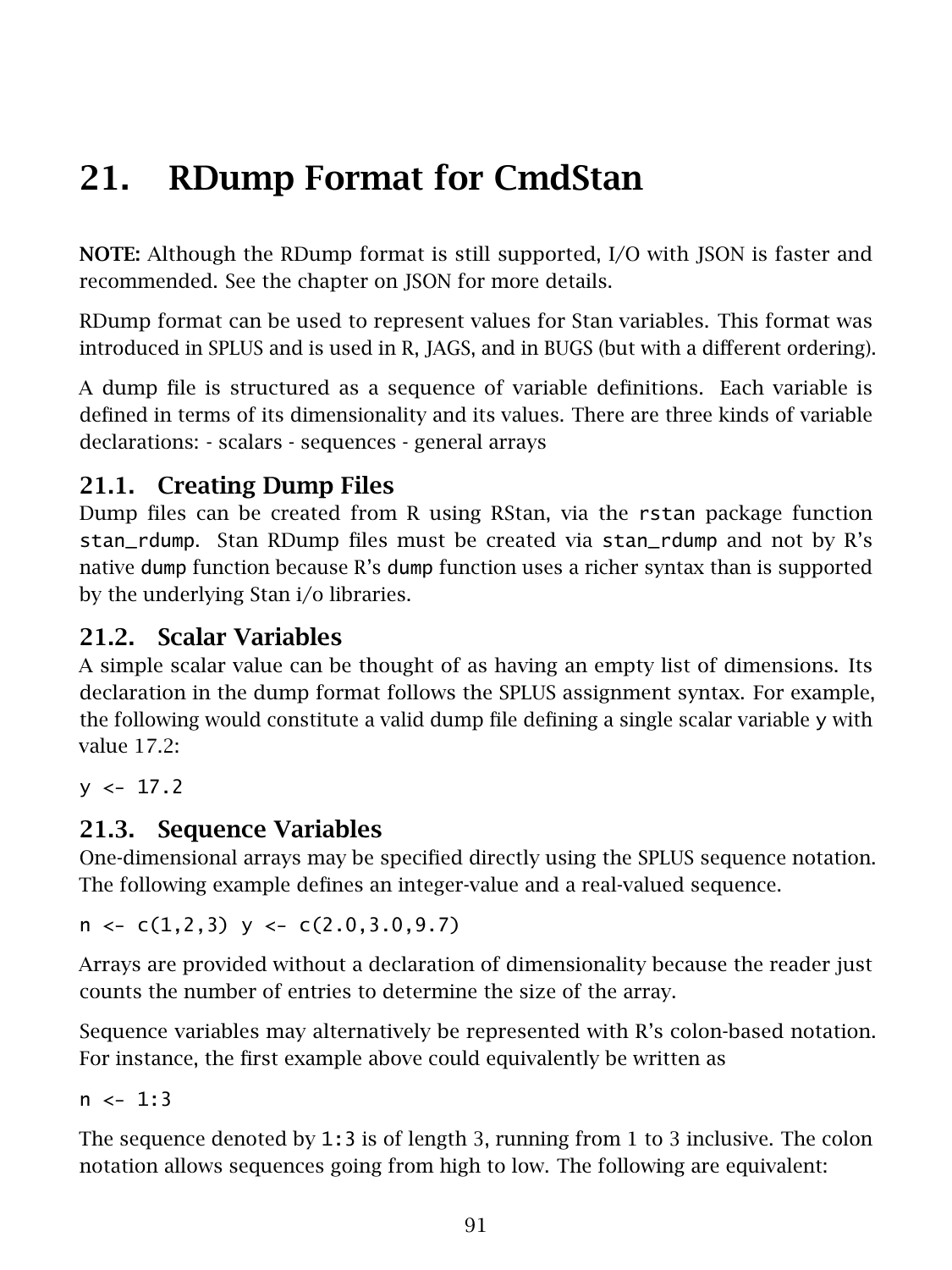$n \le -2:-2$  $n \leftarrow c(2,1,0,-1,-2)$ 

As a special case, a sequence of zeros can also be represented in the dump format by integer(x) and double(x), for type int and double, respectively. Here x is a non-negative integer to specify the length. If  $x$  is 0, it can be omitted. The following are some examples.

```
x1 \leftarrow \text{integer()}x^2 <- integer(0)
x3 \leftarrow \text{integer(2)}y1 \leftarrow double()y2 \le - double(0)
y3 \le - double(2)
```
## 21.4. Array Variables

For more than one dimension, the dump format uses a dimensionality specification. For example, the following defines a  $2 \times 3$  array:

 $y \leftarrow$  structure( $c(1, 2, 3, 4, 5, 6)$ , .Dim =  $c(2, 3)$ )

Data is stored column-major, thus the values for y will be:

 $y[1,1] = 1$  $v[1,2] = 3$  $y[1,3] = 5$  $y[2,1] = 2$  $y[2,2] = 4$  $y[2,3] = 6$ 

The structure keyword just wraps a sequence of values and a dimensionality declaration, which is itself just a sequence of non-negative integer values. The product of the dimensions must equal the length of the array.

If the values happen to form a contiguous sequence of integers, they may be written with colon notation. Thus the example above is equivalent to the following.

 $y \le -5$  structure(1:6, .Dim =  $c(2,3)$ )

Sequence notation can be used within any call to the generic  $c()$  function in R. In the above example,  $c(2,3)$  could be written as  $c(2:3)$ .

The generalization of column-major indexing is last-index major indexing. Arrays of more than two dimensions are written in a last-index major form. For example,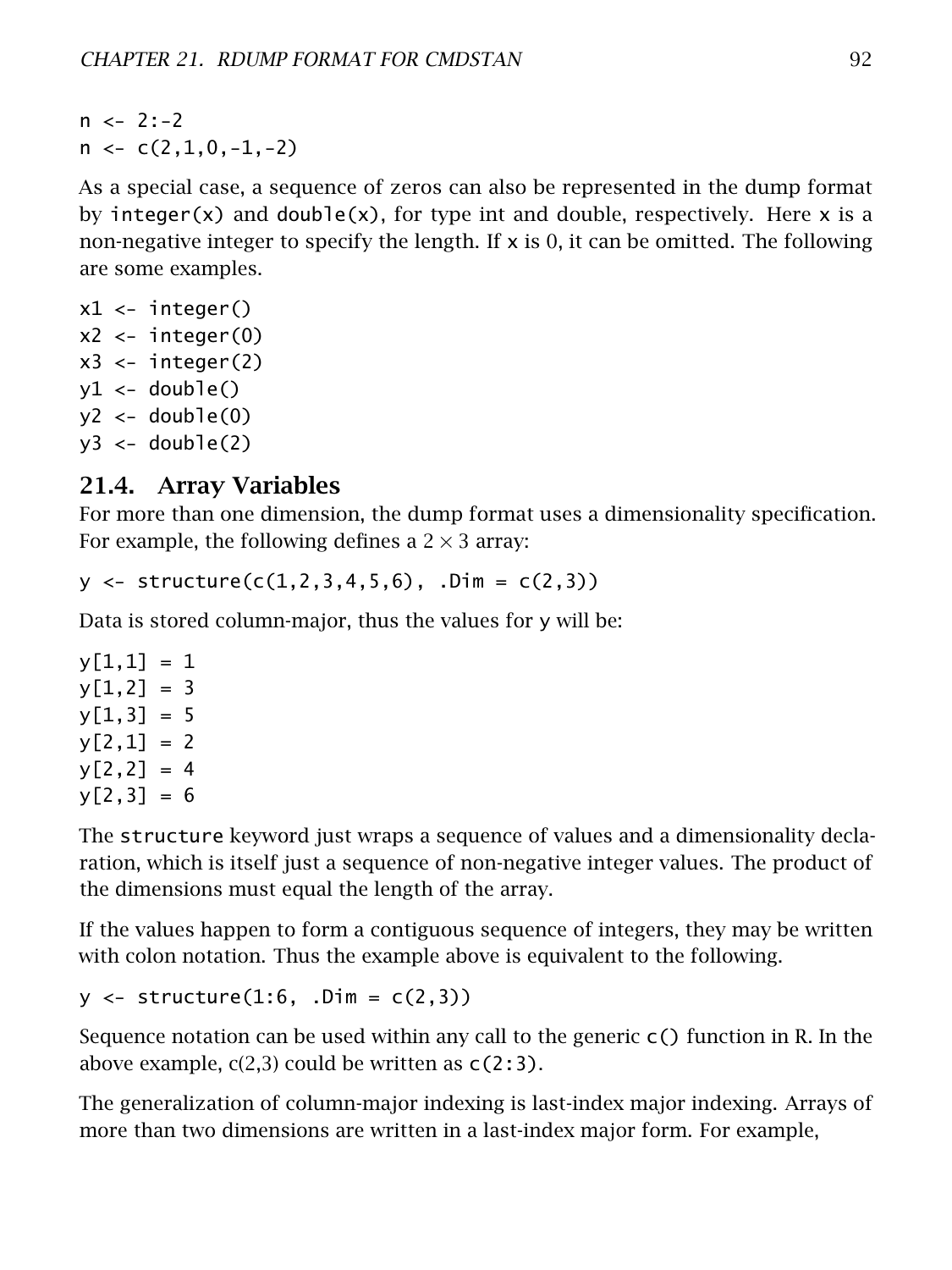$z \leq -5$ tructure $(1:24, 0 \text{ m} = c(2,3,4))$ 

produces a three-dimensional int (assignable to real) array z with values:

 $z[1,1,1] = 1$  $z[2,1,1] = 2$  $z[1,2,1] = 3$  $z[2,2,1] = 4$  $z[1,3,1] = 5$  $z[2,3,1] = 6$  $z[1,1,2] = 7$  $z[2,1,2] = 8$  $z[1,2,2] = 9$  $z[2,2,2] = 10$  $z[1,3,2] = 11$  $z[2,3,2] = 12$  $z[1,1,3] = 13$  $z[2,1,3] = 14$  $z[1,2,3] = 15$  $z[2,2,3] = 16$  $z[1,3,3] = 17$  $z[2,3,3] = 18$  $z[1,1,4] = 19$  $z[2,1,4] = 20$  $z[1,2,4] = 21$  $z[2,2,4] = 22$  $z[1,3,4] = 23$  $z[2,3,4] = 24$ 

If the underlying 3-D array is stored as a 1-D array in last-index major format, the innermost array elements will be contiguous.

The sequence of values inside structure can also be integer(x) or double(x). In particular, if one or more dimensions is zero, integer() can be put inside structure. For instance, the following example is supported by the dump format.

 $y \leftarrow$  structure(integer(), .Dim =  $c(2,0)$ )

## 21.5. Matrix- and Vector-Valued Variables

The dump format for matrices and vectors, including arrays of matrices and vectors, is the same as that for arrays of the same shape.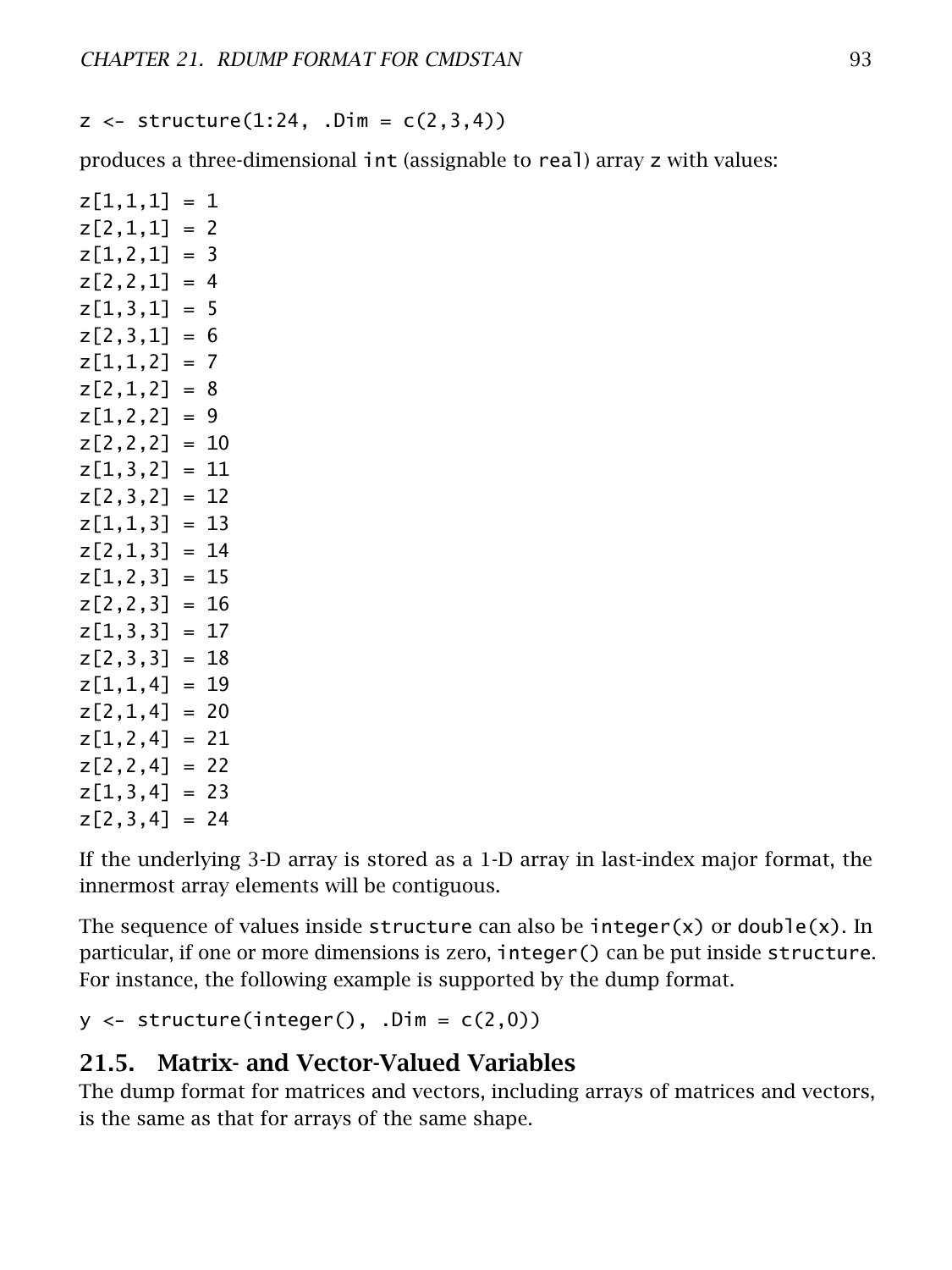### Vector Dump Format

The following three declarations have the same dump format for their data.

real a[K]; vector[K] b; row\_vector[K] c;

### Matrix Dump Format

The following declarations have the same dump format.

real a[M,N]; matrix[M,N] b;

## Arrays of Vectors and Matrices

The key to understanding arrays is that the array indexing comes before any of the container indexing. That is, an array of vectors is just that: each array element is a vector. See the chapter on array and matrix types in the user's guide section of the language manual for more information.

For the dump data format, the following declarations have the same arrangement.

real a[M.N]: matrix[M,N] b; vector[N] c[M]; row\_vector[N] d[M];

Similarly, the following also have the same dump format.

real a[P,M,N]; matrix[M,N] b[P]; vector[N] c[P,M]; row\_vector[N] d[P,M];

## 21.6. Integer- and Real-Valued Variables

There is no declaration in a dump file that distinguishes integer versus continuous values. If a value in a dump file's definition of a variable contains a decimal point (e.g., 132*.*3) or uses scientific notation (e.g., 1*.*323*e*2), Stan assumes that the values are real.

For a single value, if there is no decimal point, it may be assigned to an int or real variable in Stan. An array value may only be assigned to an int array if there is no decimal point or scientific notation in any of the values. This convention is compatible with the way R writes data.

The following dump file declares an integer value for y.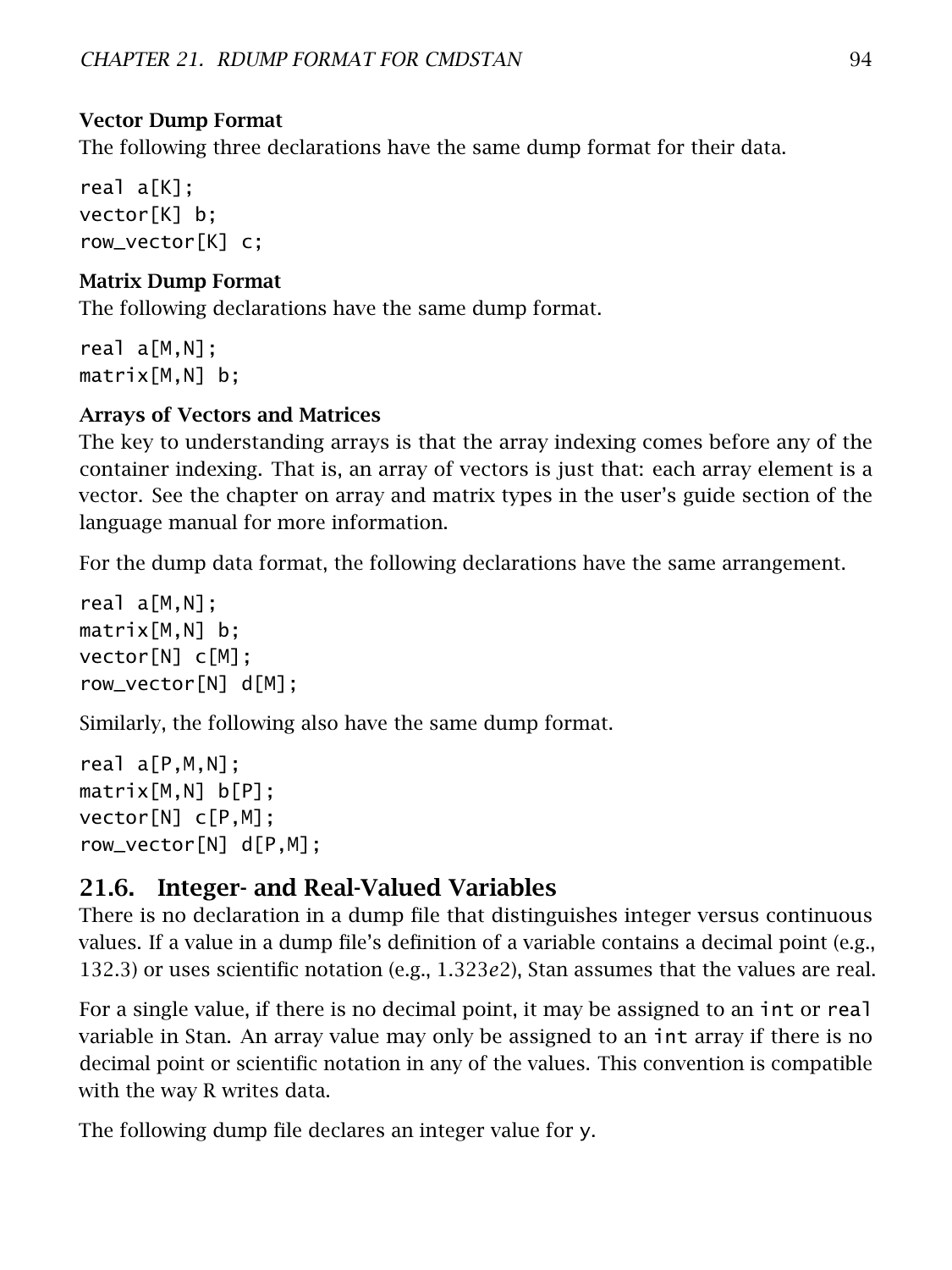$y \le -2$ 

This definition can be used for a Stan variable y declared as real or as int. Assigning an integer value to a real variable automatically promotes the integer value to a real value.

Integer values may optionally be followed by  $L$  or 1, denoting long integer values. The following example, where the type is explicit, is equivalent to the above.

 $y \le -2L$ 

The following dump file provides a real value for y.

 $y \le -2.0$ 

Even though this is a round value, the occurrence of the decimal point in the value, 2*.*0, causes Stan to infer that y is real valued. This dump file may only be used for variables y declared as real in Stan.

## Scientific Notation

Numbers written in scientific notation may only be used for real values in Stan. R will write out the integer one million as  $1e + 06$ .

## Infinite and Not-a-Number Values

Stan's reader supports infinite and not-a-number values for scalar quantities (see the section of the reference manual section of the language manual for more information on Stan's numerical data types). Both infinite and not-a-number values are supported by Stan's dump-format readers.

|                                                        |                      | Value Preferred Form Alternative Forms     |
|--------------------------------------------------------|----------------------|--------------------------------------------|
| positive infinity<br>negative infinity<br>not a number | Inf<br>-Inf<br>– NaN | Infinity, infinity<br>-Infinity, -infinity |

These strings are not case sensitive, so inf may also be used for positive infinity, or NAN for not-a-number.

# 21.7. Quoted Variable Names

In order to support JAGS data files, variables may be double quoted. For instance, the following definition is legal in a dump file.

"y" <-  $c(1,2,3)$  \end{Verbatim}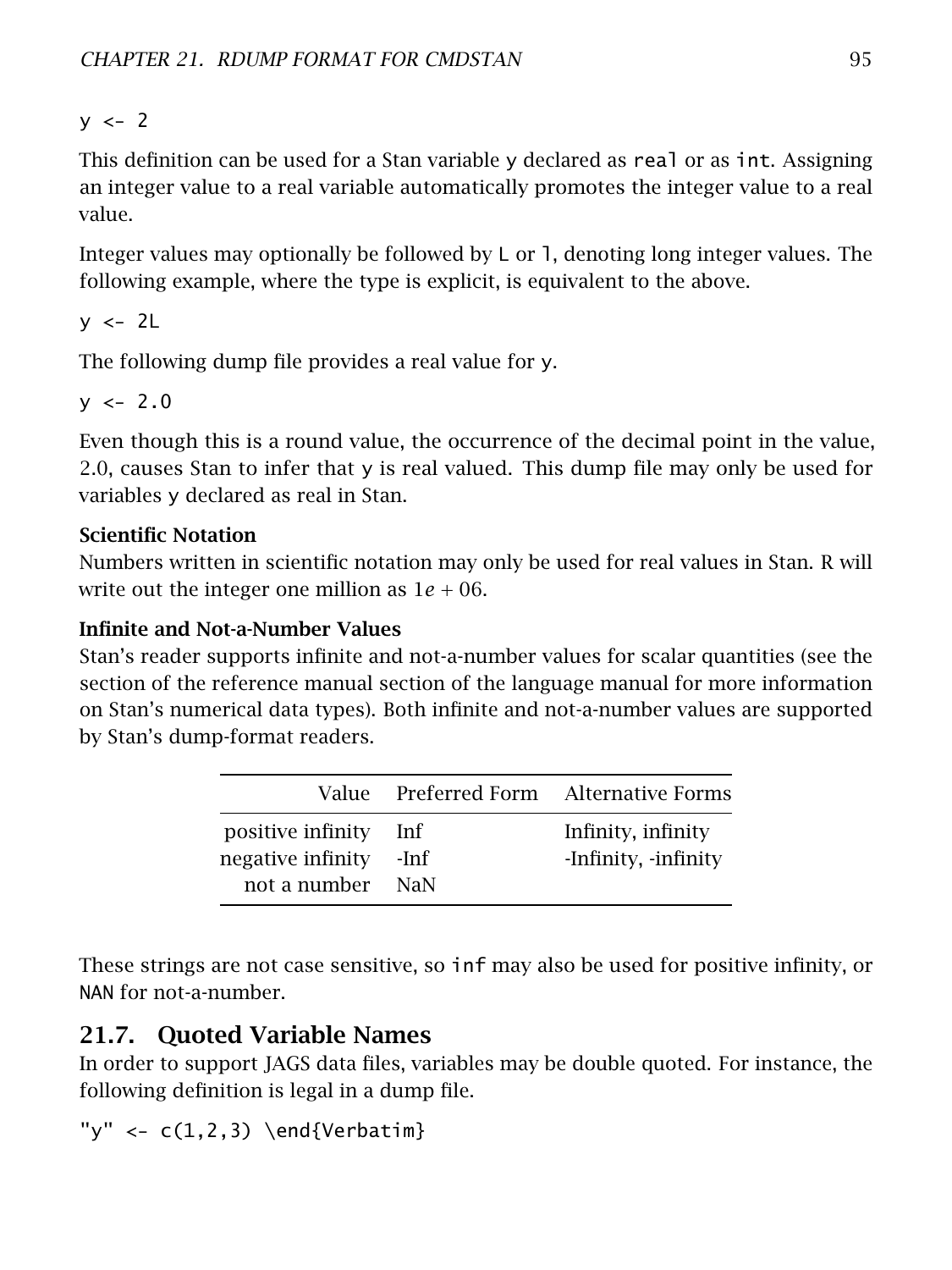### 21.8. Line Breaks

The line breaks in a dump file are required to be consistent with the way R reads in data. Both of the following declarations are legal.

```
y \le -2y < -3
```
Also following R, breaking before the assignment arrow are not allowed, so the following is invalid.

```
y
<- 2 # Syntax Error
```
Lines may also be broken in the middle of sequences declared using the  $c(\ldots)$ notation., as well as between the comma following a sequence definition and the dimensionality declaration. For example, the following declaration of a  $2 \times 2 \times 3$  array is valid.

```
y < -structure(c(1,2,3,
4,5,6,7,8,9,10,11,
12), \DeltaDim = C(2, 2, 1)3))
```
Because there are no decimal points in the values, the resulting dump file may be used for three-dimensional array variables declared as int or real.

#### 21.9. BNF Grammar for Dump Data

A more precise definition of the dump data format is provided by the following (mildly templated) Backus-Naur form grammar.

```
definition ::= name <- value optional_semicolon
name ::= char* \blacksquare | ''' char* ''' \blacksquare | '"' char* '"'
value ::= value<int> | value<double>
value<T> ::= T | seq<T> | zero_array<T> |
'structure' '(' seq<T> ',' ".Dim" '=' seq<int> ')' | 'structure'
'(' zero_array<T> ',' ".Dim" '=' seq<int> ')'
seq < \frac{1}{10}::= int ':' int | cseq< \frac{1}{10}
```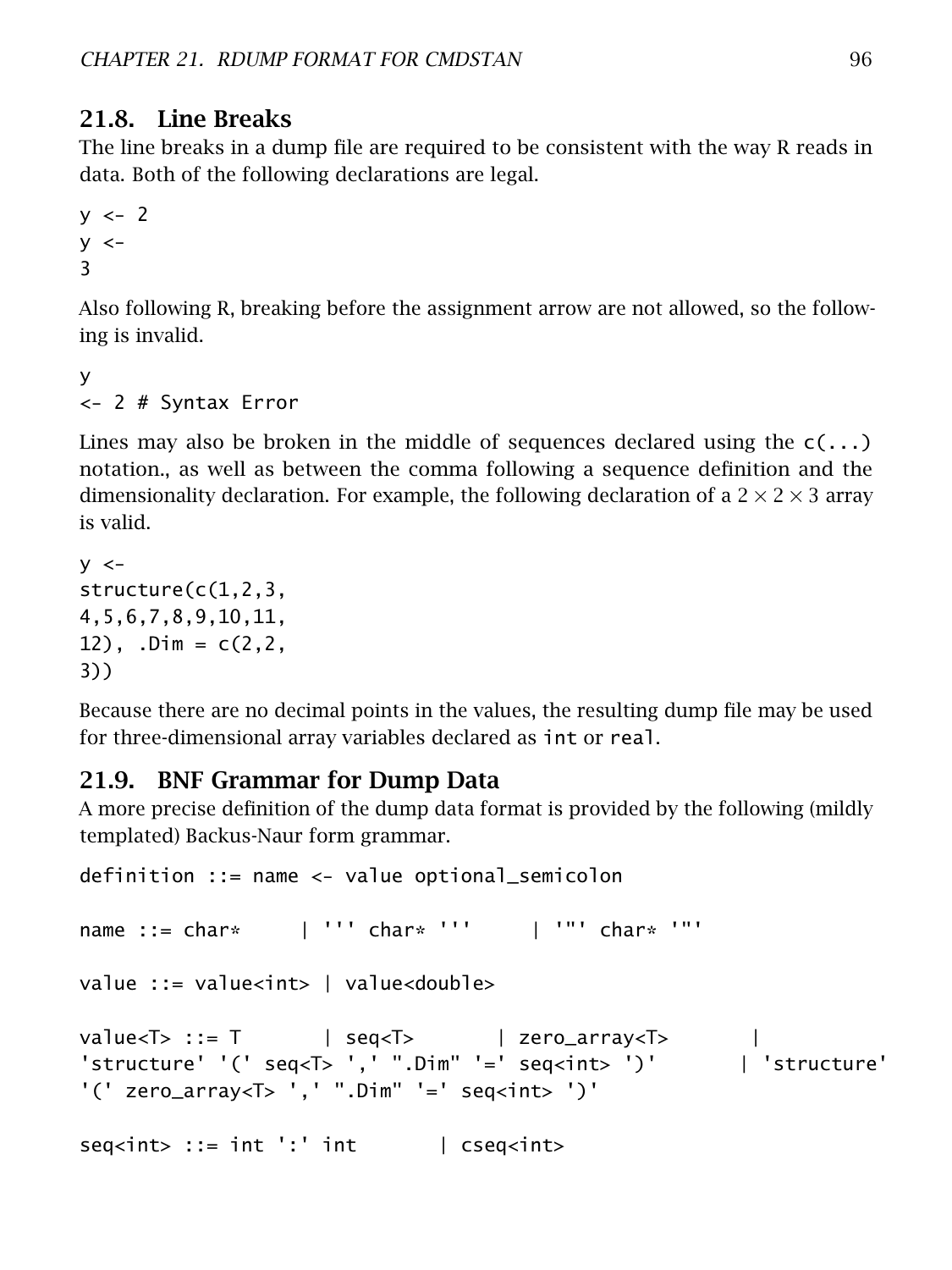```
zero_array<int> ::= "integer" '(' <non-negative int>? ')'
zero_array<real> ::= "double" '(' <non-negative int>? ')'
seq<real> ::= cseq<real>
cseq<T> ::= 'c' '(' vseq<T> ')'
vseq <sub>1</sub> : := T \t\t | T', vseq <sub>1</sub>
```
The template parameters T will be set to either int or real. Because Stan allows promotion of integer values to real values, an integer sequence specification in the dump data format may be assigned to either an integer- or real-based variable in Stan.